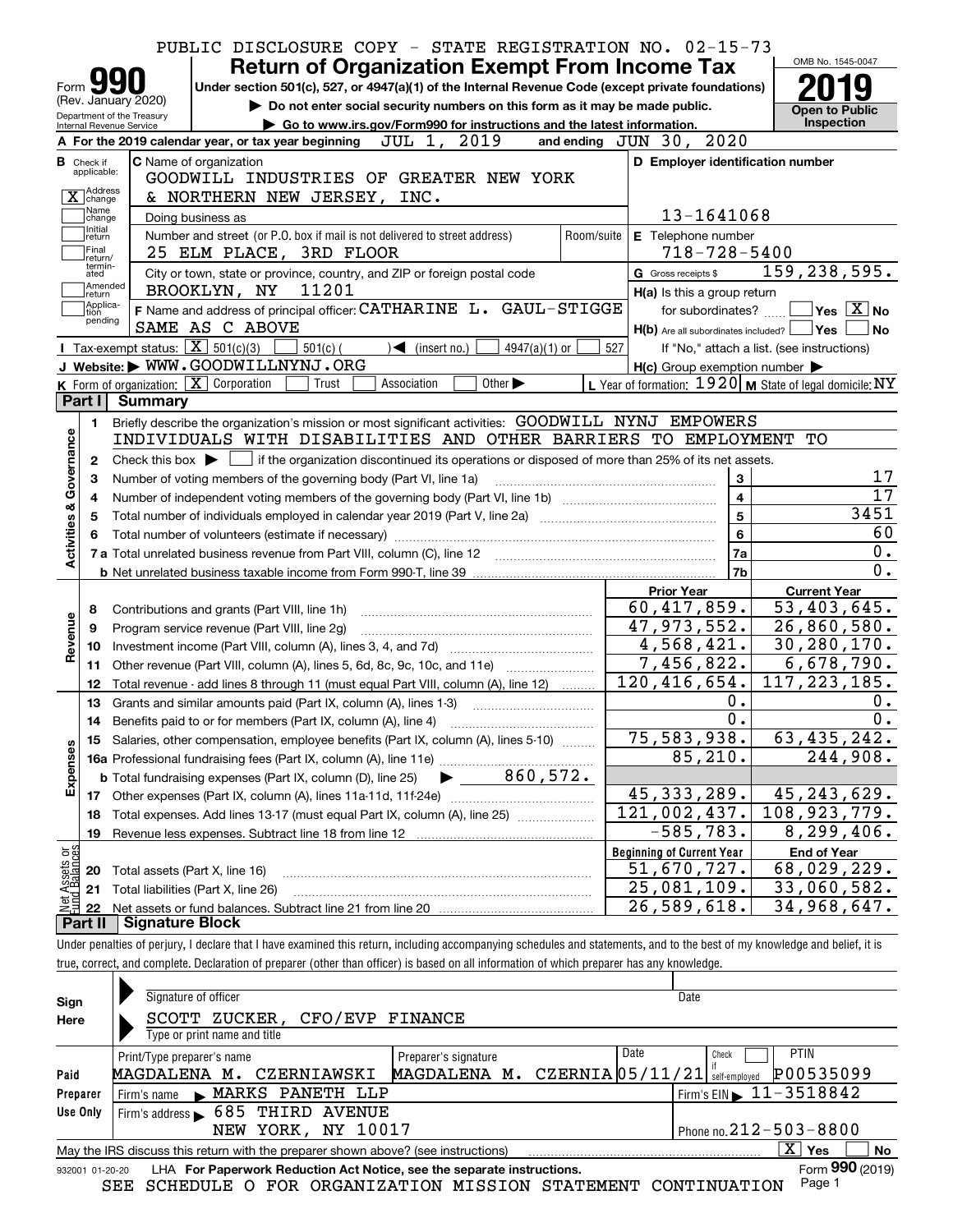|              | GOODWILL INDUSTRIES OF GREATER NEW YORK<br>13-1641068<br>& NORTHERN NEW JERSEY, INC.<br>Page 2<br>Form 990 (2019)                                      |
|--------------|--------------------------------------------------------------------------------------------------------------------------------------------------------|
|              | <b>Statement of Program Service Accomplishments</b><br>Part III                                                                                        |
|              | $\boxed{\text{X}}$                                                                                                                                     |
| 1            | Briefly describe the organization's mission:                                                                                                           |
|              | GOODWILL NYNJ EMPOWERS<br>INDIVIDUALS WITH DISABILITIES AND OTHER                                                                                      |
|              | TO GAIN INDEPENDENCE THROUGH THE POWER OF WORK.<br>BARRIERS TO EMPLOYMENT                                                                              |
|              |                                                                                                                                                        |
|              |                                                                                                                                                        |
| $\mathbf{2}$ | Did the organization undertake any significant program services during the year which were not listed on the                                           |
|              | $\sqrt{}$ Yes $\sqrt{}$ $\overline{\rm X}$ No<br>prior Form 990 or 990-EZ?                                                                             |
|              | If "Yes," describe these new services on Schedule O.                                                                                                   |
| 3            | $\sqrt{}$ Yes $\sqrt{}$ X $\sqrt{}$ No<br>Did the organization cease conducting, or make significant changes in how it conducts, any program services? |
|              | If "Yes," describe these changes on Schedule O.                                                                                                        |
| 4            | Describe the organization's program service accomplishments for each of its three largest program services, as measured by expenses.                   |
|              | Section 501(c)(3) and 501(c)(4) organizations are required to report the amount of grants and allocations to others, the total expenses, and           |
|              | revenue, if any, for each program service reported.                                                                                                    |
|              | 69, 184, 448. including grants of \$<br>22,047,803.<br>) (Expenses \$<br>) (Revenue \$                                                                 |
| 4a           | (Code:<br>INDUSTRIAL OPERATIONS: THROUGH RETAIL OPERATIONS AND SERVICE CONTRACTS,                                                                      |
|              | GOODWILL PROVIDES WORK EXPERIENCE, SKILL DEVELOPMENT AND CAREER                                                                                        |
|              | PATHWAYS TRAINING TO PERSONS WITH DISABILITIES AND OTHER BARRIERS<br>TО                                                                                |
|              |                                                                                                                                                        |
|              | EMPLOYMENT.                                                                                                                                            |
|              |                                                                                                                                                        |
|              |                                                                                                                                                        |
|              |                                                                                                                                                        |
|              |                                                                                                                                                        |
|              |                                                                                                                                                        |
|              |                                                                                                                                                        |
|              |                                                                                                                                                        |
|              |                                                                                                                                                        |
| 4b           | 23, 918, 672. including grants of \$<br>11, 424, 232.<br>) (Revenue \$<br>(Code:<br>(Expenses \$                                                       |
|              | WORKFORCE DEVELOPMENT: GOODWILL PROVIDES WORK READINESS, JOB SEARCH,                                                                                   |
|              | PLACEMENT IN EMPLOYMENT, RETENTION AND WRAP-AROUND SUPPORT SERVICES FOR                                                                                |
|              | INDIVIDUALS WITH DISABILITIES, PUBLIC ASSISTANCE APPLICANTS AND                                                                                        |
|              | RECIPIENTS, YOUNG ADULTS, UNEMPLOYED AND UNDER-EMPLOYED INDIVIDUALS.                                                                                   |
|              |                                                                                                                                                        |
|              | SERVICES FOR INDIVIDUALS WITH DISABILITIES: GOODWILL PROVIDES                                                                                          |
|              | CUSTOMIZED SERVICES TO INDIVIDUALS WITH DEVELOPMENTAL AND SENSORY                                                                                      |
|              | DISABILITIES INCLUDING VOCATIONAL ASSESSMENT, TEMPORARY WORK                                                                                           |
|              | OPPORTUNITIES, DAY HABILITATION SERVICES, PLACEMENT IN EMPLOYMENT,                                                                                     |
|              | COMMUNITY INTERNSHIPS AND JOB COACHING.                                                                                                                |
|              |                                                                                                                                                        |
|              | BEHAVIORAL HEALTH SERVICES: GOODWILL PROVIDES PERSON-CENTERED RECOVERY                                                                                 |
| 4с           |                                                                                                                                                        |
|              |                                                                                                                                                        |
|              |                                                                                                                                                        |
|              |                                                                                                                                                        |
|              |                                                                                                                                                        |
|              |                                                                                                                                                        |
|              |                                                                                                                                                        |
|              |                                                                                                                                                        |
|              |                                                                                                                                                        |
|              |                                                                                                                                                        |
|              |                                                                                                                                                        |
|              |                                                                                                                                                        |
|              |                                                                                                                                                        |
|              |                                                                                                                                                        |
|              | 4d Other program services (Describe on Schedule O.)                                                                                                    |
|              | (Expenses \$<br>) (Revenue \$<br>including grants of \$                                                                                                |
|              | 93, 103, 120.<br>4e Total program service expenses >                                                                                                   |
|              | Form 990 (2019)                                                                                                                                        |
|              | SEE SCHEDULE O FOR CONTINUATION(S)<br>932002 01-20-20                                                                                                  |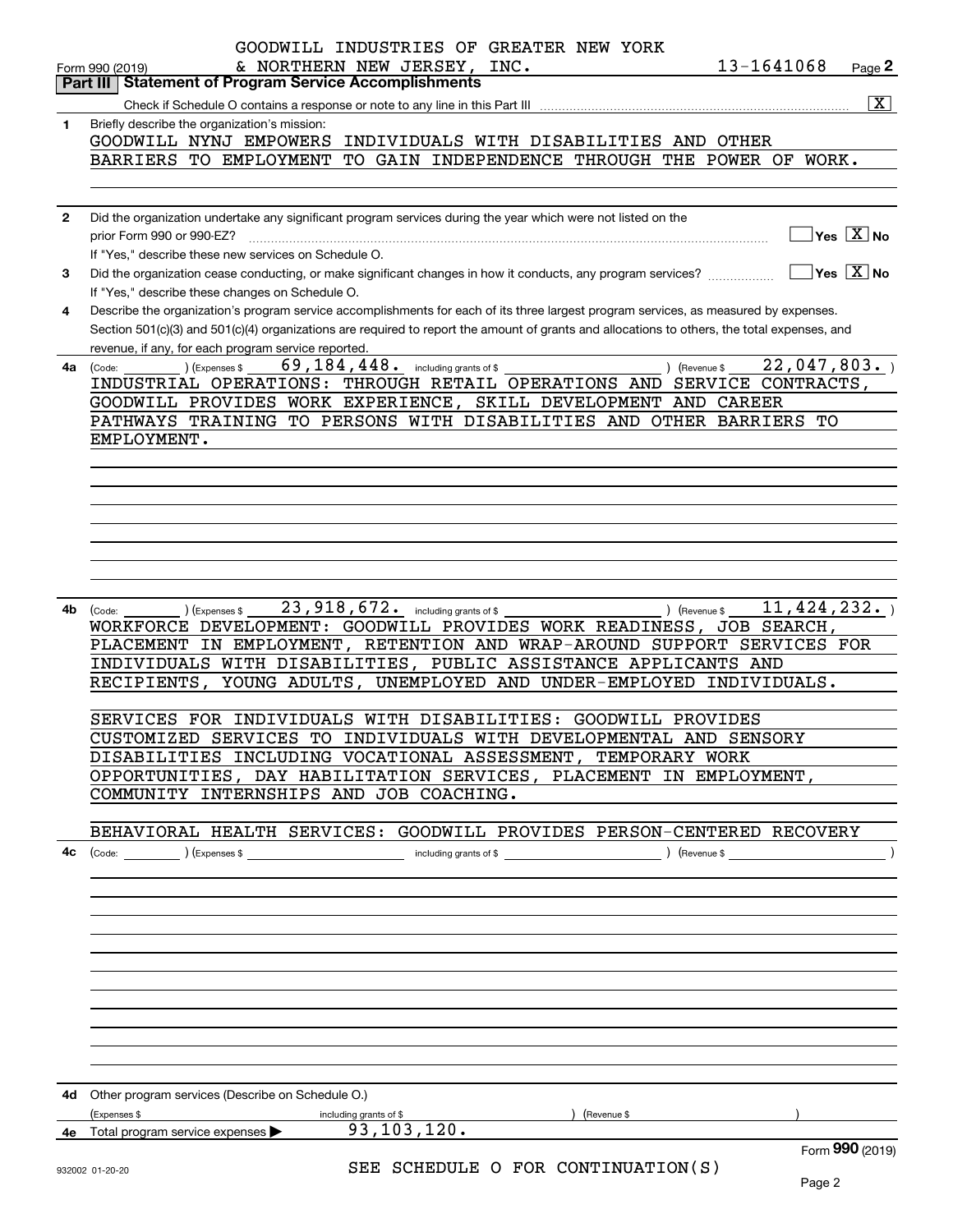| GOODWILL INDUSTRIES OF GREATER NEW YORK |
|-----------------------------------------|
|                                         |

|     |                                                                                                                                  |                 | Yes         | No             |
|-----|----------------------------------------------------------------------------------------------------------------------------------|-----------------|-------------|----------------|
| 1   | Is the organization described in section $501(c)(3)$ or $4947(a)(1)$ (other than a private foundation)?                          |                 |             |                |
|     |                                                                                                                                  | 1               | x           |                |
| 2   |                                                                                                                                  | $\overline{2}$  | $\mathbf X$ |                |
| 3   | Did the organization engage in direct or indirect political campaign activities on behalf of or in opposition to candidates for  |                 |             |                |
|     |                                                                                                                                  | 3               |             | x              |
| 4   | Section 501(c)(3) organizations. Did the organization engage in lobbying activities, or have a section 501(h) election in effect |                 |             |                |
|     |                                                                                                                                  | 4               |             | x              |
| 5   | Is the organization a section 501(c)(4), 501(c)(5), or 501(c)(6) organization that receives membership dues, assessments, or     |                 |             |                |
|     |                                                                                                                                  | 5               |             | x              |
| 6   | Did the organization maintain any donor advised funds or any similar funds or accounts for which donors have the right to        |                 |             |                |
|     | provide advice on the distribution or investment of amounts in such funds or accounts? If "Yes," complete Schedule D, Part I     | 6               |             | x              |
| 7   | Did the organization receive or hold a conservation easement, including easements to preserve open space,                        |                 |             |                |
|     |                                                                                                                                  | $\overline{7}$  |             | x              |
| 8   | Did the organization maintain collections of works of art, historical treasures, or other similar assets? If "Yes," complete     |                 |             |                |
|     |                                                                                                                                  | 8               |             | x              |
| 9   | Did the organization report an amount in Part X, line 21, for escrow or custodial account liability, serve as a custodian for    |                 |             |                |
|     | amounts not listed in Part X; or provide credit counseling, debt management, credit repair, or debt negotiation services?        |                 |             |                |
|     |                                                                                                                                  | 9               |             | x              |
| 10  | Did the organization, directly or through a related organization, hold assets in donor-restricted endowments                     |                 |             |                |
|     |                                                                                                                                  | 10              | х           |                |
| 11  | If the organization's answer to any of the following questions is "Yes," then complete Schedule D, Parts VI, VII, VIII, IX, or X |                 |             |                |
|     | as applicable.                                                                                                                   |                 |             |                |
|     | a Did the organization report an amount for land, buildings, and equipment in Part X, line 10? If "Yes," complete Schedule D.    |                 | х           |                |
|     |                                                                                                                                  | 11a             |             |                |
| b   | Did the organization report an amount for investments - other securities in Part X, line 12, that is 5% or more of its total     | 11 <sub>b</sub> | X           |                |
|     | c Did the organization report an amount for investments - program related in Part X, line 13, that is 5% or more of its total    |                 |             |                |
|     |                                                                                                                                  | 11c             |             | х              |
|     | d Did the organization report an amount for other assets in Part X, line 15, that is 5% or more of its total assets reported in  |                 |             |                |
|     |                                                                                                                                  | 11d             | X           |                |
|     |                                                                                                                                  | 11e             | X           |                |
| f   | Did the organization's separate or consolidated financial statements for the tax year include a footnote that addresses          |                 |             |                |
|     | the organization's liability for uncertain tax positions under FIN 48 (ASC 740)? If "Yes," complete Schedule D, Part X           | 11f             | X           |                |
|     | 12a Did the organization obtain separate, independent audited financial statements for the tax year? If "Yes," complete          |                 |             |                |
|     |                                                                                                                                  | 12a             |             | x              |
|     | <b>b</b> Was the organization included in consolidated, independent audited financial statements for the tax year?               |                 |             |                |
|     | If "Yes," and if the organization answered "No" to line 12a, then completing Schedule D, Parts XI and XII is optional            | 12 <sub>b</sub> | X           |                |
| 13  | Is the organization a school described in section 170(b)(1)(A)(ii)? If "Yes," complete Schedule E                                | 13              |             | х              |
| 14a | Did the organization maintain an office, employees, or agents outside of the United States?                                      | 14a             |             | X              |
| b   | Did the organization have aggregate revenues or expenses of more than \$10,000 from grantmaking, fundraising, business,          |                 |             |                |
|     | investment, and program service activities outside the United States, or aggregate foreign investments valued at \$100,000       |                 |             |                |
|     |                                                                                                                                  | 14b             |             | x              |
| 15  | Did the organization report on Part IX, column (A), line 3, more than \$5,000 of grants or other assistance to or for any        |                 |             |                |
|     |                                                                                                                                  | 15              |             | x              |
| 16  | Did the organization report on Part IX, column (A), line 3, more than \$5,000 of aggregate grants or other assistance to         |                 |             |                |
|     |                                                                                                                                  | 16              |             | x              |
| 17  | Did the organization report a total of more than \$15,000 of expenses for professional fundraising services on Part IX,          |                 |             |                |
|     |                                                                                                                                  | 17              | х           |                |
| 18  | Did the organization report more than \$15,000 total of fundraising event gross income and contributions on Part VIII, lines     |                 |             | X,             |
|     | Did the organization report more than \$15,000 of gross income from gaming activities on Part VIII, line 9a? If "Yes."           | 18              |             |                |
| 19  |                                                                                                                                  | 19              |             | x              |
| 20a |                                                                                                                                  | 20a             |             | X              |
| b   | If "Yes" to line 20a, did the organization attach a copy of its audited financial statements to this return?                     | 20 <sub>b</sub> |             |                |
| 21  | Did the organization report more than \$5,000 of grants or other assistance to any domestic organization or                      |                 |             |                |
|     |                                                                                                                                  | 21              |             | x              |
|     |                                                                                                                                  |                 |             | $000$ $(0010)$ |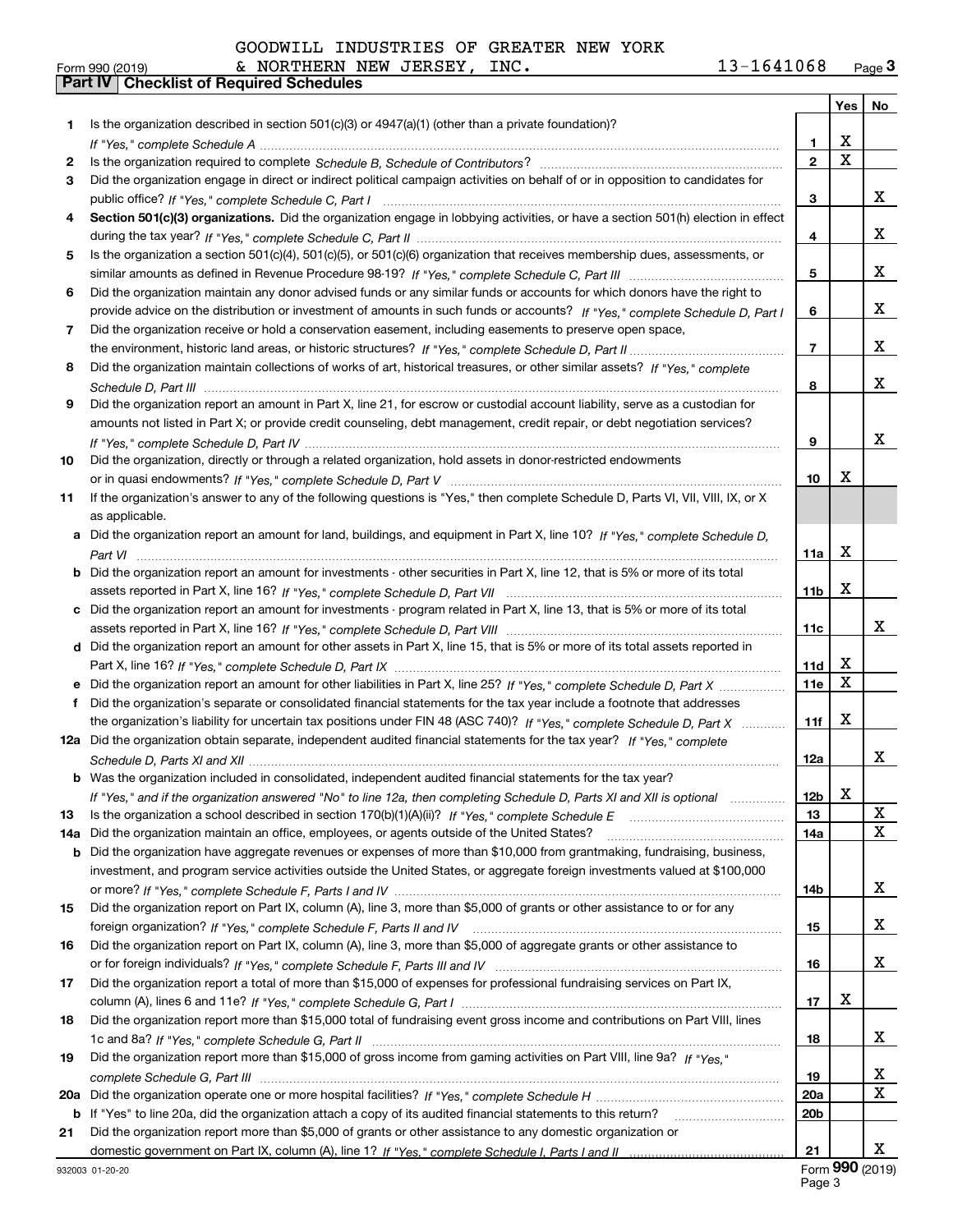|               | & NORTHERN NEW JERSEY, INC.<br>13-1641068<br>Form 990 (2019)                                                                 |                 |     | Page 4           |
|---------------|------------------------------------------------------------------------------------------------------------------------------|-----------------|-----|------------------|
|               | Part IV   Checklist of Required Schedules (continued)                                                                        |                 |     |                  |
|               |                                                                                                                              |                 | Yes | No               |
| 22            | Did the organization report more than \$5,000 of grants or other assistance to or for domestic individuals on                |                 |     |                  |
|               |                                                                                                                              | 22              |     | х                |
| 23            | Did the organization answer "Yes" to Part VII, Section A, line 3, 4, or 5 about compensation of the organization's current   |                 |     |                  |
|               | and former officers, directors, trustees, key employees, and highest compensated employees? If "Yes," complete               |                 |     |                  |
|               |                                                                                                                              | 23              | х   |                  |
|               | 24a Did the organization have a tax-exempt bond issue with an outstanding principal amount of more than \$100,000 as of the  |                 |     |                  |
|               | last day of the year, that was issued after December 31, 2002? If "Yes," answer lines 24b through 24d and complete           |                 |     |                  |
|               |                                                                                                                              | 24a             |     | x                |
|               | c Did the organization maintain an escrow account other than a refunding escrow at any time during the year to defease       | 24 <sub>b</sub> |     |                  |
|               |                                                                                                                              | 24c             |     |                  |
|               |                                                                                                                              | 24d             |     |                  |
|               | 25a Section 501(c)(3), 501(c)(4), and 501(c)(29) organizations. Did the organization engage in an excess benefit             |                 |     |                  |
|               |                                                                                                                              | 25a             |     | х                |
|               | b Is the organization aware that it engaged in an excess benefit transaction with a disqualified person in a prior year, and |                 |     |                  |
|               | that the transaction has not been reported on any of the organization's prior Forms 990 or 990-EZ? If "Yes," complete        |                 |     |                  |
|               | Schedule L. Part I                                                                                                           | 25b             |     | х                |
| 26            | Did the organization report any amount on Part X, line 5 or 22, for receivables from or payables to any current              |                 |     |                  |
|               | or former officer, director, trustee, key employee, creator or founder, substantial contributor, or 35%                      |                 |     |                  |
|               | controlled entity or family member of any of these persons? If "Yes," complete Schedule L, Part II                           | 26              |     | x                |
| 27            | Did the organization provide a grant or other assistance to any current or former officer, director, trustee, key employee,  |                 |     |                  |
|               | creator or founder, substantial contributor or employee thereof, a grant selection committee member, or to a 35% controlled  |                 |     |                  |
|               | entity (including an employee thereof) or family member of any of these persons? If "Yes," complete Schedule L, Part III     |                 |     | х                |
| 28            | Was the organization a party to a business transaction with one of the following parties (see Schedule L, Part IV            |                 |     |                  |
|               | instructions, for applicable filing thresholds, conditions, and exceptions):                                                 |                 |     |                  |
|               | a A current or former officer, director, trustee, key employee, creator or founder, or substantial contributor? If           |                 |     |                  |
|               |                                                                                                                              | 28a             | х   |                  |
|               |                                                                                                                              | 28b             |     | X                |
|               | c A 35% controlled entity of one or more individuals and/or organizations described in lines 28a or 28b? If                  |                 |     |                  |
|               |                                                                                                                              | 28c             |     | х                |
| 29            |                                                                                                                              | 29              | X   |                  |
| 30            | Did the organization receive contributions of art, historical treasures, or other similar assets, or qualified conservation  |                 |     |                  |
|               |                                                                                                                              | 30              |     | х<br>$\mathbf X$ |
| 31            | Did the organization liquidate, terminate, or dissolve and cease operations? If "Yes," complete Schedule N, Part I           | 31              |     |                  |
|               | Did the organization sell, exchange, dispose of, or transfer more than 25% of its net assets? If "Yes," complete             |                 |     |                  |
|               | Did the organization own 100% of an entity disregarded as separate from the organization under Regulations                   | 32              |     | X                |
| 33            |                                                                                                                              |                 |     | x                |
| 34            | Was the organization related to any tax-exempt or taxable entity? If "Yes," complete Schedule R, Part II, III, or IV, and    | 33              |     |                  |
|               |                                                                                                                              | 34              | х   |                  |
|               | 35a Did the organization have a controlled entity within the meaning of section 512(b)(13)?                                  | 35a             | X   |                  |
|               | b If "Yes" to line 35a, did the organization receive any payment from or engage in any transaction with a controlled entity  |                 |     |                  |
|               |                                                                                                                              | 35b             |     | х                |
| 36            | Section 501(c)(3) organizations. Did the organization make any transfers to an exempt non-charitable related organization?   |                 |     |                  |
|               |                                                                                                                              | 36              |     | x                |
| 37            | Did the organization conduct more than 5% of its activities through an entity that is not a related organization             |                 |     |                  |
|               |                                                                                                                              | 37              |     | x                |
| 38            | Did the organization complete Schedule O and provide explanations in Schedule O for Part VI, lines 11b and 19?               |                 |     |                  |
|               | Note: All Form 990 filers are required to complete Schedule O                                                                | 38              | х   |                  |
| <b>Part V</b> | <b>Statements Regarding Other IRS Filings and Tax Compliance</b>                                                             |                 |     |                  |
|               | Check if Schedule O contains a response or note to any line in this Part V                                                   |                 |     |                  |
|               |                                                                                                                              |                 | Yes | No               |
|               | 181<br>1a Enter the number reported in Box 3 of Form 1096. Enter -0- if not applicable<br>1a                                 |                 |     |                  |
|               | 1b                                                                                                                           | 0               |     |                  |
|               | c Did the organization comply with backup withholding rules for reportable payments to vendors and reportable gaming         |                 |     |                  |
|               |                                                                                                                              | 1c              | х   |                  |

932004 01-20-20

|  | Form 990 (2019)            |  |
|--|----------------------------|--|
|  | $D$ <sub>and</sub> $N$ $D$ |  |

|  | <b>UIII</b> JJJ |    |  | . |
|--|-----------------|----|--|---|
|  |                 | г. |  |   |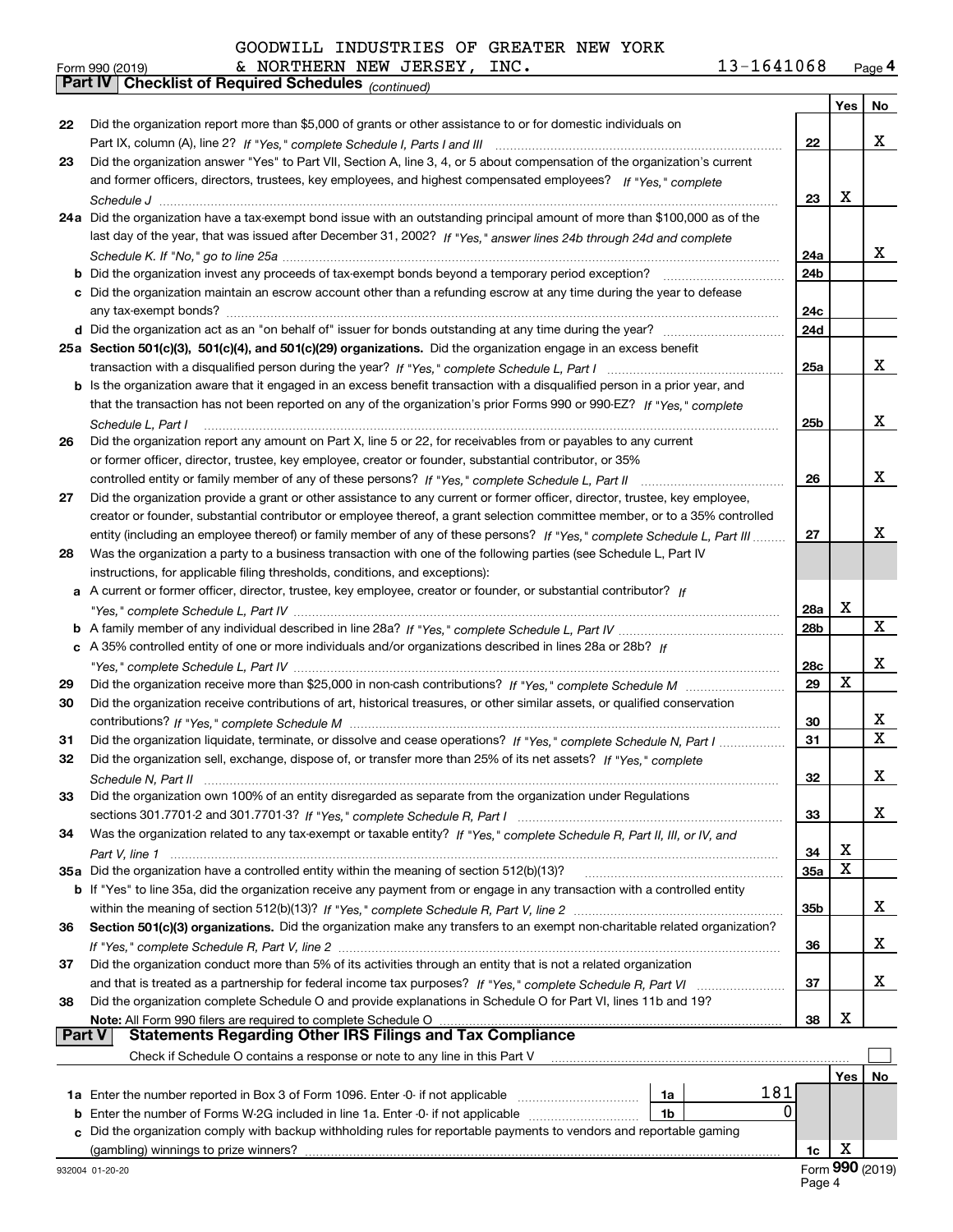| GOODWILL INDUSTRIES OF GREATER NEW YORK |  |  |  |  |
|-----------------------------------------|--|--|--|--|
|-----------------------------------------|--|--|--|--|

|               |                                                                                                                                  | & NORTHERN NEW JERSEY, INC.<br>Form 990 (2019)                                                                                                  |                 | 13-1641068 |                |     | $_{\text{Page}}$ 5 |
|---------------|----------------------------------------------------------------------------------------------------------------------------------|-------------------------------------------------------------------------------------------------------------------------------------------------|-----------------|------------|----------------|-----|--------------------|
| <b>Part V</b> |                                                                                                                                  | Statements Regarding Other IRS Filings and Tax Compliance (continued)                                                                           |                 |            |                |     |                    |
|               |                                                                                                                                  |                                                                                                                                                 |                 |            |                | Yes | No                 |
|               |                                                                                                                                  | 2a Enter the number of employees reported on Form W-3, Transmittal of Wage and Tax Statements,                                                  |                 |            |                |     |                    |
|               |                                                                                                                                  | filed for the calendar year ending with or within the year covered by this return <i>manumumumum</i>                                            | 2a              | 3451       |                |     |                    |
|               |                                                                                                                                  |                                                                                                                                                 |                 |            | 2 <sub>b</sub> | X   |                    |
|               |                                                                                                                                  |                                                                                                                                                 |                 |            |                |     |                    |
|               |                                                                                                                                  | 3a Did the organization have unrelated business gross income of \$1,000 or more during the year?                                                |                 |            | 3a             |     | x                  |
|               |                                                                                                                                  |                                                                                                                                                 |                 |            | 3b             |     |                    |
|               |                                                                                                                                  | 4a At any time during the calendar year, did the organization have an interest in, or a signature or other authority over, a                    |                 |            |                |     |                    |
|               |                                                                                                                                  |                                                                                                                                                 |                 |            | 4a             |     | x                  |
|               |                                                                                                                                  | <b>b</b> If "Yes," enter the name of the foreign country $\blacktriangleright$                                                                  |                 |            |                |     |                    |
|               |                                                                                                                                  | See instructions for filing requirements for FinCEN Form 114, Report of Foreign Bank and Financial Accounts (FBAR).                             |                 |            |                |     |                    |
| 5a            |                                                                                                                                  | Was the organization a party to a prohibited tax shelter transaction at any time during the tax year?                                           |                 |            | 5a             |     | x                  |
| b             |                                                                                                                                  |                                                                                                                                                 |                 |            | 5 <sub>b</sub> |     | x                  |
| c             |                                                                                                                                  |                                                                                                                                                 |                 |            | 5c             |     |                    |
|               |                                                                                                                                  | 6a Does the organization have annual gross receipts that are normally greater than \$100,000, and did the organization solicit                  |                 |            |                |     |                    |
|               |                                                                                                                                  | any contributions that were not tax deductible as charitable contributions?                                                                     |                 |            | 6a             |     | x                  |
|               |                                                                                                                                  | b If "Yes," did the organization include with every solicitation an express statement that such contributions or gifts                          |                 |            |                |     |                    |
|               |                                                                                                                                  | were not tax deductible?                                                                                                                        |                 |            | 6b             |     |                    |
| 7             |                                                                                                                                  | Organizations that may receive deductible contributions under section 170(c).                                                                   |                 |            |                |     |                    |
| a             |                                                                                                                                  | Did the organization receive a payment in excess of \$75 made partly as a contribution and partly for goods and services provided to the payor? |                 |            | 7a             |     | x                  |
| b             |                                                                                                                                  | If "Yes," did the organization notify the donor of the value of the goods or services provided?                                                 |                 |            | 7b             |     |                    |
|               |                                                                                                                                  | Did the organization sell, exchange, or otherwise dispose of tangible personal property for which it was required                               |                 |            |                |     |                    |
|               |                                                                                                                                  |                                                                                                                                                 |                 |            | 7c             |     | x                  |
| d             |                                                                                                                                  |                                                                                                                                                 | 7d              |            |                |     |                    |
| е             |                                                                                                                                  | Did the organization receive any funds, directly or indirectly, to pay premiums on a personal benefit contract?                                 |                 |            | 7e             |     | х                  |
| f             |                                                                                                                                  | Did the organization, during the year, pay premiums, directly or indirectly, on a personal benefit contract?                                    |                 |            | 7f             |     | x                  |
| g             | If the organization received a contribution of qualified intellectual property, did the organization file Form 8899 as required? |                                                                                                                                                 |                 |            |                |     |                    |
| h.            |                                                                                                                                  | If the organization received a contribution of cars, boats, airplanes, or other vehicles, did the organization file a Form 1098-C?              |                 |            | 7h             | x   |                    |
| 8             |                                                                                                                                  | Sponsoring organizations maintaining donor advised funds. Did a donor advised fund maintained by the                                            |                 |            |                |     |                    |
|               |                                                                                                                                  | sponsoring organization have excess business holdings at any time during the year?                                                              |                 |            | 8              |     |                    |
| 9             |                                                                                                                                  | Sponsoring organizations maintaining donor advised funds.                                                                                       |                 |            |                |     |                    |
| a             |                                                                                                                                  | Did the sponsoring organization make any taxable distributions under section 4966?                                                              |                 |            | 9а             |     |                    |
| b             |                                                                                                                                  | Did the sponsoring organization make a distribution to a donor, donor advisor, or related person?                                               |                 |            | 9b             |     |                    |
| 10            |                                                                                                                                  | Section 501(c)(7) organizations. Enter:                                                                                                         |                 |            |                |     |                    |
|               |                                                                                                                                  |                                                                                                                                                 | 10a             |            |                |     |                    |
|               |                                                                                                                                  | Gross receipts, included on Form 990, Part VIII, line 12, for public use of club facilities                                                     | 10 <sub>b</sub> |            |                |     |                    |
| 11            |                                                                                                                                  | Section 501(c)(12) organizations. Enter:                                                                                                        |                 |            |                |     |                    |
| a             |                                                                                                                                  | Gross income from members or shareholders                                                                                                       | 11a             |            |                |     |                    |
|               |                                                                                                                                  | b Gross income from other sources (Do not net amounts due or paid to other sources against                                                      |                 |            |                |     |                    |
|               |                                                                                                                                  |                                                                                                                                                 | 11 <sub>b</sub> |            |                |     |                    |
|               |                                                                                                                                  | 12a Section 4947(a)(1) non-exempt charitable trusts. Is the organization filing Form 990 in lieu of Form 1041?                                  |                 |            | 12a            |     |                    |
|               |                                                                                                                                  | <b>b</b> If "Yes," enter the amount of tax-exempt interest received or accrued during the year                                                  | 12b             |            |                |     |                    |
| 13            |                                                                                                                                  | Section 501(c)(29) qualified nonprofit health insurance issuers.                                                                                |                 |            |                |     |                    |
|               |                                                                                                                                  | a Is the organization licensed to issue qualified health plans in more than one state?                                                          |                 |            | 13a            |     |                    |
|               |                                                                                                                                  | Note: See the instructions for additional information the organization must report on Schedule O.                                               |                 |            |                |     |                    |
|               |                                                                                                                                  | <b>b</b> Enter the amount of reserves the organization is required to maintain by the states in which the                                       |                 |            |                |     |                    |
|               |                                                                                                                                  |                                                                                                                                                 | 13 <sub>b</sub> |            |                |     |                    |
|               |                                                                                                                                  |                                                                                                                                                 | 13 <sub>c</sub> |            |                |     |                    |
| 14a           |                                                                                                                                  | Did the organization receive any payments for indoor tanning services during the tax year?                                                      |                 |            | 14a            |     | x                  |
|               |                                                                                                                                  | <b>b</b> If "Yes," has it filed a Form 720 to report these payments? If "No," provide an explanation on Schedule O                              |                 |            | 14b            |     |                    |
| 15            |                                                                                                                                  | Is the organization subject to the section 4960 tax on payment(s) of more than \$1,000,000 in remuneration or                                   |                 |            |                |     |                    |
|               |                                                                                                                                  |                                                                                                                                                 |                 |            | 15             |     | x                  |
|               |                                                                                                                                  | If "Yes," see instructions and file Form 4720, Schedule N.                                                                                      |                 |            |                |     |                    |
| 16            |                                                                                                                                  | Is the organization an educational institution subject to the section 4968 excise tax on net investment income?                                 |                 |            | 16             |     | х                  |
|               |                                                                                                                                  | If "Yes," complete Form 4720, Schedule O.                                                                                                       |                 |            |                |     |                    |

Form (2019) **990**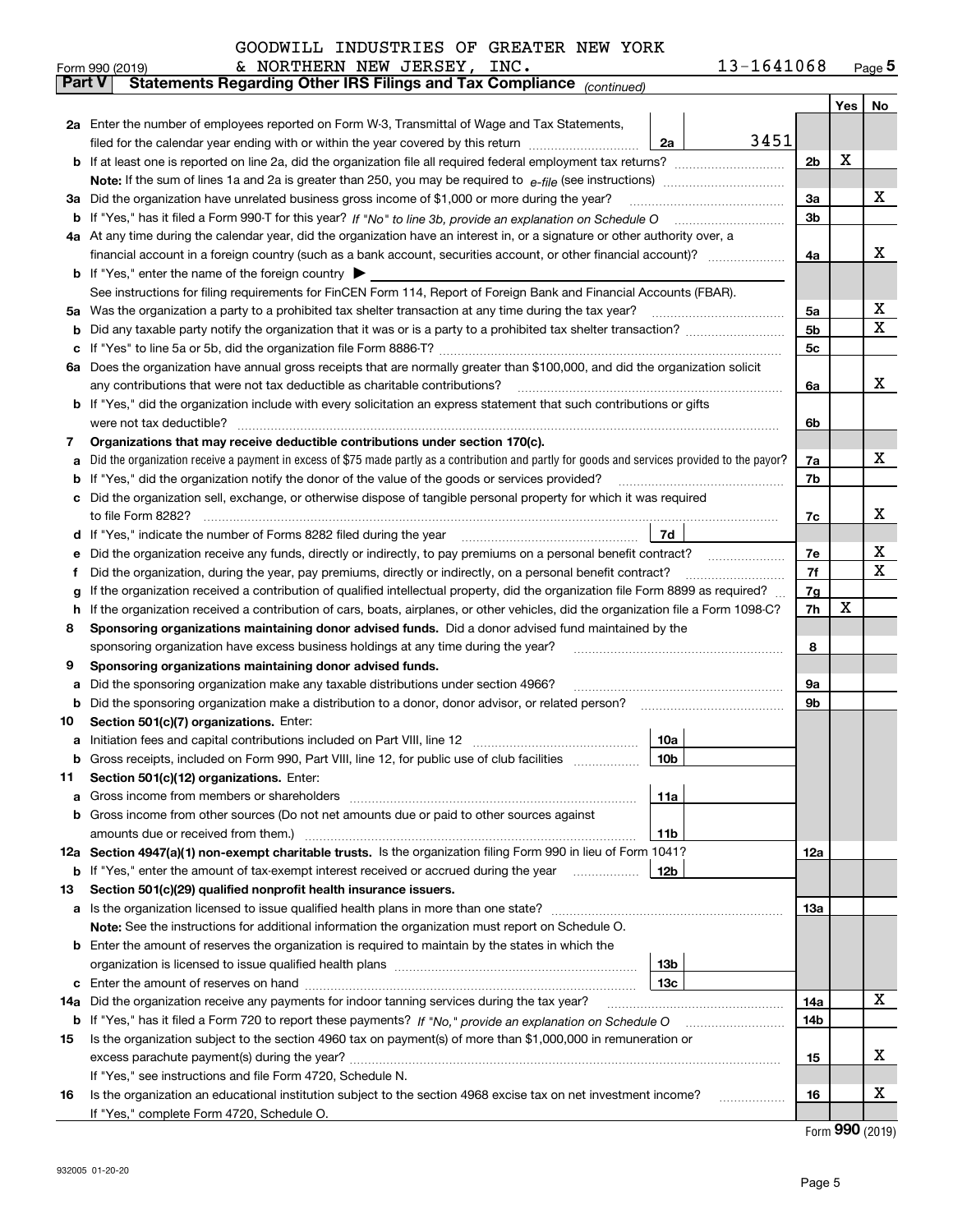*For each "Yes" response to lines 2 through 7b below, and for a "No" response* Form 990 (2019) **6 Convert Governance, Mondat Alexandria 6 Convert Convert Convert Convert Convert Convert Convert Convert Convert Convert Convert Page 6 Page 6 Page 6 Page 6 Page 6 Page 6 Page 6 Page 6 Page 6 Page 6 Pag** & NORTHERN NEW JERSEY, INC. 13-1641068

*to line 8a, 8b, or 10b below, describe the circumstances, processes, or changes on Schedule O. See instructions.* Check if Schedule O contains a response or note to any line in this Part VI

|     | Check if Schedule O contains a response or note to any line in this Part VI                                                                                           |    |    |                 |     | $\boxed{\text{X}}$ |
|-----|-----------------------------------------------------------------------------------------------------------------------------------------------------------------------|----|----|-----------------|-----|--------------------|
|     | Section A. Governing Body and Management                                                                                                                              |    |    |                 |     |                    |
|     |                                                                                                                                                                       |    |    |                 | Yes | No                 |
|     | 1a Enter the number of voting members of the governing body at the end of the tax year                                                                                | 1a | 17 |                 |     |                    |
|     | If there are material differences in voting rights among members of the governing body, or if the governing                                                           |    |    |                 |     |                    |
|     | body delegated broad authority to an executive committee or similar committee, explain on Schedule O.                                                                 |    |    |                 |     |                    |
| b   | Enter the number of voting members included on line 1a, above, who are independent                                                                                    | 1b | 17 |                 |     |                    |
| 2   | Did any officer, director, trustee, or key employee have a family relationship or a business relationship with any other                                              |    |    |                 |     |                    |
|     | officer, director, trustee, or key employee?                                                                                                                          |    | .  | $\mathbf{2}$    |     | х                  |
| 3   | Did the organization delegate control over management duties customarily performed by or under the direct supervision                                                 |    |    |                 |     |                    |
|     | of officers, directors, trustees, or key employees to a management company or other person?                                                                           |    |    | 3               |     | х                  |
| 4   | Did the organization make any significant changes to its governing documents since the prior Form 990 was filed?                                                      |    |    |                 |     |                    |
| 5   |                                                                                                                                                                       |    |    | 5               |     | X                  |
| 6   | Did the organization have members or stockholders?                                                                                                                    |    |    | 6               |     | $\mathbf X$        |
| 7a  | Did the organization have members, stockholders, or other persons who had the power to elect or appoint one or                                                        |    |    |                 |     |                    |
|     | more members of the governing body?                                                                                                                                   |    |    | 7a              |     | х                  |
|     | <b>b</b> Are any governance decisions of the organization reserved to (or subject to approval by) members, stockholders, or                                           |    |    |                 |     |                    |
|     | persons other than the governing body?                                                                                                                                |    |    | 7b              |     | х                  |
| 8   | Did the organization contemporaneously document the meetings held or written actions undertaken during the year by the following:                                     |    |    |                 |     |                    |
| a   |                                                                                                                                                                       |    |    | 8а              | х   |                    |
| b   |                                                                                                                                                                       |    |    | 8b              | X   |                    |
| 9   | Is there any officer, director, trustee, or key employee listed in Part VII, Section A, who cannot be reached at the                                                  |    |    |                 |     |                    |
|     |                                                                                                                                                                       |    |    | 9               |     | x                  |
|     | Section B. Policies <sub>(This Section B requests information about policies not required by the Internal Revenue Code.)</sub>                                        |    |    |                 |     |                    |
|     |                                                                                                                                                                       |    |    |                 | Yes | No                 |
|     |                                                                                                                                                                       |    |    | 10a             |     | Х                  |
|     | <b>b</b> If "Yes," did the organization have written policies and procedures governing the activities of such chapters, affiliates,                                   |    |    |                 |     |                    |
|     | and branches to ensure their operations are consistent with the organization's exempt purposes?                                                                       |    |    | 10 <sub>b</sub> |     |                    |
|     | 11a Has the organization provided a complete copy of this Form 990 to all members of its governing body before filing the form?                                       |    |    | 11a             | X   |                    |
| b   | Describe in Schedule O the process, if any, used by the organization to review this Form 990.                                                                         |    |    |                 |     |                    |
| 12a |                                                                                                                                                                       |    |    | 12a             | X   |                    |
| b   |                                                                                                                                                                       |    |    | 12 <sub>b</sub> | X   |                    |
| c   | Did the organization regularly and consistently monitor and enforce compliance with the policy? If "Yes." describe                                                    |    |    |                 |     |                    |
|     | in Schedule O how this was done measured and contain an account of the state of the state of the state of the                                                         |    |    | 12c             | х   |                    |
| 13  | Did the organization have a written whistleblower policy?                                                                                                             |    |    | 13              | X   |                    |
| 14  | Did the organization have a written document retention and destruction policy?                                                                                        |    |    | 14              | X   |                    |
| 15  | Did the process for determining compensation of the following persons include a review and approval by independent                                                    |    |    |                 |     |                    |
|     | persons, comparability data, and contemporaneous substantiation of the deliberation and decision?                                                                     |    |    |                 |     |                    |
| а   | The organization's CEO, Executive Director, or top management official manufactured content of the organization's CEO, Executive Director, or top management official |    |    | 15a             | х   |                    |
|     |                                                                                                                                                                       |    |    | 15b             | х   |                    |
|     | If "Yes" to line 15a or 15b, describe the process in Schedule O (see instructions).                                                                                   |    |    |                 |     |                    |
|     | 16a Did the organization invest in, contribute assets to, or participate in a joint venture or similar arrangement with a                                             |    |    |                 |     |                    |
|     | taxable entity during the year?                                                                                                                                       |    |    | 16a             |     | х                  |
|     | b If "Yes," did the organization follow a written policy or procedure requiring the organization to evaluate its participation                                        |    |    |                 |     |                    |
|     | in joint venture arrangements under applicable federal tax law, and take steps to safequard the organization's                                                        |    |    |                 |     |                    |
|     | exempt status with respect to such arrangements?                                                                                                                      |    |    | 16b             |     |                    |
|     | <b>Section C. Disclosure</b>                                                                                                                                          |    |    |                 |     |                    |
| 17  | List the states with which a copy of this Form 990 is required to be filed $\blacktriangleright$ NY, NJ                                                               |    |    |                 |     |                    |
| 18  | Section 6104 requires an organization to make its Forms 1023 (1024 or 1024-A, if applicable), 990, and 990-T (Section 501(c)(3)s only) available                      |    |    |                 |     |                    |
|     | for public inspection. Indicate how you made these available. Check all that apply.                                                                                   |    |    |                 |     |                    |
|     | $\lfloor X \rfloor$ Own website<br>$X$ Upon request<br>Another's website<br>Other (explain on Schedule O)                                                             |    |    |                 |     |                    |
| 19  | Describe on Schedule O whether (and if so, how) the organization made its governing documents, conflict of interest policy, and financial                             |    |    |                 |     |                    |
|     | statements available to the public during the tax year.                                                                                                               |    |    |                 |     |                    |
| 20  | State the name, address, and telephone number of the person who possesses the organization's books and records                                                        |    |    |                 |     |                    |
|     | SCOTT ZUCKER - CFO/EVP FINANCE - (718)728-5400                                                                                                                        |    |    |                 |     |                    |
|     | 25 ELM PLACE, 3RD FLOOR, BROOKLYN, NY<br>11201                                                                                                                        |    |    |                 |     |                    |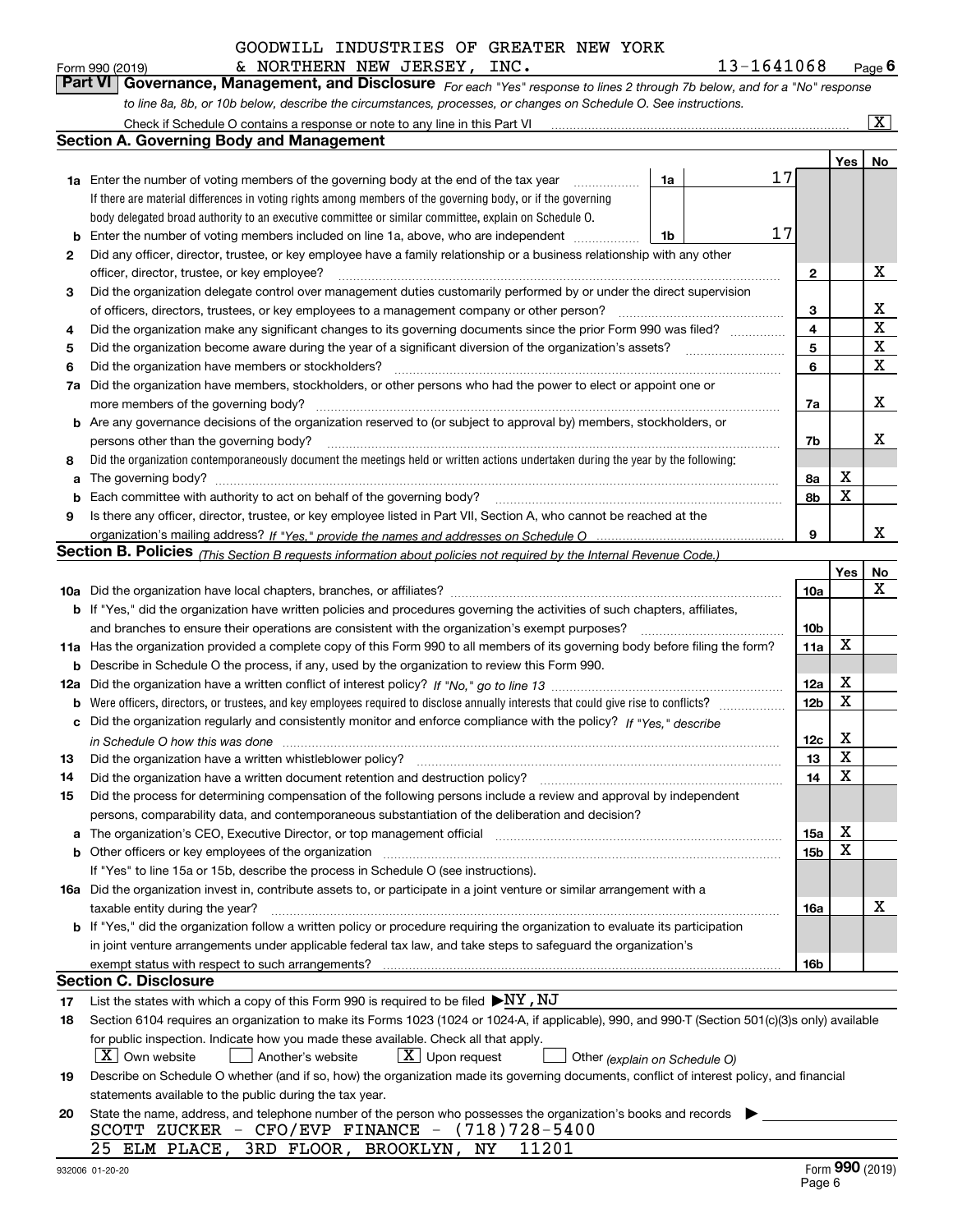| 13-1641068 | Pа |
|------------|----|
|------------|----|

 $\mathcal{L}^{\text{max}}$ 

| Form 990 (2019) |                                               | & NORTHERN NEW JERSEY, INC. |  | 13-1641068                                                                                 | Page 7 |
|-----------------|-----------------------------------------------|-----------------------------|--|--------------------------------------------------------------------------------------------|--------|
|                 |                                               |                             |  | Part VII Compensation of Officers, Directors, Trustees, Key Employees, Highest Compensated |        |
|                 | <b>Employees, and Independent Contractors</b> |                             |  |                                                                                            |        |

Check if Schedule O contains a response or note to any line in this Part VII

**Section A. Officers, Directors, Trustees, Key Employees, and Highest Compensated Employees**

**1a**  Complete this table for all persons required to be listed. Report compensation for the calendar year ending with or within the organization's tax year. **•** List all of the organization's current officers, directors, trustees (whether individuals or organizations), regardless of amount of compensation.

Enter -0- in columns (D), (E), and (F) if no compensation was paid.

 $\bullet$  List all of the organization's  $\,$ current key employees, if any. See instructions for definition of "key employee."

• List the organization's five current highest compensated employees (other than an officer, director, trustee, or key employee) who received report-■ List the organization's five current highest compensated employees (other than an officer, director, trustee, or key employee) who received report-<br>able compensation (Box 5 of Form W-2 and/or Box 7 of Form 1099-MISC) of

**•** List all of the organization's former officers, key employees, and highest compensated employees who received more than \$100,000 of reportable compensation from the organization and any related organizations.

**former directors or trustees**  ¥ List all of the organization's that received, in the capacity as a former director or trustee of the organization, more than \$10,000 of reportable compensation from the organization and any related organizations.

See instructions for the order in which to list the persons above.

Check this box if neither the organization nor any related organization compensated any current officer, director, or trustee.  $\mathcal{L}^{\text{max}}$ 

| (A)                          | (B)               |                                |                                                                  | (C)                     |              |                                   |        | (D)             | (E)                           | (F)                      |
|------------------------------|-------------------|--------------------------------|------------------------------------------------------------------|-------------------------|--------------|-----------------------------------|--------|-----------------|-------------------------------|--------------------------|
| Name and title               | Average           |                                | (do not check more than one                                      | Position                |              |                                   |        | Reportable      | Reportable                    | Estimated                |
|                              | hours per         |                                | box, unless person is both an<br>officer and a director/trustee) |                         |              |                                   |        | compensation    | compensation                  | amount of                |
|                              | week<br>(list any |                                |                                                                  |                         |              |                                   |        | from<br>the     | from related<br>organizations | other<br>compensation    |
|                              | hours for         |                                |                                                                  |                         |              |                                   |        | organization    | (W-2/1099-MISC)               | from the                 |
|                              | related           |                                |                                                                  |                         |              |                                   |        | (W-2/1099-MISC) |                               | organization             |
|                              | organizations     |                                |                                                                  |                         |              |                                   |        |                 |                               | and related              |
|                              | below             | n dividual trustee or director | nstitutional trustee                                             |                         | Key employee | Highest compensated<br>  employee | Former |                 |                               | organizations            |
|                              | line)             |                                |                                                                  | Officer                 |              |                                   |        |                 |                               |                          |
| (1)<br><b>ANDREW BAEHR</b>   | 1.50              |                                |                                                                  |                         |              |                                   |        |                 |                               |                          |
| <b>DIRECTOR</b>              |                   | $\mathbf X$                    |                                                                  |                         |              |                                   |        | $\mathbf 0$ .   | $\mathbf 0$ .                 | $\mathbf 0$ .            |
| (2)<br><b>BETH STANKARD</b>  | 1.50              |                                |                                                                  |                         |              |                                   |        |                 |                               |                          |
| <b>DIRECTOR</b>              |                   | $\mathbf X$                    |                                                                  |                         |              |                                   |        | 0.              | 0.                            | $0$ .                    |
| BRIAN FETHERSTONHAUGH<br>(3) | 1.50              |                                |                                                                  |                         |              |                                   |        |                 |                               |                          |
| <b>DIRECTOR</b>              |                   | $\mathbf X$                    |                                                                  |                         |              |                                   |        | 0.              | $\mathbf 0$ .                 | $\mathbf 0$ .            |
| (4)<br>DAMODARAM BASHYAM     | 1.50              |                                |                                                                  |                         |              |                                   |        |                 |                               |                          |
| <b>DIRECTOR</b>              |                   | $\mathbf x$                    |                                                                  |                         |              |                                   |        | $\mathbf 0$ .   | $\mathbf 0$ .                 | $0$ .                    |
| DAVID BELKIN<br>(5)          | 2.30              |                                |                                                                  |                         |              |                                   |        |                 |                               |                          |
| <b>TREASURER</b>             | 0.60              | X                              |                                                                  | X                       |              |                                   |        | $0$ .           | $\mathbf 0$ .                 | $\mathbf 0$ .            |
| DAVID C. COQUILLETTE<br>(6)  | 2.30              |                                |                                                                  |                         |              |                                   |        |                 |                               |                          |
| <b>SECRETARY</b>             | 0.60              | $\mathbf X$                    |                                                                  | $\overline{\textbf{X}}$ |              |                                   |        | $\mathbf 0$ .   | $\mathbf 0$ .                 | $0$ .                    |
| DAVID DUPLANTIS<br>(7)       | 1.50              |                                |                                                                  |                         |              |                                   |        |                 |                               |                          |
| <b>DIRECTOR</b>              |                   | $\mathbf X$                    |                                                                  |                         |              |                                   |        | 0.              | $\mathbf 0$ .                 | $0_{.}$                  |
| DEBORAH WEINSWIG<br>(8)      | 1.50              |                                |                                                                  |                         |              |                                   |        |                 |                               |                          |
| <b>DIRECTOR</b>              |                   | $\mathbf x$                    |                                                                  |                         |              |                                   |        | $\mathbf 0$ .   | $\mathbf 0$ .                 | $\mathbf 0$ .            |
| DON M. WILSON III<br>(9)     | 2.30              |                                |                                                                  |                         |              |                                   |        |                 |                               |                          |
| VICE CHAIR                   | 0.60              | $\mathbf X$                    |                                                                  | X                       |              |                                   |        | $\mathbf 0$ .   | $\mathbf 0$ .                 | $\mathbf 0$ .            |
| (10) DONALD HUBER            | 1.50              |                                |                                                                  |                         |              |                                   |        |                 |                               |                          |
| <b>DIRECTOR</b>              |                   | $\mathbf X$                    |                                                                  |                         |              |                                   |        | $\mathbf{0}$ .  | $\mathbf 0$ .                 | $\mathbf 0$ .            |
| (11) DOUGLAS A. HAND, JR.    | 1.50              |                                |                                                                  |                         |              |                                   |        |                 |                               |                          |
| <b>DIRECTOR</b>              |                   | $\mathbf X$                    |                                                                  |                         |              |                                   |        | $\mathbf 0$ .   | $\mathbf 0$ .                 | $0_{.}$                  |
| (12) HENRY E. GOOSS          | 2.30              |                                |                                                                  |                         |              |                                   |        |                 |                               |                          |
| <b>BOARD CHAIR</b>           | 0.60              | $\mathbf x$                    |                                                                  | X                       |              |                                   |        | $\mathbf 0$ .   | $\mathbf 0$ .                 | $0_{.}$                  |
| (13) JEFFERY OKE             | 1.50              |                                |                                                                  |                         |              |                                   |        |                 |                               |                          |
| <b>DIRECTOR</b>              |                   | $\mathbf X$                    |                                                                  |                         |              |                                   |        | $\mathbf 0$ .   | $\mathbf 0$ .                 | $\mathbf 0$ .            |
| (14) KATHERINE BLACK         | 1.50              |                                |                                                                  |                         |              |                                   |        |                 |                               |                          |
| <b>DIRECTOR</b>              |                   | $\mathbf X$                    |                                                                  |                         |              |                                   |        | $\mathbf 0$ .   | $\mathbf 0$ .                 | $\mathbf 0$ .            |
| (15) MICHAEL COYLE           | 1.50              |                                |                                                                  |                         |              |                                   |        |                 |                               |                          |
| <b>DIRECTOR</b>              |                   | $\mathbf X$                    |                                                                  |                         |              |                                   |        | 0.              | $\mathbf 0$ .                 | $\mathbf 0$ .            |
| (16) RON THURSTON            | 1.50              |                                |                                                                  |                         |              |                                   |        |                 |                               |                          |
| <b>DIRECTOR</b>              |                   | $\mathbf X$                    |                                                                  |                         |              |                                   |        | 0.              | $\mathbf 0$ .                 | $0$ .                    |
| (17) WILLIAM J. STAPLES      | 1.50              |                                |                                                                  |                         |              |                                   |        |                 |                               |                          |
| <b>DIRECTOR</b>              | 0.50              | $\mathbf X$                    |                                                                  |                         |              |                                   |        | $\mathbf 0$ .   | $\mathbf 0$ .                 | 0.                       |
|                              |                   |                                |                                                                  |                         |              |                                   |        |                 |                               | $\overline{\phantom{a}}$ |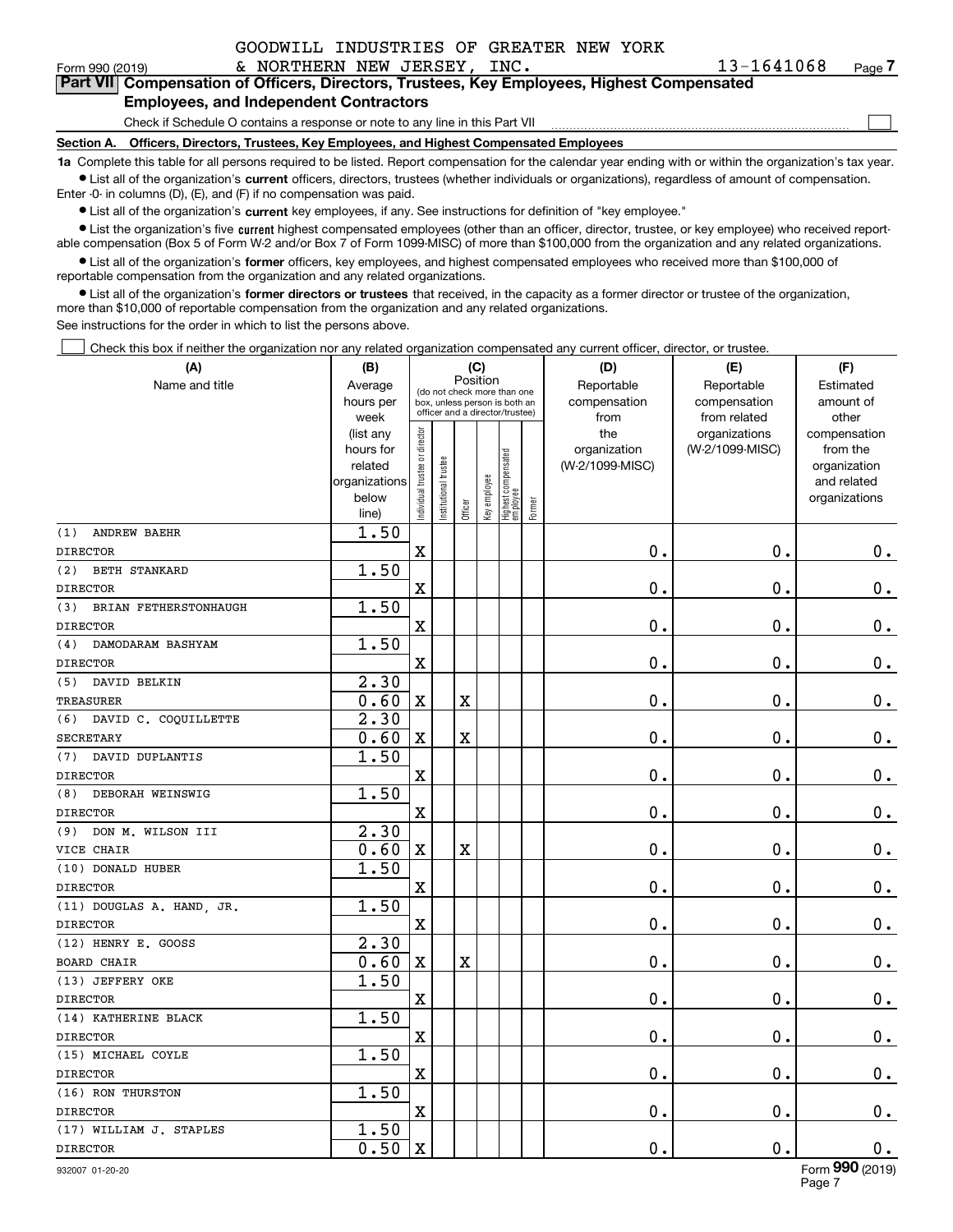Form 990 (2019) & NORTHERN NEW JERSEY, INC . 1 $3$ - $16\,4\,10\,6\,8$  Page

**8**13-1641068

| <b>Part VII</b> | Section A. Officers, Directors, Trustees, Key Employees, and Highest Compensated Employees (continued)                               |                   |                               |                      |          |              |                                                                  |        |                         |                                  |              |                          |
|-----------------|--------------------------------------------------------------------------------------------------------------------------------------|-------------------|-------------------------------|----------------------|----------|--------------|------------------------------------------------------------------|--------|-------------------------|----------------------------------|--------------|--------------------------|
|                 | (A)                                                                                                                                  | (B)               |                               |                      |          | (C)          |                                                                  |        | (D)                     | (E)                              |              | (F)                      |
|                 | Name and title                                                                                                                       | Average           |                               |                      | Position |              | (do not check more than one                                      |        | Reportable              | Reportable                       |              | Estimated                |
|                 |                                                                                                                                      | hours per         |                               |                      |          |              | box, unless person is both an<br>officer and a director/trustee) |        | compensation            | compensation                     |              | amount of                |
|                 |                                                                                                                                      | week<br>(list any |                               |                      |          |              |                                                                  |        | from                    | from related                     |              | other                    |
|                 |                                                                                                                                      | hours for         |                               |                      |          |              |                                                                  |        | the<br>organization     | organizations<br>(W-2/1099-MISC) |              | compensation<br>from the |
|                 |                                                                                                                                      | related           |                               |                      |          |              |                                                                  |        | (W-2/1099-MISC)         |                                  |              | organization             |
|                 |                                                                                                                                      | organizations     |                               |                      |          |              |                                                                  |        |                         |                                  |              | and related              |
|                 |                                                                                                                                      | below             | ndividual trustee or director | nstitutional trustee | Officer  | Key employee | Highest compensated<br> employee                                 | Former |                         |                                  |              | organizations            |
|                 |                                                                                                                                      | line)             |                               |                      |          |              |                                                                  |        |                         |                                  |              |                          |
|                 | (18) ANDRE R. BROMES                                                                                                                 | 36.30             |                               |                      |          |              |                                                                  |        |                         |                                  |              |                          |
| SVP & CIO       |                                                                                                                                      | 36.30             |                               |                      | X        |              |                                                                  |        | 157,416.                | $0$ .                            |              | 25,551.                  |
|                 | (19) CATHARINE L. GAUL-STIGGE<br>PRESIDENT & CEO                                                                                     | 1.10              |                               |                      | X        |              |                                                                  |        |                         | 0.                               |              |                          |
|                 | (20) SCOTT ZUCKER                                                                                                                    | 36.30             |                               |                      |          |              |                                                                  |        | 334,192.                |                                  |              | 32,361.                  |
|                 | CFO/EVP FINANCE                                                                                                                      | 1.10              |                               |                      | X        |              |                                                                  |        | 268,690.                | 0.                               |              | 4,930.                   |
|                 | (21) XENON WALCOTT                                                                                                                   | 36.30             |                               |                      |          |              |                                                                  |        |                         |                                  |              |                          |
|                 | EVP OF OPERATIONS                                                                                                                    |                   |                               |                      | X        |              |                                                                  |        | 209,879.                | 0.                               |              | 2,490.                   |
|                 | (22) EDMUND O'DONNELL                                                                                                                | 36.30             |                               |                      |          |              |                                                                  |        |                         |                                  |              |                          |
| SVP             |                                                                                                                                      |                   |                               |                      |          |              | X                                                                |        | 149,634.                | 0.                               |              | 30, 251.                 |
|                 | (23) ENG KOCK C TAN                                                                                                                  | 36.30             |                               |                      |          |              |                                                                  |        |                         |                                  |              |                          |
| OPEN ITEM       |                                                                                                                                      |                   |                               |                      |          |              | X                                                                |        | 156,495.                | 0.                               |              | 0.                       |
|                 | (24) LENNOX C. THOMAS                                                                                                                | 36.30             |                               |                      |          |              |                                                                  |        |                         |                                  |              |                          |
| EXEC. VP        |                                                                                                                                      |                   |                               |                      |          |              | X                                                                |        | 218,433.                | 0.                               |              | 17,814.                  |
|                 | (25) PANKAJ V. MEHTA                                                                                                                 | 36.30             |                               |                      |          |              |                                                                  |        |                         |                                  |              |                          |
|                 | SVP & CORP. CONTROLLER                                                                                                               |                   |                               |                      |          |              | X                                                                |        | 163,461.                | 0.                               |              | 3,532.                   |
|                 | (26) THOMAS RENART                                                                                                                   | 36.30             |                               |                      |          |              |                                                                  |        |                         |                                  |              |                          |
| EXEC. VP        |                                                                                                                                      |                   |                               |                      |          |              | X                                                                |        | 193,901.                | О.                               |              | 23,633.                  |
|                 | 1b Subtotal                                                                                                                          |                   |                               |                      |          |              |                                                                  |        | 1,852,101.              | 0.                               |              | 140,562.                 |
|                 | c Total from continuation sheets to Part VII, Section A manufactured in the Total from continuum                                     |                   |                               |                      |          |              |                                                                  | ▶      | 0.                      | 0.                               |              | 0.                       |
|                 |                                                                                                                                      |                   |                               |                      |          |              |                                                                  |        | 1,852,101.              |                                  | 0.           | 140,562.                 |
|                 | 2 Total number of individuals (including but not limited to those listed above) who received more than \$100,000 of reportable       |                   |                               |                      |          |              |                                                                  |        |                         |                                  |              |                          |
|                 | compensation from the organization $\blacktriangleright$                                                                             |                   |                               |                      |          |              |                                                                  |        |                         |                                  |              | 31                       |
|                 |                                                                                                                                      |                   |                               |                      |          |              |                                                                  |        |                         |                                  |              | No<br>Yes                |
| 3               | Did the organization list any former officer, director, trustee, key employee, or highest compensated employee on                    |                   |                               |                      |          |              |                                                                  |        |                         |                                  |              |                          |
|                 | line 1a? If "Yes," complete Schedule J for such individual                                                                           |                   |                               |                      |          |              |                                                                  |        |                         |                                  | 3            | X                        |
| 4               | For any individual listed on line 1a, is the sum of reportable compensation and other compensation from the organization             |                   |                               |                      |          |              |                                                                  |        |                         |                                  |              | x                        |
| 5               | Did any person listed on line 1a receive or accrue compensation from any unrelated organization or individual for services           |                   |                               |                      |          |              |                                                                  |        |                         |                                  | 4            |                          |
|                 | rendered to the organization? If "Yes." complete Schedule J for such person                                                          |                   |                               |                      |          |              |                                                                  |        |                         |                                  | 5            | x                        |
|                 | <b>Section B. Independent Contractors</b>                                                                                            |                   |                               |                      |          |              |                                                                  |        |                         |                                  |              |                          |
| 1.              | Complete this table for your five highest compensated independent contractors that received more than \$100,000 of compensation from |                   |                               |                      |          |              |                                                                  |        |                         |                                  |              |                          |
|                 | the organization. Report compensation for the calendar year ending with or within the organization's tax year.                       |                   |                               |                      |          |              |                                                                  |        |                         |                                  |              |                          |
|                 | (A)                                                                                                                                  |                   |                               |                      |          |              |                                                                  |        | (B)                     |                                  | (C)          |                          |
|                 | Name and business address                                                                                                            |                   |                               |                      |          |              |                                                                  |        | Description of services |                                  | Compensation |                          |
|                 | KELLEY DRYE & WARREN, LLP                                                                                                            |                   |                               |                      |          |              |                                                                  |        |                         |                                  |              |                          |
|                 | 101 PARK AVENUE, NEW YORK, NY 10178                                                                                                  |                   |                               |                      |          |              |                                                                  |        | LEGAL SERVICES          |                                  |              | 391,002.                 |
|                 | SUNSHINE & ASSOCIATES, LLC                                                                                                           |                   |                               |                      |          |              |                                                                  |        |                         |                                  |              |                          |
|                 | 601 W 26TH STREET, NEW YORK, NY 10001                                                                                                |                   |                               |                      |          |              |                                                                  |        | CONSULTING SERVICES     |                                  |              | 317,706.                 |
|                 | WILLIAM FORRESTER                                                                                                                    |                   |                               |                      |          |              |                                                                  |        |                         |                                  |              |                          |
|                 | 6 SHERWOOD DRIVE, HUNTINGTON, NY 11743                                                                                               |                   |                               |                      |          |              |                                                                  |        | CONSULTING SERVICES     |                                  |              | <u>248,623.</u>          |
|                 | <b>JBC STYLE</b>                                                                                                                     |                   |                               |                      |          |              |                                                                  |        | PROFESSIONAL            |                                  |              |                          |
|                 | 108 W 39TH STEET, NEW YORK, NY 10018                                                                                                 |                   |                               |                      |          |              |                                                                  |        | SERVICES                |                                  |              | 236,711.                 |
|                 | GTT AMERICAS                                                                                                                         |                   |                               |                      |          |              |                                                                  |        |                         |                                  |              |                          |

**2**Total number of independent contractors (including but not limited to those listed above) who received more than \$100,000 of compensation from the organization P.O.BOX 842630, DALLAS, TX 75284 11 IT SERVICES

Form (2019) **990**

204,566.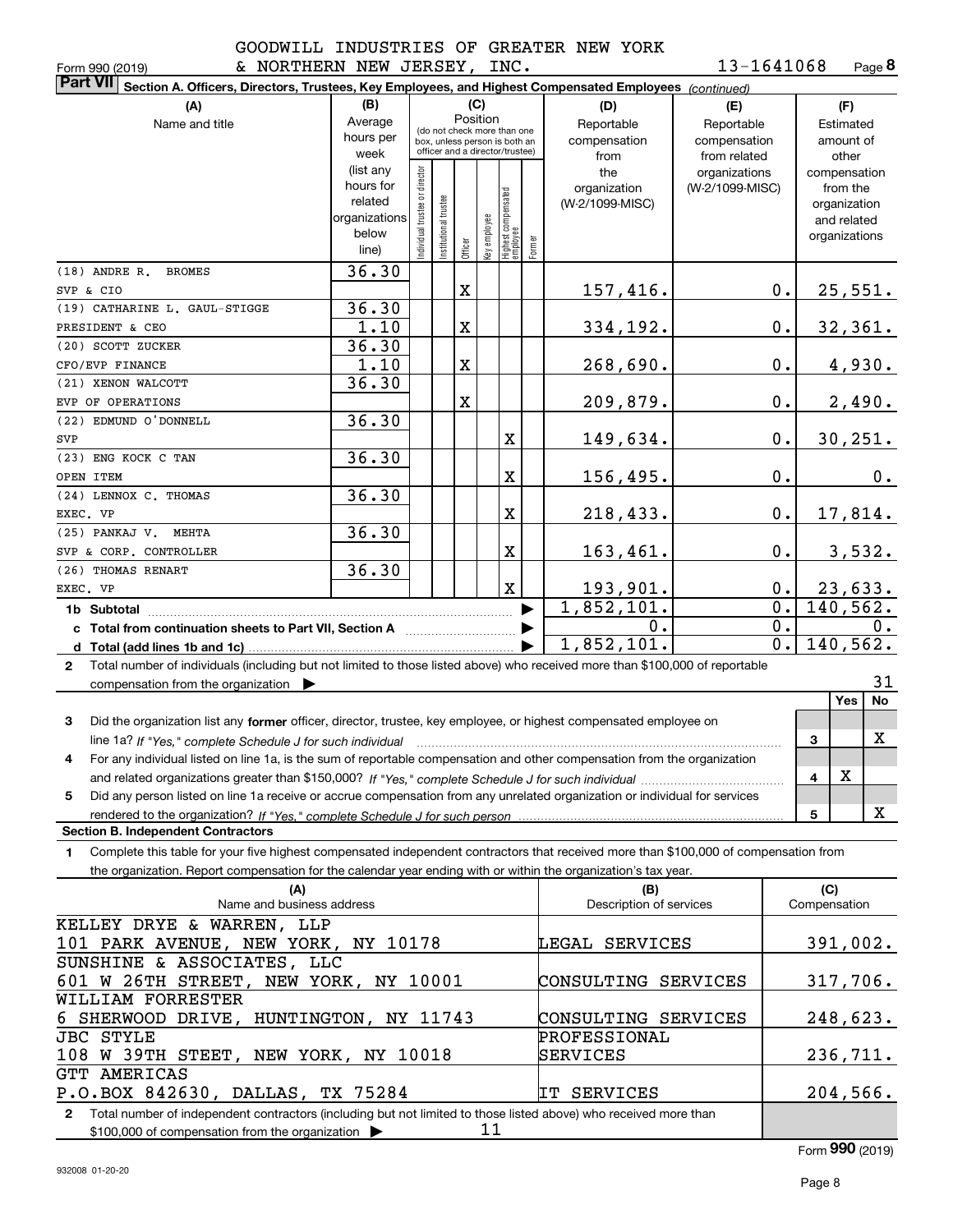|                             |  | GOODWILL INDUSTRIES OF GREATER NEW YORK |  |
|-----------------------------|--|-----------------------------------------|--|
| & NORTHERN NEW JERSEY, INC. |  |                                         |  |

Form 990 (2019) & NOR'I'HE'RN NEW JERSEY, INC。 I\_3-I\_64\_IU68 Page **9** 13-1641068

| <b>Part VIII</b>                                          |    |    | <b>Statement of Revenue</b>                                                                     |                           |                       |                           |                      |                                              |                                      |                                                                 |
|-----------------------------------------------------------|----|----|-------------------------------------------------------------------------------------------------|---------------------------|-----------------------|---------------------------|----------------------|----------------------------------------------|--------------------------------------|-----------------------------------------------------------------|
|                                                           |    |    | Check if Schedule O contains a response or note to any line in this Part VIII                   |                           |                       |                           |                      |                                              |                                      |                                                                 |
|                                                           |    |    |                                                                                                 |                           |                       |                           | (A)<br>Total revenue | (B)<br>Related or exempt<br>function revenue | (C)<br>Unrelated<br>business revenue | (D)<br>Revenue excluded<br>from tax under<br>sections 512 - 514 |
|                                                           |    |    | 1 a Federated campaigns<br>.                                                                    |                           | 1a                    |                           |                      |                                              |                                      |                                                                 |
|                                                           |    |    | <b>b</b> Membership dues                                                                        |                           | 1 <sub>b</sub>        |                           |                      |                                              |                                      |                                                                 |
|                                                           |    |    | c Fundraising events                                                                            |                           | 1c                    |                           |                      |                                              |                                      |                                                                 |
|                                                           |    |    | d Related organizations<br>.                                                                    |                           | 1 <sub>d</sub>        |                           |                      |                                              |                                      |                                                                 |
| Contributions, Gifts, Grants<br>and Other Similar Amounts |    |    | e Government grants (contributions)                                                             |                           | 1e                    | 21,966,285.               |                      |                                              |                                      |                                                                 |
|                                                           |    |    | f All other contributions, gifts, grants, and                                                   |                           |                       |                           |                      |                                              |                                      |                                                                 |
|                                                           |    |    | similar amounts not included above                                                              |                           | 1f                    | 31, 437, 360.             |                      |                                              |                                      |                                                                 |
|                                                           |    |    | g Noncash contributions included in lines 1a-1f                                                 |                           | $1g$ $\frac{1}{3}$    | 30, 452, 445.             |                      |                                              |                                      |                                                                 |
|                                                           |    | h. |                                                                                                 |                           |                       |                           | 53, 403, 645.        |                                              |                                      |                                                                 |
|                                                           |    |    |                                                                                                 |                           |                       | <b>Business Code</b>      |                      |                                              |                                      |                                                                 |
|                                                           |    | 2a | INDUSTRIAL OPERATIONS                                                                           |                           |                       | 541900                    | 15,436,348.          | 15,436,348.                                  |                                      |                                                                 |
|                                                           |    | b  | FEE-FOR-SERVICE BILLINGS                                                                        |                           |                       | 541900                    | 11, 424, 232.        | 11, 424, 232.                                |                                      |                                                                 |
|                                                           |    | с  |                                                                                                 |                           |                       |                           |                      |                                              |                                      |                                                                 |
|                                                           |    | d  |                                                                                                 |                           |                       |                           |                      |                                              |                                      |                                                                 |
| Program Service<br>Revenue                                |    | е  | f All other program service revenue                                                             |                           |                       |                           |                      |                                              |                                      |                                                                 |
|                                                           |    |    |                                                                                                 |                           |                       | ▶                         | 26,860,580.          |                                              |                                      |                                                                 |
|                                                           | З  |    | Investment income (including dividends, interest, and                                           |                           |                       |                           |                      |                                              |                                      |                                                                 |
|                                                           |    |    |                                                                                                 |                           |                       |                           | 509,542.             |                                              |                                      | 509, 542.                                                       |
|                                                           | 4  |    | Income from investment of tax-exempt bond proceeds                                              |                           |                       |                           |                      |                                              |                                      |                                                                 |
|                                                           | 5  |    |                                                                                                 |                           |                       |                           |                      |                                              |                                      |                                                                 |
|                                                           |    |    |                                                                                                 |                           | (i) Real              | (ii) Personal             |                      |                                              |                                      |                                                                 |
|                                                           |    |    | 6 a Gross rents                                                                                 | 6a                        | 67,335.               |                           |                      |                                              |                                      |                                                                 |
|                                                           |    |    | <b>b</b> Less: rental expenses                                                                  | 0.<br>6b<br>67,335.<br>6c |                       |                           |                      |                                              |                                      |                                                                 |
|                                                           |    |    | c Rental income or (loss)                                                                       |                           |                       |                           |                      |                                              |                                      |                                                                 |
|                                                           |    |    | d Net rental income or (loss)                                                                   |                           |                       |                           | 67,335.              |                                              |                                      | 67,335.                                                         |
|                                                           |    |    | 7 a Gross amount from sales of                                                                  |                           | (i) Securities        | (ii) Other<br>35,000,000. |                      |                                              |                                      |                                                                 |
|                                                           |    |    | assets other than inventory                                                                     | 4,953,518.<br>7a          |                       |                           |                      |                                              |                                      |                                                                 |
|                                                           |    |    | <b>b</b> Less: cost or other basis<br>and sales expenses                                        | 7b                        |                       | $4,584,154.$ 5,598,736.   |                      |                                              |                                      |                                                                 |
|                                                           |    |    | c Gain or (loss)                                                                                | 7c                        |                       | 369, 364. 29, 401, 264.   |                      |                                              |                                      |                                                                 |
| Revenue                                                   |    |    |                                                                                                 |                           |                       | ▶                         | 29,770,628.          |                                              |                                      | 29,770,628.                                                     |
|                                                           |    |    | 8 a Gross income from fundraising events (not                                                   |                           |                       |                           |                      |                                              |                                      |                                                                 |
| Other                                                     |    |    | including \$<br>and the contract of the contract of                                             |                           |                       |                           |                      |                                              |                                      |                                                                 |
|                                                           |    |    | contributions reported on line 1c). See                                                         |                           |                       |                           |                      |                                              |                                      |                                                                 |
|                                                           |    |    |                                                                                                 |                           | 8a                    |                           |                      |                                              |                                      |                                                                 |
|                                                           |    |    |                                                                                                 |                           | 8b                    |                           |                      |                                              |                                      |                                                                 |
|                                                           |    |    | c Net income or (loss) from fundraising events                                                  |                           |                       |                           |                      |                                              |                                      |                                                                 |
|                                                           |    |    | 9 a Gross income from gaming activities. See                                                    |                           |                       |                           |                      |                                              |                                      |                                                                 |
|                                                           |    |    |                                                                                                 |                           | ∣9a<br>9 <sub>b</sub> |                           |                      |                                              |                                      |                                                                 |
|                                                           |    |    | <b>b</b> Less: direct expenses <b>manually</b><br>c Net income or (loss) from gaming activities |                           |                       |                           |                      |                                              |                                      |                                                                 |
|                                                           |    |    | 10 a Gross sales of inventory, less returns                                                     |                           |                       |                           |                      |                                              |                                      |                                                                 |
|                                                           |    |    |                                                                                                 |                           |                       | $\vert$ 10a 38,364,440.   |                      |                                              |                                      |                                                                 |
|                                                           |    |    | <b>b</b> Less: cost of goods sold                                                               |                           |                       | 10b 31,832,520.           |                      |                                              |                                      |                                                                 |
|                                                           |    |    | c Net income or (loss) from sales of inventory                                                  |                           |                       |                           | 6,531,920.           | 6,531,920.                                   |                                      |                                                                 |
|                                                           |    |    |                                                                                                 |                           |                       | <b>Business Code</b>      |                      |                                              |                                      |                                                                 |
| Miscellaneous<br>Revenue                                  |    |    | 11 a MISCELLANEOUS                                                                              |                           |                       | 900099                    | 79,535.              | 79,535.                                      |                                      |                                                                 |
|                                                           |    | b  |                                                                                                 |                           |                       |                           |                      |                                              |                                      |                                                                 |
|                                                           |    | c  |                                                                                                 |                           |                       |                           |                      |                                              |                                      |                                                                 |
|                                                           |    |    |                                                                                                 |                           |                       |                           |                      |                                              |                                      |                                                                 |
|                                                           |    |    |                                                                                                 |                           |                       | ▶                         | 79,535.              |                                              |                                      |                                                                 |
|                                                           | 12 |    |                                                                                                 |                           |                       |                           | 117, 223, 185.       | 33, 472, 035.                                | $\mathbf{0}$ .                       | 30, 347, 505.<br>Form 990 (2019)                                |
| 932009 01-20-20                                           |    |    |                                                                                                 |                           |                       |                           |                      |                                              |                                      | Page 9                                                          |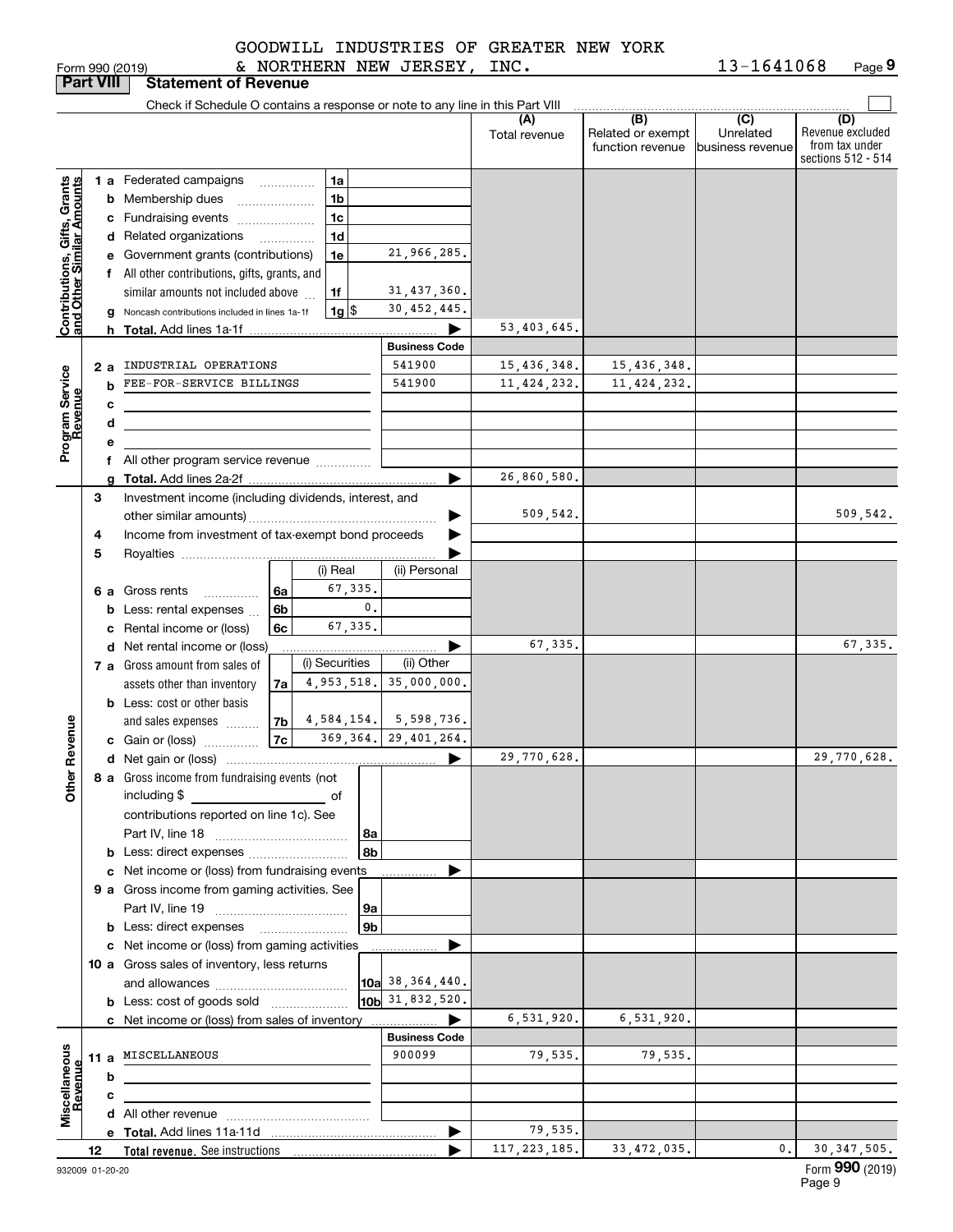#### Form 990 (2019) Page **Part IX Statement of Functional Expenses**  $\,$  NORTHERN NEW JERSEY, INC.  $\,$  13-1641068  $\,$ GOODWILL INDUSTRIES OF GREATER NEW YORK

**10**

|                  | Section 501(c)(3) and 501(c)(4) organizations must complete all columns. All other organizations must complete column (A).                                                                                 |                                        |                             |                                    |                                |  |  |  |  |  |  |  |  |
|------------------|------------------------------------------------------------------------------------------------------------------------------------------------------------------------------------------------------------|----------------------------------------|-----------------------------|------------------------------------|--------------------------------|--|--|--|--|--|--|--|--|
|                  | Check if Schedule O contains a response or note to any line in this Part IX<br>(B)<br>(C)                                                                                                                  |                                        |                             |                                    |                                |  |  |  |  |  |  |  |  |
|                  | Do not include amounts reported on lines 6b,<br>7b, 8b, 9b, and 10b of Part VIII.                                                                                                                          | Total expenses                         | Program service<br>expenses | Management and<br>general expenses | (D)<br>Fundraising<br>expenses |  |  |  |  |  |  |  |  |
| $\mathbf 1$      | Grants and other assistance to domestic organizations                                                                                                                                                      |                                        |                             |                                    |                                |  |  |  |  |  |  |  |  |
|                  | and domestic governments. See Part IV, line 21                                                                                                                                                             |                                        |                             |                                    |                                |  |  |  |  |  |  |  |  |
| $\mathbf{2}$     | Grants and other assistance to domestic                                                                                                                                                                    |                                        |                             |                                    |                                |  |  |  |  |  |  |  |  |
|                  | individuals. See Part IV, line 22                                                                                                                                                                          |                                        |                             |                                    |                                |  |  |  |  |  |  |  |  |
| 3                | Grants and other assistance to foreign                                                                                                                                                                     |                                        |                             |                                    |                                |  |  |  |  |  |  |  |  |
|                  | organizations, foreign governments, and foreign                                                                                                                                                            |                                        |                             |                                    |                                |  |  |  |  |  |  |  |  |
|                  | individuals. See Part IV, lines 15 and 16                                                                                                                                                                  |                                        |                             |                                    |                                |  |  |  |  |  |  |  |  |
| 4                | Benefits paid to or for members                                                                                                                                                                            |                                        |                             |                                    |                                |  |  |  |  |  |  |  |  |
| 5                | Compensation of current officers, directors,                                                                                                                                                               |                                        |                             |                                    |                                |  |  |  |  |  |  |  |  |
|                  | trustees, and key employees                                                                                                                                                                                | $1,017,240$ .                          |                             | $1,017,240$ .                      |                                |  |  |  |  |  |  |  |  |
| 6                | Compensation not included above to disqualified                                                                                                                                                            |                                        |                             |                                    |                                |  |  |  |  |  |  |  |  |
|                  | persons (as defined under section 4958(f)(1)) and                                                                                                                                                          |                                        |                             |                                    |                                |  |  |  |  |  |  |  |  |
|                  | persons described in section 4958(c)(3)(B)<br><b>Concert</b>                                                                                                                                               | 115,000.                               |                             | 115,000.                           |                                |  |  |  |  |  |  |  |  |
| 7                | Other salaries and wages                                                                                                                                                                                   | $\overline{54,128,424}$ .              | 49, 326, 674.               | 4,438,923.                         | 362,827.                       |  |  |  |  |  |  |  |  |
| 8                | Pension plan accruals and contributions (include                                                                                                                                                           |                                        |                             |                                    |                                |  |  |  |  |  |  |  |  |
|                  | section 401(k) and 403(b) employer contributions)                                                                                                                                                          | <u>185,166.</u>                        | <u>167,239.</u>             | $\frac{16,499.}{233,747.}$         | $\frac{1,428}{19,337}$         |  |  |  |  |  |  |  |  |
| 9                |                                                                                                                                                                                                            | 2,516,957.<br>$\overline{5,472,455}$ . | $\overline{2,263,873}$ .    | 599, 237.                          | $\overline{41,272.}$           |  |  |  |  |  |  |  |  |
| 10               |                                                                                                                                                                                                            |                                        | 4,831,946.                  |                                    |                                |  |  |  |  |  |  |  |  |
| 11               | Fees for services (nonemployees):                                                                                                                                                                          |                                        |                             |                                    |                                |  |  |  |  |  |  |  |  |
| a                |                                                                                                                                                                                                            | 988,522.                               |                             | 988,522.                           |                                |  |  |  |  |  |  |  |  |
| b                |                                                                                                                                                                                                            |                                        |                             |                                    |                                |  |  |  |  |  |  |  |  |
|                  |                                                                                                                                                                                                            |                                        |                             |                                    |                                |  |  |  |  |  |  |  |  |
| d                | Professional fundraising services. See Part IV, line 17                                                                                                                                                    | 244,908.                               |                             |                                    | 244,908.                       |  |  |  |  |  |  |  |  |
| f                | Investment management fees                                                                                                                                                                                 | 45,652.                                |                             | 45,652.                            |                                |  |  |  |  |  |  |  |  |
| g                | Other. (If line 11g amount exceeds 10% of line 25,                                                                                                                                                         |                                        |                             |                                    |                                |  |  |  |  |  |  |  |  |
|                  | column (A) amount, list line 11g expenses on Sch O.)                                                                                                                                                       | <u>2,865,865.</u>                      | <u>1,580,311.</u>           | 1,197,001.                         | 88,553.                        |  |  |  |  |  |  |  |  |
| 12 <sup>12</sup> |                                                                                                                                                                                                            | 836, 373.                              | 645, 577.                   | 170, 163.                          | 20,633.                        |  |  |  |  |  |  |  |  |
| 13               |                                                                                                                                                                                                            |                                        | 2,849,885.                  | 400,683.                           | 26,432.                        |  |  |  |  |  |  |  |  |
| 14               |                                                                                                                                                                                                            | $\frac{3,277,000}{1,100,777}$          | 434,075.                    | 631,900.                           | 34,802.                        |  |  |  |  |  |  |  |  |
| 15               |                                                                                                                                                                                                            |                                        |                             |                                    |                                |  |  |  |  |  |  |  |  |
| 16               |                                                                                                                                                                                                            | 25, 250, 486.                          | 22, 123, 508.               | 3, 126, 915.                       | 63.                            |  |  |  |  |  |  |  |  |
| 17               |                                                                                                                                                                                                            | 490,127.                               | 438,642.                    | 46,679.                            | 4,806.                         |  |  |  |  |  |  |  |  |
| 18               | Payments of travel or entertainment expenses                                                                                                                                                               |                                        |                             |                                    |                                |  |  |  |  |  |  |  |  |
|                  | for any federal, state, or local public officials                                                                                                                                                          |                                        |                             |                                    |                                |  |  |  |  |  |  |  |  |
| 19               | Conferences, conventions, and meetings<br>$\overline{1}$                                                                                                                                                   |                                        |                             |                                    |                                |  |  |  |  |  |  |  |  |
| 20               | Interest                                                                                                                                                                                                   | 164,478.                               | 3,555.                      | 160,923.                           |                                |  |  |  |  |  |  |  |  |
| 21               |                                                                                                                                                                                                            |                                        |                             |                                    |                                |  |  |  |  |  |  |  |  |
| 22               | Depreciation, depletion, and amortization                                                                                                                                                                  | 2,771,966.                             | 2,054,990.                  | 715,944.                           | <u>1,032.</u>                  |  |  |  |  |  |  |  |  |
| 23               | Insurance                                                                                                                                                                                                  | 1,084,485.                             | 1,031,522.                  | $\overline{52,900}$ .              | $\overline{63}$                |  |  |  |  |  |  |  |  |
| 24               | Other expenses. Itemize expenses not covered<br>above (List miscellaneous expenses on line 24e. If<br>line 24e amount exceeds 10% of line 25, column (A)<br>amount, list line 24e expenses on Schedule O.) |                                        |                             |                                    |                                |  |  |  |  |  |  |  |  |
| a                | TRUCKING SERVICES                                                                                                                                                                                          | 2,466,766.                             | 2,466,766.                  |                                    |                                |  |  |  |  |  |  |  |  |
| b                | EQUIPMENT MAINTENANCE                                                                                                                                                                                      | <u>1,643,361.</u>                      | 1,169,007.                  | 469,796.                           | 4,558.                         |  |  |  |  |  |  |  |  |
|                  | CLIENT ACTIVITIES                                                                                                                                                                                          | 817,523.                               | 811, 191.                   | 6,095.                             | 237.                           |  |  |  |  |  |  |  |  |
| d                | PURCHASED GOODS                                                                                                                                                                                            | <u>377,032.</u>                        | 377,032.                    |                                    |                                |  |  |  |  |  |  |  |  |
|                  | e All other expenses                                                                                                                                                                                       | 1,063,216.                             | 527,327.                    | 526,268.                           | 9,621.                         |  |  |  |  |  |  |  |  |
| 25               | Total functional expenses. Add lines 1 through 24e                                                                                                                                                         | 108,923,779.                           | 93, 103, 120.               | $14,960,087$ .                     | 860,572.                       |  |  |  |  |  |  |  |  |
| 26               | Joint costs. Complete this line only if the organization                                                                                                                                                   |                                        |                             |                                    |                                |  |  |  |  |  |  |  |  |
|                  | reported in column (B) joint costs from a combined                                                                                                                                                         |                                        |                             |                                    |                                |  |  |  |  |  |  |  |  |
|                  | educational campaign and fundraising solicitation.                                                                                                                                                         |                                        |                             |                                    |                                |  |  |  |  |  |  |  |  |
|                  | Check here $\blacktriangleright \boxed{\textbf{X}}$ if following SOP 98-2 (ASC 958-720)                                                                                                                    |                                        |                             |                                    |                                |  |  |  |  |  |  |  |  |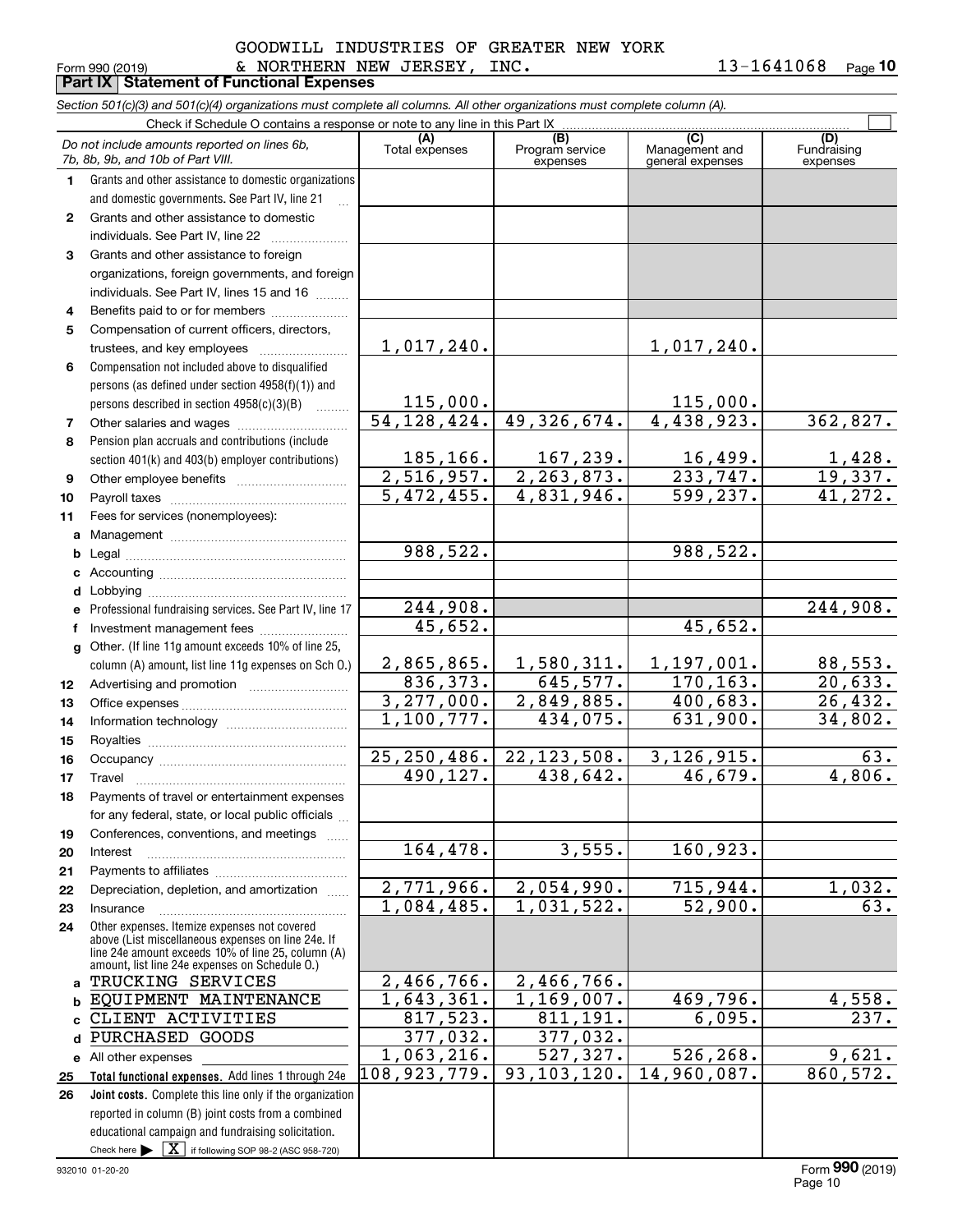**Part X Balance Sheet**

**11**

Form 990 (2019) & NORTHERN NEW JERSEY, INC.  $13\text{--}1641068$   $_\text{Page}$ GOODWILL INDUSTRIES OF GREATER NEW YORK

|                             |    | Check if Schedule O contains a response or note to any line in this Part X                                                                                                                                                     |                                  |                  |                          |
|-----------------------------|----|--------------------------------------------------------------------------------------------------------------------------------------------------------------------------------------------------------------------------------|----------------------------------|------------------|--------------------------|
|                             |    |                                                                                                                                                                                                                                | (A)<br>Beginning of year         |                  | (B)<br>End of year       |
|                             | 1  | Cash - non-interest-bearing                                                                                                                                                                                                    | 1,493,426.                       | $\blacksquare$   | 18,715,802.              |
|                             | 2  |                                                                                                                                                                                                                                | 1,726,394.                       | $\mathbf{2}$     | 1,821,266.               |
|                             | 3  |                                                                                                                                                                                                                                | 39,208.                          | 3                | 44,933.                  |
|                             | 4  |                                                                                                                                                                                                                                | 10,860,239.                      | $\overline{4}$   | 10,680,537.              |
|                             | 5  | Loans and other receivables from any current or former officer, director,                                                                                                                                                      |                                  |                  |                          |
|                             |    | trustee, key employee, creator or founder, substantial contributor, or 35%                                                                                                                                                     |                                  |                  |                          |
|                             |    | controlled entity or family member of any of these persons                                                                                                                                                                     |                                  | 5                |                          |
|                             | 6  | Loans and other receivables from other disqualified persons (as defined                                                                                                                                                        |                                  |                  |                          |
|                             |    | under section $4958(f)(1)$ , and persons described in section $4958(c)(3)(B)$                                                                                                                                                  |                                  | 6                |                          |
|                             | 7  |                                                                                                                                                                                                                                |                                  | $\overline{7}$   |                          |
| Assets                      | 8  |                                                                                                                                                                                                                                | 4,053,514.<br>1,819,946.         | 8                | 2,525,366.<br>1,625,899. |
|                             | 9  | Prepaid expenses and deferred charges                                                                                                                                                                                          |                                  | 9                |                          |
|                             |    | 10a Land, buildings, and equipment: cost or other<br>$45,488,657$ .                                                                                                                                                            |                                  |                  |                          |
|                             |    | basis. Complete Part VI of Schedule D  10a<br>38,745,294.<br>. 10b <u> </u><br><b>b</b> Less: accumulated depreciation                                                                                                         | 3,970,708.                       | 10 <sub>c</sub>  | 6, 743, 363.             |
|                             | 11 |                                                                                                                                                                                                                                | 15,689,881.                      | 11               | 16,405,465.              |
|                             | 12 |                                                                                                                                                                                                                                | 5,654,632.                       | 12 <sup>12</sup> | $\overline{5,539,668}$ . |
|                             | 13 |                                                                                                                                                                                                                                |                                  | 13               |                          |
|                             | 14 |                                                                                                                                                                                                                                |                                  | 14               |                          |
|                             | 15 |                                                                                                                                                                                                                                |                                  | 15               | 3,926,930.               |
|                             | 16 |                                                                                                                                                                                                                                | $\frac{6,362,779.}{51,670,727.}$ | 16               | 68,029,229.              |
|                             | 17 |                                                                                                                                                                                                                                | 14,626,399.                      | 17               | 17,707,099.              |
|                             | 18 |                                                                                                                                                                                                                                |                                  | 18               |                          |
|                             | 19 | Deferred revenue manual contracts and contracts are contracted and contract and contract are contracted and contract are contracted and contract are contracted and contract are contracted and contract are contracted and co | 4,415,908.                       | 19               | 5,729,482.               |
|                             | 20 |                                                                                                                                                                                                                                |                                  | 20               |                          |
|                             | 21 | Escrow or custodial account liability. Complete Part IV of Schedule D                                                                                                                                                          |                                  | 21               |                          |
|                             | 22 | Loans and other payables to any current or former officer, director,                                                                                                                                                           |                                  |                  |                          |
| Liabilities                 |    | trustee, key employee, creator or founder, substantial contributor, or 35%                                                                                                                                                     |                                  |                  |                          |
|                             |    | controlled entity or family member of any of these persons                                                                                                                                                                     |                                  | 22               |                          |
|                             | 23 | Secured mortgages and notes payable to unrelated third parties<br>.                                                                                                                                                            | 2, 216, 121.                     | 23               | 5,020,422.               |
|                             | 24 | Unsecured notes and loans payable to unrelated third parties                                                                                                                                                                   |                                  | 24               |                          |
|                             | 25 | Other liabilities (including federal income tax, payables to related third<br>parties, and other liabilities not included on lines 17-24). Complete Part X                                                                     |                                  |                  |                          |
|                             |    | of Schedule D                                                                                                                                                                                                                  | 3,822,681.                       | 25               | 4,603,579.               |
|                             | 26 | Total liabilities. Add lines 17 through 25                                                                                                                                                                                     | $25,081,109.$ 26                 |                  | 33,060,582.              |
|                             |    | Organizations that follow FASB ASC 958, check here $\blacktriangleright \boxed{X}$                                                                                                                                             |                                  |                  |                          |
|                             |    | and complete lines 27, 28, 32, and 33.                                                                                                                                                                                         |                                  |                  |                          |
|                             | 27 | Net assets without donor restrictions                                                                                                                                                                                          | 25,748,281.                      | 27               | 34, 127, 310.            |
|                             | 28 |                                                                                                                                                                                                                                | 841,337.                         | 28               | 841,337.                 |
|                             |    | Organizations that do not follow FASB ASC 958, check here $\blacktriangleright$ [                                                                                                                                              |                                  |                  |                          |
|                             |    | and complete lines 29 through 33.                                                                                                                                                                                              |                                  |                  |                          |
|                             | 29 |                                                                                                                                                                                                                                |                                  | 29               |                          |
| Net Assets or Fund Balances | 30 | Paid-in or capital surplus, or land, building, or equipment fund                                                                                                                                                               |                                  | 30               |                          |
|                             | 31 | Retained earnings, endowment, accumulated income, or other funds                                                                                                                                                               |                                  | 31               |                          |
|                             | 32 | Total net assets or fund balances                                                                                                                                                                                              | 26,589,618.                      | 32               | 34,968,647.              |
|                             | 33 |                                                                                                                                                                                                                                | 51,670,727.                      | 33               | 68,029,229.              |
|                             |    |                                                                                                                                                                                                                                |                                  |                  | Form 990 (2019)          |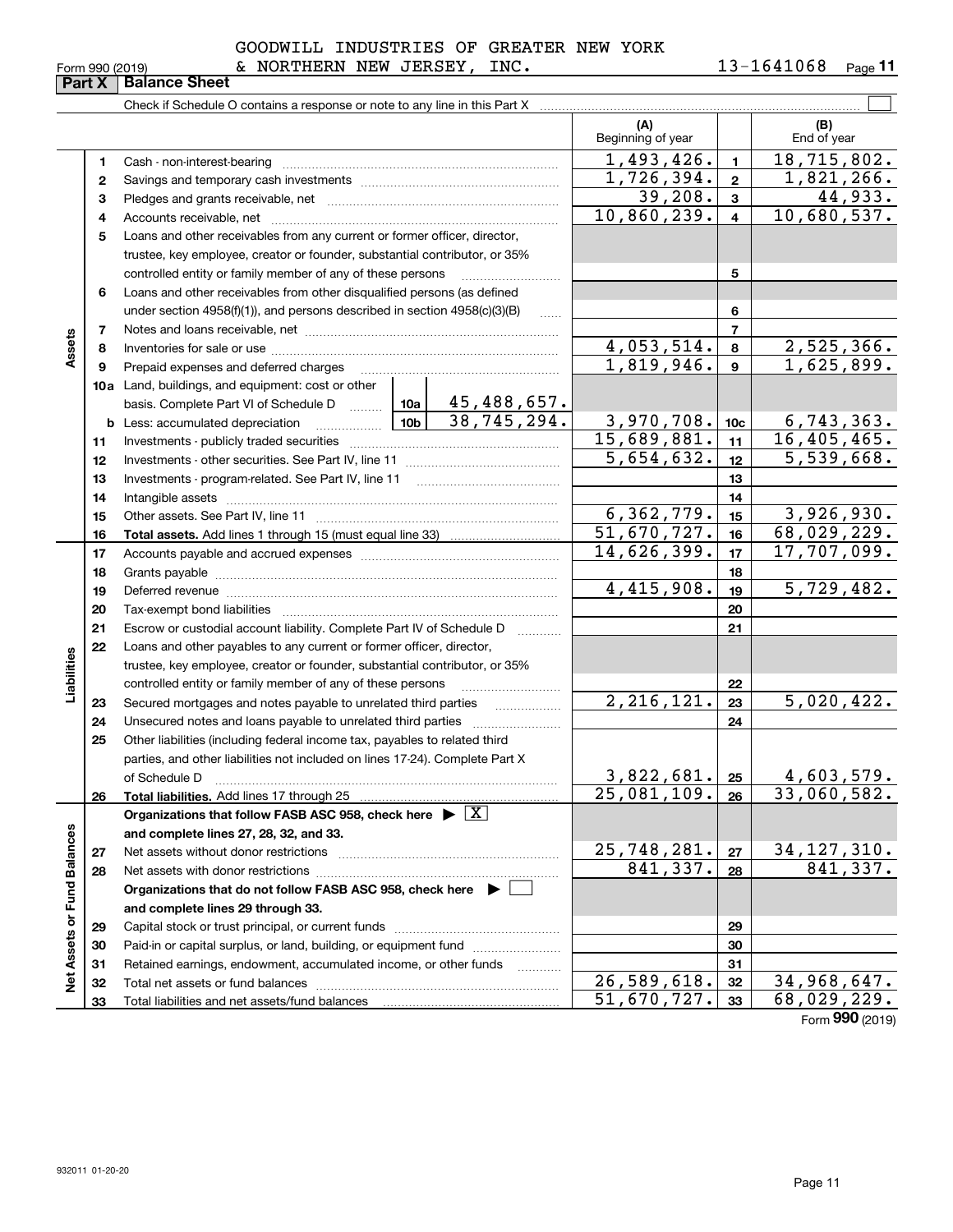|    | GOODWILL INDUSTRIES OF GREATER NEW YORK                                                                                         |                         |                |                |                                    |                         |
|----|---------------------------------------------------------------------------------------------------------------------------------|-------------------------|----------------|----------------|------------------------------------|-------------------------|
|    | & NORTHERN NEW JERSEY,<br>INC.<br>Form 990 (2019)                                                                               |                         | 13-1641068     |                |                                    | $Page$ 12               |
|    | <b>Reconciliation of Net Assets</b><br>Part XI                                                                                  |                         |                |                |                                    |                         |
|    |                                                                                                                                 |                         |                |                |                                    | $\overline{\mathbf{x}}$ |
|    |                                                                                                                                 |                         |                |                |                                    |                         |
| 1  | Total revenue (must equal Part VIII, column (A), line 12)                                                                       | $\mathbf{1}$            | 117, 223, 185. |                |                                    |                         |
| 2  | Total expenses (must equal Part IX, column (A), line 25)                                                                        | $\overline{2}$          | 108,923,779.   |                |                                    |                         |
| з  | Revenue less expenses. Subtract line 2 from line 1                                                                              | 3                       |                | 8, 299, 406.   |                                    |                         |
| 4  |                                                                                                                                 | $\overline{\mathbf{4}}$ |                | 26,589,618.    |                                    |                         |
| 5  | Net unrealized gains (losses) on investments                                                                                    | 5                       |                | $-755, 153.$   |                                    |                         |
| 6  |                                                                                                                                 | 6                       |                |                |                                    |                         |
| 7  |                                                                                                                                 | $\overline{7}$          |                |                |                                    |                         |
| 8  | Prior period adjustments                                                                                                        | 8                       |                |                |                                    |                         |
| 9  | Other changes in net assets or fund balances (explain on Schedule O)                                                            | $\mathbf{Q}$            |                |                |                                    | 834,776.                |
| 10 | Net assets or fund balances at end of year. Combine lines 3 through 9 (must equal Part X, line 32,                              |                         |                |                |                                    |                         |
|    | column (B))                                                                                                                     | 10                      |                | 34, 968, 647.  |                                    |                         |
|    | Part XII Financial Statements and Reporting                                                                                     |                         |                |                |                                    |                         |
|    | Check if Schedule O contains a response or note to any line in this Part XII munder contains an example of the                  |                         |                |                |                                    | $\mathbf{x}$            |
|    |                                                                                                                                 |                         |                |                | Yes                                | No                      |
| 1  | $\boxed{\text{X}}$ Accrual<br>Accounting method used to prepare the Form 990: <u>II</u> Cash<br>Other                           |                         |                |                |                                    |                         |
|    | If the organization changed its method of accounting from a prior year or checked "Other," explain in Schedule O.               |                         |                |                |                                    |                         |
|    | 2a Were the organization's financial statements compiled or reviewed by an independent accountant?                              |                         |                | 2a             |                                    | x                       |
|    | If "Yes," check a box below to indicate whether the financial statements for the year were compiled or reviewed on a            |                         |                |                |                                    |                         |
|    | separate basis, consolidated basis, or both:                                                                                    |                         |                |                |                                    |                         |
|    | <b>Consolidated basis</b><br>Separate basis<br>Both consolidated and separate basis                                             |                         |                |                |                                    |                         |
|    | <b>b</b> Were the organization's financial statements audited by an independent accountant?                                     |                         |                | 2 <sub>b</sub> | х                                  |                         |
|    | If "Yes," check a box below to indicate whether the financial statements for the year were audited on a separate basis,         |                         |                |                |                                    |                         |
|    | consolidated basis, or both:                                                                                                    |                         |                |                |                                    |                         |
|    | $\boxed{\textbf{X}}$ Consolidated basis<br>Both consolidated and separate basis<br>Separate basis                               |                         |                |                |                                    |                         |
|    | c If "Yes" to line 2a or 2b, does the organization have a committee that assumes responsibility for oversight of the audit,     |                         |                |                |                                    |                         |
|    |                                                                                                                                 |                         |                | 2c             | х                                  |                         |
|    | If the organization changed either its oversight process or selection process during the tax year, explain on Schedule O.       |                         |                |                |                                    |                         |
|    | 3a As a result of a federal award, was the organization required to undergo an audit or audits as set forth in the Single Audit |                         |                |                |                                    |                         |
|    |                                                                                                                                 |                         |                | За             | х                                  |                         |
|    | b If "Yes," did the organization undergo the required audit or audits? If the organization did not undergo the required audit   |                         |                |                |                                    |                         |
|    |                                                                                                                                 |                         |                | 3 <sub>b</sub> | X<br>$\alpha \alpha \wedge \alpha$ |                         |

Form (2019) **990**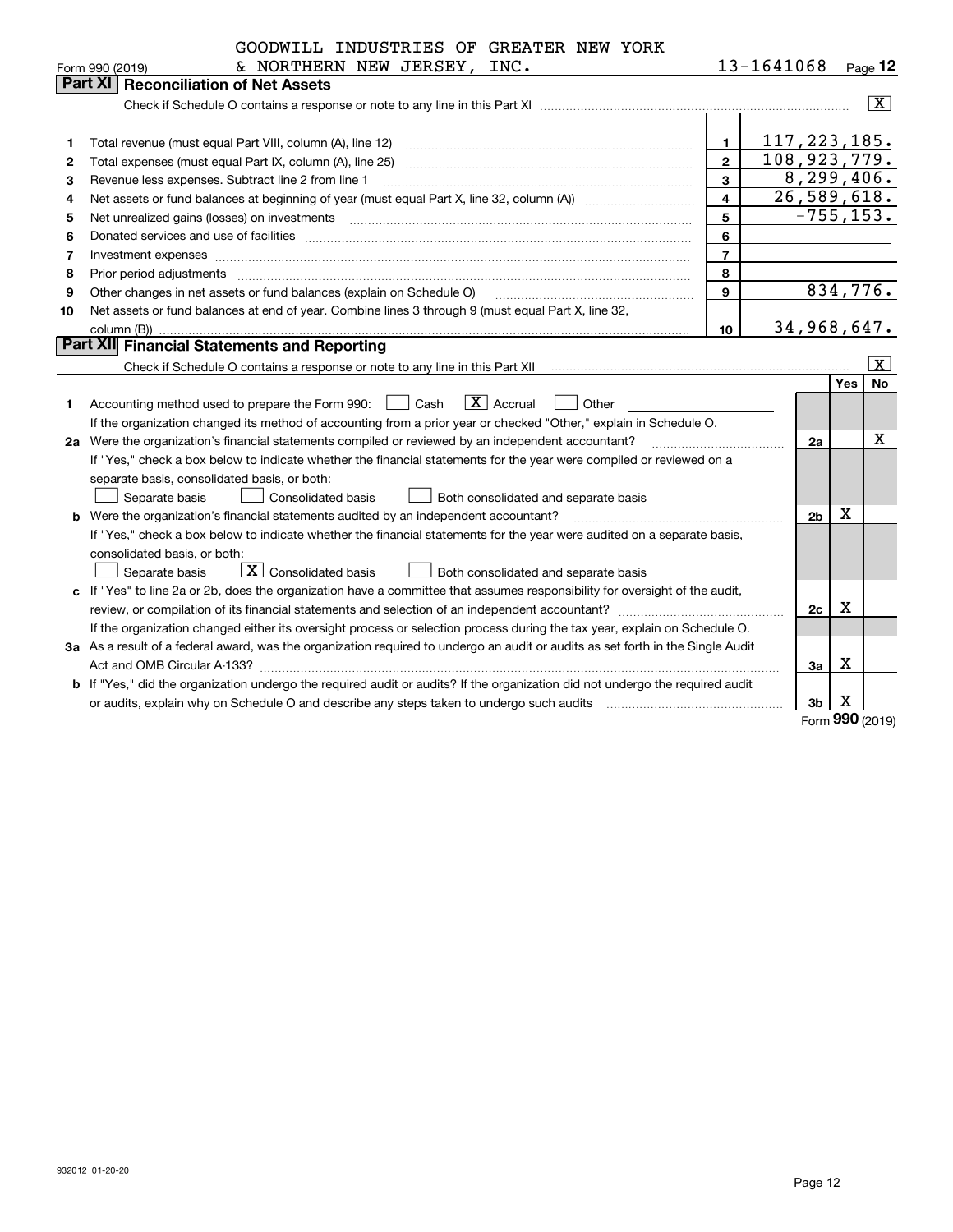| <b>SCHEDULE A</b>                                                                                         |                                               | <b>Public Charity Status and Public Support</b>                                                                                                                                                                                                                                  |                                                        |      |                                                                |                            | OMB No. 1545-0047                                                                                                                             |
|-----------------------------------------------------------------------------------------------------------|-----------------------------------------------|----------------------------------------------------------------------------------------------------------------------------------------------------------------------------------------------------------------------------------------------------------------------------------|--------------------------------------------------------|------|----------------------------------------------------------------|----------------------------|-----------------------------------------------------------------------------------------------------------------------------------------------|
| (Form 990 or 990-EZ)                                                                                      |                                               | Complete if the organization is a section 501(c)(3) organization or a section                                                                                                                                                                                                    |                                                        |      |                                                                |                            |                                                                                                                                               |
|                                                                                                           |                                               |                                                                                                                                                                                                                                                                                  | 4947(a)(1) nonexempt charitable trust.                 |      |                                                                |                            |                                                                                                                                               |
| Department of the Treasury<br>Internal Revenue Service                                                    |                                               | Go to www.irs.gov/Form990 for instructions and the latest information.                                                                                                                                                                                                           | Attach to Form 990 or Form 990-EZ.                     |      |                                                                |                            | Open to Public<br>Inspection                                                                                                                  |
| Name of the organization                                                                                  |                                               | GOODWILL INDUSTRIES OF GREATER NEW YORK                                                                                                                                                                                                                                          |                                                        |      |                                                                |                            | <b>Employer identification number</b>                                                                                                         |
|                                                                                                           |                                               | & NORTHERN NEW JERSEY,                                                                                                                                                                                                                                                           |                                                        | INC. |                                                                |                            | 13-1641068                                                                                                                                    |
| Part I                                                                                                    |                                               | Reason for Public Charity Status (All organizations must complete this part.) See instructions.                                                                                                                                                                                  |                                                        |      |                                                                |                            |                                                                                                                                               |
| The organization is not a private foundation because it is: (For lines 1 through 12, check only one box.) |                                               |                                                                                                                                                                                                                                                                                  |                                                        |      |                                                                |                            |                                                                                                                                               |
| 1                                                                                                         |                                               | A church, convention of churches, or association of churches described in section 170(b)(1)(A)(i).                                                                                                                                                                               |                                                        |      |                                                                |                            |                                                                                                                                               |
| 2                                                                                                         |                                               | A school described in section 170(b)(1)(A)(ii). (Attach Schedule E (Form 990 or 990-EZ).)                                                                                                                                                                                        |                                                        |      |                                                                |                            |                                                                                                                                               |
| 3<br>4                                                                                                    |                                               | A hospital or a cooperative hospital service organization described in section 170(b)(1)(A)(iii).                                                                                                                                                                                |                                                        |      |                                                                |                            | A medical research organization operated in conjunction with a hospital described in section 170(b)(1)(A)(iii). Enter the hospital's name,    |
| city, and state:                                                                                          |                                               |                                                                                                                                                                                                                                                                                  |                                                        |      |                                                                |                            |                                                                                                                                               |
| 5                                                                                                         |                                               | An organization operated for the benefit of a college or university owned or operated by a governmental unit described in                                                                                                                                                        |                                                        |      |                                                                |                            |                                                                                                                                               |
|                                                                                                           | section 170(b)(1)(A)(iv). (Complete Part II.) |                                                                                                                                                                                                                                                                                  |                                                        |      |                                                                |                            |                                                                                                                                               |
| 6                                                                                                         |                                               | A federal, state, or local government or governmental unit described in section $170(b)(1)(A)(v)$ .                                                                                                                                                                              |                                                        |      |                                                                |                            |                                                                                                                                               |
| $\overline{\text{X}}$<br>7                                                                                |                                               | An organization that normally receives a substantial part of its support from a governmental unit or from the general public described in                                                                                                                                        |                                                        |      |                                                                |                            |                                                                                                                                               |
|                                                                                                           | section 170(b)(1)(A)(vi). (Complete Part II.) |                                                                                                                                                                                                                                                                                  |                                                        |      |                                                                |                            |                                                                                                                                               |
| 8                                                                                                         |                                               | A community trust described in section 170(b)(1)(A)(vi). (Complete Part II.)                                                                                                                                                                                                     |                                                        |      |                                                                |                            |                                                                                                                                               |
| 9                                                                                                         |                                               | An agricultural research organization described in section 170(b)(1)(A)(ix) operated in conjunction with a land-grant college<br>or university or a non-land-grant college of agriculture (see instructions). Enter the name, city, and state of the college or                  |                                                        |      |                                                                |                            |                                                                                                                                               |
| university:                                                                                               |                                               |                                                                                                                                                                                                                                                                                  |                                                        |      |                                                                |                            |                                                                                                                                               |
| 10                                                                                                        |                                               |                                                                                                                                                                                                                                                                                  |                                                        |      |                                                                |                            | An organization that normally receives: (1) more than 33 1/3% of its support from contributions, membership fees, and gross receipts from     |
|                                                                                                           |                                               |                                                                                                                                                                                                                                                                                  |                                                        |      |                                                                |                            | activities related to its exempt functions - subject to certain exceptions, and (2) no more than 33 1/3% of its support from gross investment |
|                                                                                                           |                                               | income and unrelated business taxable income (less section 511 tax) from businesses acquired by the organization after June 30, 1975.                                                                                                                                            |                                                        |      |                                                                |                            |                                                                                                                                               |
|                                                                                                           | See section 509(a)(2). (Complete Part III.)   |                                                                                                                                                                                                                                                                                  |                                                        |      |                                                                |                            |                                                                                                                                               |
| 11                                                                                                        |                                               | An organization organized and operated exclusively to test for public safety. See section 509(a)(4).                                                                                                                                                                             |                                                        |      |                                                                |                            |                                                                                                                                               |
| 12                                                                                                        |                                               | An organization organized and operated exclusively for the benefit of, to perform the functions of, or to carry out the purposes of one or<br>more publicly supported organizations described in section 509(a)(1) or section 509(a)(2). See section 509(a)(3). Check the box in |                                                        |      |                                                                |                            |                                                                                                                                               |
|                                                                                                           |                                               | lines 12a through 12d that describes the type of supporting organization and complete lines 12e, 12f, and 12g.                                                                                                                                                                   |                                                        |      |                                                                |                            |                                                                                                                                               |
| a                                                                                                         |                                               | Type I. A supporting organization operated, supervised, or controlled by its supported organization(s), typically by giving                                                                                                                                                      |                                                        |      |                                                                |                            |                                                                                                                                               |
|                                                                                                           |                                               | the supported organization(s) the power to regularly appoint or elect a majority of the directors or trustees of the supporting                                                                                                                                                  |                                                        |      |                                                                |                            |                                                                                                                                               |
|                                                                                                           |                                               | organization. You must complete Part IV, Sections A and B.                                                                                                                                                                                                                       |                                                        |      |                                                                |                            |                                                                                                                                               |
| b                                                                                                         |                                               | Type II. A supporting organization supervised or controlled in connection with its supported organization(s), by having                                                                                                                                                          |                                                        |      |                                                                |                            |                                                                                                                                               |
|                                                                                                           |                                               | control or management of the supporting organization vested in the same persons that control or manage the supported<br>organization(s). You must complete Part IV, Sections A and C.                                                                                            |                                                        |      |                                                                |                            |                                                                                                                                               |
| с                                                                                                         |                                               | Type III functionally integrated. A supporting organization operated in connection with, and functionally integrated with,                                                                                                                                                       |                                                        |      |                                                                |                            |                                                                                                                                               |
|                                                                                                           |                                               | its supported organization(s) (see instructions). You must complete Part IV, Sections A, D, and E.                                                                                                                                                                               |                                                        |      |                                                                |                            |                                                                                                                                               |
| d                                                                                                         |                                               | Type III non-functionally integrated. A supporting organization operated in connection with its supported organization(s)                                                                                                                                                        |                                                        |      |                                                                |                            |                                                                                                                                               |
|                                                                                                           |                                               | that is not functionally integrated. The organization generally must satisfy a distribution requirement and an attentiveness                                                                                                                                                     |                                                        |      |                                                                |                            |                                                                                                                                               |
|                                                                                                           |                                               | requirement (see instructions). You must complete Part IV, Sections A and D, and Part V.                                                                                                                                                                                         |                                                        |      |                                                                |                            |                                                                                                                                               |
| е                                                                                                         |                                               | Check this box if the organization received a written determination from the IRS that it is a Type I, Type II, Type III                                                                                                                                                          |                                                        |      |                                                                |                            |                                                                                                                                               |
| f Enter the number of supported organizations                                                             |                                               | functionally integrated, or Type III non-functionally integrated supporting organization.                                                                                                                                                                                        |                                                        |      |                                                                |                            |                                                                                                                                               |
|                                                                                                           |                                               | Provide the following information about the supported organization(s).                                                                                                                                                                                                           |                                                        |      |                                                                |                            |                                                                                                                                               |
| (i) Name of supported                                                                                     |                                               | (ii) EIN                                                                                                                                                                                                                                                                         | (iii) Type of organization<br>(described on lines 1-10 |      | (iv) Is the organization listed<br>in your governing document? | (v) Amount of monetary     | (vi) Amount of other                                                                                                                          |
| organization                                                                                              |                                               |                                                                                                                                                                                                                                                                                  | above (see instructions))                              | Yes  | No                                                             | support (see instructions) | support (see instructions)                                                                                                                    |
|                                                                                                           |                                               |                                                                                                                                                                                                                                                                                  |                                                        |      |                                                                |                            |                                                                                                                                               |
|                                                                                                           |                                               |                                                                                                                                                                                                                                                                                  |                                                        |      |                                                                |                            |                                                                                                                                               |
|                                                                                                           |                                               |                                                                                                                                                                                                                                                                                  |                                                        |      |                                                                |                            |                                                                                                                                               |
|                                                                                                           |                                               |                                                                                                                                                                                                                                                                                  |                                                        |      |                                                                |                            |                                                                                                                                               |
|                                                                                                           |                                               |                                                                                                                                                                                                                                                                                  |                                                        |      |                                                                |                            |                                                                                                                                               |
|                                                                                                           |                                               |                                                                                                                                                                                                                                                                                  |                                                        |      |                                                                |                            |                                                                                                                                               |
|                                                                                                           |                                               |                                                                                                                                                                                                                                                                                  |                                                        |      |                                                                |                            |                                                                                                                                               |
|                                                                                                           |                                               |                                                                                                                                                                                                                                                                                  |                                                        |      |                                                                |                            |                                                                                                                                               |
| Total                                                                                                     |                                               |                                                                                                                                                                                                                                                                                  |                                                        |      |                                                                |                            |                                                                                                                                               |
|                                                                                                           |                                               |                                                                                                                                                                                                                                                                                  |                                                        |      |                                                                |                            |                                                                                                                                               |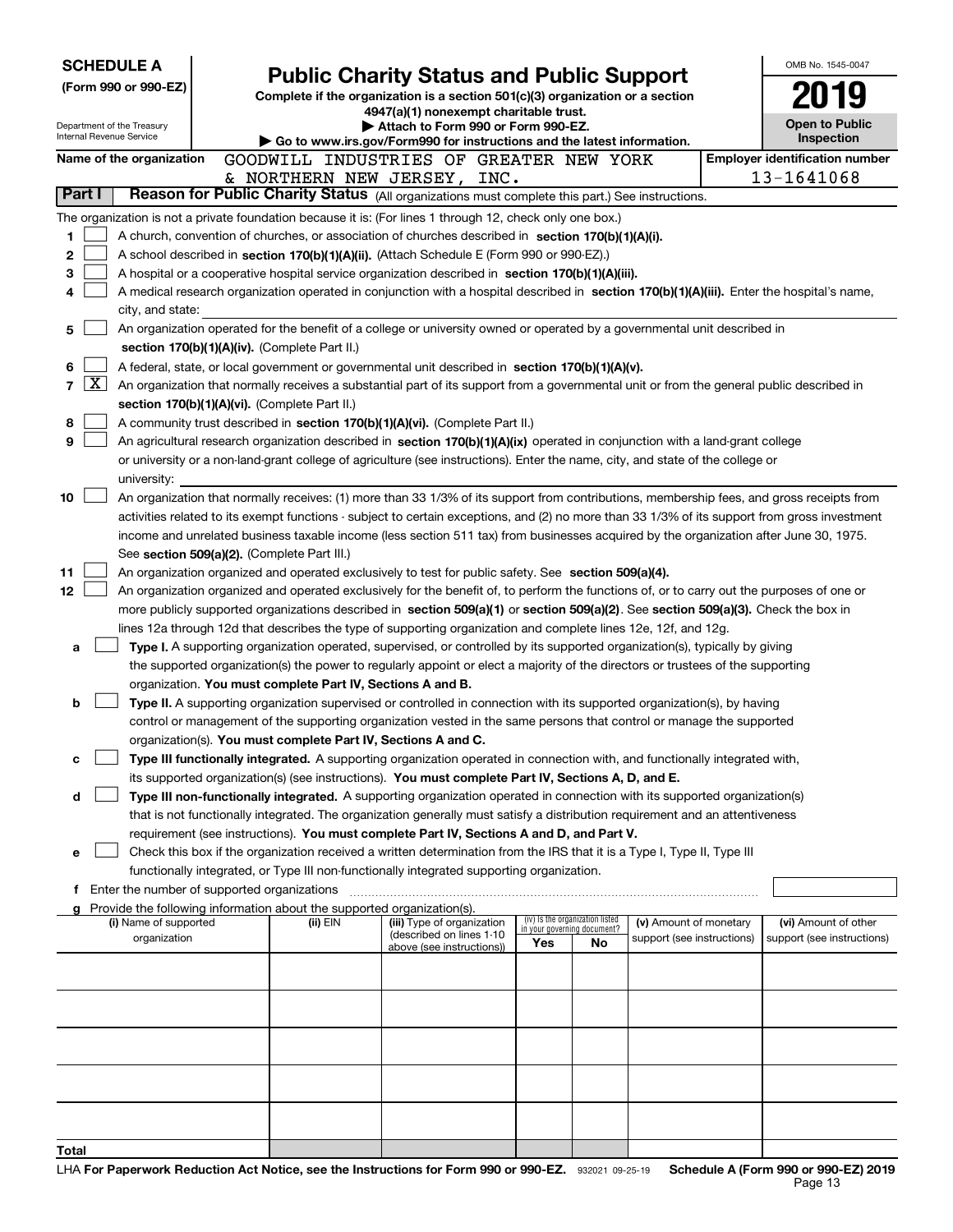### Schedule A (Form 990 or 990-EZ) 2019 Page & NORTHERN NEW JERSEY, INC. 13-1641068

**2**

(Complete only if you checked the box on line 5, 7, or 8 of Part I or if the organization failed to qualify under Part III. If the organization fails to qualify under the tests listed below, please complete Part III.) **Part II Support Schedule for Organizations Described in Sections 170(b)(1)(A)(iv) and 170(b)(1)(A)(vi)**

|    | <b>Section A. Public Support</b>                                                                                                               |                                                        |          |                                           |            |                                                        |                                          |
|----|------------------------------------------------------------------------------------------------------------------------------------------------|--------------------------------------------------------|----------|-------------------------------------------|------------|--------------------------------------------------------|------------------------------------------|
|    | Calendar year (or fiscal year beginning in)                                                                                                    | (a) 2015                                               | (b) 2016 | $(c)$ 2017                                | $(d)$ 2018 | (e) 2019                                               | (f) Total                                |
|    | 1 Gifts, grants, contributions, and                                                                                                            |                                                        |          |                                           |            |                                                        |                                          |
|    | membership fees received. (Do not                                                                                                              |                                                        |          |                                           |            |                                                        |                                          |
|    | include any "unusual grants.")                                                                                                                 | 77059867.76511678.72437514.60417859.53403645.339830563 |          |                                           |            |                                                        |                                          |
|    | 2 Tax revenues levied for the organ-                                                                                                           |                                                        |          |                                           |            |                                                        |                                          |
|    | ization's benefit and either paid to                                                                                                           |                                                        |          |                                           |            |                                                        |                                          |
|    | or expended on its behalf                                                                                                                      |                                                        |          |                                           |            |                                                        |                                          |
|    | 3 The value of services or facilities                                                                                                          |                                                        |          |                                           |            |                                                        |                                          |
|    | furnished by a governmental unit to                                                                                                            |                                                        |          |                                           |            |                                                        |                                          |
|    | the organization without charge                                                                                                                |                                                        |          |                                           |            |                                                        |                                          |
|    | 4 Total. Add lines 1 through 3                                                                                                                 |                                                        |          |                                           |            | 77059867.76511678.72437514.60417859.53403645.339830563 |                                          |
| 5. | The portion of total contributions                                                                                                             |                                                        |          |                                           |            |                                                        |                                          |
|    | by each person (other than a                                                                                                                   |                                                        |          |                                           |            |                                                        |                                          |
|    | governmental unit or publicly                                                                                                                  |                                                        |          |                                           |            |                                                        |                                          |
|    | supported organization) included                                                                                                               |                                                        |          |                                           |            |                                                        |                                          |
|    | on line 1 that exceeds 2% of the                                                                                                               |                                                        |          |                                           |            |                                                        |                                          |
|    | amount shown on line 11,                                                                                                                       |                                                        |          |                                           |            |                                                        |                                          |
|    | column (f)                                                                                                                                     |                                                        |          |                                           |            |                                                        |                                          |
|    | 6 Public support. Subtract line 5 from line 4.                                                                                                 |                                                        |          |                                           |            |                                                        | 339830563                                |
|    | <b>Section B. Total Support</b>                                                                                                                |                                                        |          |                                           |            |                                                        |                                          |
|    | Calendar year (or fiscal year beginning in)                                                                                                    | (a) 2015                                               | (b) 2016 | $(c)$ 2017                                | $(d)$ 2018 | (e) 2019                                               | (f) Total                                |
|    | <b>7</b> Amounts from line 4                                                                                                                   |                                                        |          |                                           |            | 77059867.76511678.72437514.60417859.53403645.339830563 |                                          |
|    | 8 Gross income from interest,                                                                                                                  |                                                        |          |                                           |            |                                                        |                                          |
|    | dividends, payments received on                                                                                                                |                                                        |          |                                           |            |                                                        |                                          |
|    | securities loans, rents, royalties,                                                                                                            |                                                        |          |                                           |            |                                                        |                                          |
|    | and income from similar sources                                                                                                                | 337, 713.                                              | 301,894. | 315,684.                                  | 466,507.   | 576,877.                                               | 1998675.                                 |
|    | <b>9</b> Net income from unrelated business                                                                                                    |                                                        |          |                                           |            |                                                        |                                          |
|    |                                                                                                                                                |                                                        |          |                                           |            |                                                        |                                          |
|    | activities, whether or not the                                                                                                                 |                                                        |          |                                           |            |                                                        |                                          |
|    | business is regularly carried on                                                                                                               |                                                        |          |                                           |            |                                                        |                                          |
|    | 10 Other income. Do not include gain                                                                                                           |                                                        |          |                                           |            |                                                        |                                          |
|    | or loss from the sale of capital                                                                                                               |                                                        |          | $430, 471.$ 310, 893. 228, 387. 136, 302. |            |                                                        | 79,535. 1185588.                         |
|    | assets (Explain in Part VI.)                                                                                                                   |                                                        |          |                                           |            |                                                        | 343014826                                |
|    | 11 Total support. Add lines 7 through 10                                                                                                       |                                                        |          |                                           |            |                                                        | 344,996,347.                             |
|    | 12 Gross receipts from related activities, etc. (see instructions)                                                                             |                                                        |          |                                           |            | 12                                                     |                                          |
|    | 13 First five years. If the Form 990 is for the organization's first, second, third, fourth, or fifth tax year as a section 501(c)(3)          |                                                        |          |                                           |            |                                                        |                                          |
|    | organization, check this box and stop here<br><b>Section C. Computation of Public Support Percentage</b>                                       |                                                        |          |                                           |            |                                                        |                                          |
|    |                                                                                                                                                |                                                        |          |                                           |            |                                                        | 99.07                                    |
|    | 14 Public support percentage for 2019 (line 6, column (f) divided by line 11, column (f) <i>manumeronoming</i>                                 |                                                        |          |                                           |            | 14                                                     | %                                        |
|    |                                                                                                                                                |                                                        |          |                                           |            | 15                                                     | 99.03<br>%                               |
|    | 16a 33 1/3% support test - 2019. If the organization did not check the box on line 13, and line 14 is 33 1/3% or more, check this box and      |                                                        |          |                                           |            |                                                        |                                          |
|    | stop here. The organization qualifies as a publicly supported organization                                                                     |                                                        |          |                                           |            |                                                        | $\blacktriangleright$ $\boxed{\text{X}}$ |
|    | b 33 1/3% support test - 2018. If the organization did not check a box on line 13 or 16a, and line 15 is 33 1/3% or more, check this box       |                                                        |          |                                           |            |                                                        |                                          |
|    | and stop here. The organization qualifies as a publicly supported organization                                                                 |                                                        |          |                                           |            |                                                        |                                          |
|    | 17a 10% -facts-and-circumstances test - 2019. If the organization did not check a box on line 13, 16a, or 16b, and line 14 is 10% or more,     |                                                        |          |                                           |            |                                                        |                                          |
|    | and if the organization meets the "facts-and-circumstances" test, check this box and stop here. Explain in Part VI how the organization        |                                                        |          |                                           |            |                                                        |                                          |
|    | meets the "facts-and-circumstances" test. The organization qualifies as a publicly supported organization                                      |                                                        |          |                                           |            |                                                        |                                          |
|    | <b>b 10% -facts-and-circumstances test - 2018.</b> If the organization did not check a box on line 13, 16a, 16b, or 17a, and line 15 is 10% or |                                                        |          |                                           |            |                                                        |                                          |
|    | more, and if the organization meets the "facts-and-circumstances" test, check this box and stop here. Explain in Part VI how the               |                                                        |          |                                           |            |                                                        |                                          |
|    | organization meets the "facts-and-circumstances" test. The organization qualifies as a publicly supported organization                         |                                                        |          |                                           |            |                                                        |                                          |
|    | 18 Private foundation. If the organization did not check a box on line 13, 16a, 16b, 17a, or 17b, check this box and see instructions          |                                                        |          |                                           |            |                                                        |                                          |
|    |                                                                                                                                                |                                                        |          |                                           |            | <b>Cohodulo A (Form 000 or 000 EZ) 2010</b>            |                                          |

**Schedule A (Form 990 or 990-EZ) 2019**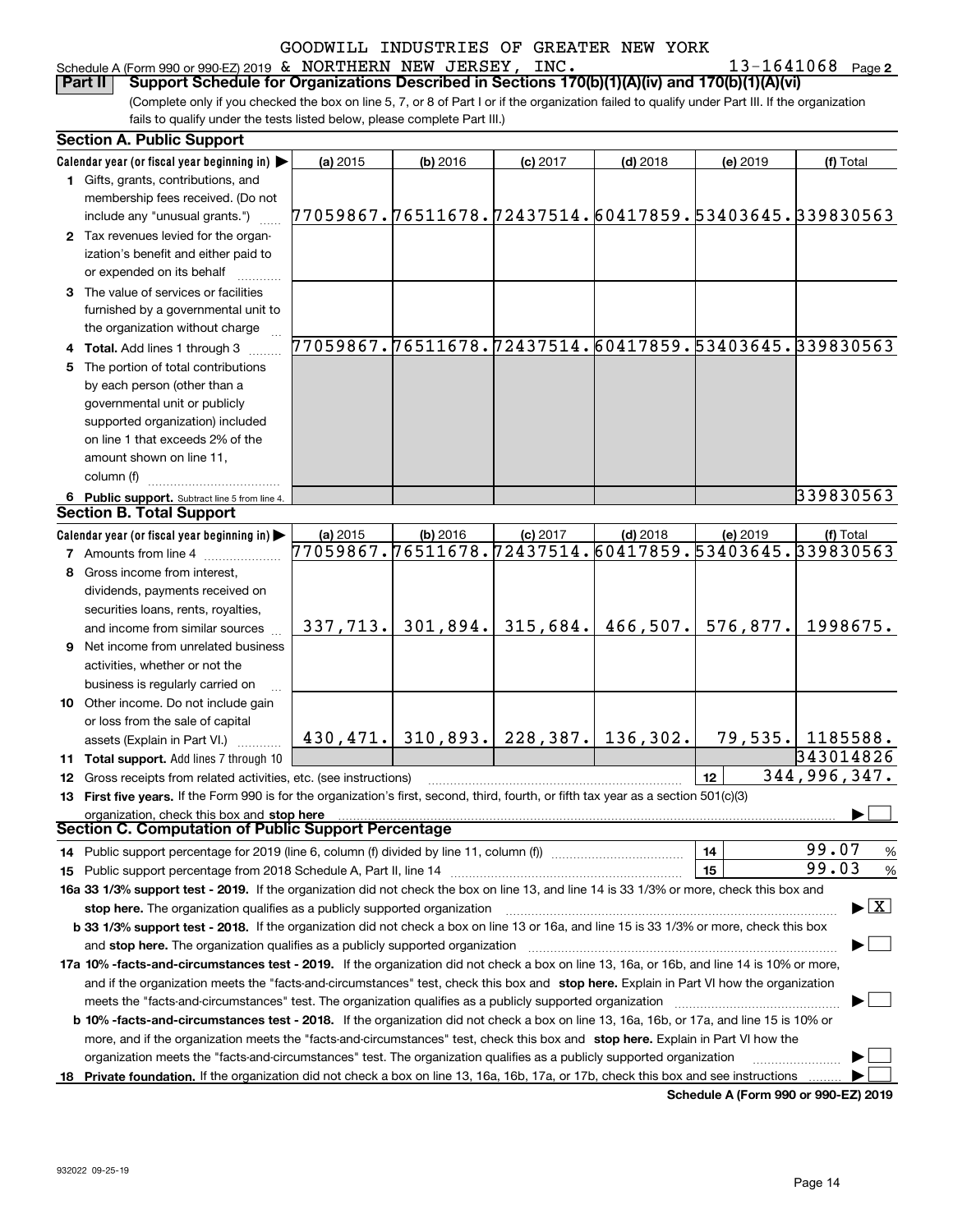#### Schedule A (Form 990 or 990-EZ) 2019 Page & NORTHERN NEW JERSEY, INC. 13-1641068 **Part III | Support Schedule for Organizations Described in Section 509(a)(2)**

**3**

(Complete only if you checked the box on line 10 of Part I or if the organization failed to qualify under Part II. If the organization fails to qualify under the tests listed below, please complete Part II.)

|    | <b>Section A. Public Support</b>                                                                                                                                                                                               |          |          |            |            |          |                                      |
|----|--------------------------------------------------------------------------------------------------------------------------------------------------------------------------------------------------------------------------------|----------|----------|------------|------------|----------|--------------------------------------|
|    | Calendar year (or fiscal year beginning in) $\blacktriangleright$                                                                                                                                                              | (a) 2015 | (b) 2016 | $(c)$ 2017 | $(d)$ 2018 | (e) 2019 | (f) Total                            |
|    | 1 Gifts, grants, contributions, and                                                                                                                                                                                            |          |          |            |            |          |                                      |
|    | membership fees received. (Do not                                                                                                                                                                                              |          |          |            |            |          |                                      |
|    | include any "unusual grants.")                                                                                                                                                                                                 |          |          |            |            |          |                                      |
|    | <b>2</b> Gross receipts from admissions,<br>merchandise sold or services per-<br>formed, or facilities furnished in                                                                                                            |          |          |            |            |          |                                      |
|    | any activity that is related to the<br>organization's tax-exempt purpose                                                                                                                                                       |          |          |            |            |          |                                      |
|    | 3 Gross receipts from activities that                                                                                                                                                                                          |          |          |            |            |          |                                      |
|    | are not an unrelated trade or bus-                                                                                                                                                                                             |          |          |            |            |          |                                      |
|    | iness under section 513                                                                                                                                                                                                        |          |          |            |            |          |                                      |
|    | 4 Tax revenues levied for the organ-                                                                                                                                                                                           |          |          |            |            |          |                                      |
|    | ization's benefit and either paid to                                                                                                                                                                                           |          |          |            |            |          |                                      |
|    | or expended on its behalf<br>.                                                                                                                                                                                                 |          |          |            |            |          |                                      |
|    | 5 The value of services or facilities                                                                                                                                                                                          |          |          |            |            |          |                                      |
|    | furnished by a governmental unit to                                                                                                                                                                                            |          |          |            |            |          |                                      |
|    | the organization without charge                                                                                                                                                                                                |          |          |            |            |          |                                      |
|    | <b>6 Total.</b> Add lines 1 through 5                                                                                                                                                                                          |          |          |            |            |          |                                      |
|    | 7a Amounts included on lines 1, 2, and                                                                                                                                                                                         |          |          |            |            |          |                                      |
|    | 3 received from disqualified persons                                                                                                                                                                                           |          |          |            |            |          |                                      |
|    | <b>b</b> Amounts included on lines 2 and 3 received                                                                                                                                                                            |          |          |            |            |          |                                      |
|    | from other than disqualified persons that                                                                                                                                                                                      |          |          |            |            |          |                                      |
|    | exceed the greater of \$5,000 or 1% of the                                                                                                                                                                                     |          |          |            |            |          |                                      |
|    | amount on line 13 for the year                                                                                                                                                                                                 |          |          |            |            |          |                                      |
|    | c Add lines 7a and 7b                                                                                                                                                                                                          |          |          |            |            |          |                                      |
|    | 8 Public support. (Subtract line 7c from line 6.)<br><b>Section B. Total Support</b>                                                                                                                                           |          |          |            |            |          |                                      |
|    |                                                                                                                                                                                                                                |          |          |            |            |          |                                      |
|    | Calendar year (or fiscal year beginning in)                                                                                                                                                                                    | (a) 2015 | (b) 2016 | $(c)$ 2017 | $(d)$ 2018 | (e) 2019 | (f) Total                            |
|    | 9 Amounts from line 6                                                                                                                                                                                                          |          |          |            |            |          |                                      |
|    | 10a Gross income from interest,<br>dividends, payments received on<br>securities loans, rents, royalties,<br>and income from similar sources                                                                                   |          |          |            |            |          |                                      |
|    | <b>b</b> Unrelated business taxable income                                                                                                                                                                                     |          |          |            |            |          |                                      |
|    | (less section 511 taxes) from businesses                                                                                                                                                                                       |          |          |            |            |          |                                      |
|    | acquired after June 30, 1975                                                                                                                                                                                                   |          |          |            |            |          |                                      |
|    | c Add lines 10a and 10b                                                                                                                                                                                                        |          |          |            |            |          |                                      |
|    | 11 Net income from unrelated business<br>activities not included in line 10b,<br>whether or not the business is<br>regularly carried on                                                                                        |          |          |            |            |          |                                      |
|    | <b>12</b> Other income. Do not include gain<br>or loss from the sale of capital                                                                                                                                                |          |          |            |            |          |                                      |
|    | assets (Explain in Part VI.)<br>13 Total support. (Add lines 9, 10c, 11, and 12.)                                                                                                                                              |          |          |            |            |          |                                      |
|    | 14 First five years. If the Form 990 is for the organization's first, second, third, fourth, or fifth tax year as a section 501(c)(3) organization,                                                                            |          |          |            |            |          |                                      |
|    | check this box and stop here measurements are all the state of the state of the state of the state of the state of the state of the state of the state of the state of the state of the state of the state of the state of the |          |          |            |            |          |                                      |
|    | <b>Section C. Computation of Public Support Percentage</b>                                                                                                                                                                     |          |          |            |            |          |                                      |
|    | 15 Public support percentage for 2019 (line 8, column (f), divided by line 13, column (f))                                                                                                                                     |          |          |            |            | 15       | %                                    |
|    | 16 Public support percentage from 2018 Schedule A, Part III, line 15                                                                                                                                                           |          |          |            |            | 16       | %                                    |
|    | <b>Section D. Computation of Investment Income Percentage</b>                                                                                                                                                                  |          |          |            |            |          |                                      |
|    |                                                                                                                                                                                                                                |          |          |            |            |          |                                      |
|    | 17 Investment income percentage for 2019 (line 10c, column (f), divided by line 13, column (f))                                                                                                                                |          |          |            |            | 17       | %                                    |
|    | <b>18</b> Investment income percentage from <b>2018</b> Schedule A, Part III, line 17                                                                                                                                          |          |          |            |            | 18       | %                                    |
|    | 19a 33 1/3% support tests - 2019. If the organization did not check the box on line 14, and line 15 is more than 33 1/3%, and line 17 is not                                                                                   |          |          |            |            |          |                                      |
|    | more than 33 1/3%, check this box and stop here. The organization qualifies as a publicly supported organization                                                                                                               |          |          |            |            |          | $\sim$ 1                             |
|    | b 33 1/3% support tests - 2018. If the organization did not check a box on line 14 or line 19a, and line 16 is more than 33 1/3%, and                                                                                          |          |          |            |            |          |                                      |
|    | line 18 is not more than 33 1/3%, check this box and stop here. The organization qualifies as a publicly supported organization                                                                                                |          |          |            |            |          |                                      |
| 20 | Private foundation. If the organization did not check a box on line 14, 19a, or 19b, check this box and see instructions                                                                                                       |          |          |            |            |          |                                      |
|    | 932023 09-25-19                                                                                                                                                                                                                |          |          |            |            |          | Schedule A (Form 990 or 990-EZ) 2019 |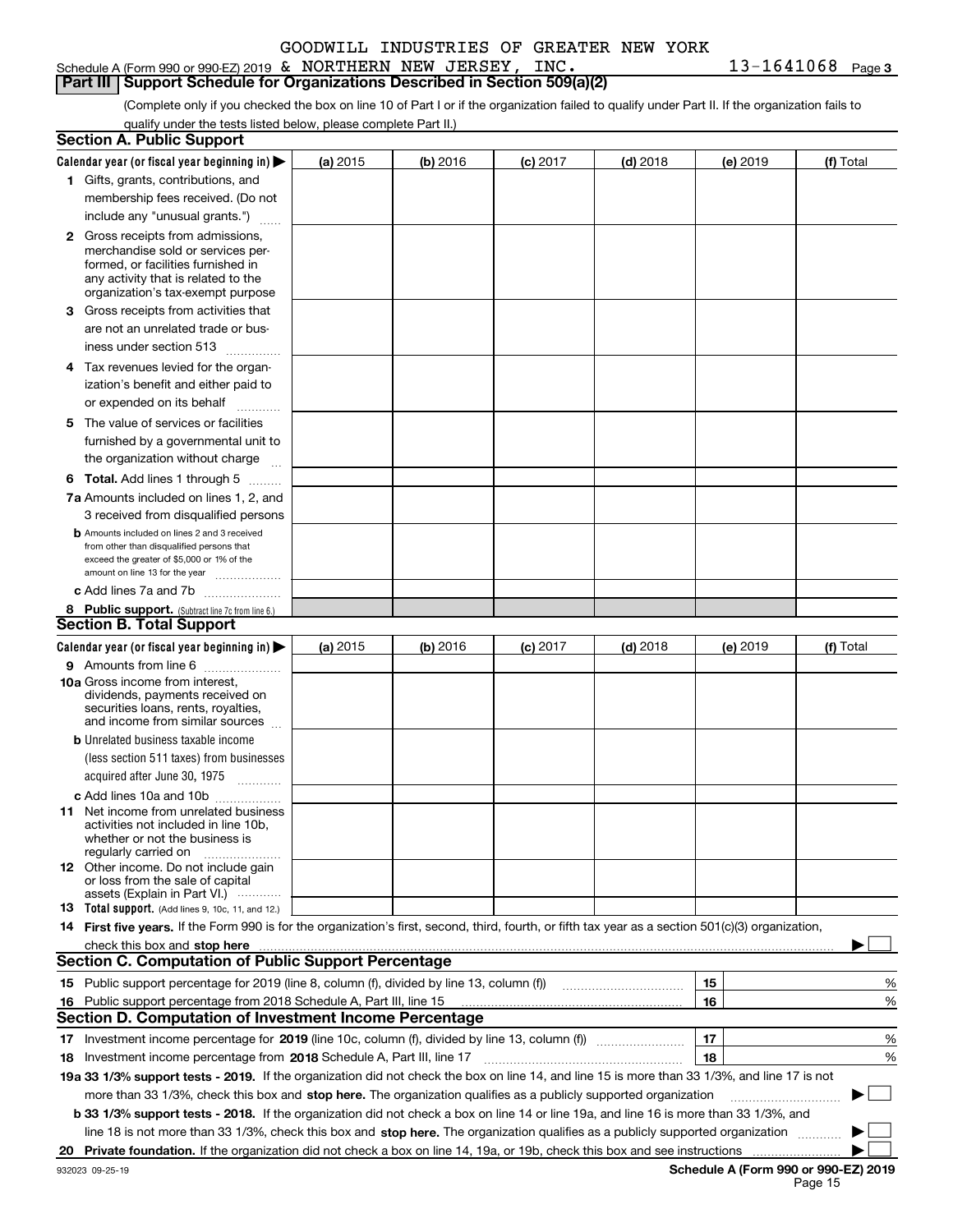Schedule A (Form 990 or 990-EZ) 2019 Page & NORTHERN NEW JERSEY, INC. 13-1641068 **Part IV Supporting Organizations**

(Complete only if you checked a box in line 12 on Part I. If you checked 12a of Part I, complete Sections A and B. If you checked 12b of Part I, complete Sections A and C. If you checked 12c of Part I, complete Sections A, D, and E. If you checked 12d of Part I, complete Sections A and D, and complete Part V.)

#### **Section A. All Supporting Organizations**

- **1** Are all of the organization's supported organizations listed by name in the organization's governing documents? If "No," describe in **Part VI** how the supported organizations are designated. If designated by *class or purpose, describe the designation. If historic and continuing relationship, explain.*
- **2** Did the organization have any supported organization that does not have an IRS determination of status under section 509(a)(1) or (2)? If "Yes," explain in Part VI how the organization determined that the supported *organization was described in section 509(a)(1) or (2).*
- **3a** Did the organization have a supported organization described in section 501(c)(4), (5), or (6)? If "Yes," answer *(b) and (c) below.*
- **b** Did the organization confirm that each supported organization qualified under section 501(c)(4), (5), or (6) and satisfied the public support tests under section 509(a)(2)? If "Yes," describe in **Part VI** when and how the *organization made the determination.*
- **c**Did the organization ensure that all support to such organizations was used exclusively for section 170(c)(2)(B) purposes? If "Yes," explain in **Part VI** what controls the organization put in place to ensure such use.
- **4a***If* Was any supported organization not organized in the United States ("foreign supported organization")? *"Yes," and if you checked 12a or 12b in Part I, answer (b) and (c) below.*
- **b** Did the organization have ultimate control and discretion in deciding whether to make grants to the foreign supported organization? If "Yes," describe in **Part VI** how the organization had such control and discretion *despite being controlled or supervised by or in connection with its supported organizations.*
- **c** Did the organization support any foreign supported organization that does not have an IRS determination under sections 501(c)(3) and 509(a)(1) or (2)? If "Yes," explain in **Part VI** what controls the organization used *to ensure that all support to the foreign supported organization was used exclusively for section 170(c)(2)(B) purposes.*
- **5a***If "Yes,"* Did the organization add, substitute, or remove any supported organizations during the tax year? answer (b) and (c) below (if applicable). Also, provide detail in **Part VI,** including (i) the names and EIN *numbers of the supported organizations added, substituted, or removed; (ii) the reasons for each such action; (iii) the authority under the organization's organizing document authorizing such action; and (iv) how the action was accomplished (such as by amendment to the organizing document).*
- **b** Type I or Type II only. Was any added or substituted supported organization part of a class already designated in the organization's organizing document?
- **cSubstitutions only.**  Was the substitution the result of an event beyond the organization's control?
- **6** Did the organization provide support (whether in the form of grants or the provision of services or facilities) to **Part VI.** *If "Yes," provide detail in* support or benefit one or more of the filing organization's supported organizations? anyone other than (i) its supported organizations, (ii) individuals that are part of the charitable class benefited by one or more of its supported organizations, or (iii) other supporting organizations that also
- **7**Did the organization provide a grant, loan, compensation, or other similar payment to a substantial contributor *If "Yes," complete Part I of Schedule L (Form 990 or 990-EZ).* regard to a substantial contributor? (as defined in section 4958(c)(3)(C)), a family member of a substantial contributor, or a 35% controlled entity with
- **8** Did the organization make a loan to a disqualified person (as defined in section 4958) not described in line 7? *If "Yes," complete Part I of Schedule L (Form 990 or 990-EZ).*
- **9a** Was the organization controlled directly or indirectly at any time during the tax year by one or more in section 509(a)(1) or (2))? If "Yes," *provide detail in* <code>Part VI.</code> disqualified persons as defined in section 4946 (other than foundation managers and organizations described
- **b** Did one or more disqualified persons (as defined in line 9a) hold a controlling interest in any entity in which the supporting organization had an interest? If "Yes," provide detail in P**art VI**.
- **c**Did a disqualified person (as defined in line 9a) have an ownership interest in, or derive any personal benefit from, assets in which the supporting organization also had an interest? If "Yes," provide detail in P**art VI.**
- **10a** Was the organization subject to the excess business holdings rules of section 4943 because of section supporting organizations)? If "Yes," answer 10b below. 4943(f) (regarding certain Type II supporting organizations, and all Type III non-functionally integrated
- **b** Did the organization have any excess business holdings in the tax year? (Use Schedule C, Form 4720, to *determine whether the organization had excess business holdings.)*

**1**

**2**

**3a**

**3b**

**3c**

**4a**

**4b**

**4c**

**5a**

**5b5c**

**6**

**7**

**8**

**9a**

**9b**

**9c**

**10a**

**Yes**

 **No**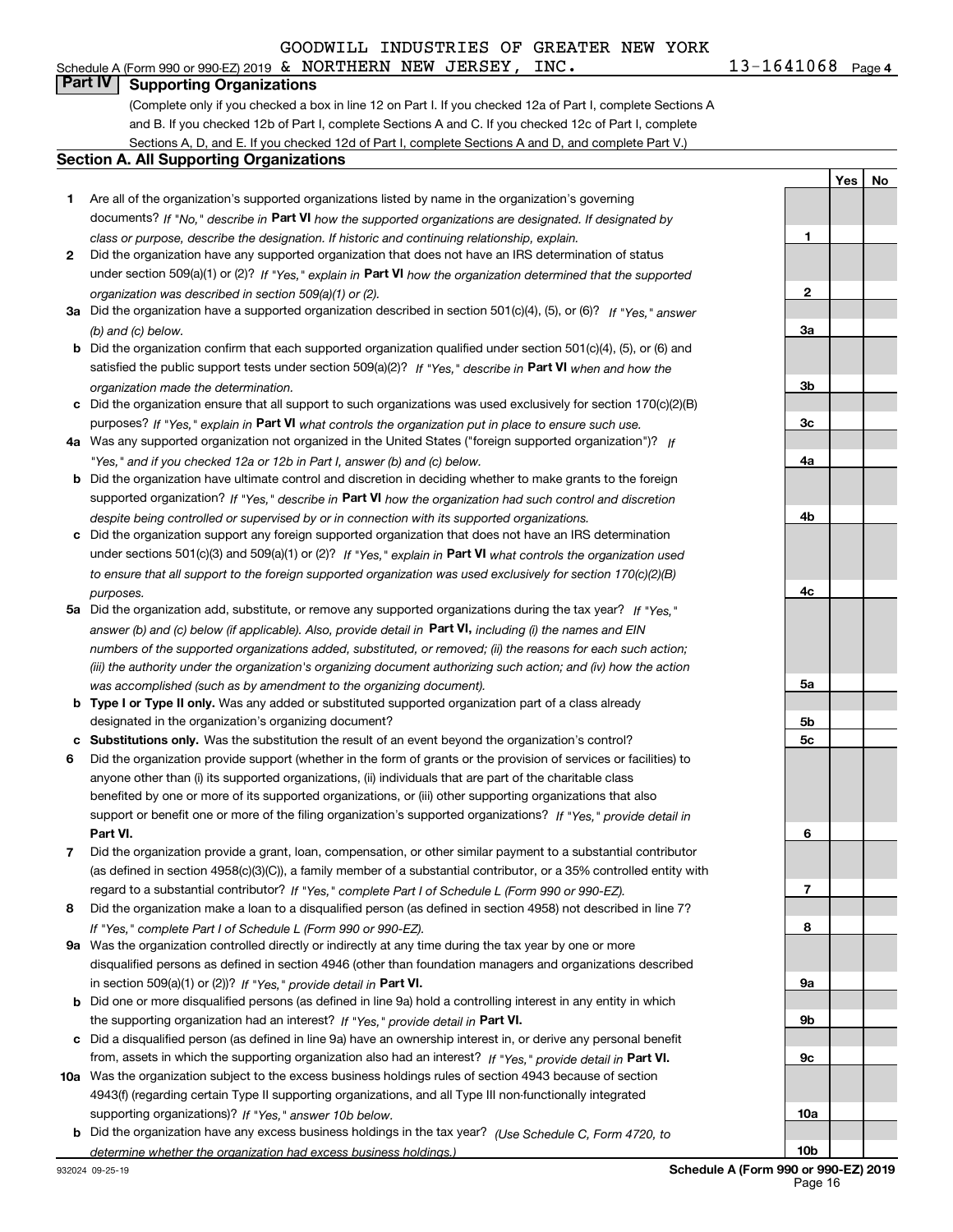Schedule A (Form 990 or 990-EZ) 2019 Page  $\,$ & NORTHERN NEW JERSEY, INC.  $\,$  13-1641068

**5**

|        | Part IV<br><b>Supporting Organizations (continued)</b>                                                                                                                  |                 |     |    |
|--------|-------------------------------------------------------------------------------------------------------------------------------------------------------------------------|-----------------|-----|----|
|        |                                                                                                                                                                         |                 | Yes | No |
| 11     | Has the organization accepted a gift or contribution from any of the following persons?                                                                                 |                 |     |    |
|        | a A person who directly or indirectly controls, either alone or together with persons described in (b) and (c)                                                          |                 |     |    |
|        | below, the governing body of a supported organization?                                                                                                                  | 11a             |     |    |
|        | <b>b</b> A family member of a person described in (a) above?                                                                                                            | 11 <sub>b</sub> |     |    |
|        | c A 35% controlled entity of a person described in (a) or (b) above? If "Yes" to a, b, or c, provide detail in Part VI.                                                 | 11c             |     |    |
|        | <b>Section B. Type I Supporting Organizations</b>                                                                                                                       |                 |     |    |
|        |                                                                                                                                                                         |                 | Yes | No |
| 1      | Did the directors, trustees, or membership of one or more supported organizations have the power to                                                                     |                 |     |    |
|        | regularly appoint or elect at least a majority of the organization's directors or trustees at all times during the                                                      |                 |     |    |
|        | tax year? If "No," describe in Part VI how the supported organization(s) effectively operated, supervised, or                                                           |                 |     |    |
|        | controlled the organization's activities. If the organization had more than one supported organization,                                                                 |                 |     |    |
|        | describe how the powers to appoint and/or remove directors or trustees were allocated among the supported                                                               |                 |     |    |
|        | organizations and what conditions or restrictions, if any, applied to such powers during the tax year.                                                                  | 1               |     |    |
| 2      | Did the organization operate for the benefit of any supported organization other than the supported                                                                     |                 |     |    |
|        | organization(s) that operated, supervised, or controlled the supporting organization? If "Yes," explain in                                                              |                 |     |    |
|        | Part VI how providing such benefit carried out the purposes of the supported organization(s) that operated,                                                             |                 |     |    |
|        | supervised, or controlled the supporting organization.<br><b>Section C. Type II Supporting Organizations</b>                                                            | 2               |     |    |
|        |                                                                                                                                                                         |                 | Yes | No |
| 1.     | Were a majority of the organization's directors or trustees during the tax year also a majority of the directors                                                        |                 |     |    |
|        | or trustees of each of the organization's supported organization(s)? If "No," describe in Part VI how control                                                           |                 |     |    |
|        | or management of the supporting organization was vested in the same persons that controlled or managed                                                                  |                 |     |    |
|        | the supported organization(s).                                                                                                                                          | 1               |     |    |
|        | <b>Section D. All Type III Supporting Organizations</b>                                                                                                                 |                 |     |    |
|        |                                                                                                                                                                         |                 | Yes | No |
| 1      | Did the organization provide to each of its supported organizations, by the last day of the fifth month of the                                                          |                 |     |    |
|        | organization's tax year, (i) a written notice describing the type and amount of support provided during the prior tax                                                   |                 |     |    |
|        | year, (ii) a copy of the Form 990 that was most recently filed as of the date of notification, and (iii) copies of the                                                  |                 |     |    |
|        | organization's governing documents in effect on the date of notification, to the extent not previously provided?                                                        | 1               |     |    |
| 2      | Were any of the organization's officers, directors, or trustees either (i) appointed or elected by the supported                                                        |                 |     |    |
|        | organization(s) or (ii) serving on the governing body of a supported organization? If "No, " explain in Part VI how                                                     |                 |     |    |
|        | the organization maintained a close and continuous working relationship with the supported organization(s).                                                             | 2               |     |    |
| 3      | By reason of the relationship described in (2), did the organization's supported organizations have a                                                                   |                 |     |    |
|        | significant voice in the organization's investment policies and in directing the use of the organization's                                                              |                 |     |    |
|        | income or assets at all times during the tax year? If "Yes," describe in Part VI the role the organization's                                                            |                 |     |    |
|        | supported organizations played in this regard.<br>Section E. Type III Functionally Integrated Supporting Organizations                                                  | 3               |     |    |
|        |                                                                                                                                                                         |                 |     |    |
| 1      | Check the box next to the method that the organization used to satisfy the Integral Part Test during the year (see instructions).                                       |                 |     |    |
| a<br>b | The organization satisfied the Activities Test. Complete line 2 below.<br>The organization is the parent of each of its supported organizations. Complete line 3 below. |                 |     |    |
| c      | The organization supported a governmental entity. Describe in Part VI how you supported a government entity (see instructions),                                         |                 |     |    |
| 2      | Activities Test. Answer (a) and (b) below.                                                                                                                              |                 | Yes | No |
| а      | Did substantially all of the organization's activities during the tax year directly further the exempt purposes of                                                      |                 |     |    |
|        | the supported organization(s) to which the organization was responsive? If "Yes," then in Part VI identify                                                              |                 |     |    |
|        | those supported organizations and explain how these activities directly furthered their exempt purposes,                                                                |                 |     |    |
|        | how the organization was responsive to those supported organizations, and how the organization determined                                                               |                 |     |    |
|        | that these activities constituted substantially all of its activities.                                                                                                  | 2a              |     |    |
|        | <b>b</b> Did the activities described in (a) constitute activities that, but for the organization's involvement, one or more                                            |                 |     |    |
|        | of the organization's supported organization(s) would have been engaged in? If "Yes," explain in Part VI the                                                            |                 |     |    |
|        | reasons for the organization's position that its supported organization(s) would have engaged in these                                                                  |                 |     |    |
|        | activities but for the organization's involvement.                                                                                                                      | 2b              |     |    |
| з      | Parent of Supported Organizations. Answer (a) and (b) below.                                                                                                            |                 |     |    |
| a      | Did the organization have the power to regularly appoint or elect a majority of the officers, directors, or                                                             |                 |     |    |
|        | trustees of each of the supported organizations? Provide details in Part VI.                                                                                            | За              |     |    |
|        | <b>b</b> Did the organization exercise a substantial degree of direction over the policies, programs, and activities of each                                            |                 |     |    |
|        | of its supported organizations? If "Yes," describe in Part VI the role played by the organization in this regard.                                                       | 3b              |     |    |

**Schedule A (Form 990 or 990-EZ) 2019** Page 17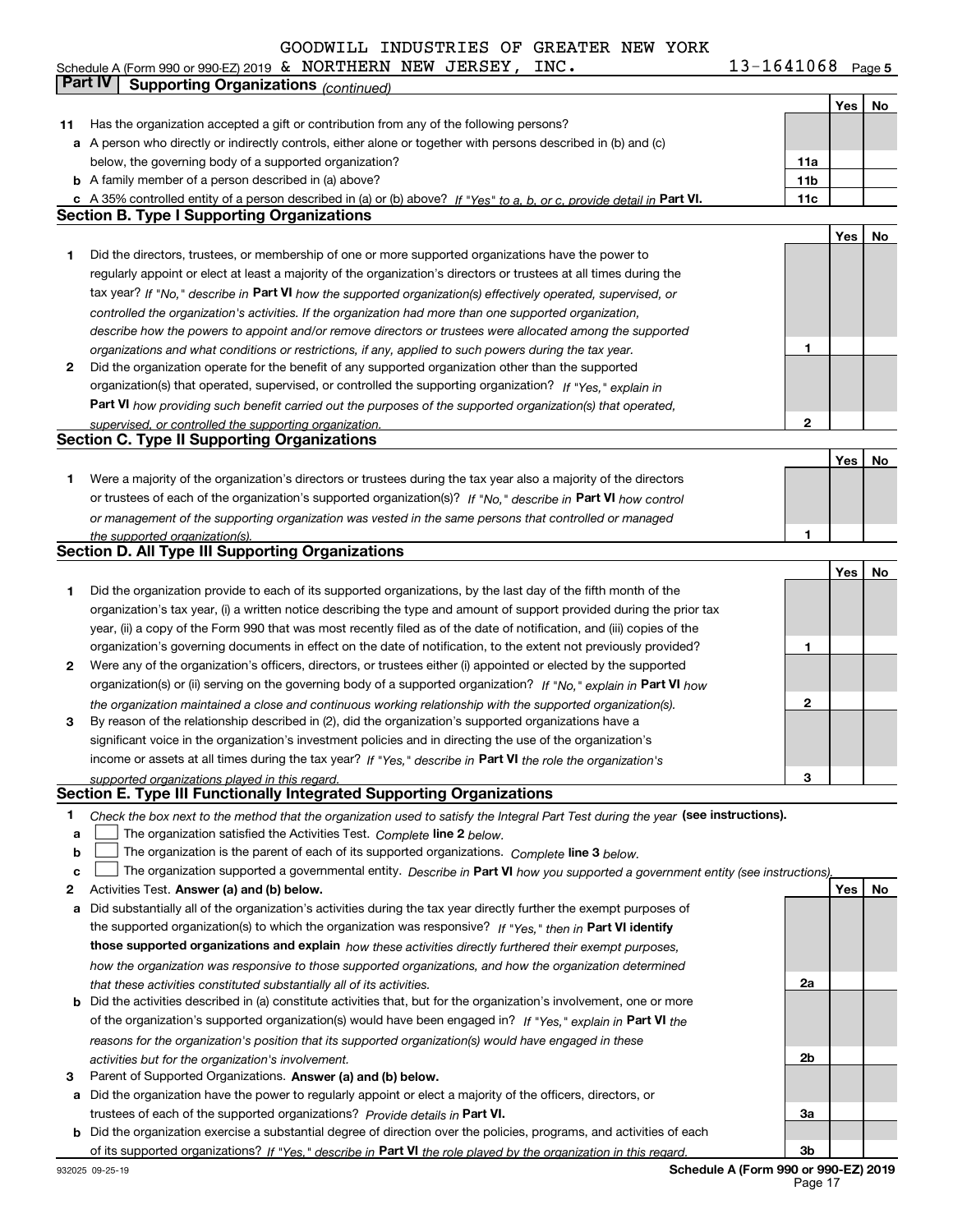|  | Schedule A (Form 990 or 990-EZ) 2019 $\,$ & NORTHERN NEW JERSEY, |  |  |  |  | INC. | 1641068 | Page 6 |
|--|------------------------------------------------------------------|--|--|--|--|------|---------|--------|
|--|------------------------------------------------------------------|--|--|--|--|------|---------|--------|

|                | <b>Part V</b><br>Type III Non-Functionally Integrated 509(a)(3) Supporting Organizations                                                          |                |                                |                                |
|----------------|---------------------------------------------------------------------------------------------------------------------------------------------------|----------------|--------------------------------|--------------------------------|
| 1              | Check here if the organization satisfied the Integral Part Test as a qualifying trust on Nov. 20, 1970 (explain in Part VI). See instructions. Al |                |                                |                                |
|                | other Type III non-functionally integrated supporting organizations must complete Sections A through E.                                           |                |                                |                                |
|                | Section A - Adjusted Net Income                                                                                                                   | (A) Prior Year | (B) Current Year<br>(optional) |                                |
| 1              | Net short-term capital gain                                                                                                                       | 1.             |                                |                                |
| 2              | Recoveries of prior-year distributions                                                                                                            | $\mathbf{2}$   |                                |                                |
| З              | Other gross income (see instructions)                                                                                                             | 3              |                                |                                |
| 4              | Add lines 1 through 3.                                                                                                                            | 4              |                                |                                |
| 5              | Depreciation and depletion                                                                                                                        | 5              |                                |                                |
| 6              | Portion of operating expenses paid or incurred for production or                                                                                  |                |                                |                                |
|                | collection of gross income or for management, conservation, or                                                                                    |                |                                |                                |
|                | maintenance of property held for production of income (see instructions)                                                                          | 6              |                                |                                |
| $\overline{7}$ | Other expenses (see instructions)                                                                                                                 | 7              |                                |                                |
| 8              | <b>Adjusted Net Income</b> (subtract lines 5, 6, and 7 from line 4)                                                                               | 8              |                                |                                |
|                | <b>Section B - Minimum Asset Amount</b>                                                                                                           |                | (A) Prior Year                 | (B) Current Year<br>(optional) |
| 1              | Aggregate fair market value of all non-exempt-use assets (see                                                                                     |                |                                |                                |
|                | instructions for short tax year or assets held for part of year):                                                                                 |                |                                |                                |
|                | <b>a</b> Average monthly value of securities                                                                                                      | 1a             |                                |                                |
|                | <b>b</b> Average monthly cash balances                                                                                                            | 1 <sub>b</sub> |                                |                                |
|                | c Fair market value of other non-exempt-use assets                                                                                                | 1c             |                                |                                |
|                | d Total (add lines 1a, 1b, and 1c)                                                                                                                | 1d             |                                |                                |
|                | <b>e</b> Discount claimed for blockage or other                                                                                                   |                |                                |                                |
|                | factors (explain in detail in Part VI):                                                                                                           |                |                                |                                |
| 2              | Acquisition indebtedness applicable to non-exempt-use assets                                                                                      | $\mathbf{2}$   |                                |                                |
| 3              | Subtract line 2 from line 1d.                                                                                                                     | 3              |                                |                                |
| 4              | Cash deemed held for exempt use. Enter 1-1/2% of line 3 (for greater amount,                                                                      |                |                                |                                |
|                | see instructions).                                                                                                                                | 4              |                                |                                |
| 5              | Net value of non-exempt-use assets (subtract line 4 from line 3)                                                                                  | 5              |                                |                                |
| 6              | Multiply line 5 by .035.                                                                                                                          | 6              |                                |                                |
| 7              | Recoveries of prior-year distributions                                                                                                            | 7              |                                |                                |
| 8              | <b>Minimum Asset Amount</b> (add line 7 to line 6)                                                                                                | 8              |                                |                                |
|                | <b>Section C - Distributable Amount</b>                                                                                                           |                |                                | <b>Current Year</b>            |
| 1              | Adjusted net income for prior year (from Section A, line 8, Column A)                                                                             | 1              |                                |                                |
| 2              | Enter 85% of line 1.                                                                                                                              | $\mathbf{2}$   |                                |                                |
| з              | Minimum asset amount for prior year (from Section B, line 8, Column A)                                                                            | 3              |                                |                                |
| 4              | Enter greater of line 2 or line 3.                                                                                                                | 4              |                                |                                |
| 5              | Income tax imposed in prior year                                                                                                                  | 5              |                                |                                |
| 6              | <b>Distributable Amount.</b> Subtract line 5 from line 4, unless subject to                                                                       |                |                                |                                |
|                | emergency temporary reduction (see instructions).                                                                                                 | 6              |                                |                                |

**7**Check here if the current year is the organization's first as a non-functionally integrated Type III supporting organization (see instructions).

**Schedule A (Form 990 or 990-EZ) 2019**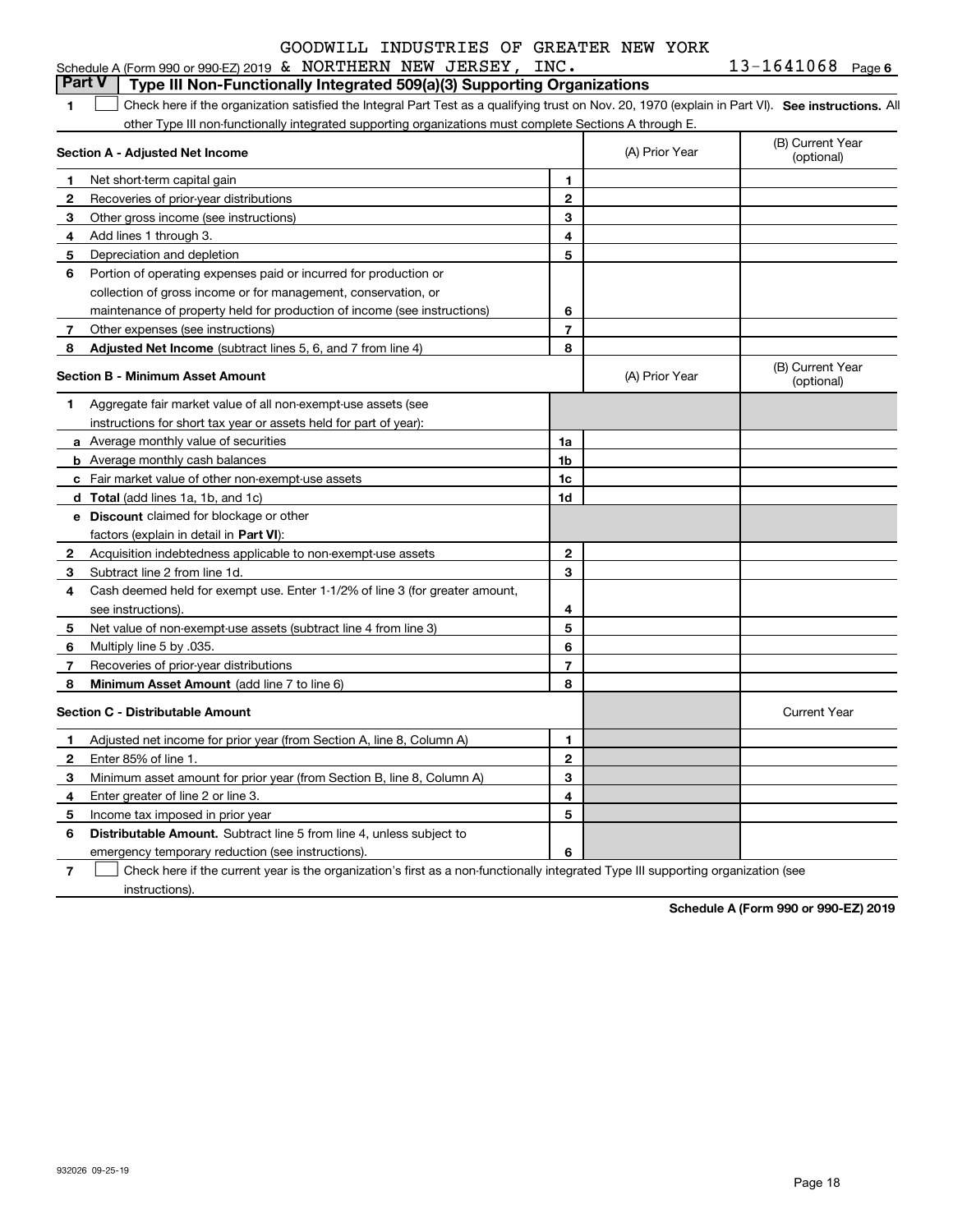|        | Schedule A (Form 990 or 990-EZ) 2019 & NORTHERN NEW JERSEY, INC.                           |                                    |                                               | $13 - 1641068$ Page 7                                   |  |
|--------|--------------------------------------------------------------------------------------------|------------------------------------|-----------------------------------------------|---------------------------------------------------------|--|
| Part V | Type III Non-Functionally Integrated 509(a)(3) Supporting Organizations                    |                                    | (continued)                                   |                                                         |  |
|        | <b>Section D - Distributions</b>                                                           |                                    |                                               | <b>Current Year</b>                                     |  |
| 1.     | Amounts paid to supported organizations to accomplish exempt purposes                      |                                    |                                               |                                                         |  |
| 2      | Amounts paid to perform activity that directly furthers exempt purposes of supported       |                                    |                                               |                                                         |  |
|        | organizations, in excess of income from activity                                           |                                    |                                               |                                                         |  |
| 3      | Administrative expenses paid to accomplish exempt purposes of supported organizations      |                                    |                                               |                                                         |  |
| 4      | Amounts paid to acquire exempt-use assets                                                  |                                    |                                               |                                                         |  |
| 5      | Qualified set-aside amounts (prior IRS approval required)                                  |                                    |                                               |                                                         |  |
| 6      | Other distributions (describe in Part VI). See instructions.                               |                                    |                                               |                                                         |  |
| 7      | Total annual distributions. Add lines 1 through 6.                                         |                                    |                                               |                                                         |  |
| 8      | Distributions to attentive supported organizations to which the organization is responsive |                                    |                                               |                                                         |  |
|        | (provide details in Part VI). See instructions.                                            |                                    |                                               |                                                         |  |
| 9      | Distributable amount for 2019 from Section C, line 6                                       |                                    |                                               |                                                         |  |
| 10     | Line 8 amount divided by line 9 amount                                                     |                                    |                                               |                                                         |  |
|        | <b>Section E - Distribution Allocations</b> (see instructions)                             | (i)<br><b>Excess Distributions</b> | (ii)<br><b>Underdistributions</b><br>Pre-2019 | (iii)<br><b>Distributable</b><br><b>Amount for 2019</b> |  |
|        |                                                                                            |                                    |                                               |                                                         |  |
| 1      | Distributable amount for 2019 from Section C, line 6                                       |                                    |                                               |                                                         |  |
| 2      | Underdistributions, if any, for years prior to 2019 (reason-                               |                                    |                                               |                                                         |  |
|        | able cause required-explain in Part VI). See instructions.                                 |                                    |                                               |                                                         |  |
| 3      | Excess distributions carryover, if any, to 2019                                            |                                    |                                               |                                                         |  |
|        | <b>a</b> From 2014                                                                         |                                    |                                               |                                                         |  |
|        | <b>b</b> From 2015                                                                         |                                    |                                               |                                                         |  |
|        | $c$ From 2016                                                                              |                                    |                                               |                                                         |  |
|        | d From 2017                                                                                |                                    |                                               |                                                         |  |
|        | e From 2018                                                                                |                                    |                                               |                                                         |  |
|        | f Total of lines 3a through e                                                              |                                    |                                               |                                                         |  |
|        | g Applied to underdistributions of prior years                                             |                                    |                                               |                                                         |  |
|        | <b>h</b> Applied to 2019 distributable amount                                              |                                    |                                               |                                                         |  |
|        | Carryover from 2014 not applied (see instructions)                                         |                                    |                                               |                                                         |  |
|        | Remainder. Subtract lines 3g, 3h, and 3i from 3f.                                          |                                    |                                               |                                                         |  |
| 4      | Distributions for 2019 from Section D.                                                     |                                    |                                               |                                                         |  |
|        | \$<br>line $7:$                                                                            |                                    |                                               |                                                         |  |
|        | a Applied to underdistributions of prior years                                             |                                    |                                               |                                                         |  |
|        | <b>b</b> Applied to 2019 distributable amount                                              |                                    |                                               |                                                         |  |
|        | <b>c</b> Remainder. Subtract lines 4a and 4b from 4.                                       |                                    |                                               |                                                         |  |
|        | Remaining underdistributions for years prior to 2019, if                                   |                                    |                                               |                                                         |  |
|        | any. Subtract lines 3g and 4a from line 2. For result greater                              |                                    |                                               |                                                         |  |
|        | than zero, explain in Part VI. See instructions.                                           |                                    |                                               |                                                         |  |
| 6      | Remaining underdistributions for 2019. Subtract lines 3h                                   |                                    |                                               |                                                         |  |
|        | and 4b from line 1. For result greater than zero, explain in                               |                                    |                                               |                                                         |  |
|        | <b>Part VI.</b> See instructions.                                                          |                                    |                                               |                                                         |  |
| 7      | Excess distributions carryover to 2020. Add lines 3j                                       |                                    |                                               |                                                         |  |
|        | and 4c.                                                                                    |                                    |                                               |                                                         |  |
| 8      | Breakdown of line 7:                                                                       |                                    |                                               |                                                         |  |
|        | a Excess from 2015                                                                         |                                    |                                               |                                                         |  |
|        | <b>b</b> Excess from 2016                                                                  |                                    |                                               |                                                         |  |
|        | c Excess from 2017                                                                         |                                    |                                               |                                                         |  |
|        | d Excess from 2018                                                                         |                                    |                                               |                                                         |  |
|        | e Excess from 2019                                                                         |                                    |                                               |                                                         |  |

**Schedule A (Form 990 or 990-EZ) 2019**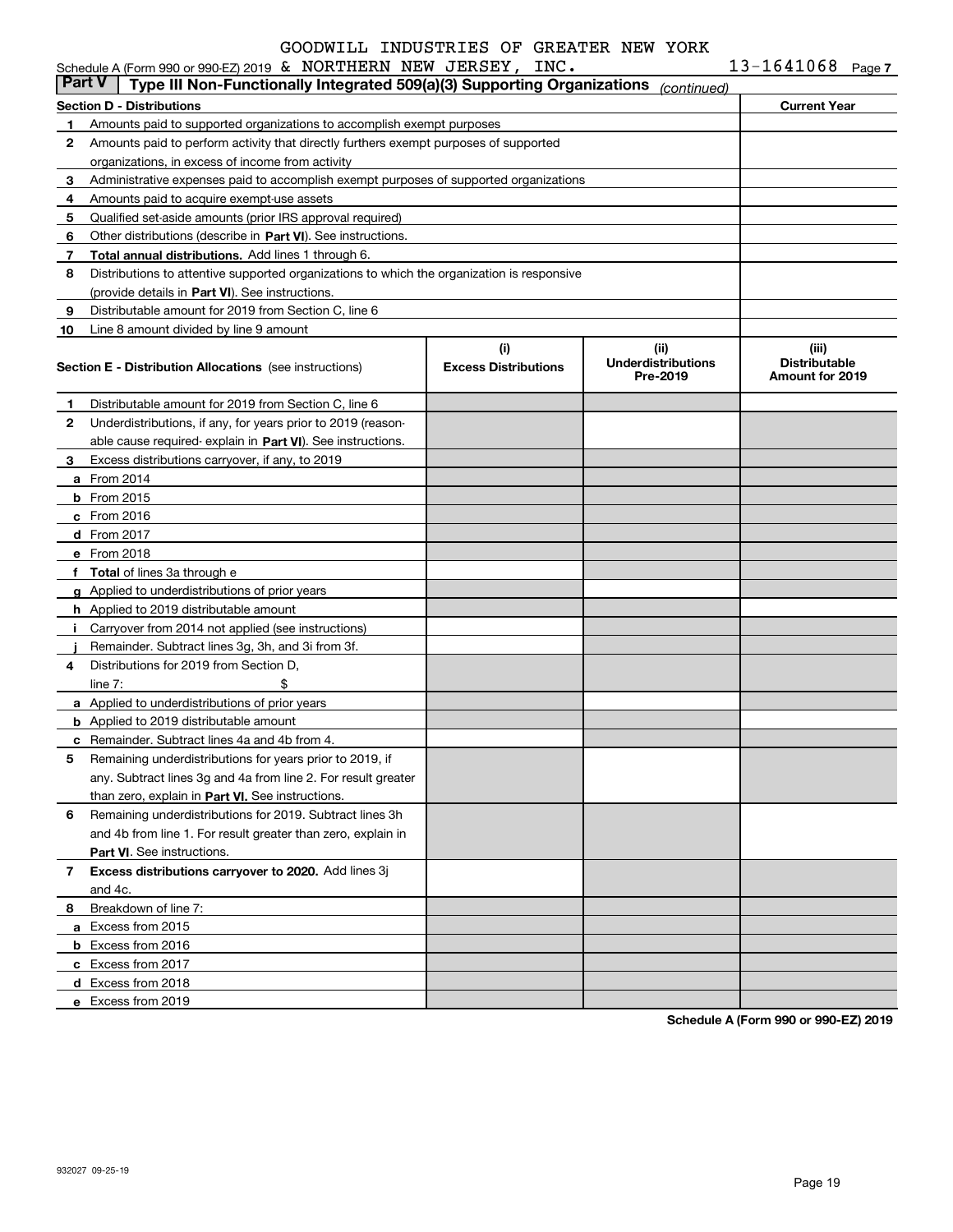#### Schedule A (Form 990 or 990-EZ) 2019 Page & NORTHERN NEW JERSEY, INC. GOODWILL INDUSTRIES OF GREATER NEW YORK

**8** 13-1641068

Part VI | Supplemental Information. Provide the explanations required by Part II, line 10; Part II, line 17a or 17b; Part III, line 12; Part IV, Section A, lines 1, 2, 3b, 3c, 4b, 4c, 5a, 6, 9a, 9b, 9c, 11a, 11b, and 11c; Part IV, Section B, lines 1 and 2; Part IV, Section C, line 1; Part IV, Section D, lines 2 and 3; Part IV, Section E, lines 1c, 2a, 2b, 3a, and 3b; Part V, line 1; Part V, Section B, line 1e; Part V, Section D, lines 5, 6, and 8; and Part V, Section E, lines 2, 5, and 6. Also complete this part for any additional information. (See instructions.)

SCHEDULE A, PART II, LINE 10, EXPLANATION FOR OTHER INCOME:

| MISCELLANEOUS      |                                                                                                                                                                                                                                           |  |  |  |  |
|--------------------|-------------------------------------------------------------------------------------------------------------------------------------------------------------------------------------------------------------------------------------------|--|--|--|--|
| 2015 AMOUNT: \$    | 383, 279.                                                                                                                                                                                                                                 |  |  |  |  |
| 2016 AMOUNT: \$    | 278,992.<br>the control of the control of the control of the control of the control of the control of the control of the control of the control of the control of the control of the control of the control of the control of the control |  |  |  |  |
| 2017<br>AMOUNT: \$ | <u>145,657.</u>                                                                                                                                                                                                                           |  |  |  |  |
| 2018 AMOUNT: \$    | 136,302.                                                                                                                                                                                                                                  |  |  |  |  |
| 2019 AMOUNT: \$    | <u>79,535.</u>                                                                                                                                                                                                                            |  |  |  |  |
|                    |                                                                                                                                                                                                                                           |  |  |  |  |
| FUNDRAISING INCOME |                                                                                                                                                                                                                                           |  |  |  |  |
| 2015 AMOUNT:<br>\$ | 47,192.                                                                                                                                                                                                                                   |  |  |  |  |
| 2016 AMOUNT: \$    | 31,901.<br>the control of the control of the control of the control of the control of the control of the control of the control of the control of the control of the control of the control of the control of the control of the control  |  |  |  |  |
| 2017 AMOUNT: \$    | 82,730.                                                                                                                                                                                                                                   |  |  |  |  |
|                    |                                                                                                                                                                                                                                           |  |  |  |  |
|                    |                                                                                                                                                                                                                                           |  |  |  |  |
|                    |                                                                                                                                                                                                                                           |  |  |  |  |
|                    |                                                                                                                                                                                                                                           |  |  |  |  |
|                    |                                                                                                                                                                                                                                           |  |  |  |  |
|                    |                                                                                                                                                                                                                                           |  |  |  |  |
|                    |                                                                                                                                                                                                                                           |  |  |  |  |
|                    |                                                                                                                                                                                                                                           |  |  |  |  |
|                    |                                                                                                                                                                                                                                           |  |  |  |  |
|                    |                                                                                                                                                                                                                                           |  |  |  |  |
|                    |                                                                                                                                                                                                                                           |  |  |  |  |
|                    |                                                                                                                                                                                                                                           |  |  |  |  |
|                    |                                                                                                                                                                                                                                           |  |  |  |  |
|                    |                                                                                                                                                                                                                                           |  |  |  |  |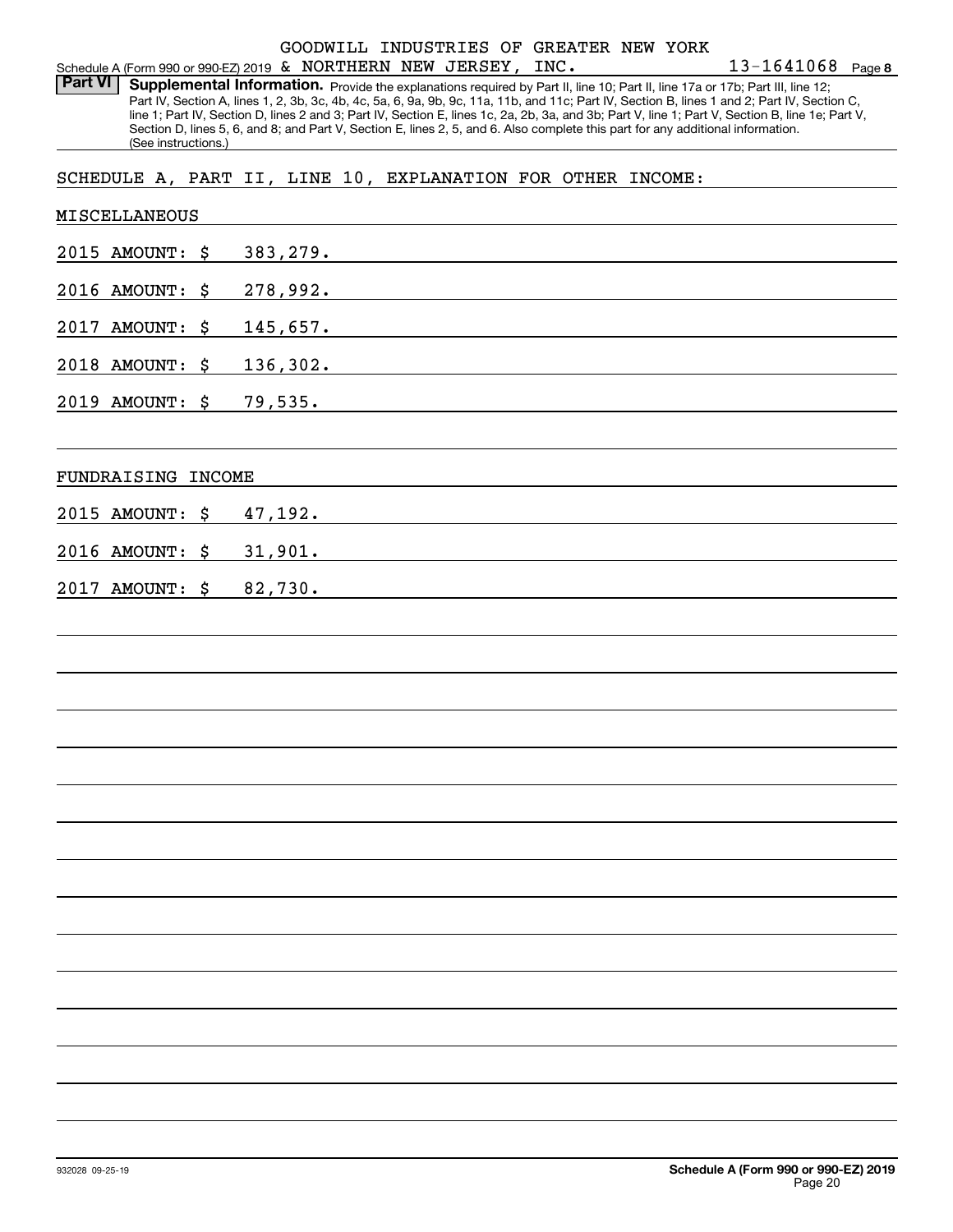Department of the Treasury Internal Revenue Service **(Form 990, 990-EZ, or 990-PF)**

Name of the organization

|  |  | ** PUBLIC DISCLOSURE COPY ** |  |  |
|--|--|------------------------------|--|--|
|--|--|------------------------------|--|--|

# **Schedule B Schedule of Contributors**

**| Attach to Form 990, Form 990-EZ, or Form 990-PF. | Go to www.irs.gov/Form990 for the latest information.**

YORK

OMB No. 1545-0047

**2019**

**Employer identification number**

| 13-1641068 |  |  |  |  |
|------------|--|--|--|--|
|            |  |  |  |  |

| GOODWILL INDUSTRIES OF GREATER NEW |  |
|------------------------------------|--|

|                                       | & NORTHERN NEW JERSEY, |  | INC. | 13-1641068 |
|---------------------------------------|------------------------|--|------|------------|
| <b>Organization type (check one):</b> |                        |  |      |            |

| Filers of:         | Section:                                                                           |
|--------------------|------------------------------------------------------------------------------------|
| Form 990 or 990-F7 | $ \mathbf{X} $ 501(c)( 3) (enter number) organization                              |
|                    | $4947(a)(1)$ nonexempt charitable trust <b>not</b> treated as a private foundation |
|                    | 527 political organization                                                         |
| Form 990-PF        | 501(c)(3) exempt private foundation                                                |
|                    | 4947(a)(1) nonexempt charitable trust treated as a private foundation              |
|                    | 501(c)(3) taxable private foundation                                               |

Check if your organization is covered by the **General Rule** or a **Special Rule.**<br>Nota: Only a section 501(c)(7), (8), or (10) erganization can chock boxes for be **Note:**  Only a section 501(c)(7), (8), or (10) organization can check boxes for both the General Rule and a Special Rule. See instructions.

#### **General Rule**

 $\mathcal{L}^{\text{max}}$ 

For an organization filing Form 990, 990-EZ, or 990-PF that received, during the year, contributions totaling \$5,000 or more (in money or property) from any one contributor. Complete Parts I and II. See instructions for determining a contributor's total contributions.

#### **Special Rules**

any one contributor, during the year, total contributions of the greater of  $\,$  (1) \$5,000; or **(2)** 2% of the amount on (i) Form 990, Part VIII, line 1h;  $\boxed{\textbf{X}}$  For an organization described in section 501(c)(3) filing Form 990 or 990-EZ that met the 33 1/3% support test of the regulations under sections 509(a)(1) and 170(b)(1)(A)(vi), that checked Schedule A (Form 990 or 990-EZ), Part II, line 13, 16a, or 16b, and that received from or (ii) Form 990-EZ, line 1. Complete Parts I and II.

year, total contributions of more than \$1,000 *exclusively* for religious, charitable, scientific, literary, or educational purposes, or for the For an organization described in section 501(c)(7), (8), or (10) filing Form 990 or 990-EZ that received from any one contributor, during the prevention of cruelty to children or animals. Complete Parts I, II, and III.  $\mathcal{L}^{\text{max}}$ 

purpose. Don't complete any of the parts unless the **General Rule** applies to this organization because it received *nonexclusively* year, contributions <sub>exclusively</sub> for religious, charitable, etc., purposes, but no such contributions totaled more than \$1,000. If this box is checked, enter here the total contributions that were received during the year for an  $\;$ exclusively religious, charitable, etc., For an organization described in section 501(c)(7), (8), or (10) filing Form 990 or 990-EZ that received from any one contributor, during the religious, charitable, etc., contributions totaling \$5,000 or more during the year  $\Box$ — $\Box$   $\Box$  $\mathcal{L}^{\text{max}}$ 

**Caution:**  An organization that isn't covered by the General Rule and/or the Special Rules doesn't file Schedule B (Form 990, 990-EZ, or 990-PF), but it **must** answer "No" on Part IV, line 2, of its Form 990; or check the box on line H of its Form 990-EZ or on its Form 990-PF, Part I, line 2, to<br>cortify that it doesn't meet the filipe requirements of Schodule B (Fer certify that it doesn't meet the filing requirements of Schedule B (Form 990, 990-EZ, or 990-PF).

**For Paperwork Reduction Act Notice, see the instructions for Form 990, 990-EZ, or 990-PF. Schedule B (Form 990, 990-EZ, or 990-PF) (2019)** LHA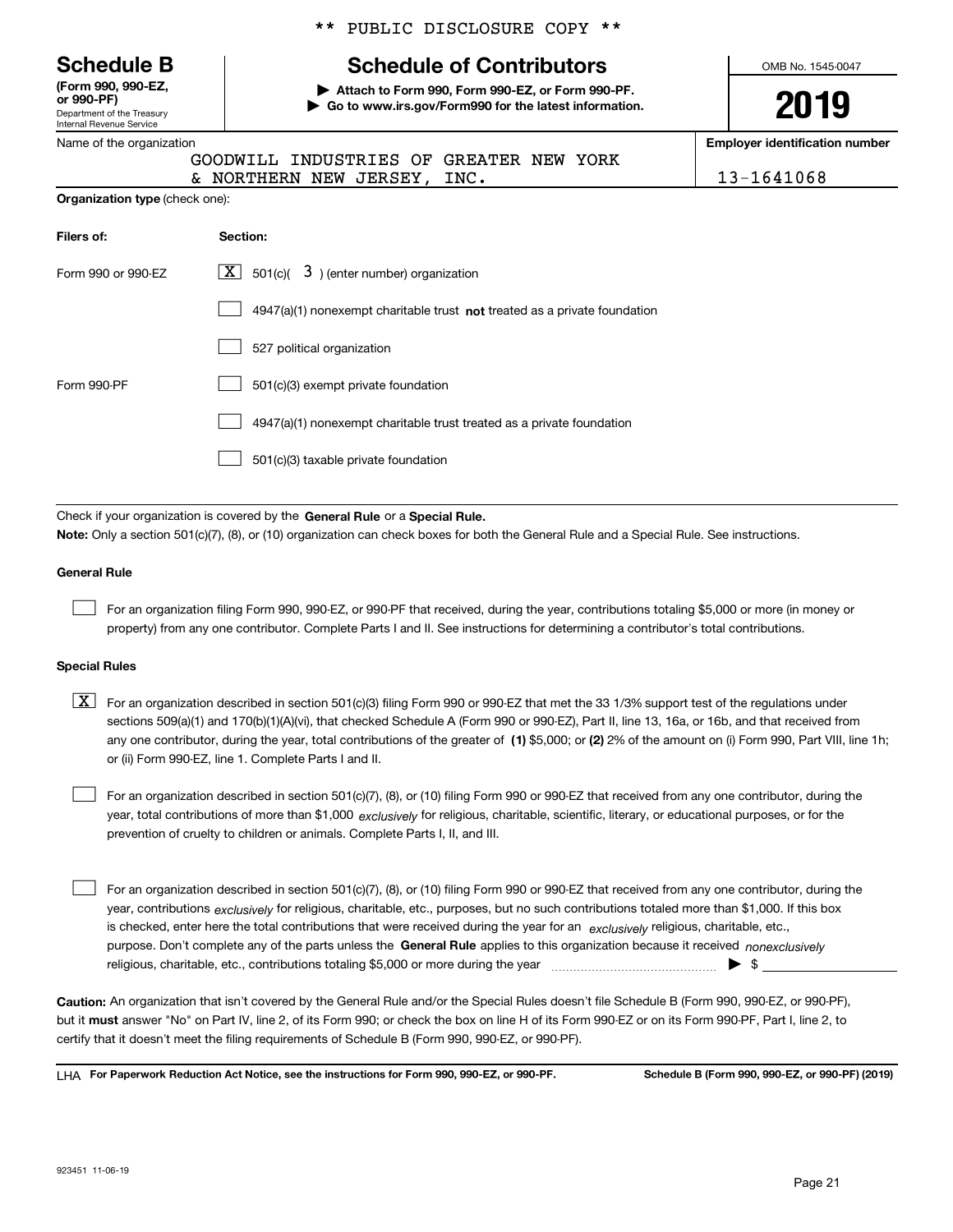# Schedule B (Form 990, 990-EZ, or 990-PF) (2019) Page 2

|            | Schedule B (Form 990, 990-EZ, or 990-PF) (2019)                                                |                                   | Page 2                                                                                                 |
|------------|------------------------------------------------------------------------------------------------|-----------------------------------|--------------------------------------------------------------------------------------------------------|
|            | Name of organization<br>GOODWILL INDUSTRIES OF GREATER NEW YORK<br>& NORTHERN NEW JERSEY, INC. |                                   | <b>Employer identification number</b><br>13-1641068                                                    |
| Part I     | Contributors (see instructions). Use duplicate copies of Part I if additional space is needed. |                                   |                                                                                                        |
| (a)<br>No. | (b)<br>Name, address, and ZIP + 4                                                              | (c)<br><b>Total contributions</b> | (d)<br>Type of contribution                                                                            |
| 1          |                                                                                                | 8, 133, 602.<br>$\mathfrak{S}$    | $\boxed{\text{X}}$<br>Person<br>Payroll<br>Noncash<br>(Complete Part II for<br>noncash contributions.) |
| (a)<br>No. | (b)<br>Name, address, and ZIP + 4                                                              | (c)<br><b>Total contributions</b> | (d)<br>Type of contribution                                                                            |
| 2          |                                                                                                | 2,547,315.<br>$\frac{1}{2}$       | $\boxed{\text{X}}$<br>Person<br>Payroll<br>Noncash<br>(Complete Part II for<br>noncash contributions.) |
| (a)<br>No. | (b)<br>Name, address, and ZIP + 4                                                              | (c)<br><b>Total contributions</b> | (d)<br>Type of contribution                                                                            |
| 3          |                                                                                                | 2,007,052.<br>\$                  | $\boxed{\text{X}}$<br>Person<br>Payroll<br>Noncash<br>(Complete Part II for<br>noncash contributions.) |
| (a)<br>No. | (b)<br>Name, address, and ZIP + 4                                                              | (c)<br><b>Total contributions</b> | (d)<br>Type of contribution                                                                            |
| 4          |                                                                                                | 6,869,865.<br>\$                  | $\boxed{\text{X}}$<br>Person<br>Payroll<br>Noncash<br>(Complete Part II for<br>noncash contributions.) |
| (a)<br>No. | (b)<br>Name, address, and ZIP + 4                                                              | (c)<br><b>Total contributions</b> | (d)<br>Type of contribution                                                                            |
|            |                                                                                                | \$                                | Person<br>Payroll<br><b>Noncash</b><br>(Complete Part II for<br>noncash contributions.)                |
| (a)<br>No. | (b)<br>Name, address, and ZIP + 4                                                              | (c)<br><b>Total contributions</b> | (d)<br>Type of contribution                                                                            |
|            |                                                                                                | \$                                | Person<br>Payroll<br>Noncash<br>(Complete Part II for<br>noncash contributions.)                       |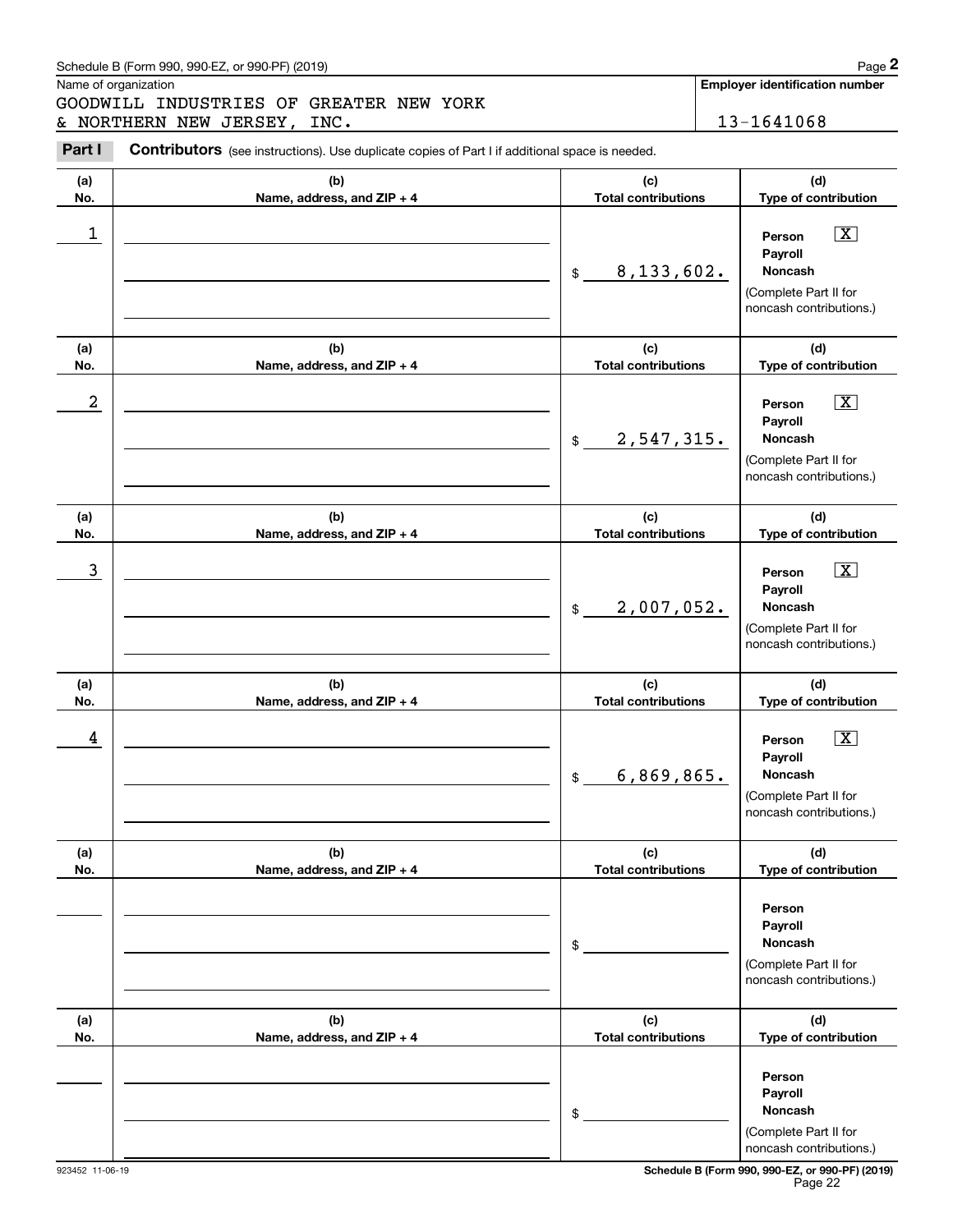|                              | Schedule B (Form 990, 990-EZ, or 990-PF) (2019)                                                     |                                                 | Page 3                                              |
|------------------------------|-----------------------------------------------------------------------------------------------------|-------------------------------------------------|-----------------------------------------------------|
|                              | Name of organization<br>GOODWILL INDUSTRIES OF GREATER NEW YORK<br>& NORTHERN NEW JERSEY, INC.      |                                                 | <b>Employer identification number</b><br>13-1641068 |
| Part II                      | Noncash Property (see instructions). Use duplicate copies of Part II if additional space is needed. |                                                 |                                                     |
| (a)<br>No.<br>from<br>Part I | (b)<br>Description of noncash property given                                                        | (c)<br>FMV (or estimate)<br>(See instructions.) | (d)<br>Date received                                |
|                              |                                                                                                     | \$                                              |                                                     |
| (a)<br>No.<br>from<br>Part I | (b)<br>Description of noncash property given                                                        | (c)<br>FMV (or estimate)<br>(See instructions.) | (d)<br>Date received                                |
|                              |                                                                                                     | \$                                              |                                                     |
| (a)<br>No.<br>from<br>Part I | (b)<br>Description of noncash property given                                                        | (c)<br>FMV (or estimate)<br>(See instructions.) | (d)<br>Date received                                |
|                              |                                                                                                     | \$                                              |                                                     |
| (a)<br>No.<br>from<br>Part I | (b)<br>Description of noncash property given                                                        | (c)<br>FMV (or estimate)<br>(See instructions.) | (d)<br>Date received                                |
|                              |                                                                                                     | \$                                              |                                                     |
| (a)<br>No.<br>from<br>Part I | (b)<br>Description of noncash property given                                                        | (c)<br>FMV (or estimate)<br>(See instructions.) | (d)<br>Date received                                |
|                              |                                                                                                     | \$                                              |                                                     |
| (a)<br>No.<br>from<br>Part I | (b)<br>Description of noncash property given                                                        | (c)<br>FMV (or estimate)<br>(See instructions.) | (d)<br>Date received                                |
|                              |                                                                                                     | \$                                              |                                                     |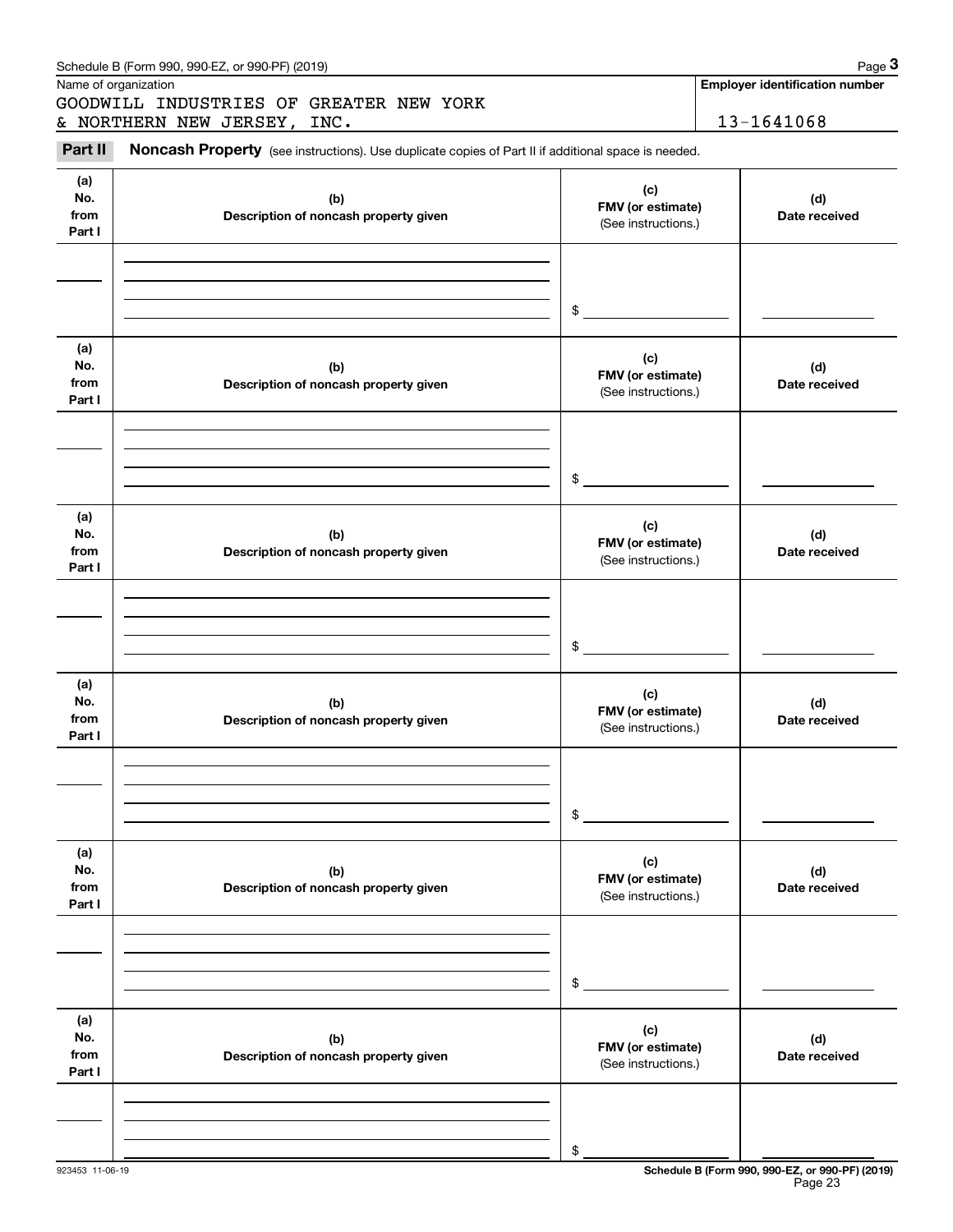|                 | Schedule B (Form 990, 990-EZ, or 990-PF) (2019)                                                                                                                                                                                                                              |                         |  |  | Page 4                                   |  |  |  |
|-----------------|------------------------------------------------------------------------------------------------------------------------------------------------------------------------------------------------------------------------------------------------------------------------------|-------------------------|--|--|------------------------------------------|--|--|--|
|                 | Name of organization                                                                                                                                                                                                                                                         |                         |  |  | <b>Employer identification number</b>    |  |  |  |
|                 | GOODWILL INDUSTRIES OF                                                                                                                                                                                                                                                       | <b>GREATER NEW YORK</b> |  |  |                                          |  |  |  |
|                 | & NORTHERN NEW JERSEY,<br>INC.                                                                                                                                                                                                                                               |                         |  |  | 13-1641068                               |  |  |  |
| Part III        | Exclusively religious, charitable, etc., contributions to organizations described in section 501(c)(7), (8), or (10) that total more than \$1,000 for the year<br>from any one contributor. Complete columns (a) through (e) and the following line entry. For organizations |                         |  |  |                                          |  |  |  |
|                 | completing Part III, enter the total of exclusively religious, charitable, etc., contributions of \$1,000 or less for the year. (Enter this info. once.) $\blacktriangleright$ \$<br>Use duplicate copies of Part III if additional space is needed.                         |                         |  |  |                                          |  |  |  |
| (a) No.         |                                                                                                                                                                                                                                                                              |                         |  |  |                                          |  |  |  |
| from<br>Part I  | (b) Purpose of gift                                                                                                                                                                                                                                                          | (c) Use of gift         |  |  | (d) Description of how gift is held      |  |  |  |
|                 |                                                                                                                                                                                                                                                                              |                         |  |  |                                          |  |  |  |
|                 |                                                                                                                                                                                                                                                                              |                         |  |  |                                          |  |  |  |
|                 |                                                                                                                                                                                                                                                                              |                         |  |  |                                          |  |  |  |
|                 |                                                                                                                                                                                                                                                                              |                         |  |  |                                          |  |  |  |
|                 |                                                                                                                                                                                                                                                                              | (e) Transfer of gift    |  |  |                                          |  |  |  |
|                 |                                                                                                                                                                                                                                                                              |                         |  |  |                                          |  |  |  |
|                 | Transferee's name, address, and ZIP + 4                                                                                                                                                                                                                                      |                         |  |  | Relationship of transferor to transferee |  |  |  |
|                 |                                                                                                                                                                                                                                                                              |                         |  |  |                                          |  |  |  |
|                 |                                                                                                                                                                                                                                                                              |                         |  |  |                                          |  |  |  |
|                 |                                                                                                                                                                                                                                                                              |                         |  |  |                                          |  |  |  |
|                 |                                                                                                                                                                                                                                                                              |                         |  |  |                                          |  |  |  |
| (a) No.         |                                                                                                                                                                                                                                                                              |                         |  |  |                                          |  |  |  |
| from<br>Part I  | (b) Purpose of gift                                                                                                                                                                                                                                                          | (c) Use of gift         |  |  | (d) Description of how gift is held      |  |  |  |
|                 |                                                                                                                                                                                                                                                                              |                         |  |  |                                          |  |  |  |
|                 |                                                                                                                                                                                                                                                                              |                         |  |  |                                          |  |  |  |
|                 |                                                                                                                                                                                                                                                                              |                         |  |  |                                          |  |  |  |
|                 |                                                                                                                                                                                                                                                                              |                         |  |  |                                          |  |  |  |
|                 | (e) Transfer of gift                                                                                                                                                                                                                                                         |                         |  |  |                                          |  |  |  |
|                 |                                                                                                                                                                                                                                                                              |                         |  |  |                                          |  |  |  |
|                 | Transferee's name, address, and ZIP + 4                                                                                                                                                                                                                                      |                         |  |  | Relationship of transferor to transferee |  |  |  |
|                 |                                                                                                                                                                                                                                                                              |                         |  |  |                                          |  |  |  |
|                 |                                                                                                                                                                                                                                                                              |                         |  |  |                                          |  |  |  |
|                 |                                                                                                                                                                                                                                                                              |                         |  |  |                                          |  |  |  |
|                 |                                                                                                                                                                                                                                                                              |                         |  |  |                                          |  |  |  |
| (a) No.<br>from | (b) Purpose of gift                                                                                                                                                                                                                                                          | (c) Use of gift         |  |  | (d) Description of how gift is held      |  |  |  |
| Part I          |                                                                                                                                                                                                                                                                              |                         |  |  |                                          |  |  |  |
|                 |                                                                                                                                                                                                                                                                              |                         |  |  |                                          |  |  |  |
|                 |                                                                                                                                                                                                                                                                              |                         |  |  |                                          |  |  |  |
|                 |                                                                                                                                                                                                                                                                              |                         |  |  |                                          |  |  |  |
|                 |                                                                                                                                                                                                                                                                              | (e) Transfer of gift    |  |  |                                          |  |  |  |
|                 |                                                                                                                                                                                                                                                                              |                         |  |  |                                          |  |  |  |
|                 | Transferee's name, address, and ZIP + 4                                                                                                                                                                                                                                      |                         |  |  | Relationship of transferor to transferee |  |  |  |
|                 |                                                                                                                                                                                                                                                                              |                         |  |  |                                          |  |  |  |
|                 |                                                                                                                                                                                                                                                                              |                         |  |  |                                          |  |  |  |
|                 |                                                                                                                                                                                                                                                                              |                         |  |  |                                          |  |  |  |
|                 |                                                                                                                                                                                                                                                                              |                         |  |  |                                          |  |  |  |
| (a) No.         |                                                                                                                                                                                                                                                                              |                         |  |  |                                          |  |  |  |
| from<br>Part I  | (b) Purpose of gift                                                                                                                                                                                                                                                          | (c) Use of gift         |  |  | (d) Description of how gift is held      |  |  |  |
|                 |                                                                                                                                                                                                                                                                              |                         |  |  |                                          |  |  |  |
|                 |                                                                                                                                                                                                                                                                              |                         |  |  |                                          |  |  |  |
|                 |                                                                                                                                                                                                                                                                              |                         |  |  |                                          |  |  |  |
|                 |                                                                                                                                                                                                                                                                              |                         |  |  |                                          |  |  |  |
|                 |                                                                                                                                                                                                                                                                              | (e) Transfer of gift    |  |  |                                          |  |  |  |
|                 |                                                                                                                                                                                                                                                                              |                         |  |  |                                          |  |  |  |
|                 | Transferee's name, address, and ZIP + 4                                                                                                                                                                                                                                      |                         |  |  | Relationship of transferor to transferee |  |  |  |
|                 |                                                                                                                                                                                                                                                                              |                         |  |  |                                          |  |  |  |
|                 |                                                                                                                                                                                                                                                                              |                         |  |  |                                          |  |  |  |
|                 |                                                                                                                                                                                                                                                                              |                         |  |  |                                          |  |  |  |
|                 |                                                                                                                                                                                                                                                                              |                         |  |  |                                          |  |  |  |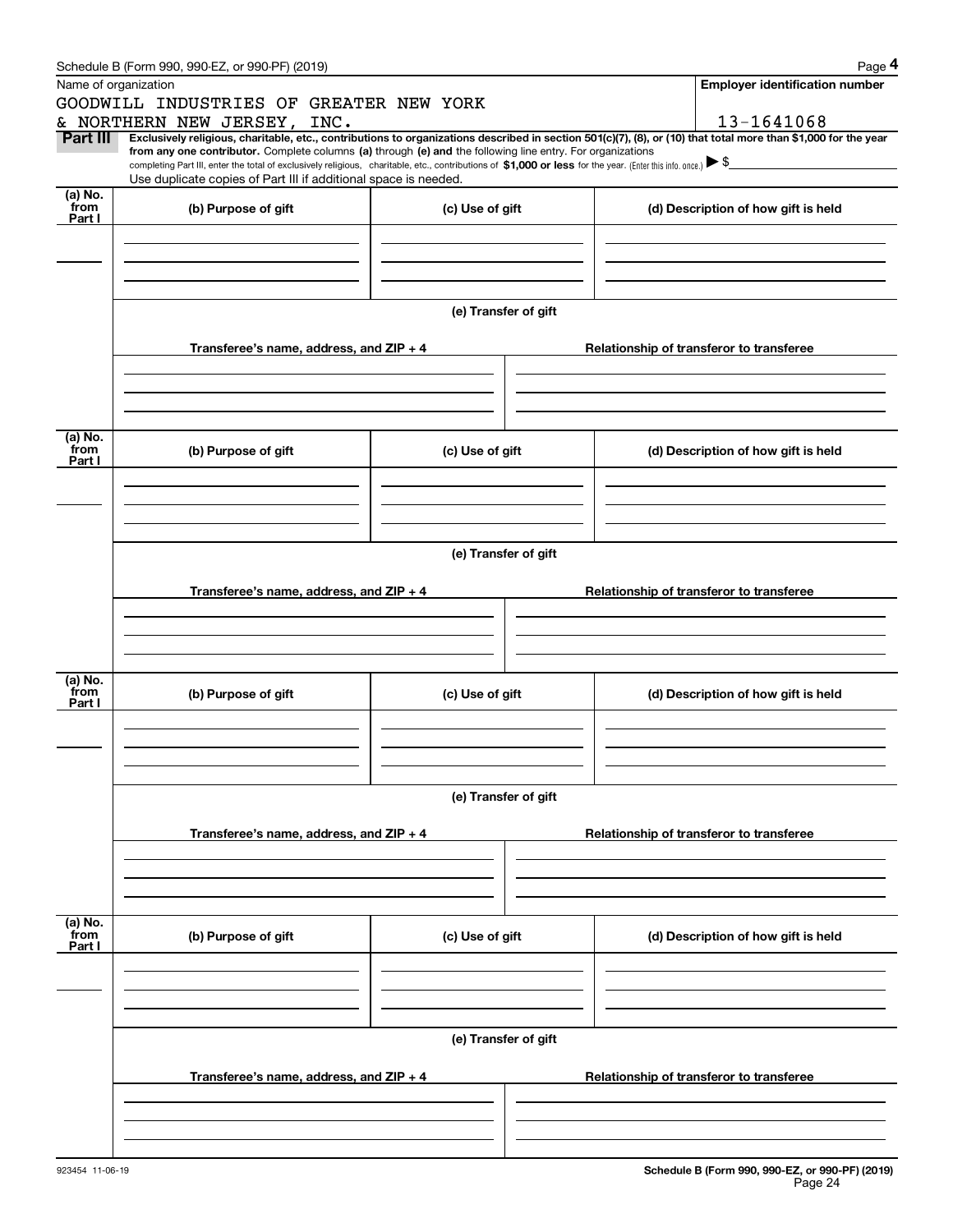|         | <b>Supplemental Financial Statements</b><br><b>SCHEDULE D</b> |                                                                                                        |                                                                                                                                                |                          |                                                                                                                      |  |
|---------|---------------------------------------------------------------|--------------------------------------------------------------------------------------------------------|------------------------------------------------------------------------------------------------------------------------------------------------|--------------------------|----------------------------------------------------------------------------------------------------------------------|--|
|         | (Form 990)                                                    |                                                                                                        | Complete if the organization answered "Yes" on Form 990,                                                                                       |                          |                                                                                                                      |  |
|         | Department of the Treasury                                    |                                                                                                        | Part IV, line 6, 7, 8, 9, 10, 11a, 11b, 11c, 11d, 11e, 11f, 12a, or 12b.<br>Attach to Form 990.                                                |                          | Open to Public                                                                                                       |  |
|         | Internal Revenue Service                                      |                                                                                                        | Go to www.irs.gov/Form990 for instructions and the latest information.                                                                         |                          | Inspection                                                                                                           |  |
|         | Name of the organization                                      |                                                                                                        | GOODWILL INDUSTRIES OF GREATER NEW YORK                                                                                                        |                          | <b>Employer identification number</b>                                                                                |  |
|         |                                                               | & NORTHERN NEW JERSEY, INC.                                                                            |                                                                                                                                                |                          | 13-1641068                                                                                                           |  |
| Part I  |                                                               |                                                                                                        | Organizations Maintaining Donor Advised Funds or Other Similar Funds or Accounts. Complete if the                                              |                          |                                                                                                                      |  |
|         |                                                               | organization answered "Yes" on Form 990, Part IV, line 6.                                              |                                                                                                                                                |                          |                                                                                                                      |  |
|         |                                                               |                                                                                                        | (a) Donor advised funds                                                                                                                        |                          | (b) Funds and other accounts                                                                                         |  |
| 1       |                                                               |                                                                                                        |                                                                                                                                                |                          |                                                                                                                      |  |
| 2       |                                                               | Aggregate value of contributions to (during year)                                                      |                                                                                                                                                |                          |                                                                                                                      |  |
| 3       |                                                               |                                                                                                        |                                                                                                                                                |                          |                                                                                                                      |  |
| 4       |                                                               |                                                                                                        |                                                                                                                                                |                          |                                                                                                                      |  |
| 5       |                                                               |                                                                                                        | Did the organization inform all donors and donor advisors in writing that the assets held in donor advised funds                               |                          |                                                                                                                      |  |
|         |                                                               |                                                                                                        |                                                                                                                                                |                          | Yes<br>No                                                                                                            |  |
| 6       |                                                               |                                                                                                        | Did the organization inform all grantees, donors, and donor advisors in writing that grant funds can be used only                              |                          |                                                                                                                      |  |
|         |                                                               |                                                                                                        | for charitable purposes and not for the benefit of the donor or donor advisor, or for any other purpose conferring                             |                          |                                                                                                                      |  |
|         |                                                               |                                                                                                        |                                                                                                                                                |                          | Yes<br>No                                                                                                            |  |
| Part II |                                                               |                                                                                                        | Conservation Easements. Complete if the organization answered "Yes" on Form 990, Part IV, line 7.                                              |                          |                                                                                                                      |  |
| 1       |                                                               | Purpose(s) of conservation easements held by the organization (check all that apply).                  |                                                                                                                                                |                          |                                                                                                                      |  |
|         |                                                               | Preservation of land for public use (for example, recreation or education)                             |                                                                                                                                                |                          | Preservation of a historically important land area                                                                   |  |
|         |                                                               | Protection of natural habitat                                                                          | Preservation of a certified historic structure                                                                                                 |                          |                                                                                                                      |  |
|         | Preservation of open space                                    |                                                                                                        |                                                                                                                                                |                          |                                                                                                                      |  |
| 2       |                                                               |                                                                                                        | Complete lines 2a through 2d if the organization held a qualified conservation contribution in the form of a conservation easement on the last |                          |                                                                                                                      |  |
|         | day of the tax year.                                          |                                                                                                        |                                                                                                                                                |                          | Held at the End of the Tax Year                                                                                      |  |
| а       |                                                               |                                                                                                        |                                                                                                                                                | 2a                       |                                                                                                                      |  |
| b       |                                                               | Total acreage restricted by conservation easements                                                     |                                                                                                                                                | 2b                       |                                                                                                                      |  |
| с       |                                                               |                                                                                                        |                                                                                                                                                | 2c                       |                                                                                                                      |  |
| d       |                                                               |                                                                                                        | Number of conservation easements included in (c) acquired after 7/25/06, and not on a historic structure                                       |                          |                                                                                                                      |  |
|         |                                                               |                                                                                                        |                                                                                                                                                | 2d                       |                                                                                                                      |  |
| 3       |                                                               |                                                                                                        | Number of conservation easements modified, transferred, released, extinguished, or terminated by the organization during the tax               |                          |                                                                                                                      |  |
|         | $year \blacktriangleright$                                    |                                                                                                        |                                                                                                                                                |                          |                                                                                                                      |  |
| 4       |                                                               | Number of states where property subject to conservation easement is located $\blacktriangleright$      |                                                                                                                                                |                          |                                                                                                                      |  |
| 5       |                                                               | Does the organization have a written policy regarding the periodic monitoring, inspection, handling of |                                                                                                                                                |                          |                                                                                                                      |  |
|         |                                                               | violations, and enforcement of the conservation easements it holds?                                    |                                                                                                                                                |                          | Yes<br>No                                                                                                            |  |
| 6       |                                                               |                                                                                                        | Staff and volunteer hours devoted to monitoring, inspecting, handling of violations, and enforcing conservation easements during the year      |                          |                                                                                                                      |  |
|         |                                                               |                                                                                                        |                                                                                                                                                |                          |                                                                                                                      |  |
| 7       |                                                               |                                                                                                        | Amount of expenses incurred in monitoring, inspecting, handling of violations, and enforcing conservation easements during the year            |                          |                                                                                                                      |  |
|         | $\blacktriangleright$ \$                                      |                                                                                                        |                                                                                                                                                |                          |                                                                                                                      |  |
| 8       |                                                               |                                                                                                        | Does each conservation easement reported on line 2(d) above satisfy the requirements of section 170(h)(4)(B)(i)                                |                          |                                                                                                                      |  |
|         |                                                               |                                                                                                        |                                                                                                                                                |                          | Yes<br>No                                                                                                            |  |
| 9       |                                                               |                                                                                                        | In Part XIII, describe how the organization reports conservation easements in its revenue and expense statement and                            |                          |                                                                                                                      |  |
|         |                                                               |                                                                                                        | balance sheet, and include, if applicable, the text of the footnote to the organization's financial statements that describes the              |                          |                                                                                                                      |  |
|         | organization's accounting for conservation easements.         |                                                                                                        |                                                                                                                                                |                          |                                                                                                                      |  |
|         | Part III                                                      |                                                                                                        | Organizations Maintaining Collections of Art, Historical Treasures, or Other Similar Assets.                                                   |                          |                                                                                                                      |  |
|         |                                                               | Complete if the organization answered "Yes" on Form 990, Part IV, line 8.                              |                                                                                                                                                |                          |                                                                                                                      |  |
|         |                                                               |                                                                                                        | 1a If the organization elected, as permitted under FASB ASC 958, not to report in its revenue statement and balance sheet works                |                          |                                                                                                                      |  |
|         |                                                               |                                                                                                        | of art, historical treasures, or other similar assets held for public exhibition, education, or research in furtherance of public              |                          |                                                                                                                      |  |
|         |                                                               |                                                                                                        | service, provide in Part XIII the text of the footnote to its financial statements that describes these items.                                 |                          |                                                                                                                      |  |
| b       |                                                               |                                                                                                        | If the organization elected, as permitted under FASB ASC 958, to report in its revenue statement and balance sheet works of                    |                          |                                                                                                                      |  |
|         |                                                               |                                                                                                        | art, historical treasures, or other similar assets held for public exhibition, education, or research in furtherance of public service,        |                          |                                                                                                                      |  |
|         |                                                               | provide the following amounts relating to these items:                                                 |                                                                                                                                                |                          |                                                                                                                      |  |
|         |                                                               |                                                                                                        |                                                                                                                                                |                          | \$                                                                                                                   |  |
|         |                                                               | (ii) Assets included in Form 990, Part X                                                               |                                                                                                                                                | $\blacktriangleright$ \$ | <u> 1989 - Jan Barbara Barbara, prima prima prima prima prima prima prima prima prima prima prima prima prima pr</u> |  |
| 2       |                                                               |                                                                                                        | If the organization received or held works of art, historical treasures, or other similar assets for financial gain, provide                   |                          |                                                                                                                      |  |
|         |                                                               | the following amounts required to be reported under FASB ASC 958 relating to these items:              |                                                                                                                                                |                          |                                                                                                                      |  |
| а       |                                                               |                                                                                                        |                                                                                                                                                |                          | \$                                                                                                                   |  |
|         |                                                               |                                                                                                        |                                                                                                                                                |                          | - \$                                                                                                                 |  |
|         |                                                               | LHA For Paperwork Reduction Act Notice, see the Instructions for Form 990.                             |                                                                                                                                                |                          | Schedule D (Form 990) 2019                                                                                           |  |
|         |                                                               |                                                                                                        |                                                                                                                                                |                          |                                                                                                                      |  |

932051 10-02-19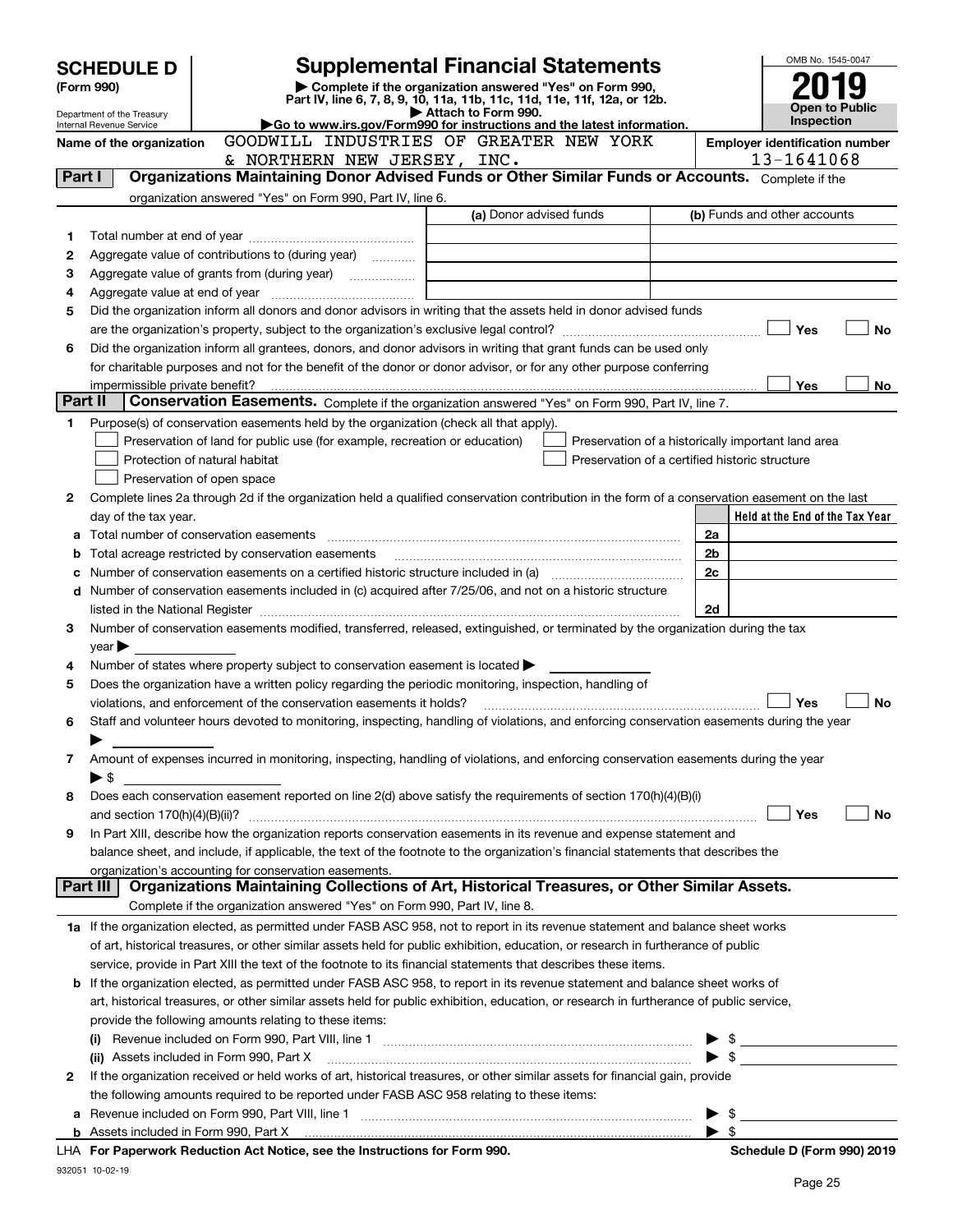|               |                                                                                                                                                                                                                                | GOODWILL INDUSTRIES OF GREATER NEW YORK |                                                                                                                                                                                                                                    |                                     |                 |    |                     |                          |                                                           |
|---------------|--------------------------------------------------------------------------------------------------------------------------------------------------------------------------------------------------------------------------------|-----------------------------------------|------------------------------------------------------------------------------------------------------------------------------------------------------------------------------------------------------------------------------------|-------------------------------------|-----------------|----|---------------------|--------------------------|-----------------------------------------------------------|
|               | Schedule D (Form 990) 2019                                                                                                                                                                                                     | & NORTHERN NEW JERSEY, INC.             |                                                                                                                                                                                                                                    |                                     |                 |    |                     |                          | 13-1641068 Page 2                                         |
|               | Organizations Maintaining Collections of Art, Historical Treasures, or Other Similar Assets (continued)<br><b>Part III</b>                                                                                                     |                                         |                                                                                                                                                                                                                                    |                                     |                 |    |                     |                          |                                                           |
| 3             | Using the organization's acquisition, accession, and other records, check any of the following that make significant use of its                                                                                                |                                         |                                                                                                                                                                                                                                    |                                     |                 |    |                     |                          |                                                           |
|               | collection items (check all that apply):                                                                                                                                                                                       |                                         |                                                                                                                                                                                                                                    |                                     |                 |    |                     |                          |                                                           |
| a             | Public exhibition                                                                                                                                                                                                              | d                                       |                                                                                                                                                                                                                                    | Loan or exchange program            |                 |    |                     |                          |                                                           |
| b             | Scholarly research                                                                                                                                                                                                             | e                                       | <b>Other Contract Contract Contract Contract Contract Contract Contract Contract Contract Contract Contract Contract Contract Contract Contract Contract Contract Contract Contract Contract Contract Contract Contract Contra</b> |                                     |                 |    |                     |                          |                                                           |
| c             | Preservation for future generations                                                                                                                                                                                            |                                         |                                                                                                                                                                                                                                    |                                     |                 |    |                     |                          |                                                           |
| 4             | Provide a description of the organization's collections and explain how they further the organization's exempt purpose in Part XIII.                                                                                           |                                         |                                                                                                                                                                                                                                    |                                     |                 |    |                     |                          |                                                           |
| 5             | During the year, did the organization solicit or receive donations of art, historical treasures, or other similar assets                                                                                                       |                                         |                                                                                                                                                                                                                                    |                                     |                 |    |                     |                          |                                                           |
|               | to be sold to raise funds rather than to be maintained as part of the organization's collection?                                                                                                                               |                                         |                                                                                                                                                                                                                                    |                                     |                 |    |                     | Yes                      | No                                                        |
|               | Part IV<br>Escrow and Custodial Arrangements. Complete if the organization answered "Yes" on Form 990, Part IV, line 9, or                                                                                                     |                                         |                                                                                                                                                                                                                                    |                                     |                 |    |                     |                          |                                                           |
|               | reported an amount on Form 990, Part X, line 21.                                                                                                                                                                               |                                         |                                                                                                                                                                                                                                    |                                     |                 |    |                     |                          |                                                           |
|               | 1a Is the organization an agent, trustee, custodian or other intermediary for contributions or other assets not included                                                                                                       |                                         |                                                                                                                                                                                                                                    |                                     |                 |    |                     |                          |                                                           |
|               | on Form 990, Part X? [11] The Content of the Content of Table 1 and Table 1 and Table 1 and Table 1 and Table 1                                                                                                                |                                         |                                                                                                                                                                                                                                    |                                     |                 |    |                     | Yes                      | $\boxed{\text{X}}$ No                                     |
|               | b If "Yes," explain the arrangement in Part XIII and complete the following table:                                                                                                                                             |                                         |                                                                                                                                                                                                                                    |                                     |                 |    |                     |                          |                                                           |
|               |                                                                                                                                                                                                                                |                                         |                                                                                                                                                                                                                                    |                                     |                 |    |                     | Amount                   |                                                           |
|               | c Beginning balance                                                                                                                                                                                                            |                                         |                                                                                                                                                                                                                                    |                                     |                 | 1c |                     |                          |                                                           |
|               |                                                                                                                                                                                                                                |                                         |                                                                                                                                                                                                                                    |                                     |                 | 1d |                     |                          |                                                           |
|               | e Distributions during the year manufactured and continuum and contact the year manufactured and contact the year manufactured and contact the year manufactured and contact the year manufactured and contact the year manufa |                                         |                                                                                                                                                                                                                                    |                                     |                 | 1e |                     |                          |                                                           |
| f             |                                                                                                                                                                                                                                |                                         |                                                                                                                                                                                                                                    |                                     |                 | 1f |                     |                          |                                                           |
|               | 2a Did the organization include an amount on Form 990, Part X, line 21, for escrow or custodial account liability?                                                                                                             |                                         |                                                                                                                                                                                                                                    |                                     |                 |    |                     | <b>Yes</b>               | No                                                        |
| <b>Part V</b> | b If "Yes," explain the arrangement in Part XIII. Check here if the explanation has been provided on Part XIII<br>Endowment Funds. Complete if the organization answered "Yes" on Form 990, Part IV, line 10.                  |                                         |                                                                                                                                                                                                                                    |                                     |                 |    |                     |                          |                                                           |
|               |                                                                                                                                                                                                                                |                                         |                                                                                                                                                                                                                                    |                                     |                 |    |                     |                          |                                                           |
|               |                                                                                                                                                                                                                                | (a) Current year<br>22,904,826.         | (b) Prior year<br>22,667,973.                                                                                                                                                                                                      | (c) Two years back<br>21, 414, 745. |                 |    | 18,896,007.         |                          | (d) Three years back   (e) Four years back<br>19,297,566. |
| 1a            | Beginning of year balance                                                                                                                                                                                                      | 279,888.                                | 401, 150.                                                                                                                                                                                                                          |                                     |                 |    | 860,000.            |                          | 925,000.                                                  |
|               |                                                                                                                                                                                                                                | 78,101.                                 | 846,388.                                                                                                                                                                                                                           | 2, 163, 567.                        |                 |    | 2,594,125.          |                          | $-399, 342.$                                              |
|               | Net investment earnings, gains, and losses                                                                                                                                                                                     |                                         |                                                                                                                                                                                                                                    |                                     |                 |    |                     |                          |                                                           |
|               |                                                                                                                                                                                                                                |                                         |                                                                                                                                                                                                                                    |                                     |                 |    |                     |                          |                                                           |
|               | e Other expenditures for facilities                                                                                                                                                                                            |                                         |                                                                                                                                                                                                                                    | 886,995.                            |                 |    |                     |                          | 885,330.                                                  |
|               | and programs                                                                                                                                                                                                                   |                                         | $1,070,840.$ $1,010,685.$                                                                                                                                                                                                          | 23, 344.                            |                 |    | 895,977.<br>39,410. |                          | 41,887.                                                   |
|               |                                                                                                                                                                                                                                |                                         | $22,191,975.$ $22,904,826.$                                                                                                                                                                                                        | 22,667,973.                         |                 |    | 21, 414, 745.       |                          | 18,896,007.                                               |
| g             | End of year balance                                                                                                                                                                                                            |                                         |                                                                                                                                                                                                                                    |                                     |                 |    |                     |                          |                                                           |
| 2             | Provide the estimated percentage of the current year end balance (line 1g, column (a)) held as:                                                                                                                                | 96.44                                   |                                                                                                                                                                                                                                    |                                     |                 |    |                     |                          |                                                           |
|               | a Board designated or quasi-endowment ><br>3.56                                                                                                                                                                                |                                         | %                                                                                                                                                                                                                                  |                                     |                 |    |                     |                          |                                                           |
| b             | Permanent endowment                                                                                                                                                                                                            | %                                       |                                                                                                                                                                                                                                    |                                     |                 |    |                     |                          |                                                           |
| c             |                                                                                                                                                                                                                                | %                                       |                                                                                                                                                                                                                                    |                                     |                 |    |                     |                          |                                                           |
|               | The percentages on lines 2a, 2b, and 2c should equal 100%.                                                                                                                                                                     |                                         |                                                                                                                                                                                                                                    |                                     |                 |    |                     |                          |                                                           |
|               | 3a Are there endowment funds not in the possession of the organization that are held and administered for the organization                                                                                                     |                                         |                                                                                                                                                                                                                                    |                                     |                 |    |                     |                          | Yes                                                       |
|               | by:                                                                                                                                                                                                                            |                                         |                                                                                                                                                                                                                                    |                                     |                 |    |                     |                          | No<br>X                                                   |
|               | (i)                                                                                                                                                                                                                            |                                         |                                                                                                                                                                                                                                    |                                     |                 |    |                     | 3a(i)                    | X                                                         |
|               | (ii)                                                                                                                                                                                                                           |                                         |                                                                                                                                                                                                                                    |                                     |                 |    |                     | 3a(ii)<br>3 <sub>b</sub> |                                                           |
| 4             | Describe in Part XIII the intended uses of the organization's endowment funds.                                                                                                                                                 |                                         |                                                                                                                                                                                                                                    |                                     |                 |    |                     |                          |                                                           |
|               | Land, Buildings, and Equipment.<br><b>Part VI</b>                                                                                                                                                                              |                                         |                                                                                                                                                                                                                                    |                                     |                 |    |                     |                          |                                                           |
|               | Complete if the organization answered "Yes" on Form 990, Part IV, line 11a. See Form 990, Part X, line 10.                                                                                                                     |                                         |                                                                                                                                                                                                                                    |                                     |                 |    |                     |                          |                                                           |
|               | Description of property                                                                                                                                                                                                        | (a) Cost or other                       |                                                                                                                                                                                                                                    | (b) Cost or other                   | (c) Accumulated |    |                     | (d) Book value           |                                                           |
|               |                                                                                                                                                                                                                                | basis (investment)                      |                                                                                                                                                                                                                                    | basis (other)                       | depreciation    |    |                     |                          |                                                           |
|               |                                                                                                                                                                                                                                |                                         |                                                                                                                                                                                                                                    |                                     |                 |    |                     |                          |                                                           |
|               |                                                                                                                                                                                                                                |                                         |                                                                                                                                                                                                                                    |                                     |                 |    |                     |                          |                                                           |
|               |                                                                                                                                                                                                                                |                                         |                                                                                                                                                                                                                                    | 19, 132, 695.                       | 15, 244, 217.   |    |                     |                          | 3,888,478.                                                |
|               |                                                                                                                                                                                                                                |                                         |                                                                                                                                                                                                                                    | 23, 776, 326.                       | 22, 246, 230.   |    |                     |                          | 1,530,096.                                                |
|               |                                                                                                                                                                                                                                |                                         |                                                                                                                                                                                                                                    | $\overline{2,579,636.}$             | 1, 254, 847.    |    |                     |                          | 1,324,789.                                                |
|               |                                                                                                                                                                                                                                |                                         |                                                                                                                                                                                                                                    |                                     |                 |    |                     |                          | 6, 743, 363.                                              |
|               |                                                                                                                                                                                                                                |                                         |                                                                                                                                                                                                                                    |                                     |                 |    |                     |                          |                                                           |

**Schedule D (Form 990) 2019**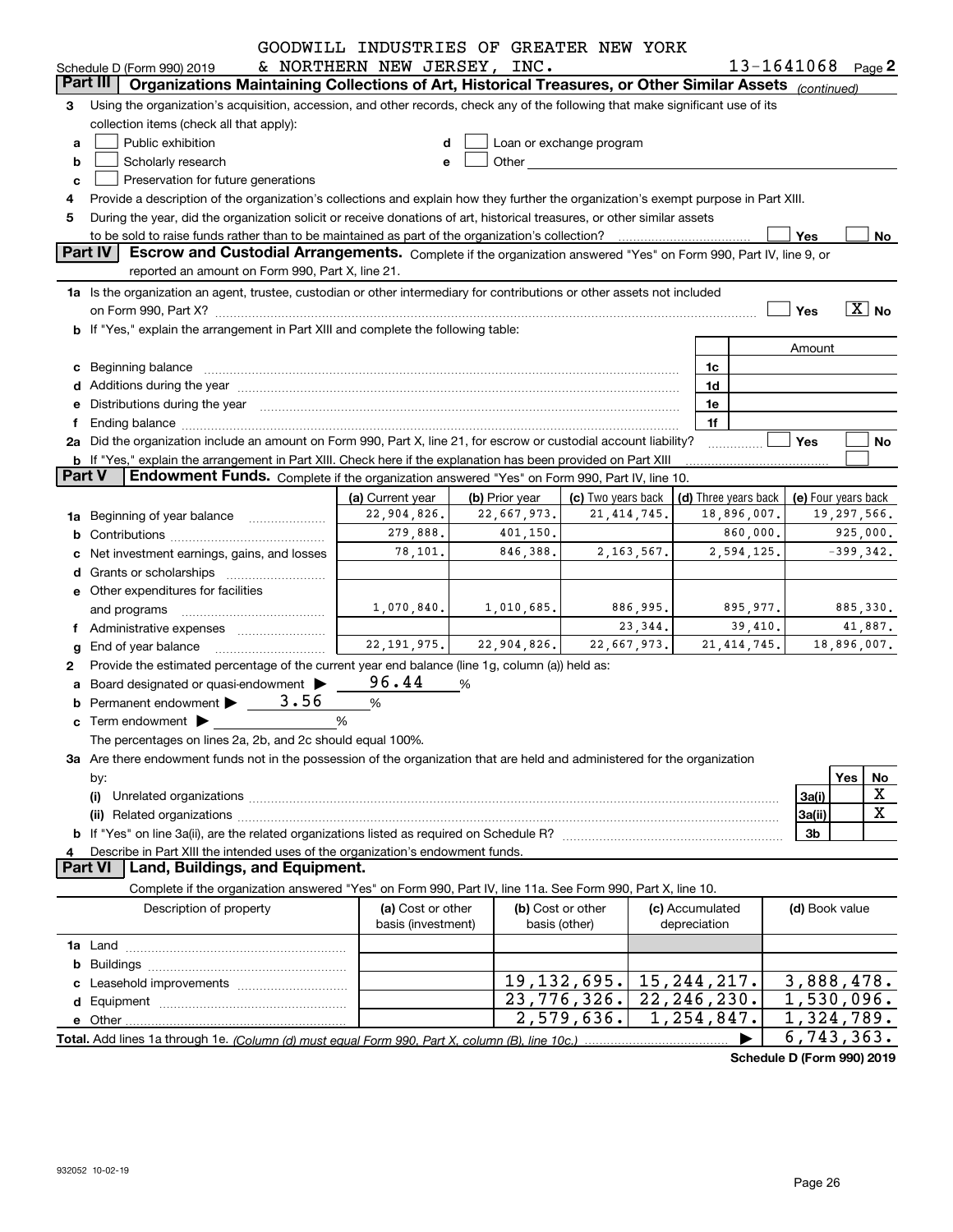| GOODWILL INDUSTRIES OF GREATER NEW YORK |  |  |  |
|-----------------------------------------|--|--|--|
| & NORTHERN NEW JERSEY, INC.             |  |  |  |

| criedale D (I OHII 990) ZUT9              | $\sim$ 11011111111 |  |
|-------------------------------------------|--------------------|--|
| Part VIII, Investments - Other Securities |                    |  |

ichedule D (Form 990) 2019 **6 NORTHERN NEW JERSEY , INC . Solution Beam 13-1641068** Page **3**<br>**Part VII Investments - Other Securities.**<br>Complete if the organization answered "Yes" on Form 990, Part IV, line 11b. See Form

| (a) Description of security or category (including name of security) | (b) Book value | (c) Method of valuation: Cost or end-of-year market value |
|----------------------------------------------------------------------|----------------|-----------------------------------------------------------|
| (1) Financial derivatives                                            |                |                                                           |
| (2) Closely held equity interests                                    |                |                                                           |
| $(3)$ Other                                                          |                |                                                           |
| LIMITED PARTNERSHIPS<br>(A)                                          | 5,539,668.     | END-OF-YEAR MARKET<br>VALUE                               |
| (B)                                                                  |                |                                                           |
| (C)                                                                  |                |                                                           |
| (D)                                                                  |                |                                                           |
| (E)                                                                  |                |                                                           |
| (F)                                                                  |                |                                                           |
| (G)                                                                  |                |                                                           |
| (H)                                                                  |                |                                                           |
| Total. (Col. (b) must equal Form 990, Part X, col. (B) line $12$ .)  | 5,539,668.     |                                                           |

#### **Part VIII Investments - Program Related.**

Complete if the organization answered "Yes" on Form 990, Part IV, line 11c. See Form 990, Part X, line 13.

| (a) Description of investment                                                          | (b) Book value | (c) Method of valuation: Cost or end-of-year market value |
|----------------------------------------------------------------------------------------|----------------|-----------------------------------------------------------|
| (1)                                                                                    |                |                                                           |
| (2)                                                                                    |                |                                                           |
| $\frac{1}{2}$                                                                          |                |                                                           |
| (4)                                                                                    |                |                                                           |
| (5)                                                                                    |                |                                                           |
| (6)                                                                                    |                |                                                           |
| (7)                                                                                    |                |                                                           |
| (8)                                                                                    |                |                                                           |
| (9)                                                                                    |                |                                                           |
| Total. (Col. (b) must equal Form 990, Part X, col. (B) line 13.) $\blacktriangleright$ |                |                                                           |

#### **Part IX Other Assets.**

Complete if the organization answered "Yes" on Form 990, Part IV, line 11d. See Form 990, Part X, line 15.

| (a) Description                                                                                                                                      | (b) Book value |
|------------------------------------------------------------------------------------------------------------------------------------------------------|----------------|
| SECURITY DEPOSITS<br>(1)                                                                                                                             | 840,599.       |
| ASSETS HELD FOR SALE<br>(2)                                                                                                                          | 3,086,331.     |
| (3)                                                                                                                                                  |                |
| (4)                                                                                                                                                  |                |
| (5)                                                                                                                                                  |                |
| (6)                                                                                                                                                  |                |
| (7)                                                                                                                                                  |                |
| (8)                                                                                                                                                  |                |
| (9)                                                                                                                                                  |                |
| Total. <i>(Column (b) must equal Form 990. Part X. col. (B) line 15.) </i>                                                                           | 3,926,930.     |
| <b>Other Liabilities.</b><br><b>Part X</b>                                                                                                           |                |
| Complete if the organization answered "Yes" on Form 990, Part IV, line 11e or 11f. See Form 990, Part X, line 25.                                    |                |
| (a) Description of liability<br>1.                                                                                                                   | (b) Book value |
| (1)<br>Federal income taxes                                                                                                                          |                |
| DEFERRED RENT<br>(2)                                                                                                                                 | 1,364,266.     |
| CAPITAL LEASE<br>PAYABLE<br>(3)                                                                                                                      | 3, 239, 313.   |
| (4)                                                                                                                                                  |                |
| (5)                                                                                                                                                  |                |
| (6)                                                                                                                                                  |                |
| (7)                                                                                                                                                  |                |
| (8)                                                                                                                                                  |                |
| (9)                                                                                                                                                  |                |
| <b>Total.</b> (Column (b) must equal Form 990, Part X, col. (B) line 25.)                                                                            | 4,603,579.     |
| 2. Liability for uncertain tax positions. In Part XIII, provide the text of the footnote to the organization's financial statements that reports the |                |

organization's liability for uncertain tax positions under FASB ASC 740. Check here if the text of the footnote has been provided in Part XIII  $\boxed{\text{X}}$ 

**Schedule D (Form 990) 2019**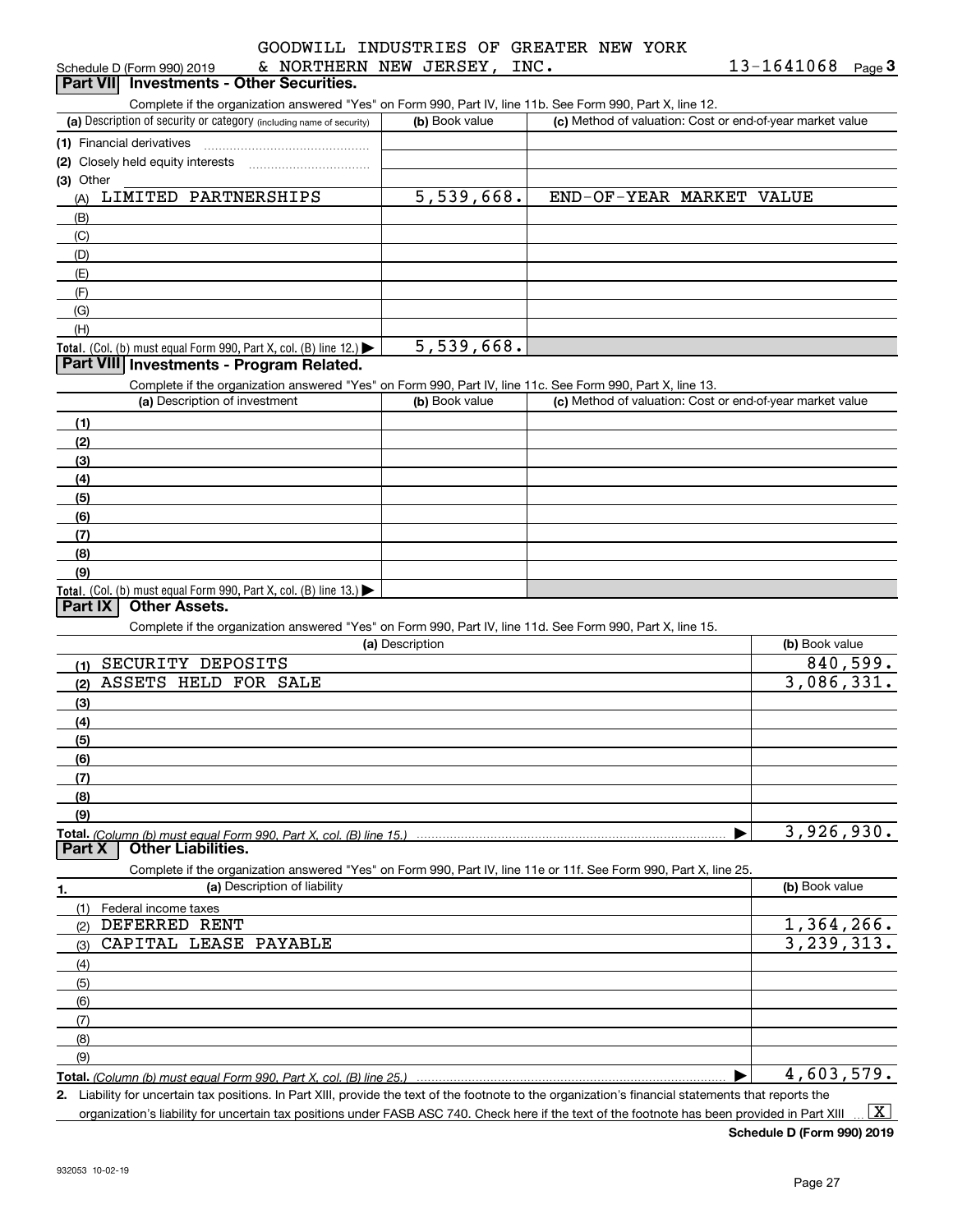|    | GOODWILL INDUSIRIES OF GREATER NEW YORK<br>& NORTHERN NEW JERSEY, INC.<br>Schedule D (Form 990) 2019                                                                                                  |                |                          |                | 13-1641068 Page 4                 |
|----|-------------------------------------------------------------------------------------------------------------------------------------------------------------------------------------------------------|----------------|--------------------------|----------------|-----------------------------------|
|    | Reconciliation of Revenue per Audited Financial Statements With Revenue per Return.<br>Part XI                                                                                                        |                |                          |                |                                   |
|    | Complete if the organization answered "Yes" on Form 990, Part IV, line 12a.                                                                                                                           |                |                          |                |                                   |
| 1  | Total revenue, gains, and other support per audited financial statements                                                                                                                              |                |                          |                | $1 \vert 118, 722, 746.$          |
| 2  | Amounts included on line 1 but not on Form 990, Part VIII, line 12:                                                                                                                                   |                |                          |                |                                   |
| a  | Net unrealized gains (losses) on investments [11] matter contracts and the unrealized gains (losses) on investments                                                                                   | 2a             | $-755, 153.$             |                |                                   |
| b  |                                                                                                                                                                                                       | 2 <sub>b</sub> |                          |                |                                   |
| с  |                                                                                                                                                                                                       | 2c             |                          |                |                                   |
| d  | Other (Describe in Part XIII.)                                                                                                                                                                        | 2d             | $\overline{2,507,124}$ . |                |                                   |
| е  | Add lines 2a through 2d                                                                                                                                                                               |                |                          | 2e             | $\frac{1,751,971.}{116,970,775.}$ |
| 3  |                                                                                                                                                                                                       |                |                          | $\mathbf{R}$   |                                   |
| 4  | Amounts included on Form 990, Part VIII, line 12, but not on line 1:                                                                                                                                  |                |                          |                |                                   |
| a  |                                                                                                                                                                                                       | 4a             | 45,652.                  |                |                                   |
| b  | Other (Describe in Part XIII.) [100] [100] [100] [100] [100] [100] [100] [100] [100] [100] [100] [100] [100] [                                                                                        | 4 <sub>b</sub> | $\overline{206}$ , 758.  |                |                                   |
|    | c Add lines 4a and 4b                                                                                                                                                                                 |                |                          | 4c             | 252,410.                          |
| 5  |                                                                                                                                                                                                       |                |                          | 5 <sup>1</sup> | 117, 223, 185.                    |
|    |                                                                                                                                                                                                       |                |                          |                |                                   |
|    | Part XII   Reconciliation of Expenses per Audited Financial Statements With Expenses per Return.                                                                                                      |                |                          |                |                                   |
|    | Complete if the organization answered "Yes" on Form 990, Part IV, line 12a.                                                                                                                           |                |                          |                |                                   |
| 1  |                                                                                                                                                                                                       |                |                          |                | $1\vert 109, 948, 125.$           |
| 2  | Amounts included on line 1 but not on Form 990, Part IX, line 25:                                                                                                                                     |                |                          |                |                                   |
| a  |                                                                                                                                                                                                       | 2a             |                          |                |                                   |
| b  | Prior year adjustments <i>www.www.www.www.www.www.www.www.www.</i> ww.                                                                                                                                | 2 <sub>b</sub> |                          |                |                                   |
| c  |                                                                                                                                                                                                       | 2c             |                          |                |                                   |
| d  |                                                                                                                                                                                                       | 2d             | 1, 276, 756.             |                |                                   |
| е  | Add lines 2a through 2d                                                                                                                                                                               |                |                          | 2e             | <u>1,276,756.</u>                 |
| 3  |                                                                                                                                                                                                       |                |                          | $\mathbf{a}$   | 108,671,369.                      |
| 4  | Amounts included on Form 990, Part IX, line 25, but not on line 1:                                                                                                                                    |                |                          |                |                                   |
| a  |                                                                                                                                                                                                       | 4a             | 45,652.                  |                |                                   |
| b  |                                                                                                                                                                                                       | 4 <sub>h</sub> | 206, 758.                |                |                                   |
| c. | Add lines 4a and 4b                                                                                                                                                                                   |                |                          | 4c             | 252,410.                          |
| 5  |                                                                                                                                                                                                       |                |                          | 5              | 108,923,779.                      |
|    | Part XIII Supplemental Information.<br>Provide the descriptions required for Part II, lines 3, 5, and 9; Part III, lines 1a and 4; Part IV, lines 1b and 2b; Part V, line 4; Part X, line 2; Part XI, |                |                          |                |                                   |

GOODWILL INDUSTRIAS

lines 2d and 4b; and Part XII, lines 2d and 4b. Also complete this part to provide any additional information.

#### PART V, LINE 4:

#### TO FURTHER THE ORGANIZATION'S MISSION AND ACTIVITIES.

PART X, LINE 2:

GOODWILL BELIEVES IT HAS NO UNCERTAIN TAX POSITIONS AS OF JUNE 30, 2020

AND 2019, IN ACCORDANCE WITH ACCOUNTING STANDARDS CODIFICATION ("ASC")

# TOPIC 740 ("INCOME TAXES"), WHICH PROVIDES STANDARDS FOR ESTABLISHING AND

# CLASSIFYING ANY TAX PROVISIONS FOR UNCERTAIN TAX POSITIONS

#### PART XI, LINE 2D - OTHER ADJUSTMENTS:

#### CONSOLIDATED ELIMINATION  $-81,753$ .

#### RELATED ENTITY'S REVENUE **1,754,101.**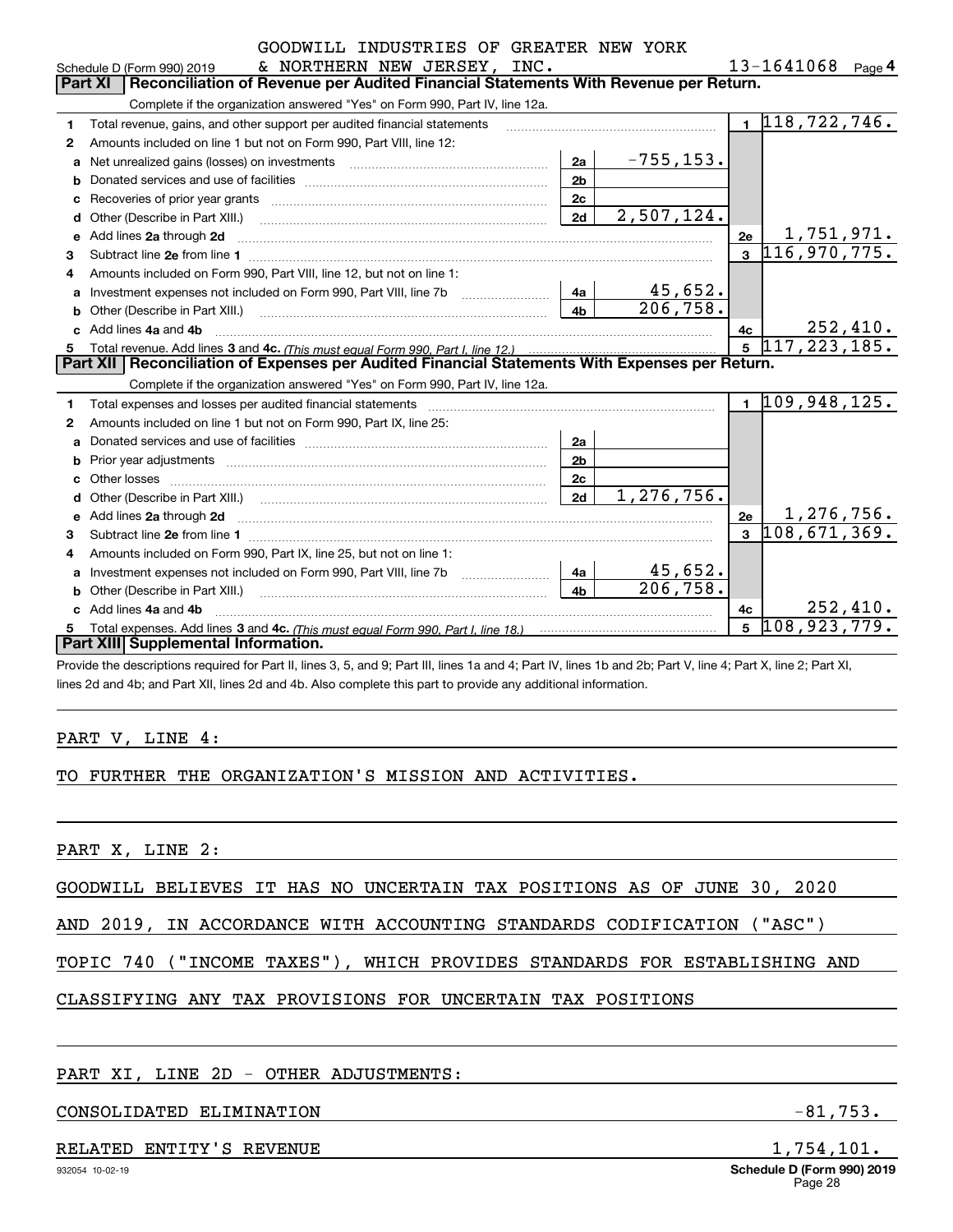| GOODWILL INDUSTRIES OF GREATER NEW YORK<br>& NORTHERN NEW JERSEY, INC.<br>Schedule D (Form 990) 2019                                                                                                                                                        | $13 - 1641068$ Page 5 |
|-------------------------------------------------------------------------------------------------------------------------------------------------------------------------------------------------------------------------------------------------------------|-----------------------|
| <b>Part XIII Supplemental Information</b> (continued)                                                                                                                                                                                                       |                       |
| OCCUPANCY LEASE PAYMENT<br><u> 1989 - Johann Stoff, Amerikaansk politiker († 1908)</u>                                                                                                                                                                      | 834,776.              |
| 2,507,124.<br>TOTAL TO SCHEDULE D, PART XI, LINE 2D                                                                                                                                                                                                         |                       |
| PART XI, LINE 4B - OTHER ADJUSTMENTS:                                                                                                                                                                                                                       |                       |
| FUNDRAISED INCOME GROSS UP<br><u> 1989 - Johann Stein, mars an deutscher Stein und der Stein und der Stein und der Stein und der Stein und der</u>                                                                                                          | 206,758.              |
| PART XII, LINE 2D - OTHER ADJUSTMENTS:                                                                                                                                                                                                                      |                       |
| RELATED ENTITY'S EXPENSES                                                                                                                                                                                                                                   | 1,358,509.            |
| CONSOLIDATED ELIMINATION                                                                                                                                                                                                                                    |                       |
| $1,276,756$ .<br>TOTAL TO SCHEDULE D, PART XII, LINE 2D                                                                                                                                                                                                     |                       |
| PART XII, LINE 4B - OTHER ADJUSTMENTS:                                                                                                                                                                                                                      |                       |
| FUNDRAISED INCOME GROSS UP<br>the control of the control of the control of the control of the control of the control of the control of the control of the control of the control of the control of the control of the control of the control of the control | 206,758.              |
|                                                                                                                                                                                                                                                             |                       |
|                                                                                                                                                                                                                                                             |                       |
|                                                                                                                                                                                                                                                             |                       |
|                                                                                                                                                                                                                                                             |                       |
|                                                                                                                                                                                                                                                             |                       |
|                                                                                                                                                                                                                                                             |                       |
|                                                                                                                                                                                                                                                             |                       |
|                                                                                                                                                                                                                                                             |                       |
|                                                                                                                                                                                                                                                             |                       |
|                                                                                                                                                                                                                                                             |                       |
|                                                                                                                                                                                                                                                             |                       |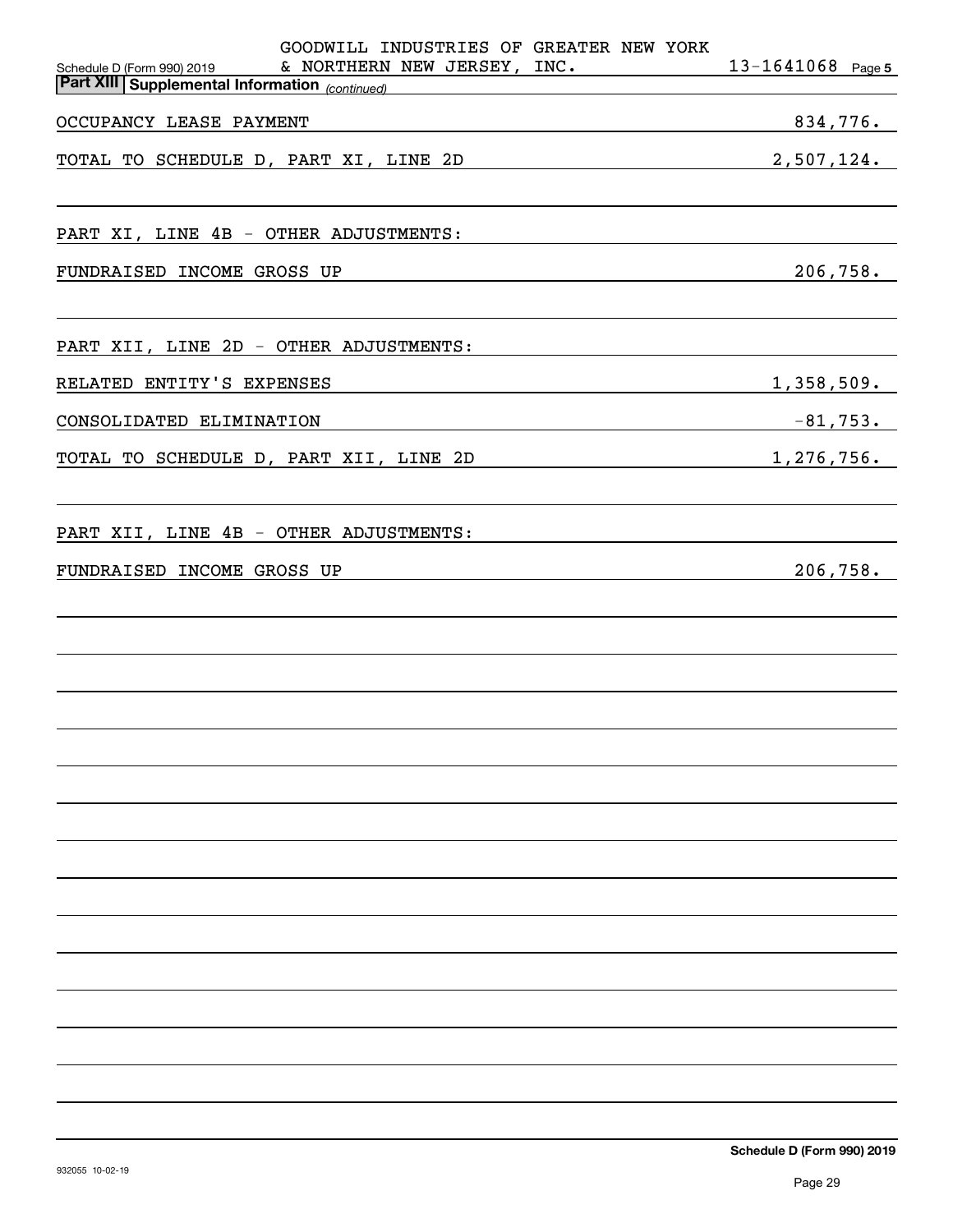| <b>SCHEDULE G</b>                                                           |                                  | <b>Supplemental Information Regarding Fundraising or Gaming Activities</b>                                                                                          |                         |                                                 |                                                       |                                  | OMB No. 1545-0047                       |
|-----------------------------------------------------------------------------|----------------------------------|---------------------------------------------------------------------------------------------------------------------------------------------------------------------|-------------------------|-------------------------------------------------|-------------------------------------------------------|----------------------------------|-----------------------------------------|
| (Form 990 or 990-EZ)                                                        |                                  | Complete if the organization answered "Yes" on Form 990, Part IV, line 17, 18, or 19, or if the<br>organization entered more than \$15,000 on Form 990-EZ, line 6a. |                         | 2019                                            |                                                       |                                  |                                         |
| Department of the Treasury                                                  |                                  | Attach to Form 990 or Form 990-EZ.                                                                                                                                  |                         |                                                 |                                                       |                                  | <b>Open to Public</b>                   |
| Internal Revenue Service                                                    |                                  | Go to www.irs.gov/Form990 for instructions and the latest information.                                                                                              |                         |                                                 |                                                       |                                  | Inspection                              |
| Name of the organization                                                    |                                  | GOODWILL INDUSTRIES OF GREATER NEW YORK                                                                                                                             |                         |                                                 |                                                       |                                  | <b>Employer identification number</b>   |
|                                                                             |                                  | & NORTHERN NEW JERSEY, INC.                                                                                                                                         |                         |                                                 |                                                       | 13-1641068                       |                                         |
| Part I                                                                      |                                  | Fundraising Activities. Complete if the organization answered "Yes" on Form 990, Part IV, line 17. Form 990-EZ filers are not                                       |                         |                                                 |                                                       |                                  |                                         |
|                                                                             | required to complete this part.  | 1 Indicate whether the organization raised funds through any of the following activities. Check all that apply.                                                     |                         |                                                 |                                                       |                                  |                                         |
| $\mathbf{X}$<br>Mail solicitations<br>a                                     |                                  |                                                                                                                                                                     |                         |                                                 | $e$ $\boxed{X}$ Solicitation of non-government grants |                                  |                                         |
| X.<br>b                                                                     | Internet and email solicitations | $f\left[\overline{X}\right]$ Solicitation of government grants                                                                                                      |                         |                                                 |                                                       |                                  |                                         |
| Phone solicitations<br>c<br>$\boxed{\text{X}}$ In-person solicitations<br>d |                                  | $g\mid X$ Special fundraising events                                                                                                                                |                         |                                                 |                                                       |                                  |                                         |
|                                                                             |                                  | 2 a Did the organization have a written or oral agreement with any individual (including officers, directors, trustees, or                                          |                         |                                                 |                                                       |                                  |                                         |
|                                                                             |                                  | key employees listed in Form 990, Part VII) or entity in connection with professional fundraising services?                                                         |                         |                                                 |                                                       | $\boxed{\text{X}}$ Yes           | <b>No</b>                               |
|                                                                             |                                  | b If "Yes," list the 10 highest paid individuals or entities (fundraisers) pursuant to agreements under which the fundraiser is to be                               |                         |                                                 |                                                       |                                  |                                         |
| compensated at least \$5,000 by the organization.                           |                                  |                                                                                                                                                                     |                         |                                                 |                                                       |                                  |                                         |
|                                                                             |                                  |                                                                                                                                                                     |                         |                                                 |                                                       | (v) Amount paid                  |                                         |
| (i) Name and address of individual                                          |                                  | (ii) Activity                                                                                                                                                       | (iii) Did<br>fundraiser |                                                 | (iv) Gross receipts                                   | to (or retained by)              | (vi) Amount paid<br>to (or retained by) |
| or entity (fundraiser)                                                      |                                  |                                                                                                                                                                     |                         | have custody<br>or control of<br>contributions? | from activity                                         | fundraiser<br>listed in col. (i) | organization                            |
|                                                                             |                                  |                                                                                                                                                                     |                         |                                                 |                                                       |                                  |                                         |
| NATIONAL CHARITY SERVICES -                                                 |                                  |                                                                                                                                                                     | Yes                     | <b>No</b>                                       |                                                       |                                  |                                         |
| 1905 BRENTWOOD ROAD NE                                                      |                                  | FUNDRAISER                                                                                                                                                          | X                       |                                                 | 330,824,                                              | 206,758.                         | 124,066.                                |
| ACTION COUNSUTING ENTERPRISE                                                |                                  |                                                                                                                                                                     |                         | x                                               | 0.                                                    |                                  |                                         |
| - 372 OAKFORD STREET, WEST<br>ROBIN ROSENBLUTH - 721 EAST                   |                                  | FUNDRAISER                                                                                                                                                          |                         |                                                 |                                                       | 13,000.                          | $-13,000.$                              |
| 10TH STREET, BROOKLYN, NY                                                   |                                  | FUNDRAISER                                                                                                                                                          |                         | x                                               | 0.                                                    | 19,150.                          | $-19,150.$                              |
| K2D - 4075 WILSON BLVD,                                                     |                                  |                                                                                                                                                                     |                         |                                                 |                                                       |                                  |                                         |
| ARLINGTON, VA 22203                                                         |                                  | DIRECT MAIL CONSULTANT                                                                                                                                              |                         | X                                               | 0.                                                    | 6,000.                           | $-6,000.$                               |
|                                                                             |                                  |                                                                                                                                                                     |                         |                                                 |                                                       |                                  |                                         |
|                                                                             |                                  |                                                                                                                                                                     |                         |                                                 |                                                       |                                  |                                         |
|                                                                             |                                  |                                                                                                                                                                     |                         |                                                 |                                                       |                                  |                                         |
|                                                                             |                                  |                                                                                                                                                                     |                         |                                                 |                                                       |                                  |                                         |
|                                                                             |                                  |                                                                                                                                                                     |                         |                                                 |                                                       |                                  |                                         |
|                                                                             |                                  |                                                                                                                                                                     |                         |                                                 |                                                       |                                  |                                         |
|                                                                             |                                  |                                                                                                                                                                     |                         |                                                 |                                                       |                                  |                                         |
|                                                                             |                                  |                                                                                                                                                                     |                         |                                                 |                                                       |                                  |                                         |
|                                                                             |                                  |                                                                                                                                                                     |                         |                                                 |                                                       |                                  |                                         |
|                                                                             |                                  |                                                                                                                                                                     |                         |                                                 |                                                       |                                  |                                         |
|                                                                             |                                  |                                                                                                                                                                     |                         |                                                 |                                                       |                                  |                                         |
|                                                                             |                                  |                                                                                                                                                                     |                         |                                                 |                                                       |                                  |                                         |
| Total                                                                       |                                  |                                                                                                                                                                     |                         |                                                 | 330,824                                               | 244,908,                         | 85,916.                                 |
| or licensing.                                                               |                                  | 3 List all states in which the organization is registered or licensed to solicit contributions or has been notified it is exempt from registration                  |                         |                                                 |                                                       |                                  |                                         |
| NY , NJ                                                                     |                                  |                                                                                                                                                                     |                         |                                                 |                                                       |                                  |                                         |
|                                                                             |                                  |                                                                                                                                                                     |                         |                                                 |                                                       |                                  |                                         |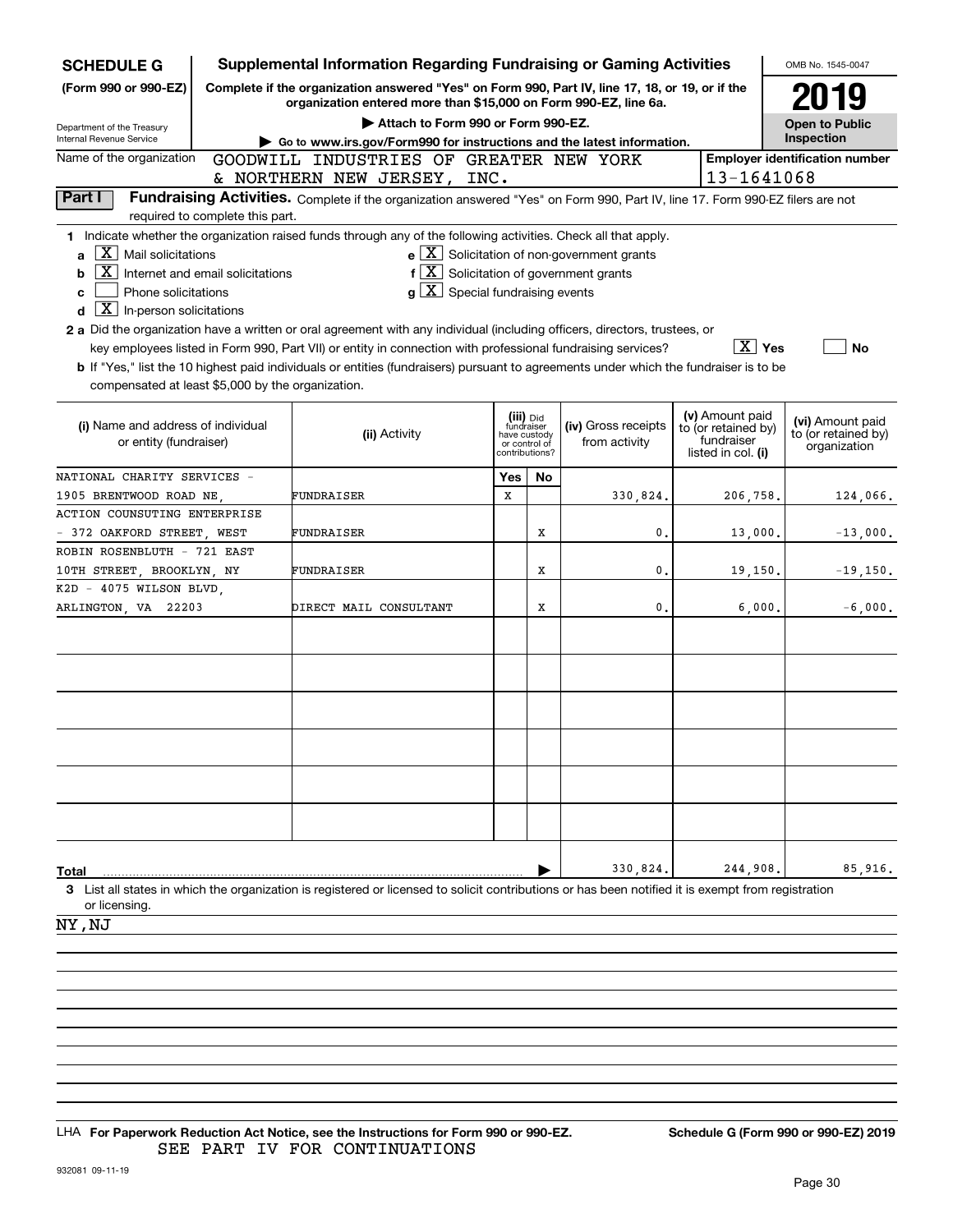#### Schedule G (Form 990 or 990-EZ) 2019 Page & NORTHERN NEW JERSEY, INC. 13-1641068 GOODWILL INDUSTRIES OF GREATER NEW YORK

|  |  |  | $13 - 1641068$ Page 2 |
|--|--|--|-----------------------|
|--|--|--|-----------------------|

**Part II Fundraising Events.** Complete if the organization answered "Yes" on Form 990, Part IV, line 18, or reported more than \$15,000<br>15.000 of fundraising event contributions and gross income on Form 990-EZ. lines 1 an

|                 |    | of fundraising event contributions and gross income on Form 990-EZ, lines 1 and 6b. List events with gross receipts greater than \$5,000. |                |                         |                  |                                           |  |  |  |  |  |  |  |
|-----------------|----|-------------------------------------------------------------------------------------------------------------------------------------------|----------------|-------------------------|------------------|-------------------------------------------|--|--|--|--|--|--|--|
|                 |    |                                                                                                                                           | (a) Event $#1$ | $(b)$ Event #2          | (c) Other events | (d) Total events<br>(add col. (a) through |  |  |  |  |  |  |  |
|                 |    |                                                                                                                                           | (event type)   | (event type)            | (total number)   | col. (c)                                  |  |  |  |  |  |  |  |
|                 |    |                                                                                                                                           |                |                         |                  |                                           |  |  |  |  |  |  |  |
| Revenue         |    |                                                                                                                                           |                |                         |                  |                                           |  |  |  |  |  |  |  |
|                 | 1  |                                                                                                                                           |                |                         |                  |                                           |  |  |  |  |  |  |  |
|                 |    |                                                                                                                                           |                |                         |                  |                                           |  |  |  |  |  |  |  |
|                 |    |                                                                                                                                           |                |                         |                  |                                           |  |  |  |  |  |  |  |
|                 | 3  | Gross income (line 1 minus line 2)                                                                                                        |                |                         |                  |                                           |  |  |  |  |  |  |  |
|                 |    |                                                                                                                                           |                |                         |                  |                                           |  |  |  |  |  |  |  |
|                 | 4  |                                                                                                                                           |                |                         |                  |                                           |  |  |  |  |  |  |  |
|                 |    |                                                                                                                                           |                |                         |                  |                                           |  |  |  |  |  |  |  |
|                 | 5  |                                                                                                                                           |                |                         |                  |                                           |  |  |  |  |  |  |  |
|                 |    |                                                                                                                                           |                |                         |                  |                                           |  |  |  |  |  |  |  |
| Direct Expenses | 6  |                                                                                                                                           |                |                         |                  |                                           |  |  |  |  |  |  |  |
|                 |    |                                                                                                                                           |                |                         |                  |                                           |  |  |  |  |  |  |  |
|                 | 7  | Food and beverages                                                                                                                        |                |                         |                  |                                           |  |  |  |  |  |  |  |
|                 |    |                                                                                                                                           |                |                         |                  |                                           |  |  |  |  |  |  |  |
|                 | 8  |                                                                                                                                           |                |                         |                  |                                           |  |  |  |  |  |  |  |
|                 | 9  |                                                                                                                                           |                |                         |                  |                                           |  |  |  |  |  |  |  |
|                 | 10 | Direct expense summary. Add lines 4 through 9 in column (d)                                                                               |                |                         | ▶                |                                           |  |  |  |  |  |  |  |
|                 | 11 |                                                                                                                                           |                |                         |                  |                                           |  |  |  |  |  |  |  |
| Part III        |    | Gaming. Complete if the organization answered "Yes" on Form 990, Part IV, line 19, or reported more than                                  |                |                         |                  |                                           |  |  |  |  |  |  |  |
|                 |    | \$15,000 on Form 990-EZ, line 6a.                                                                                                         |                |                         |                  |                                           |  |  |  |  |  |  |  |
|                 |    |                                                                                                                                           | (a) Bingo      | (b) Pull tabs/instant   | (c) Other gaming | (d) Total gaming (add                     |  |  |  |  |  |  |  |
| Revenue         |    |                                                                                                                                           |                | bingo/progressive bingo |                  | col. (a) through col. (c))                |  |  |  |  |  |  |  |
|                 |    |                                                                                                                                           |                |                         |                  |                                           |  |  |  |  |  |  |  |
|                 | 1  |                                                                                                                                           |                |                         |                  |                                           |  |  |  |  |  |  |  |
|                 |    |                                                                                                                                           |                |                         |                  |                                           |  |  |  |  |  |  |  |
|                 | 2  | Cash prizes [111] Cash prizes [11] Cash prizes [11] Cash prizes [11] Casar Division (12] Orange Division (12] O                           |                |                         |                  |                                           |  |  |  |  |  |  |  |
| Direct Expenses |    |                                                                                                                                           |                |                         |                  |                                           |  |  |  |  |  |  |  |
|                 | 3  |                                                                                                                                           |                |                         |                  |                                           |  |  |  |  |  |  |  |
|                 |    |                                                                                                                                           |                |                         |                  |                                           |  |  |  |  |  |  |  |
|                 | 4  |                                                                                                                                           |                |                         |                  |                                           |  |  |  |  |  |  |  |
|                 |    |                                                                                                                                           |                |                         |                  |                                           |  |  |  |  |  |  |  |
|                 |    | 5 Other direct expenses                                                                                                                   |                |                         |                  |                                           |  |  |  |  |  |  |  |
|                 |    |                                                                                                                                           | %<br>Yes       | Yes<br>%                | Yes<br>%         |                                           |  |  |  |  |  |  |  |
|                 |    |                                                                                                                                           |                |                         |                  |                                           |  |  |  |  |  |  |  |
|                 | 6. |                                                                                                                                           |                |                         |                  |                                           |  |  |  |  |  |  |  |
|                 |    | Volunteer labor                                                                                                                           | No             | No                      | No               |                                           |  |  |  |  |  |  |  |
|                 | 7  | Direct expense summary. Add lines 2 through 5 in column (d)                                                                               |                |                         | ▶                |                                           |  |  |  |  |  |  |  |
|                 |    |                                                                                                                                           |                |                         |                  |                                           |  |  |  |  |  |  |  |
|                 |    |                                                                                                                                           |                |                         |                  |                                           |  |  |  |  |  |  |  |
|                 |    |                                                                                                                                           |                |                         |                  |                                           |  |  |  |  |  |  |  |
|                 |    | 9 Enter the state(s) in which the organization conducts gaming activities:                                                                |                |                         |                  |                                           |  |  |  |  |  |  |  |
|                 |    |                                                                                                                                           |                |                         |                  | Yes<br>No                                 |  |  |  |  |  |  |  |
|                 |    |                                                                                                                                           |                |                         |                  |                                           |  |  |  |  |  |  |  |
|                 |    |                                                                                                                                           |                |                         |                  |                                           |  |  |  |  |  |  |  |
|                 |    |                                                                                                                                           |                |                         |                  |                                           |  |  |  |  |  |  |  |
|                 |    |                                                                                                                                           |                |                         |                  | Yes<br>No                                 |  |  |  |  |  |  |  |
|                 |    |                                                                                                                                           |                |                         |                  |                                           |  |  |  |  |  |  |  |

932082 09-11-19

**Schedule G (Form 990 or 990-EZ) 2019**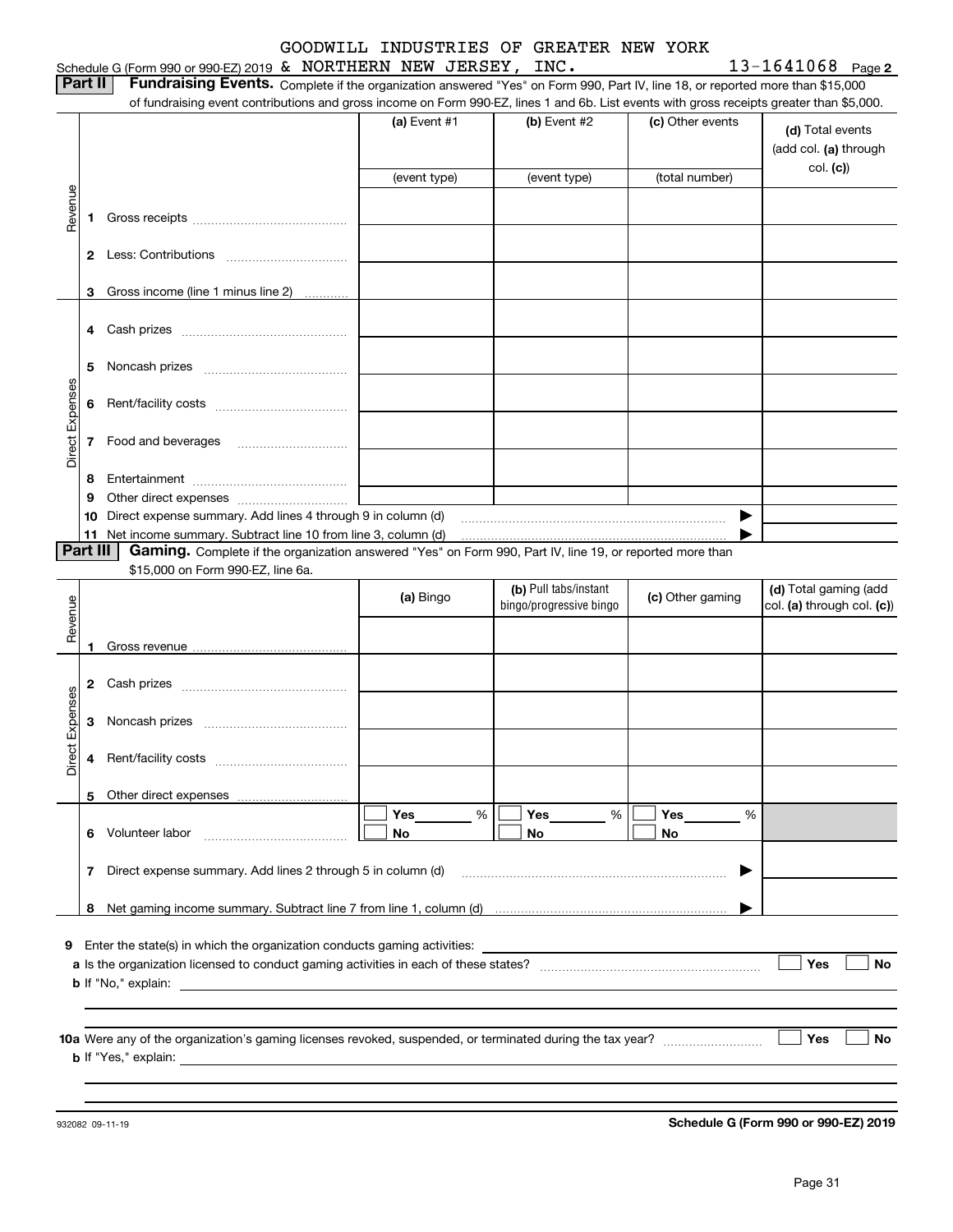|       | GOODWILL INDUSTRIES OF GREATER NEW YORK                                                                                                                                                                                                                                                                                                                                                                               |    |            |            |       |        |    |
|-------|-----------------------------------------------------------------------------------------------------------------------------------------------------------------------------------------------------------------------------------------------------------------------------------------------------------------------------------------------------------------------------------------------------------------------|----|------------|------------|-------|--------|----|
|       | Schedule G (Form 990 or 990-EZ) 2019 & NORTHERN NEW JERSEY, INC.                                                                                                                                                                                                                                                                                                                                                      |    | 13-1641068 |            |       | Page 3 |    |
| 11    |                                                                                                                                                                                                                                                                                                                                                                                                                       |    |            |            | Yes   |        | No |
|       | 12 Is the organization a grantor, beneficiary or trustee of a trust, or a member of a partnership or other entity formed                                                                                                                                                                                                                                                                                              |    |            |            | Yes   |        | No |
|       | 13 Indicate the percentage of gaming activity conducted in:                                                                                                                                                                                                                                                                                                                                                           |    |            |            |       |        |    |
|       |                                                                                                                                                                                                                                                                                                                                                                                                                       |    |            | <b>13a</b> |       |        | %  |
|       | <b>b</b> An outside facility <b>contained a contained a contained a contained a contained a contained a contained a contained a contact a contact a contact a contact a contact a contact a contact a contact a contact a contact a c</b>                                                                                                                                                                             |    |            | 13b        |       |        | %  |
|       | 14 Enter the name and address of the person who prepares the organization's gaming/special events books and records:                                                                                                                                                                                                                                                                                                  |    |            |            |       |        |    |
|       | Name $\blacktriangleright$ $\frac{1}{\sqrt{1-\frac{1}{2}}\sqrt{1-\frac{1}{2}}\sqrt{1-\frac{1}{2}}\sqrt{1-\frac{1}{2}}\sqrt{1-\frac{1}{2}}\sqrt{1-\frac{1}{2}}\sqrt{1-\frac{1}{2}}\sqrt{1-\frac{1}{2}}\sqrt{1-\frac{1}{2}}\sqrt{1-\frac{1}{2}}\sqrt{1-\frac{1}{2}}\sqrt{1-\frac{1}{2}}\sqrt{1-\frac{1}{2}}\sqrt{1-\frac{1}{2}}\sqrt{1-\frac{1}{2}}\sqrt{1-\frac{1}{2}}\sqrt{1-\frac{1}{2}}\sqrt{1-\frac{1}{2}}\sqrt{1$ |    |            |            |       |        |    |
|       |                                                                                                                                                                                                                                                                                                                                                                                                                       |    |            |            |       |        |    |
|       |                                                                                                                                                                                                                                                                                                                                                                                                                       |    |            |            | Yes   |        | No |
|       |                                                                                                                                                                                                                                                                                                                                                                                                                       |    |            |            |       |        |    |
|       | of gaming revenue retained by the third party $\triangleright$ \$                                                                                                                                                                                                                                                                                                                                                     |    |            |            |       |        |    |
|       | c If "Yes," enter name and address of the third party:                                                                                                                                                                                                                                                                                                                                                                |    |            |            |       |        |    |
|       | Name $\sum_{n=1}^{\infty}$                                                                                                                                                                                                                                                                                                                                                                                            |    |            |            |       |        |    |
|       |                                                                                                                                                                                                                                                                                                                                                                                                                       |    |            |            |       |        |    |
| 16    | Gaming manager information:                                                                                                                                                                                                                                                                                                                                                                                           |    |            |            |       |        |    |
|       | $Name \rightarrow$                                                                                                                                                                                                                                                                                                                                                                                                    |    |            |            |       |        |    |
|       |                                                                                                                                                                                                                                                                                                                                                                                                                       |    |            |            |       |        |    |
|       | Gaming manager compensation > \$                                                                                                                                                                                                                                                                                                                                                                                      |    |            |            |       |        |    |
|       | $Description of services provided \triangleright$                                                                                                                                                                                                                                                                                                                                                                     |    |            |            |       |        |    |
|       |                                                                                                                                                                                                                                                                                                                                                                                                                       |    |            |            |       |        |    |
|       | Director/officer<br>Employee<br>Independent contractor                                                                                                                                                                                                                                                                                                                                                                |    |            |            |       |        |    |
|       |                                                                                                                                                                                                                                                                                                                                                                                                                       |    |            |            |       |        |    |
|       | <b>17</b> Mandatory distributions:                                                                                                                                                                                                                                                                                                                                                                                    |    |            |            |       |        |    |
|       | a Is the organization required under state law to make charitable distributions from the gaming proceeds to                                                                                                                                                                                                                                                                                                           |    |            |            | Yes   |        | No |
|       | retain the state gaming license?<br><b>b</b> Enter the amount of distributions required under state law to be distributed to other exempt organizations or spent in the                                                                                                                                                                                                                                               |    |            |            |       |        |    |
|       | organization's own exempt activities during the tax year $\triangleright$ \$                                                                                                                                                                                                                                                                                                                                          |    |            |            |       |        |    |
|       | <b>Part IV</b><br>Supplemental Information. Provide the explanations required by Part I, line 2b, columns (iii) and (v); and Part III, lines 9, 9b, 10b,                                                                                                                                                                                                                                                              |    |            |            |       |        |    |
|       | 15b, 15c, 16, and 17b, as applicable. Also provide any additional information. See instructions.                                                                                                                                                                                                                                                                                                                      |    |            |            |       |        |    |
|       | SCHEDULE G, PART I, LINE 2B, LIST OF TEN HIGHEST PAID FUNDRAISERS:                                                                                                                                                                                                                                                                                                                                                    |    |            |            |       |        |    |
|       |                                                                                                                                                                                                                                                                                                                                                                                                                       |    |            |            |       |        |    |
|       |                                                                                                                                                                                                                                                                                                                                                                                                                       |    |            |            |       |        |    |
| (I)   | NAME OF FUNDRAISER: NATIONAL CHARITY SERVICES                                                                                                                                                                                                                                                                                                                                                                         |    |            |            |       |        |    |
| (I)   | ADDRESS OF FUNDRAISER: 1905 BRENTWOOD ROAD NE, WASHINGTON, DC                                                                                                                                                                                                                                                                                                                                                         |    |            |            | 20018 |        |    |
|       |                                                                                                                                                                                                                                                                                                                                                                                                                       |    |            |            |       |        |    |
|       |                                                                                                                                                                                                                                                                                                                                                                                                                       |    |            |            |       |        |    |
| ( I ) | NAME OF FUNDRAISER: ACTION COUNSUTING ENTERPRISE                                                                                                                                                                                                                                                                                                                                                                      |    |            |            |       |        |    |
| (I)   | ADDRESS OF FUNDRAISER: 372 OAKFORD STREET, WEST HEMPSTAD,                                                                                                                                                                                                                                                                                                                                                             | ΝY |            |            | 11552 |        |    |
|       |                                                                                                                                                                                                                                                                                                                                                                                                                       |    |            |            |       |        |    |

(I) NAME OF FUNDRAISER: ROBIN ROSENBLUTH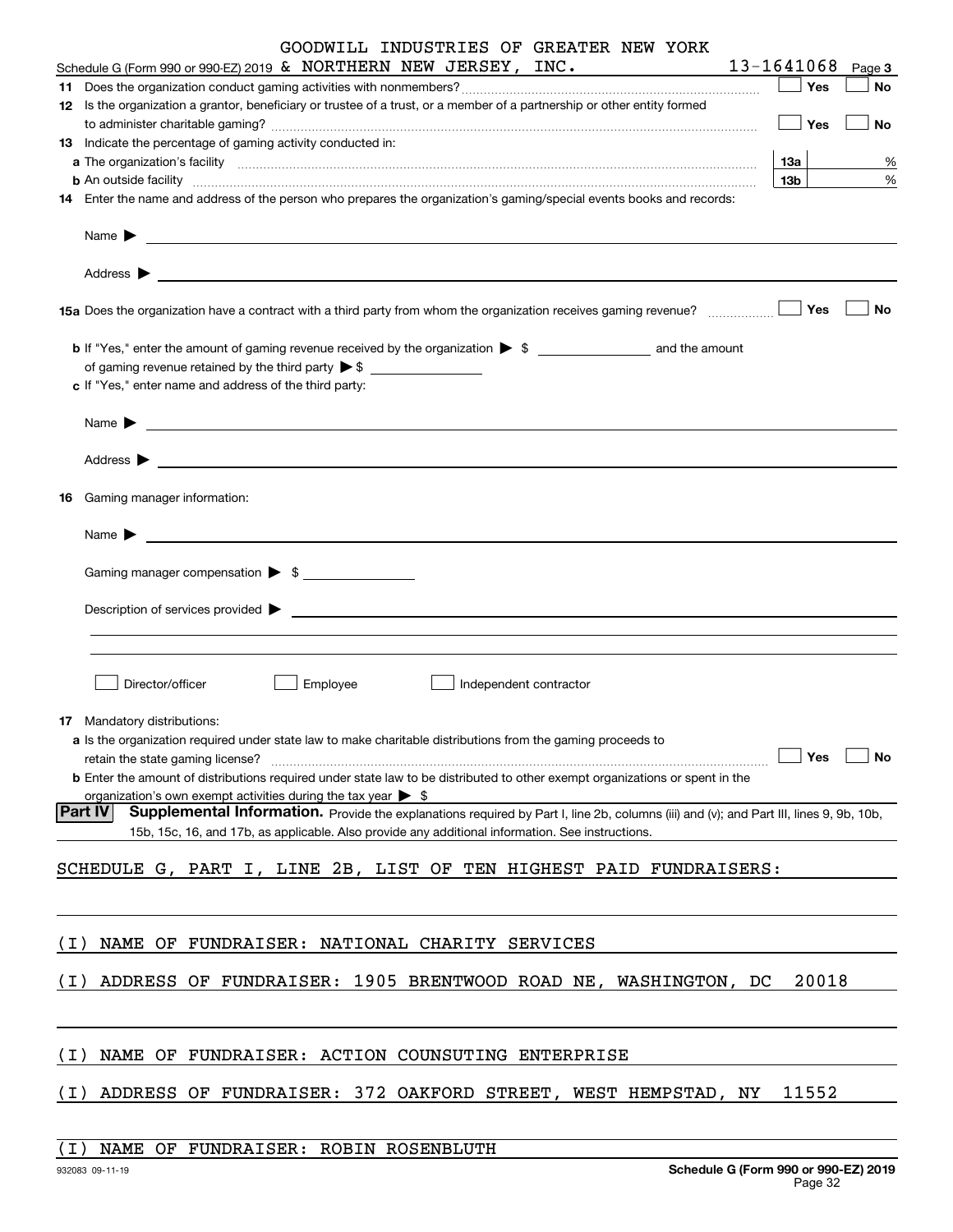|     | GOODWILL INDUSTRIES OF GREATER NEW YORK             |  |  |  |  |  |  |                             |                                                           |  |                   |  |
|-----|-----------------------------------------------------|--|--|--|--|--|--|-----------------------------|-----------------------------------------------------------|--|-------------------|--|
|     | Schedule G (Form 990 or 990-EZ)                     |  |  |  |  |  |  | & NORTHERN NEW JERSEY, INC. |                                                           |  | 13-1641068 Page 4 |  |
|     | <b>Part IV Supplemental Information</b> (continued) |  |  |  |  |  |  |                             |                                                           |  |                   |  |
| (I) |                                                     |  |  |  |  |  |  |                             | ADDRESS OF FUNDRAISER: 721 EAST 10TH STREET, BROOKLYN, NY |  | 11230             |  |
|     |                                                     |  |  |  |  |  |  |                             |                                                           |  |                   |  |
|     |                                                     |  |  |  |  |  |  |                             |                                                           |  |                   |  |
|     |                                                     |  |  |  |  |  |  |                             |                                                           |  |                   |  |
|     |                                                     |  |  |  |  |  |  |                             |                                                           |  |                   |  |
|     |                                                     |  |  |  |  |  |  |                             |                                                           |  |                   |  |
|     |                                                     |  |  |  |  |  |  |                             |                                                           |  |                   |  |
|     |                                                     |  |  |  |  |  |  |                             |                                                           |  |                   |  |
|     |                                                     |  |  |  |  |  |  |                             |                                                           |  |                   |  |
|     |                                                     |  |  |  |  |  |  |                             |                                                           |  |                   |  |
|     |                                                     |  |  |  |  |  |  |                             |                                                           |  |                   |  |
|     |                                                     |  |  |  |  |  |  |                             |                                                           |  |                   |  |
|     |                                                     |  |  |  |  |  |  |                             |                                                           |  |                   |  |
|     |                                                     |  |  |  |  |  |  |                             |                                                           |  |                   |  |
|     |                                                     |  |  |  |  |  |  |                             |                                                           |  |                   |  |
|     |                                                     |  |  |  |  |  |  |                             |                                                           |  |                   |  |
|     |                                                     |  |  |  |  |  |  |                             |                                                           |  |                   |  |
|     |                                                     |  |  |  |  |  |  |                             |                                                           |  |                   |  |
|     |                                                     |  |  |  |  |  |  |                             |                                                           |  |                   |  |
|     |                                                     |  |  |  |  |  |  |                             |                                                           |  |                   |  |
|     |                                                     |  |  |  |  |  |  |                             |                                                           |  |                   |  |
|     |                                                     |  |  |  |  |  |  |                             |                                                           |  |                   |  |
|     |                                                     |  |  |  |  |  |  |                             |                                                           |  |                   |  |
|     |                                                     |  |  |  |  |  |  |                             |                                                           |  |                   |  |
|     |                                                     |  |  |  |  |  |  |                             |                                                           |  |                   |  |
|     |                                                     |  |  |  |  |  |  |                             |                                                           |  |                   |  |
|     |                                                     |  |  |  |  |  |  |                             |                                                           |  |                   |  |
|     |                                                     |  |  |  |  |  |  |                             |                                                           |  |                   |  |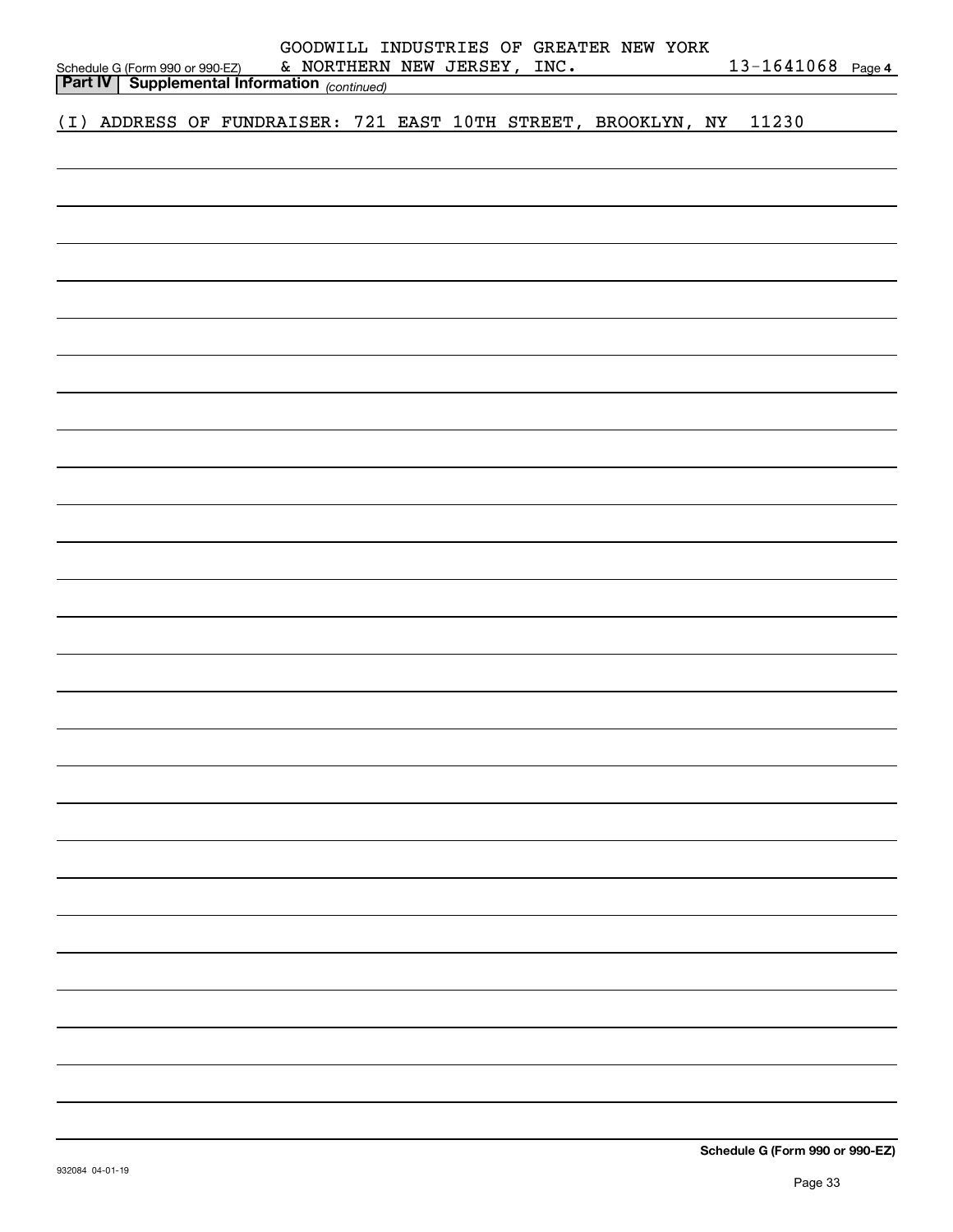|   | <b>Compensation Information</b><br><b>SCHEDULE J</b>                                                                             |                                       | OMB No. 1545-0047          |            |                         |
|---|----------------------------------------------------------------------------------------------------------------------------------|---------------------------------------|----------------------------|------------|-------------------------|
|   | (Form 990)<br>For certain Officers, Directors, Trustees, Key Employees, and Highest                                              |                                       |                            |            |                         |
|   | <b>Compensated Employees</b>                                                                                                     |                                       | 2019                       |            |                         |
|   | Complete if the organization answered "Yes" on Form 990, Part IV, line 23.<br>Attach to Form 990.                                |                                       | <b>Open to Public</b>      |            |                         |
|   | Department of the Treasury<br>Go to www.irs.gov/Form990 for instructions and the latest information.<br>Internal Revenue Service |                                       | Inspection                 |            |                         |
|   | GOODWILL INDUSTRIES OF GREATER NEW YORK<br>Name of the organization                                                              | <b>Employer identification number</b> |                            |            |                         |
|   | & NORTHERN NEW JERSEY, INC.                                                                                                      | 13-1641068                            |                            |            |                         |
|   | <b>Questions Regarding Compensation</b><br>Part I                                                                                |                                       |                            |            |                         |
|   |                                                                                                                                  |                                       |                            | <b>Yes</b> | No                      |
|   | 1a Check the appropriate box(es) if the organization provided any of the following to or for a person listed on Form 990,        |                                       |                            |            |                         |
|   | Part VII, Section A, line 1a. Complete Part III to provide any relevant information regarding these items.                       |                                       |                            |            |                         |
|   | First-class or charter travel<br>Housing allowance or residence for personal use                                                 |                                       |                            |            |                         |
|   | Travel for companions<br>Payments for business use of personal residence                                                         |                                       |                            |            |                         |
|   | Tax indemnification and gross-up payments<br>Health or social club dues or initiation fees                                       |                                       |                            |            |                         |
|   | Discretionary spending account<br>Personal services (such as maid, chauffeur, chef)                                              |                                       |                            |            |                         |
|   |                                                                                                                                  |                                       |                            |            |                         |
|   | <b>b</b> If any of the boxes on line 1a are checked, did the organization follow a written policy regarding payment or           |                                       |                            |            |                         |
|   |                                                                                                                                  |                                       | 1b                         |            |                         |
| 2 | Did the organization require substantiation prior to reimbursing or allowing expenses incurred by all directors,                 |                                       |                            |            |                         |
|   | trustees, and officers, including the CEO/Executive Director, regarding the items checked on line 1a?                            |                                       | $\mathbf{2}$               |            |                         |
|   |                                                                                                                                  |                                       |                            |            |                         |
| З | Indicate which, if any, of the following the organization used to establish the compensation of the organization's               |                                       |                            |            |                         |
|   | CEO/Executive Director. Check all that apply. Do not check any boxes for methods used by a related organization to               |                                       |                            |            |                         |
|   | establish compensation of the CEO/Executive Director, but explain in Part III.                                                   |                                       |                            |            |                         |
|   | $X$ Compensation committee<br>Written employment contract                                                                        |                                       |                            |            |                         |
|   | $\boxed{\text{X}}$ Independent compensation consultant<br>$ \mathbf{X} $ Compensation survey or study                            |                                       |                            |            |                         |
|   | $X$ Form 990 of other organizations<br>$\lfloor x \rfloor$ Approval by the board or compensation committee                       |                                       |                            |            |                         |
|   |                                                                                                                                  |                                       |                            |            |                         |
|   | During the year, did any person listed on Form 990, Part VII, Section A, line 1a, with respect to the filing                     |                                       |                            |            |                         |
|   | organization or a related organization:                                                                                          |                                       |                            |            |                         |
| а | Receive a severance payment or change-of-control payment?                                                                        |                                       | 4a                         |            | х                       |
|   |                                                                                                                                  |                                       | 4b                         |            | $\overline{\mathbf{x}}$ |
| c |                                                                                                                                  |                                       | 4c                         |            | $\mathbf x$             |
|   | If "Yes" to any of lines 4a-c, list the persons and provide the applicable amounts for each item in Part III.                    |                                       |                            |            |                         |
|   |                                                                                                                                  |                                       |                            |            |                         |
|   | Only section 501(c)(3), 501(c)(4), and 501(c)(29) organizations must complete lines 5-9.                                         |                                       |                            |            |                         |
|   | For persons listed on Form 990, Part VII, Section A, line 1a, did the organization pay or accrue any compensation                |                                       |                            |            |                         |
|   | contingent on the revenues of:                                                                                                   |                                       |                            |            |                         |
| a |                                                                                                                                  |                                       | 5a                         |            | х                       |
|   |                                                                                                                                  |                                       | 5b                         |            | $\mathbf x$             |
|   | If "Yes" on line 5a or 5b, describe in Part III.                                                                                 |                                       |                            |            |                         |
| 6 | For persons listed on Form 990, Part VII, Section A, line 1a, did the organization pay or accrue any compensation                |                                       |                            |            |                         |
|   | contingent on the net earnings of:                                                                                               |                                       |                            |            |                         |
| a |                                                                                                                                  |                                       | 6a                         |            | х                       |
|   |                                                                                                                                  |                                       | 6b                         |            | $\mathbf x$             |
|   | If "Yes" on line 6a or 6b, describe in Part III.                                                                                 |                                       |                            |            |                         |
|   | 7 For persons listed on Form 990, Part VII, Section A, line 1a, did the organization provide any nonfixed payments               |                                       |                            |            |                         |
|   |                                                                                                                                  |                                       | 7                          |            | x                       |
| 8 | Were any amounts reported on Form 990, Part VII, paid or accrued pursuant to a contract that was subject to the                  |                                       |                            |            |                         |
|   | initial contract exception described in Regulations section 53.4958-4(a)(3)? If "Yes," describe in Part III                      |                                       | 8                          |            | х                       |
| 9 | If "Yes" on line 8, did the organization also follow the rebuttable presumption procedure described in                           |                                       |                            |            |                         |
|   |                                                                                                                                  |                                       | 9                          |            |                         |
|   | LHA For Paperwork Reduction Act Notice, see the Instructions for Form 990.                                                       |                                       | Schedule J (Form 990) 2019 |            |                         |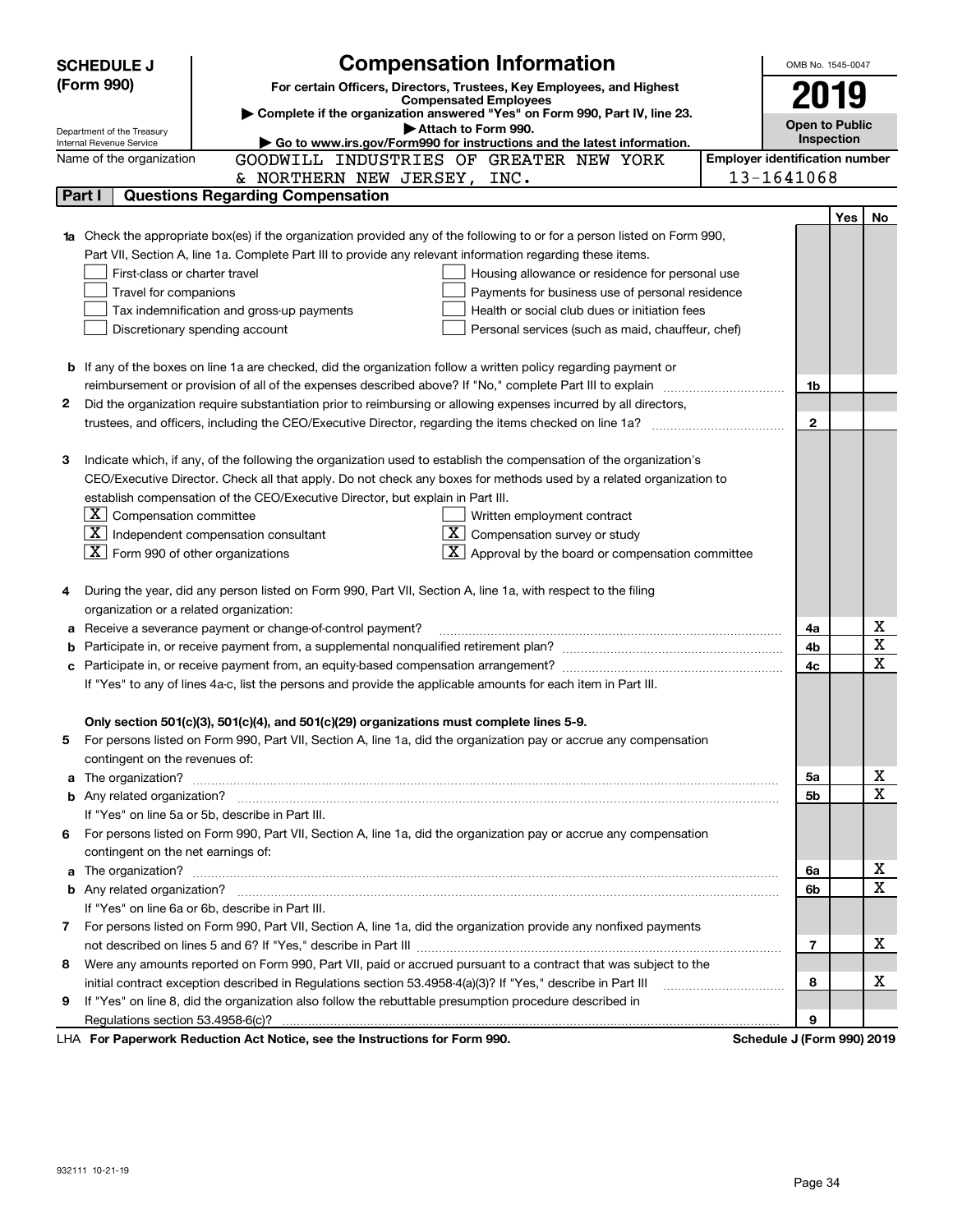& NORTHERN NEW JERSEY, INC.

13-1641068

**2**

# **Part II Officers, Directors, Trustees, Key Employees, and Highest Compensated Employees.**  Schedule J (Form 990) 2019 Page Use duplicate copies if additional space is needed.

For each individual whose compensation must be reported on Schedule J, report compensation from the organization on row (i) and from related organizations, described in the instructions, on row (ii). Do not list any individuals that aren't listed on Form 990, Part VII.

**Note:**  The sum of columns (B)(i)-(iii) for each listed individual must equal the total amount of Form 990, Part VII, Section A, line 1a, applicable column (D) and (E) amounts for that individual.

|                                 |      |                          | (B) Breakdown of W-2 and/or 1099-MISC compensation |                                           | (C) Retirement and<br>other deferred | (D) Nontaxable<br>benefits | (E) Total of columns<br>$(B)(i)-(D)$ | (F) Compensation<br>in column (B)         |
|---------------------------------|------|--------------------------|----------------------------------------------------|-------------------------------------------|--------------------------------------|----------------------------|--------------------------------------|-------------------------------------------|
| (A) Name and Title              |      | (i) Base<br>compensation | (ii) Bonus &<br>incentive<br>compensation          | (iii) Other<br>reportable<br>compensation | compensation                         |                            |                                      | reported as deferred<br>on prior Form 990 |
| ANDRE R. BROMES<br>(1)          | (i)  | 157,065.                 | 0.                                                 | 351.                                      | 1,632.                               | 23,919.                    | 182,967.                             | 0.                                        |
| SVP & CIO                       | (ii) | $\mathbf 0$ .            | 0.                                                 | 0.                                        | 0.                                   | 0.                         | $\mathbf 0$ .                        | 0.                                        |
| CATHARINE L. GAUL-STIGGE<br>(2) | (i)  | 333,377.                 | 0.                                                 | 815.                                      | 2,800.                               | 29,561.                    | 366,553.                             | 0.                                        |
| PRESIDENT & CEO                 | (ii) | $\mathbf{0}$ .           | $\overline{0}$ .                                   | 0.                                        | $\mathbf{0}$ .                       | 0.                         | $\mathbf{0}$                         | $\overline{0}$ .                          |
| SCOTT ZUCKER<br>(3)             | (i)  | 268,039.                 | $\overline{0}$ .                                   | 651.                                      | 2,749.                               | 2,181.                     | 273,620                              | $\overline{0}$ .                          |
| CFO/EVP FINANCE                 | (ii) | $\mathbf 0$ .            | $\overline{0}$ .                                   | 0.                                        | $\mathbf 0$ .                        | 0.                         | 0                                    | $\overline{0}$ .                          |
| XENON WALCOTT<br>(4)            | (i)  | 209,580.                 | $\mathbf 0$ .                                      | 299.                                      | 2,100.                               | 390.                       | 212, 369                             | $\overline{0}$ .                          |
| EVP OF OPERATIONS               | (ii) | $\mathbf 0$ .            | $\mathbf 0$ .                                      | 0.                                        | $\mathbf 0$ .                        | $\mathbf 0$ .              | $\mathbf 0$ .                        | $\overline{0}$ .                          |
| EDMUND O'DONNELL<br>(5)         | (i)  | 146,853.                 | $\mathbf 0$ .                                      | 2,781.                                    | 1,550.                               | 28,701.                    | 179,885.                             | $\overline{0}$ .                          |
| SVP                             | (ii) | $\mathbf 0$ .            | 0.                                                 | 0.                                        | $\mathbf 0$ .                        | 0.                         | 0.                                   | $\overline{0}$ .                          |
| (6)<br>ENG KOCK C TAN           | (i)  | 156,495.                 | $\overline{0}$ .                                   | $\overline{0}$ .                          | $\overline{0}$ .                     | $\overline{0}$ .           | 156, 495.                            | $\overline{0}$ .                          |
| OPEN ITEM                       | (ii) | $\mathbf 0$ .            | $\overline{0}$ .                                   | $\overline{0}$ .                          | $\overline{0}$ .                     | $\overline{0}$ .           | $\mathbf 0$ .                        | $\overline{0}$ .                          |
| LENNOX C. THOMAS<br>(7)         | (i)  | 216, 225.                | $\overline{0}$ .                                   | 2,208.                                    | 7,198.                               | 10,616.                    | 236,247.                             | $\overline{0}$ .                          |
| EXEC. VP                        | (ii) | $\mathbf 0$ .            | 0.                                                 | 0.                                        | 0.                                   | 0.                         | $\mathbf 0$ .                        | $\overline{0}$ .                          |
| PANKAJ V. MEHTA<br>(8)          | (i)  | 161,833.                 | 0.                                                 | 1,628.                                    | 1,704.                               | 1,828.                     | 166,993.                             | $\overline{0}$ .                          |
| SVP & CORP. CONTROLLER          | (ii) | 0.                       | 0.                                                 | 0.                                        | 0.                                   | 0.                         | 0.                                   | 0.                                        |
| THOMAS RENART<br>(9)            | (i)  | 192,692.                 | 0.                                                 | 1,209.                                    | 923.                                 | 22,710.                    | 217,534.                             | 0.                                        |
| EXEC. VP                        | (ii) | 0.                       | 0.                                                 | 0.                                        | 0.                                   | 0.                         | $\mathbf 0$ .                        | 0.                                        |
|                                 | (i)  |                          |                                                    |                                           |                                      |                            |                                      |                                           |
|                                 | (ii) |                          |                                                    |                                           |                                      |                            |                                      |                                           |
|                                 | (i)  |                          |                                                    |                                           |                                      |                            |                                      |                                           |
|                                 | (ii) |                          |                                                    |                                           |                                      |                            |                                      |                                           |
|                                 | (i)  |                          |                                                    |                                           |                                      |                            |                                      |                                           |
|                                 | (i)  |                          |                                                    |                                           |                                      |                            |                                      |                                           |
|                                 | (i)  |                          |                                                    |                                           |                                      |                            |                                      |                                           |
|                                 | (ii) |                          |                                                    |                                           |                                      |                            |                                      |                                           |
|                                 | (i)  |                          |                                                    |                                           |                                      |                            |                                      |                                           |
|                                 | (ii) |                          |                                                    |                                           |                                      |                            |                                      |                                           |
|                                 | (i)  |                          |                                                    |                                           |                                      |                            |                                      |                                           |
|                                 | (ii) |                          |                                                    |                                           |                                      |                            |                                      |                                           |
|                                 | (i)  |                          |                                                    |                                           |                                      |                            |                                      |                                           |
|                                 | (ii) |                          |                                                    |                                           |                                      |                            |                                      |                                           |

**Schedule J (Form 990) 2019**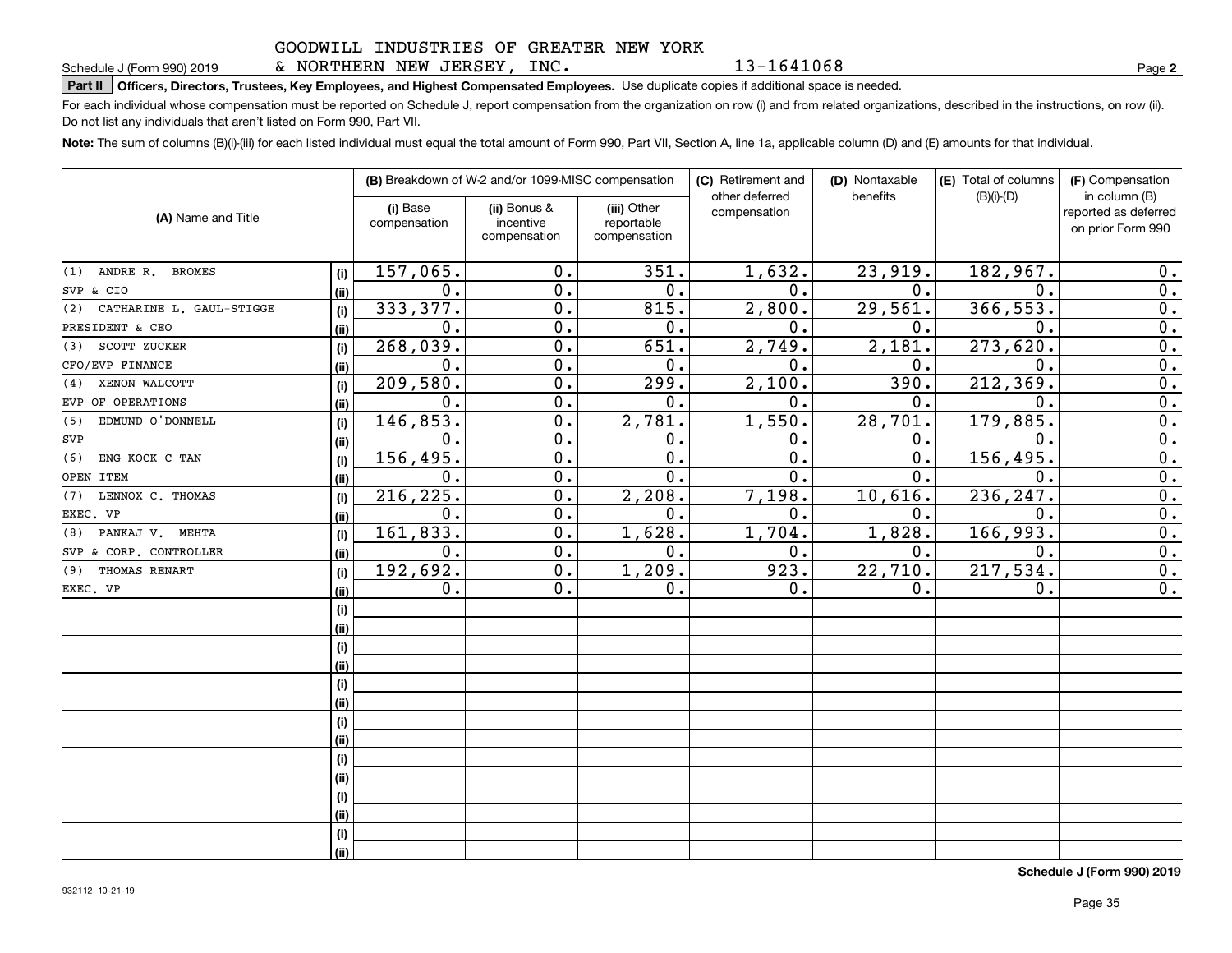#### **Part III Supplemental Information**

Schedule J (Form 990) 2019 & NORTHERN NEW JERSEY, INC.<br>Part III Supplemental Information<br>Provide the information, explanation, or descriptions required for Part I, lines 1a, 1b, 3, 4a, 4b, 4c, 5a, 5b, 6a, 6b, 7, and 8, an

**Schedule J (Form 990) 2019**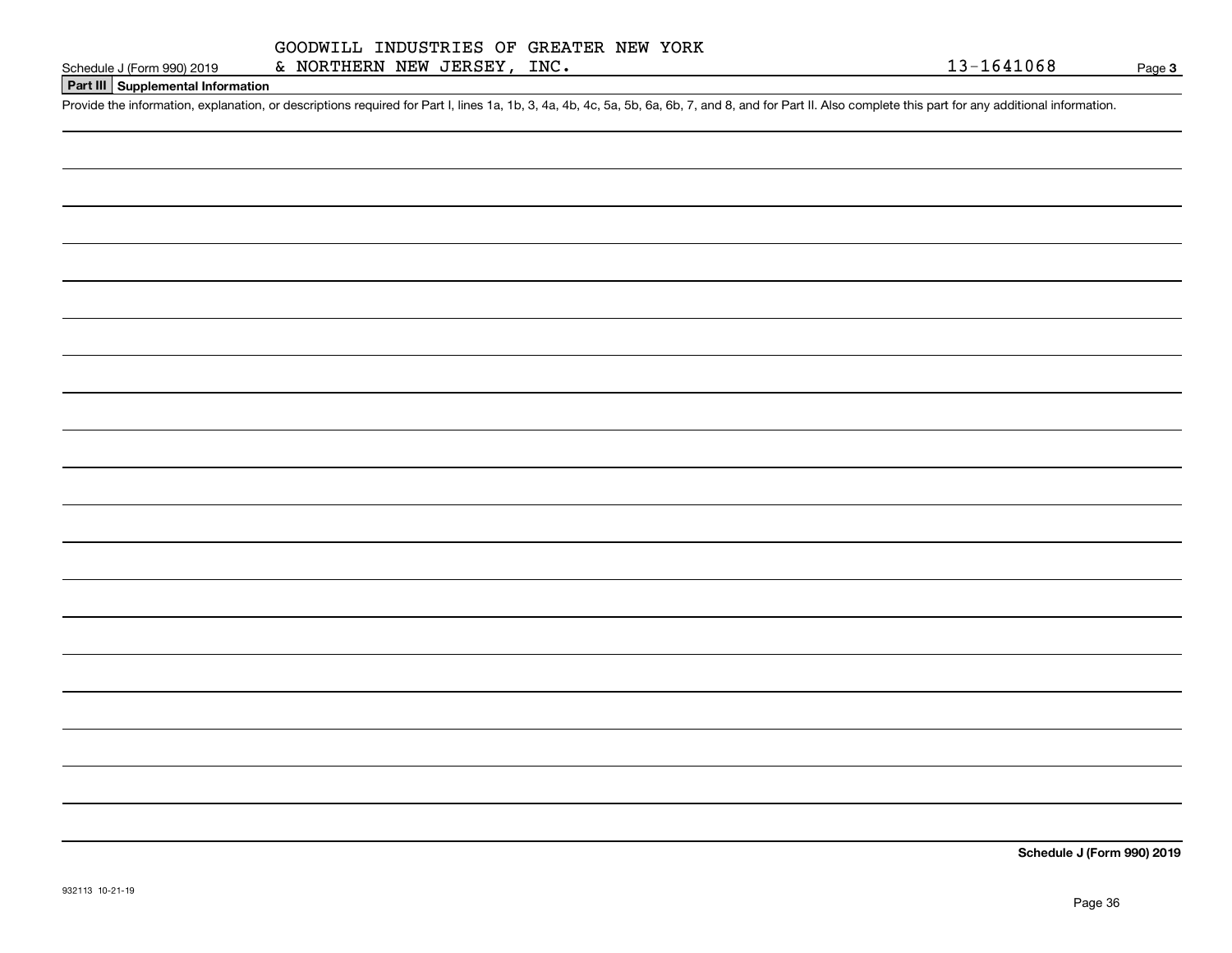| <b>SCHEDULE L</b>                                                                                             |                  | <b>Transactions With Interested Persons</b>                                |                           |                                    |                                                                                                                                    |     |                      |                                       | OMB No. 1545-0047     |     |                |
|---------------------------------------------------------------------------------------------------------------|------------------|----------------------------------------------------------------------------|---------------------------|------------------------------------|------------------------------------------------------------------------------------------------------------------------------------|-----|----------------------|---------------------------------------|-----------------------|-----|----------------|
| (Form 990 or 990-EZ)                                                                                          |                  | 28b, or 28c, or Form 990-EZ, Part V, line 38a or 40b.                      |                           |                                    | Complete if the organization answered "Yes" on Form 990, Part IV, line 25a, 25b, 26, 27, 28a,                                      |     |                      |                                       | 2019                  |     |                |
|                                                                                                               |                  |                                                                            |                           | Attach to Form 990 or Form 990-EZ. |                                                                                                                                    |     |                      |                                       | <b>Open To Public</b> |     |                |
| Department of the Treasury<br>Internal Revenue Service                                                        |                  |                                                                            |                           |                                    | Go to www.irs.gov/Form990 for instructions and the latest information.                                                             |     |                      |                                       | Inspection            |     |                |
| Name of the organization                                                                                      |                  | GOODWILL INDUSTRIES OF GREATER NEW YORK                                    |                           |                                    |                                                                                                                                    |     |                      | <b>Employer identification number</b> |                       |     |                |
|                                                                                                               |                  | & NORTHERN NEW JERSEY, INC.                                                |                           |                                    |                                                                                                                                    |     |                      | 13-1641068                            |                       |     |                |
| Part I                                                                                                        |                  |                                                                            |                           |                                    | Excess Benefit Transactions (section 501(c)(3), section 501(c)(4), and section 501(c)(29) organizations only).                     |     |                      |                                       |                       |     |                |
|                                                                                                               |                  |                                                                            |                           |                                    | Complete if the organization answered "Yes" on Form 990, Part IV, line 25a or 25b, or Form 990-EZ, Part V, line 40b.               |     |                      |                                       |                       |     |                |
| 1<br>(a) Name of disqualified person                                                                          |                  | (b) Relationship between disqualified<br>person and organization           |                           |                                    | (c) Description of transaction                                                                                                     |     |                      |                                       |                       |     | (d) Corrected? |
|                                                                                                               |                  |                                                                            |                           |                                    |                                                                                                                                    |     |                      |                                       |                       | Yes | No             |
|                                                                                                               |                  |                                                                            |                           |                                    |                                                                                                                                    |     |                      |                                       |                       |     |                |
|                                                                                                               |                  |                                                                            |                           |                                    |                                                                                                                                    |     |                      |                                       |                       |     |                |
|                                                                                                               |                  |                                                                            |                           |                                    |                                                                                                                                    |     |                      |                                       |                       |     |                |
|                                                                                                               |                  |                                                                            |                           |                                    |                                                                                                                                    |     |                      |                                       |                       |     |                |
|                                                                                                               |                  |                                                                            |                           |                                    |                                                                                                                                    |     |                      |                                       |                       |     |                |
| 2 Enter the amount of tax incurred by the organization managers or disqualified persons during the year under |                  |                                                                            |                           |                                    |                                                                                                                                    |     |                      |                                       |                       |     |                |
| section 4958                                                                                                  |                  |                                                                            |                           |                                    |                                                                                                                                    |     | - \$                 |                                       |                       |     |                |
| 3 Enter the amount of tax, if any, on line 2, above, reimbursed by the organization                           |                  |                                                                            |                           |                                    |                                                                                                                                    |     | \$                   |                                       |                       |     |                |
|                                                                                                               |                  | Loans to and/or From Interested Persons.                                   |                           |                                    |                                                                                                                                    |     |                      |                                       |                       |     |                |
| Part II                                                                                                       |                  |                                                                            |                           |                                    |                                                                                                                                    |     |                      |                                       |                       |     |                |
|                                                                                                               |                  |                                                                            |                           |                                    | Complete if the organization answered "Yes" on Form 990-EZ, Part V, line 38a or Form 990, Part IV, line 26; or if the organization |     |                      |                                       |                       |     |                |
| (a) Name of                                                                                                   | (b) Relationship | reported an amount on Form 990, Part X, line 5, 6, or 22.<br>(c) Purpose   | (d) Loan to or            | (e) Original                       |                                                                                                                                    |     |                      | <b>(h)</b> Approved                   |                       |     | (i) Written    |
| with organization<br>interested person                                                                        |                  | of loan                                                                    | from the<br>organization? | principal amount                   | (f) Balance due                                                                                                                    |     | $(g)$ In<br>default? | by board or<br>committee?             |                       |     | agreement?     |
|                                                                                                               |                  |                                                                            | To From                   |                                    |                                                                                                                                    | Yes | No                   | Yes $ $                               | <b>No</b>             | Yes | No             |
|                                                                                                               |                  |                                                                            |                           |                                    |                                                                                                                                    |     |                      |                                       |                       |     |                |
|                                                                                                               |                  |                                                                            |                           |                                    |                                                                                                                                    |     |                      |                                       |                       |     |                |
|                                                                                                               |                  |                                                                            |                           |                                    |                                                                                                                                    |     |                      |                                       |                       |     |                |
|                                                                                                               |                  |                                                                            |                           |                                    |                                                                                                                                    |     |                      |                                       |                       |     |                |
|                                                                                                               |                  |                                                                            |                           |                                    |                                                                                                                                    |     |                      |                                       |                       |     |                |
|                                                                                                               |                  |                                                                            |                           |                                    |                                                                                                                                    |     |                      |                                       |                       |     |                |
|                                                                                                               |                  |                                                                            |                           |                                    |                                                                                                                                    |     |                      |                                       |                       |     |                |
|                                                                                                               |                  |                                                                            |                           |                                    |                                                                                                                                    |     |                      |                                       |                       |     |                |
|                                                                                                               |                  |                                                                            |                           |                                    |                                                                                                                                    |     |                      |                                       |                       |     |                |
|                                                                                                               |                  |                                                                            |                           |                                    |                                                                                                                                    |     |                      |                                       |                       |     |                |
| Total<br>Part III                                                                                             |                  | <b>Grants or Assistance Benefiting Interested Persons.</b>                 |                           | $\blacktriangleright$ \$           |                                                                                                                                    |     |                      |                                       |                       |     |                |
|                                                                                                               |                  | Complete if the organization answered "Yes" on Form 990, Part IV, line 27. |                           |                                    |                                                                                                                                    |     |                      |                                       |                       |     |                |
| (a) Name of interested person                                                                                 |                  | (b) Relationship between                                                   |                           | (c) Amount of                      | (d) Type of                                                                                                                        |     |                      |                                       | (e) Purpose of        |     |                |
|                                                                                                               |                  | interested person and                                                      |                           | assistance                         | assistance                                                                                                                         |     |                      |                                       | assistance            |     |                |
|                                                                                                               |                  | the organization                                                           |                           |                                    |                                                                                                                                    |     |                      |                                       |                       |     |                |
|                                                                                                               |                  |                                                                            |                           |                                    |                                                                                                                                    |     |                      |                                       |                       |     |                |
|                                                                                                               |                  |                                                                            |                           |                                    |                                                                                                                                    |     |                      |                                       |                       |     |                |
|                                                                                                               |                  |                                                                            |                           |                                    |                                                                                                                                    |     |                      |                                       |                       |     |                |
|                                                                                                               |                  |                                                                            |                           |                                    |                                                                                                                                    |     |                      |                                       |                       |     |                |
|                                                                                                               |                  |                                                                            |                           |                                    |                                                                                                                                    |     |                      |                                       |                       |     |                |
|                                                                                                               |                  |                                                                            |                           |                                    |                                                                                                                                    |     |                      |                                       |                       |     |                |
|                                                                                                               |                  |                                                                            |                           |                                    |                                                                                                                                    |     |                      |                                       |                       |     |                |
|                                                                                                               |                  |                                                                            |                           |                                    |                                                                                                                                    |     |                      |                                       |                       |     |                |
|                                                                                                               |                  |                                                                            |                           |                                    |                                                                                                                                    |     |                      |                                       |                       |     |                |
|                                                                                                               |                  |                                                                            |                           |                                    |                                                                                                                                    |     |                      |                                       |                       |     |                |

LHA For Paperwork Reduction Act Notice, see the Instructions for Form 990 or 990-EZ. Schedule L (Form 990 or 990-EZ) 2019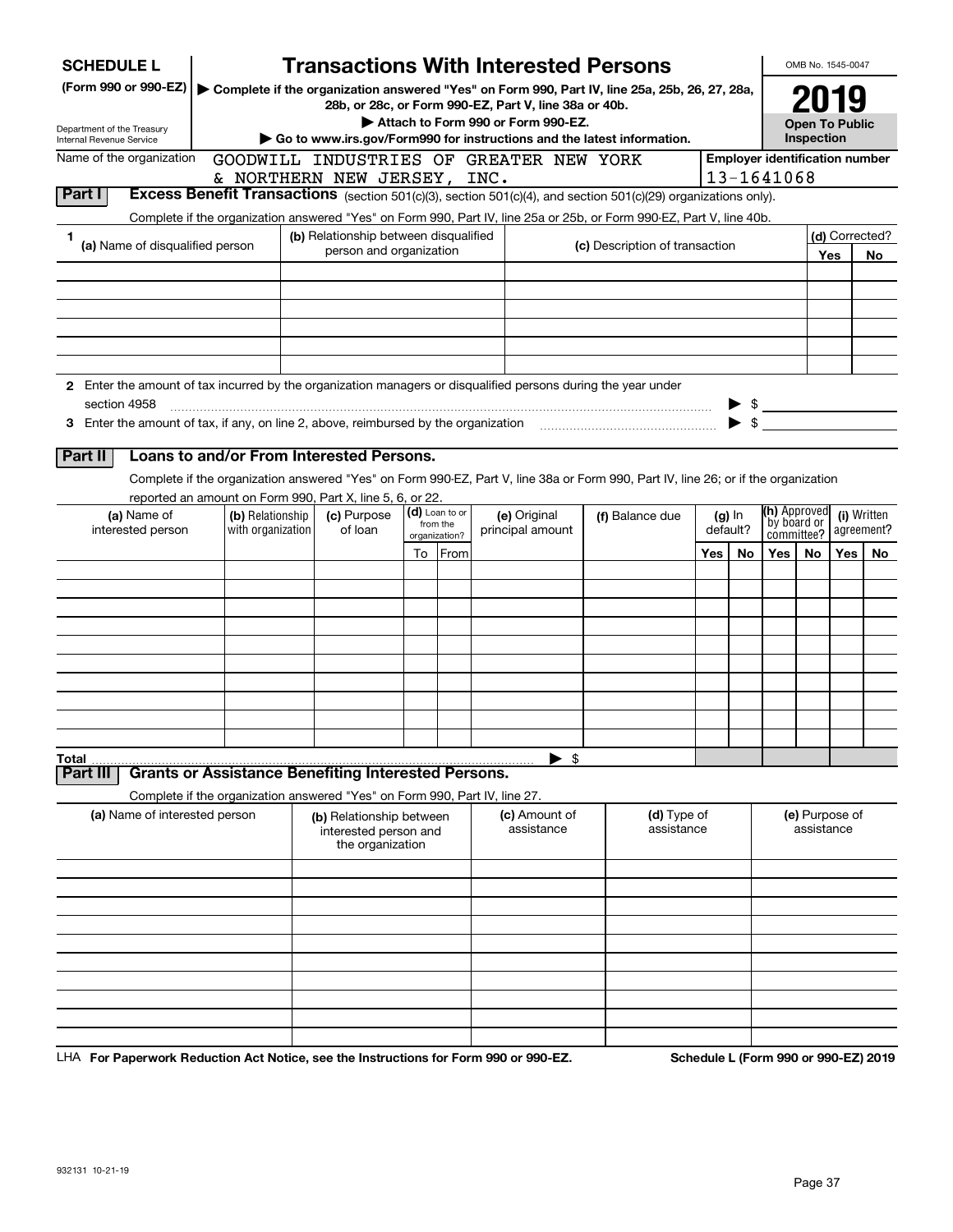| Schedule L (Form 990 or 990-EZ) 2019 & NORTHERN NEW JERSEY,                              | $\_$ INC .                                                         |                              | 13-1641068                        |                                               | Page 2 |
|------------------------------------------------------------------------------------------|--------------------------------------------------------------------|------------------------------|-----------------------------------|-----------------------------------------------|--------|
| <b>Business Transactions Involving Interested Persons.</b><br><b>Part IV</b>             |                                                                    |                              |                                   |                                               |        |
| Complete if the organization answered "Yes" on Form 990, Part IV, line 28a, 28b, or 28c. |                                                                    |                              |                                   |                                               |        |
| (a) Name of interested person                                                            | (b) Relationship between interested<br>person and the organization | (c) Amount of<br>transaction | (d) Description of<br>transaction | (e) Sharing of<br>organization's<br>revenues? |        |
|                                                                                          |                                                                    |                              |                                   | Yes                                           | No     |
| WILLIAM FORRESTER                                                                        | <b>FORMER PRESIDENT</b>                                            |                              | 115,000. CONSULTING               |                                               | х      |
|                                                                                          |                                                                    |                              |                                   |                                               |        |
|                                                                                          |                                                                    |                              |                                   |                                               |        |
|                                                                                          |                                                                    |                              |                                   |                                               |        |

**Part V** Supplemental Information.

Provide additional information for responses to questions on Schedule L (see instructions).

SCH L, PART IV, BUSINESS TRANSACTIONS INVOLVING INTERESTED PERSONS:

(A) NAME OF PERSON: WILLIAM FORRESTER

(D) DESCRIPTION OF TRANSACTION: CONSULTING SERVICES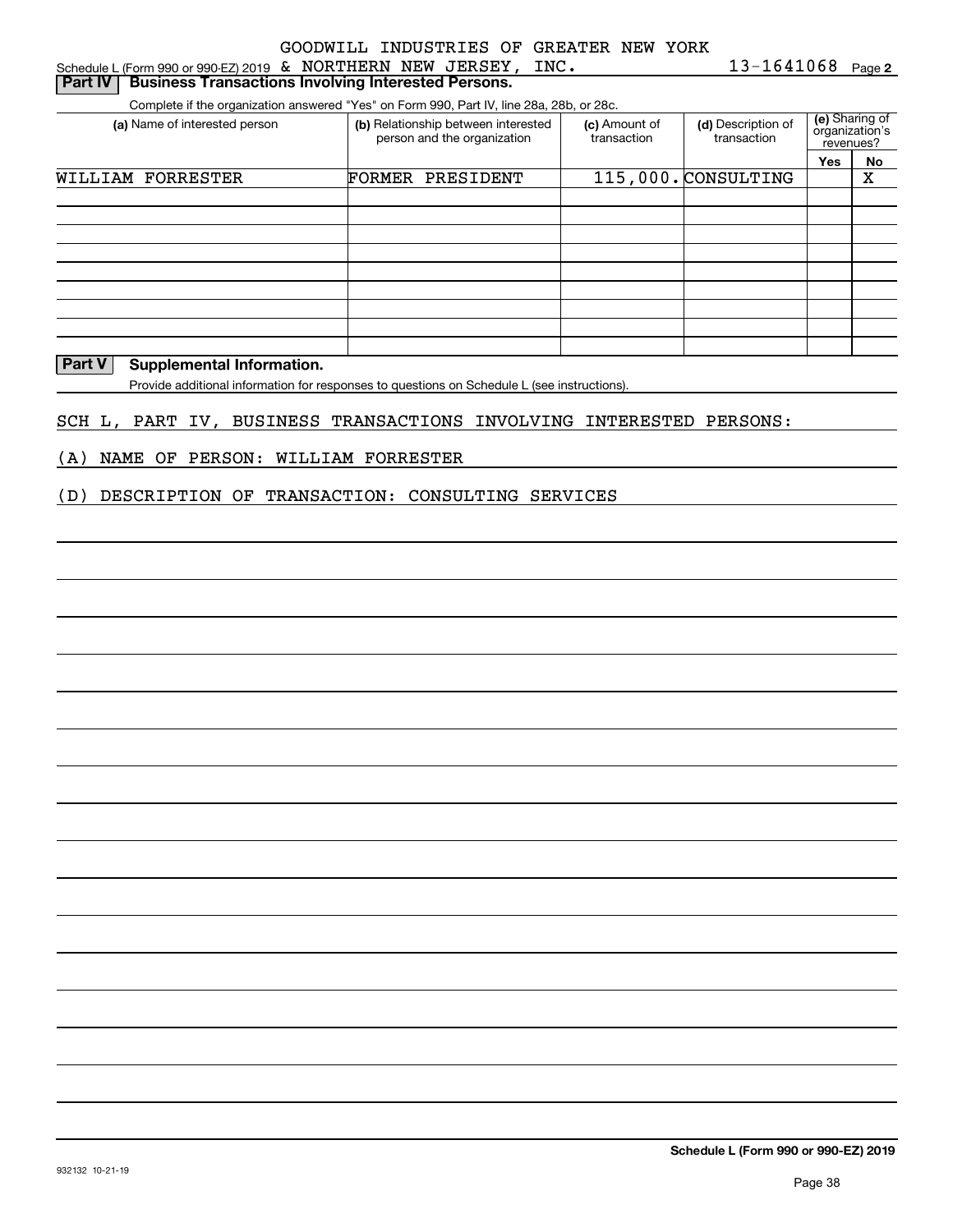|              | <b>SCHEDULE M</b><br>(Form 990)                                                                                   |                                                                                               |                               | <b>Noncash Contributions</b>         |                                                                                                                                |  | OMB No. 1545-0047                                            |  |
|--------------|-------------------------------------------------------------------------------------------------------------------|-----------------------------------------------------------------------------------------------|-------------------------------|--------------------------------------|--------------------------------------------------------------------------------------------------------------------------------|--|--------------------------------------------------------------|--|
|              | Department of the Treasury<br>Internal Revenue Service                                                            | Attach to Form 990.<br>Go to www.irs.gov/Form990 for instructions and the latest information. |                               |                                      | ▶ Complete if the organizations answered "Yes" on Form 990, Part IV, lines 29 or 30.                                           |  | 2019<br><b>Open to Public</b><br>Inspection                  |  |
|              | Name of the organization                                                                                          | GOODWILL INDUSTRIES OF GREATER NEW YORK                                                       |                               |                                      |                                                                                                                                |  | <b>Employer identification number</b>                        |  |
|              |                                                                                                                   | & NORTHERN NEW JERSEY, INC.                                                                   |                               | 13-1641068                           |                                                                                                                                |  |                                                              |  |
| Part I       | <b>Types of Property</b>                                                                                          |                                                                                               |                               |                                      |                                                                                                                                |  |                                                              |  |
|              |                                                                                                                   |                                                                                               | (a)<br>Check if<br>applicable | (b)<br>Number of<br>contributions or | (c)<br>Noncash contribution<br>amounts reported on<br>items contributed Form 990, Part VIII, line 1q                           |  | (d)<br>Method of determining<br>noncash contribution amounts |  |
| 1            |                                                                                                                   |                                                                                               |                               |                                      |                                                                                                                                |  |                                                              |  |
| $\mathbf{2}$ |                                                                                                                   |                                                                                               |                               |                                      |                                                                                                                                |  |                                                              |  |
| 3            |                                                                                                                   | Art - Fractional interests                                                                    |                               |                                      |                                                                                                                                |  |                                                              |  |
| 4            |                                                                                                                   |                                                                                               |                               |                                      |                                                                                                                                |  |                                                              |  |
| 5            |                                                                                                                   | Clothing and household goods                                                                  | $\mathbf X$                   |                                      | 30,304,370. RESALE VALUE                                                                                                       |  |                                                              |  |
| 6            |                                                                                                                   |                                                                                               | $\overline{\mathbf{x}}$       | 583                                  | 148,075.RESALE VALUE                                                                                                           |  |                                                              |  |
| 7            |                                                                                                                   |                                                                                               |                               |                                      |                                                                                                                                |  |                                                              |  |
| 8            |                                                                                                                   |                                                                                               |                               |                                      |                                                                                                                                |  |                                                              |  |
| 9            |                                                                                                                   | Securities - Publicly traded                                                                  |                               |                                      |                                                                                                                                |  |                                                              |  |
| 10           |                                                                                                                   | Securities - Closely held stock                                                               |                               |                                      |                                                                                                                                |  |                                                              |  |
| 11           | Securities - Partnership, LLC, or                                                                                 |                                                                                               |                               |                                      |                                                                                                                                |  |                                                              |  |
|              | trust interests                                                                                                   |                                                                                               |                               |                                      |                                                                                                                                |  |                                                              |  |
| 12           | Securities - Miscellaneous                                                                                        |                                                                                               |                               |                                      |                                                                                                                                |  |                                                              |  |
| 13           | Qualified conservation contribution -                                                                             |                                                                                               |                               |                                      |                                                                                                                                |  |                                                              |  |
|              | Historic structures                                                                                               |                                                                                               |                               |                                      |                                                                                                                                |  |                                                              |  |
| 14           |                                                                                                                   | Qualified conservation contribution - Other                                                   |                               |                                      |                                                                                                                                |  |                                                              |  |
| 15           |                                                                                                                   |                                                                                               |                               |                                      |                                                                                                                                |  |                                                              |  |
|              |                                                                                                                   |                                                                                               |                               |                                      |                                                                                                                                |  |                                                              |  |
| 16           |                                                                                                                   | Real estate - Commercial                                                                      |                               |                                      |                                                                                                                                |  |                                                              |  |
| 17           |                                                                                                                   |                                                                                               |                               |                                      |                                                                                                                                |  |                                                              |  |
| 18           |                                                                                                                   |                                                                                               |                               |                                      |                                                                                                                                |  |                                                              |  |
| 19           |                                                                                                                   |                                                                                               |                               |                                      |                                                                                                                                |  |                                                              |  |
| 20           |                                                                                                                   | Drugs and medical supplies                                                                    |                               |                                      |                                                                                                                                |  |                                                              |  |
| 21           |                                                                                                                   |                                                                                               |                               |                                      |                                                                                                                                |  |                                                              |  |
| 22           |                                                                                                                   |                                                                                               |                               |                                      |                                                                                                                                |  |                                                              |  |
| 23           |                                                                                                                   |                                                                                               |                               |                                      |                                                                                                                                |  |                                                              |  |
| 24           |                                                                                                                   |                                                                                               |                               |                                      |                                                                                                                                |  |                                                              |  |
| 25           | Other                                                                                                             |                                                                                               |                               |                                      |                                                                                                                                |  |                                                              |  |
| 26           | Other                                                                                                             |                                                                                               |                               |                                      |                                                                                                                                |  |                                                              |  |
| 27           | Other                                                                                                             |                                                                                               |                               |                                      |                                                                                                                                |  |                                                              |  |
| 28           | Other                                                                                                             |                                                                                               |                               |                                      |                                                                                                                                |  |                                                              |  |
| 29           |                                                                                                                   | Number of Forms 8283 received by the organization during the tax year for contributions       |                               |                                      |                                                                                                                                |  |                                                              |  |
|              |                                                                                                                   | for which the organization completed Form 8283, Part IV, Donee Acknowledgement                |                               |                                      | 29                                                                                                                             |  |                                                              |  |
|              |                                                                                                                   |                                                                                               |                               |                                      |                                                                                                                                |  | Yes<br>No                                                    |  |
|              |                                                                                                                   |                                                                                               |                               |                                      | 30a During the year, did the organization receive by contribution any property reported in Part I, lines 1 through 28, that it |  |                                                              |  |
|              |                                                                                                                   |                                                                                               |                               |                                      | must hold for at least three years from the date of the initial contribution, and which isn't required to be used for          |  |                                                              |  |
|              |                                                                                                                   | exempt purposes for the entire holding period?                                                |                               |                                      |                                                                                                                                |  | х<br>30a                                                     |  |
|              |                                                                                                                   | <b>b</b> If "Yes," describe the arrangement in Part II.                                       |                               |                                      |                                                                                                                                |  |                                                              |  |
| 31           |                                                                                                                   |                                                                                               |                               |                                      | Does the organization have a gift acceptance policy that requires the review of any nonstandard contributions?                 |  | х<br>31                                                      |  |
|              | 32a Does the organization hire or use third parties or related organizations to solicit, process, or sell noncash |                                                                                               |                               |                                      |                                                                                                                                |  |                                                              |  |
|              | contributions?<br>32a                                                                                             |                                                                                               |                               |                                      |                                                                                                                                |  |                                                              |  |
|              | <b>b</b> If "Yes," describe in Part II.                                                                           |                                                                                               |                               |                                      |                                                                                                                                |  |                                                              |  |
| 33           |                                                                                                                   |                                                                                               |                               |                                      | If the organization didn't report an amount in column (c) for a type of property for which column (a) is checked,              |  |                                                              |  |
|              | describe in Part II.                                                                                              |                                                                                               |                               |                                      |                                                                                                                                |  |                                                              |  |
| LHA          |                                                                                                                   | For Paperwork Reduction Act Notice, see the Instructions for Form 990.                        |                               |                                      |                                                                                                                                |  | Schedule M (Form 990) 2019                                   |  |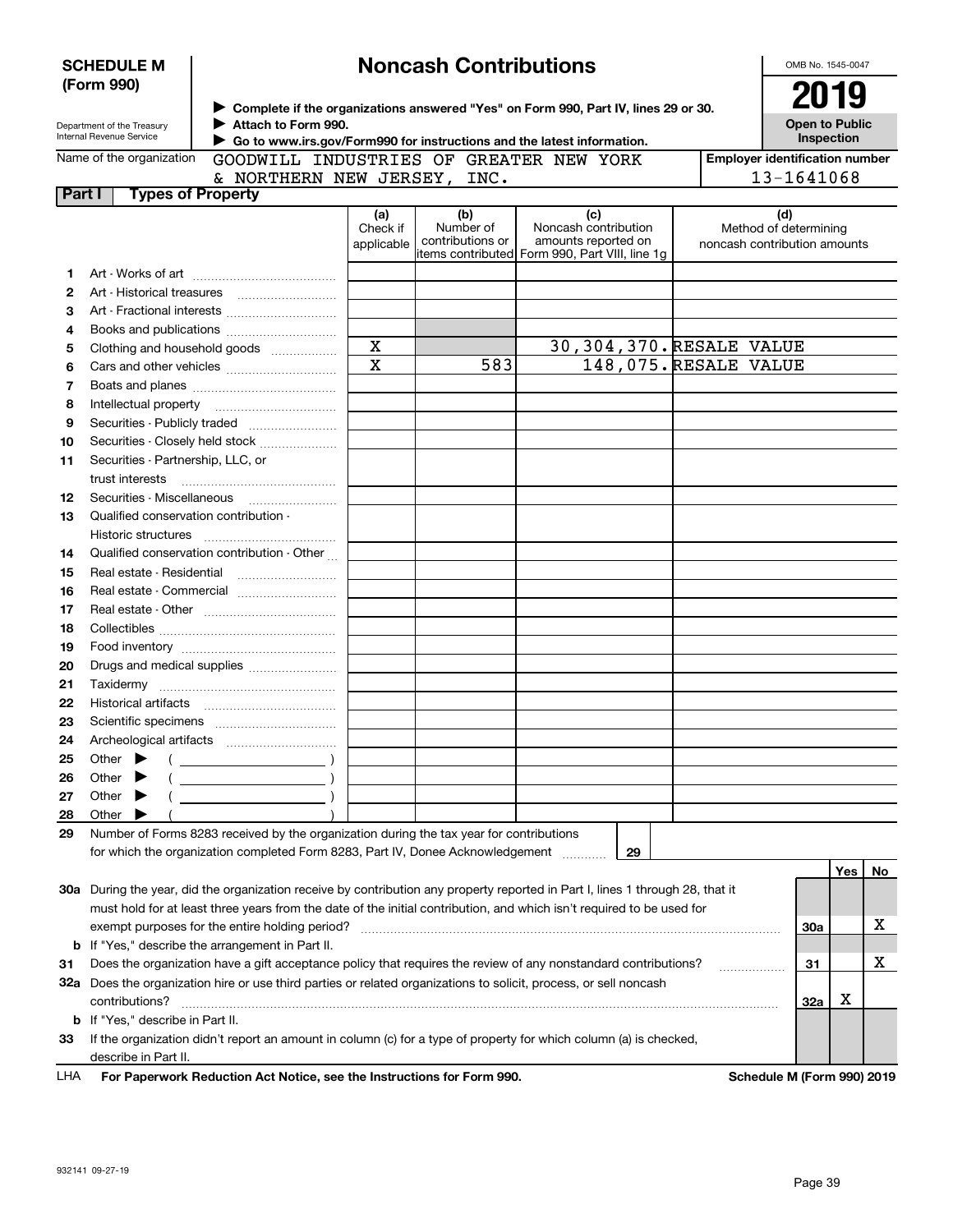#### Schedule M (Form 990) 2019 Page & NORTHERN NEW JERSEY, INC. 13-1641068 GOODWILL INDUSTRIES OF GREATER NEW YORK

Part II | Supplemental Information. Provide the information required by Part I, lines 30b, 32b, and 33, and whether the organization is reporting in Part I, column (b), the number of contributions, the number of items received, or a combination of both. Also complete this part for any additional information.

#### SCHEDULE M, PART I, COLUMN (B):

THE NUMBER IN COLUMN (B) REPRESENTS THE NUMBER OF CONTRIBUTIONS.

SCHEDULE M, LINE 32B:

GOODWILL USES A THIRD PARTY TO ASSIST IN THE SOLICITATION AND SALE OF

DONATED VEHICLES.

**2**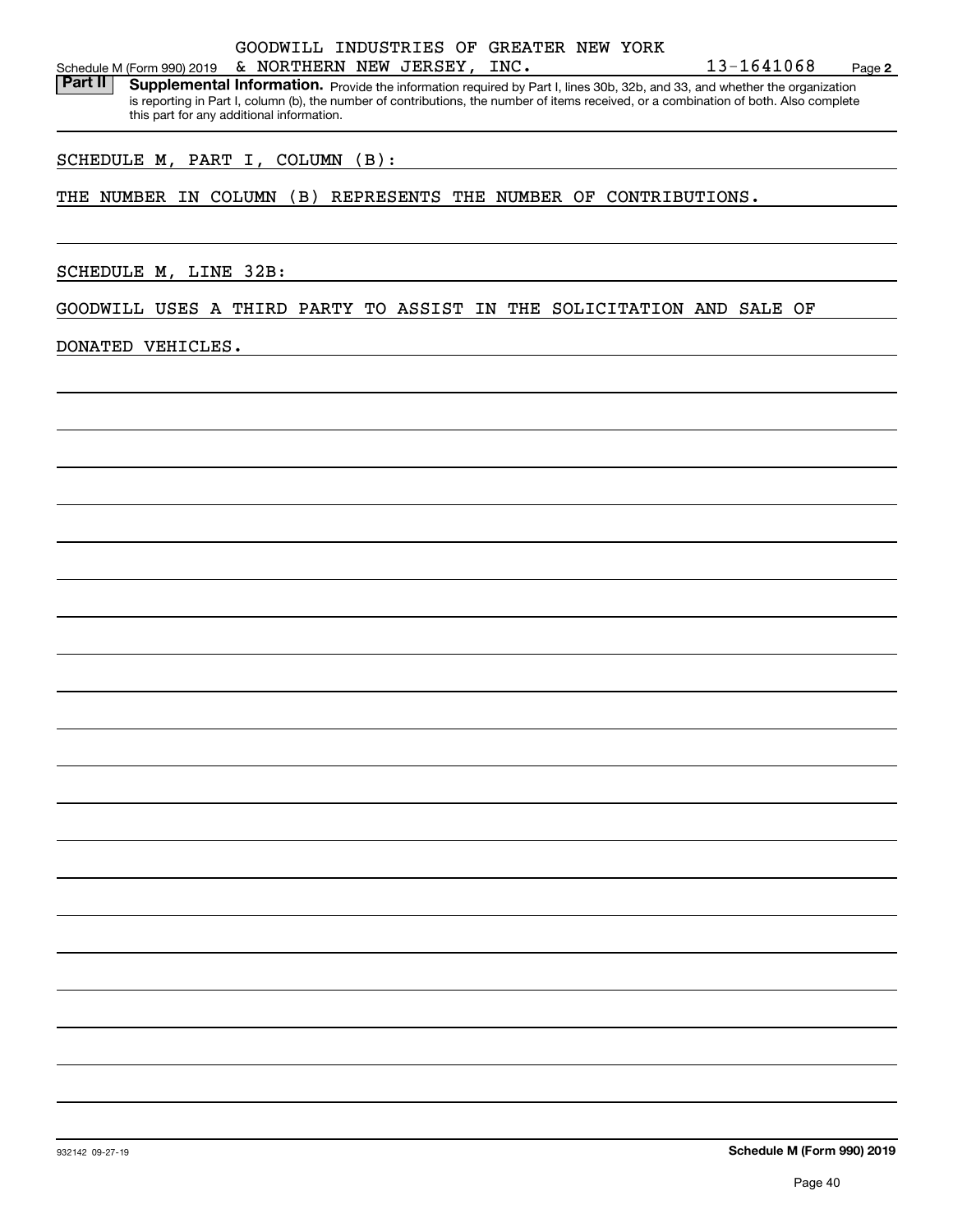**(Form 990 or 990-EZ)**

Department of the Treasury Internal Revenue Service Name of the organization

**Complete to provide information for responses to specific questions on SCHEDULE O Supplemental Information to Form 990 or 990-EZ**

**Form 990 or 990-EZ or to provide any additional information. | Attach to Form 990 or 990-EZ. | Go to www.irs.gov/Form990 for the latest information.**

GOODWILL INDUSTRIES OF GREATER NEW YORK



 $\alpha$  NORTHERN NEW JERSEY, INC.  $\vert$  13-1641068

FORM 990, PART I, LINE 1, DESCRIPTION OF ORGANIZATION MISSION:

GAIN INDEPENDENCE THROUGH THE POWER OF WORK.

FORM 990, PART III, LINE 4B, PROGRAM SERVICE ACCOMPLISHMENTS:

AND REHABILITATION SERVICES TO INDIVIDUALS WITH MENTAL HEALTH AND/OR

SUBSTANCE-RELATED ISSUES. SERVICES INCLUCE VOCATIONAL ASSESSMENTS AND

PLACEMENT; WHOLE HEALTH MANAGEMENT SERVICES INCLUDING PRIMARY MEDICAL

CARE; AND RECOVERY-ORIENTED PEER SERVICES INCLUDING PLACEMENT IN

EMPLOYMENT, HOUSING, BENEFITS AND ADVOCACY.

FORM 990, PART VI, SECTION B, LINE 11B:

THE FORM 990 IS PREPARED BY AN INDEPENDENT ACCOUNTANT AND REVIEWED BY

MANAGEMENT AND THEN DISTRIBUTED ELECTRONICALLY TO THE BOARD OF DIRECTORS

FOR A COMMENT PERIOD BEFORE IT IS FILED.

FORM 990, PART VI, SECTION B, LINE 12C:

DIRECTORS AND OFFICERS ARE COVERED UNDER GOODWILL'S CONFLICT OF INTEREST

POLICY AND ANNUALLY SUBMIT DISCLOSURE FORMS THAT WOULD DISCLOSE ANY

POTENTIAL CONFLICTS. THE FORMS ARE MAINTAINED BY THE CHIEF COMPLIANCE

OFFICER AND ANY DISCLOSED CONFLICTS WOULD BE REVIEWED BY THE AUDIT

COMMITTEE. PERSONS WITH A CONFLICT WOULD BE RECUSED FROM ANY RELEVANT

DELIBERATIONS OR DECISIONS.

FORM 990, PART VI, SECTION B, LINE 15:

THE ORGANIZATION USES THE FOLLOWING TO ESTABLISH THE COMPENSATION OF THE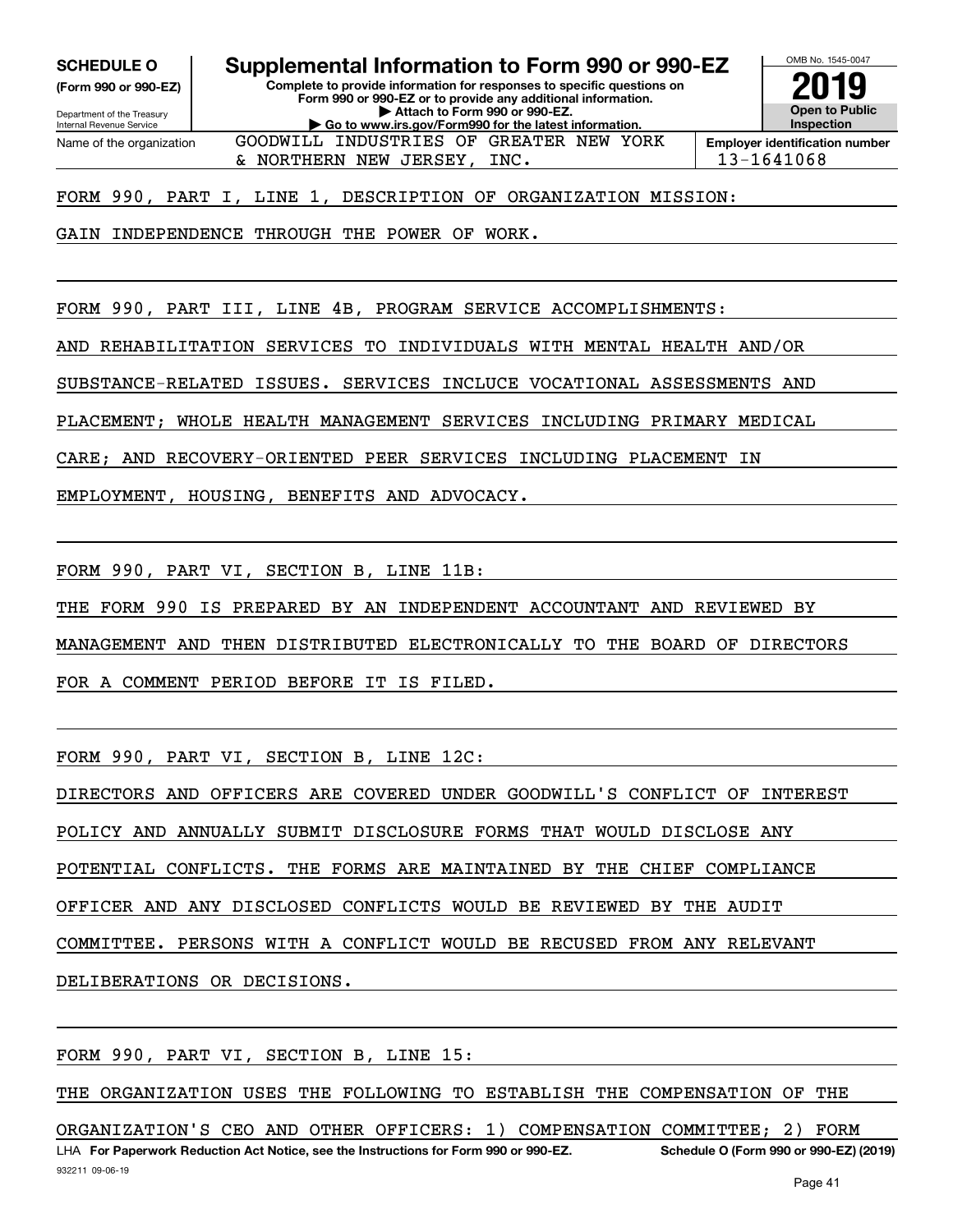| Schedule O (Form 990 or 990-EZ) (2019)                                                          | Page 2                                              |
|-------------------------------------------------------------------------------------------------|-----------------------------------------------------|
| Name of the organization GOODWILL INDUSTRIES OF GREATER NEW YORK<br>& NORTHERN NEW JERSEY, INC. | <b>Employer identification number</b><br>13-1641068 |
| 990 OF OTHER ORGANIZATIONS; 3) COMPENSATION SURVEY OR STUDY; 4) APPROVAL BY                     |                                                     |
| THE BOARD OR COMPENSATION COMMITTEE; AND 5) INDEPENDENT COMPENSATION                            |                                                     |
| CONSULTANT. DECISIONS OF THE BOARD AND COMPENSATION COMMITTEE ARE                               |                                                     |
| DOCUMENTED IN MINUTES.                                                                          |                                                     |
| FORM 990, PART VI, SECTION C, LINE 19:                                                          |                                                     |
| THE ORGANIZATION MAKES ITS FINANCIAL STATEMENTS AVAILABLE TO THE PUBLIC ON                      |                                                     |
| ITS WEBSITE AND UPON REQUEST.                                                                   |                                                     |
| FORM 990, PART XI, LINE 9, CHANGES IN NET ASSETS:                                               |                                                     |
| OCCUPANCY EXPENSE BELOW LEASE PAYMENTS                                                          | 834,776.                                            |
| FORM 990, PART XII, LINE 2C:                                                                    |                                                     |
| THE PROCESS OF OVERSEEING THE AUDIT AND SELECTION OF AN INDEPENDENT                             |                                                     |
| ACCOUNTANT HAS NOT CHANGED FROM THE PRIOR YEAR.                                                 |                                                     |
|                                                                                                 |                                                     |
|                                                                                                 |                                                     |
|                                                                                                 |                                                     |
|                                                                                                 |                                                     |
|                                                                                                 |                                                     |
|                                                                                                 |                                                     |
|                                                                                                 |                                                     |
|                                                                                                 |                                                     |
|                                                                                                 |                                                     |
|                                                                                                 |                                                     |
|                                                                                                 |                                                     |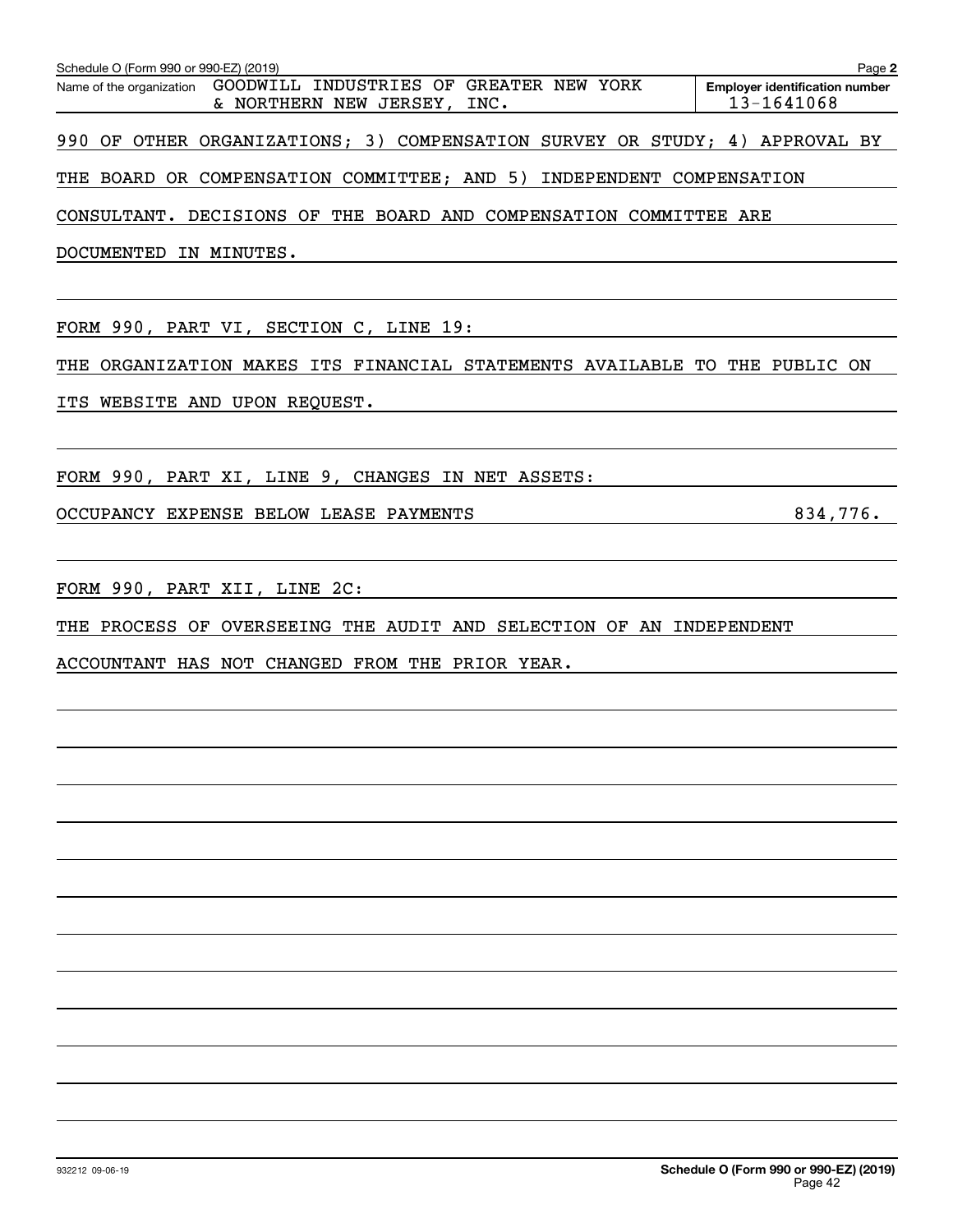| <b>SCHEDULE R</b><br>(Form 990)                        |                                                                                                                                                                                                                    | <b>Related Organizations and Unrelated Partnerships</b><br>> Complete if the organization answered "Yes" on Form 990, Part IV, line 33, 34, 35b, 36, or 37.<br>Attach to Form 990. |                                                                            | OMB No. 1545-0047<br>2019            |                                                          |                                               |                                                     |                                                            |  |  |
|--------------------------------------------------------|--------------------------------------------------------------------------------------------------------------------------------------------------------------------------------------------------------------------|------------------------------------------------------------------------------------------------------------------------------------------------------------------------------------|----------------------------------------------------------------------------|--------------------------------------|----------------------------------------------------------|-----------------------------------------------|-----------------------------------------------------|------------------------------------------------------------|--|--|
| Department of the Treasury<br>Internal Revenue Service |                                                                                                                                                                                                                    | Go to www.irs.gov/Form990 for instructions and the latest information.                                                                                                             |                                                                            |                                      |                                                          |                                               | Open to Public<br>Inspection                        |                                                            |  |  |
| Name of the organization                               | & NORTHERN NEW JERSEY, INC.                                                                                                                                                                                        | GOODWILL INDUSTRIES OF GREATER NEW YORK                                                                                                                                            |                                                                            |                                      |                                                          |                                               | <b>Employer identification number</b><br>13-1641068 |                                                            |  |  |
| Part I                                                 | Identification of Disregarded Entities. Complete if the organization answered "Yes" on Form 990, Part IV, line 33.                                                                                                 |                                                                                                                                                                                    |                                                                            |                                      |                                                          |                                               |                                                     |                                                            |  |  |
|                                                        | (a)<br>Name, address, and EIN (if applicable)<br>of disregarded entity                                                                                                                                             | (b)<br>Primary activity                                                                                                                                                            | (c)<br>(d)<br>Legal domicile (state or<br>Total income<br>foreign country) |                                      | (e)<br>End-of-year assets                                |                                               | (f)<br>Direct controlling<br>entity                 |                                                            |  |  |
|                                                        |                                                                                                                                                                                                                    |                                                                                                                                                                                    |                                                                            |                                      |                                                          |                                               |                                                     |                                                            |  |  |
|                                                        |                                                                                                                                                                                                                    |                                                                                                                                                                                    |                                                                            |                                      |                                                          |                                               |                                                     |                                                            |  |  |
| Part II                                                | Identification of Related Tax-Exempt Organizations. Complete if the organization answered "Yes" on Form 990, Part IV, line 34, because it had one or more related tax-exempt<br>organizations during the tax year. |                                                                                                                                                                                    |                                                                            |                                      |                                                          |                                               |                                                     |                                                            |  |  |
|                                                        | (a)<br>Name, address, and EIN<br>of related organization                                                                                                                                                           | (b)<br>Primary activity                                                                                                                                                            | (c)<br>Legal domicile (state or<br>foreign country)                        | (d)<br><b>Exempt Code</b><br>section | (e)<br>Public charity<br>status (if section<br>501(c)(3) | (f)<br>Direct controlling<br>entity           | Yes                                                 | $(g)$<br>Section 512(b)(13)<br>controlled<br>entity?<br>No |  |  |
| 11102                                                  | GOODWILL INDUSTRIES HOUSING COMPANY INC. -<br>11-2224215, 4-21 27TH AVENUE, ASTORIA, NY                                                                                                                            | HOUSING SERVICES                                                                                                                                                                   | NEW YORK                                                                   | 501(C)(3)                            | LINE 10                                                  | GOODWILL<br>INDUSTRIES OF<br>GREATER NEW YORK | X                                                   |                                                            |  |  |
|                                                        | GOODWILL ABILITIES, INC. - 45-3656901                                                                                                                                                                              |                                                                                                                                                                                    |                                                                            |                                      |                                                          | <b>GOODWILL</b>                               |                                                     |                                                            |  |  |
| 25 ELM PLACE, 3RD FLOOR                                |                                                                                                                                                                                                                    | TO SUPPORT GOODWILL                                                                                                                                                                |                                                                            |                                      |                                                          | INDUSTRIES OF                                 |                                                     |                                                            |  |  |
| BROOKLYN NY 11201                                      |                                                                                                                                                                                                                    | INDUSTRIES                                                                                                                                                                         | NEW YORK                                                                   | 501(C)(3)                            | LINE 12                                                  | GREATER NEW YORK                              | X                                                   |                                                            |  |  |
|                                                        |                                                                                                                                                                                                                    |                                                                                                                                                                                    |                                                                            |                                      |                                                          |                                               |                                                     |                                                            |  |  |
|                                                        | For Paperwork Reduction Act Notice, see the Instructions for Form 990.                                                                                                                                             |                                                                                                                                                                                    |                                                                            |                                      |                                                          |                                               | Schedule R (Form 990) 2019                          |                                                            |  |  |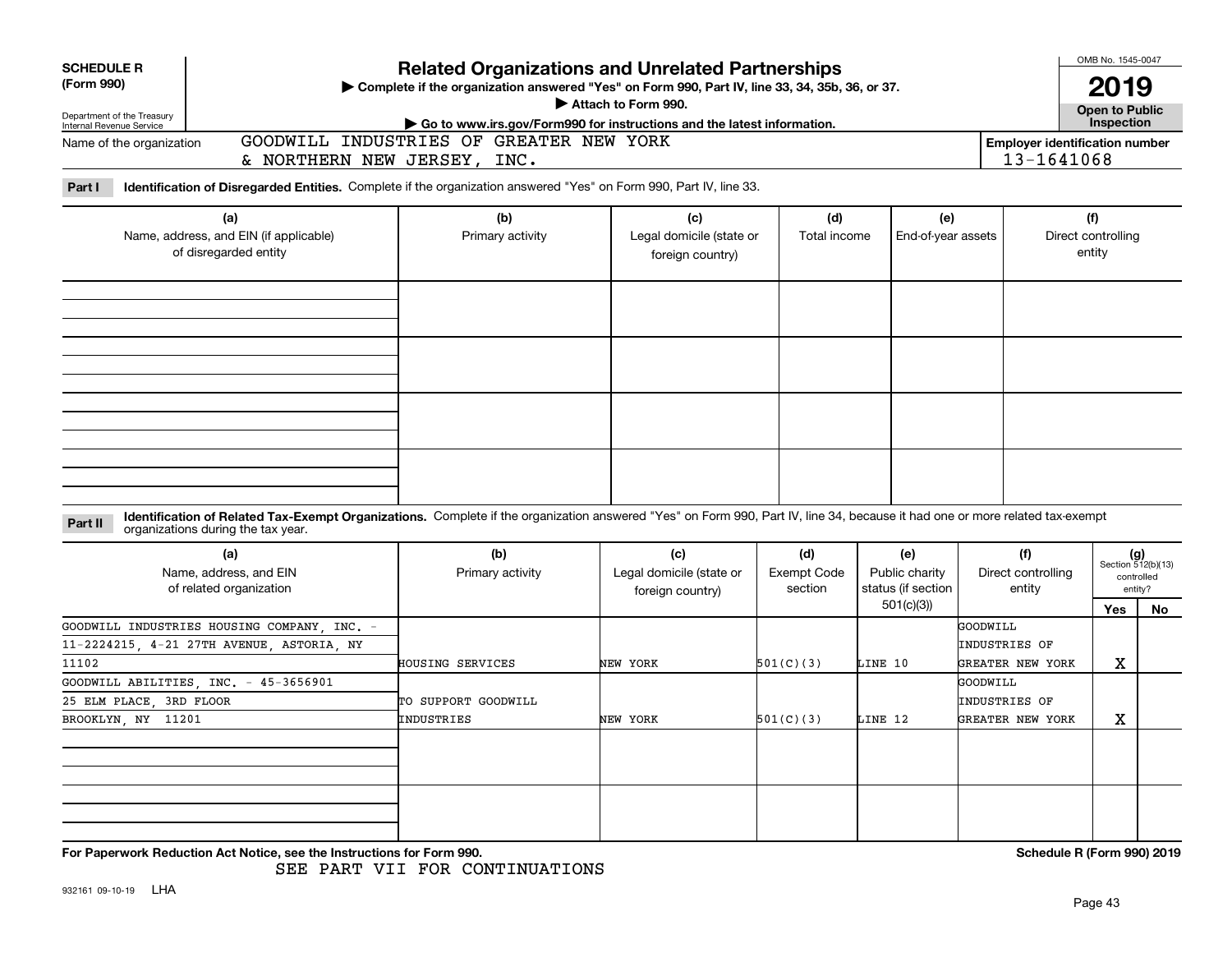#### Schedule R (Form 990) 2019 Page & NORTHERN NEW JERSEY, INC. 13-1641068

**2**

**Identification of Related Organizations Taxable as a Partnership.** Complete if the organization answered "Yes" on Form 990, Part IV, line 34, because it had one or more related **Part III** organizations treated as a partnership during the tax year.

| (a)                                               | (b)              | (c)                  | (d)                          | (e)                                                                 | (f)                      | (g)                     | (h) |                  | (i)                                      | (j) | (k)                                                       |
|---------------------------------------------------|------------------|----------------------|------------------------------|---------------------------------------------------------------------|--------------------------|-------------------------|-----|------------------|------------------------------------------|-----|-----------------------------------------------------------|
| Name, address, and EIN<br>of related organization | Primary activity | Legal<br>domicile    | Direct controlling<br>entity | Predominant income                                                  | Share of total<br>income | Share of<br>end-of-year |     | Disproportionate | Code V-UBI<br>amount in box              |     | General or Percentage<br>managing<br>partner?<br>partner? |
|                                                   |                  | (state or<br>foreign |                              |                                                                     |                          | assets                  |     | allocations?     |                                          |     |                                                           |
|                                                   |                  | country)             |                              | related, unrelated,<br>excluded from tax under<br>sections 512-514) |                          |                         |     | Yes   No         | 20 of Schedule<br>K-1 (Form 1065) Yes No |     |                                                           |
|                                                   |                  |                      |                              |                                                                     |                          |                         |     |                  |                                          |     |                                                           |
|                                                   |                  |                      |                              |                                                                     |                          |                         |     |                  |                                          |     |                                                           |
|                                                   |                  |                      |                              |                                                                     |                          |                         |     |                  |                                          |     |                                                           |
|                                                   |                  |                      |                              |                                                                     |                          |                         |     |                  |                                          |     |                                                           |
|                                                   |                  |                      |                              |                                                                     |                          |                         |     |                  |                                          |     |                                                           |
|                                                   |                  |                      |                              |                                                                     |                          |                         |     |                  |                                          |     |                                                           |
|                                                   |                  |                      |                              |                                                                     |                          |                         |     |                  |                                          |     |                                                           |
|                                                   |                  |                      |                              |                                                                     |                          |                         |     |                  |                                          |     |                                                           |
|                                                   |                  |                      |                              |                                                                     |                          |                         |     |                  |                                          |     |                                                           |
|                                                   |                  |                      |                              |                                                                     |                          |                         |     |                  |                                          |     |                                                           |
|                                                   |                  |                      |                              |                                                                     |                          |                         |     |                  |                                          |     |                                                           |
|                                                   |                  |                      |                              |                                                                     |                          |                         |     |                  |                                          |     |                                                           |
|                                                   |                  |                      |                              |                                                                     |                          |                         |     |                  |                                          |     |                                                           |
|                                                   |                  |                      |                              |                                                                     |                          |                         |     |                  |                                          |     |                                                           |
|                                                   |                  |                      |                              |                                                                     |                          |                         |     |                  |                                          |     |                                                           |
|                                                   |                  |                      |                              |                                                                     |                          |                         |     |                  |                                          |     |                                                           |
|                                                   |                  |                      |                              |                                                                     |                          |                         |     |                  |                                          |     |                                                           |

**Identification of Related Organizations Taxable as a Corporation or Trust.** Complete if the organization answered "Yes" on Form 990, Part IV, line 34, because it had one or more related **Part IV** organizations treated as a corporation or trust during the tax year.

| (a)<br>Name, address, and EIN<br>of related organization | (b)<br>Primary activity | (c)<br>Legal domicile<br>(state or<br>foreign | (d)<br>Direct controlling<br>entity | (e)<br>Type of entity<br>(C corp, S corp,<br>or trust) | (f)<br>Share of total<br>income | (g)<br>Share of<br>end-of-year<br>assets | (h)<br>Percentage<br>ownership | (i)<br>Section | $512(b)(13)$<br>controlled<br>entity? |
|----------------------------------------------------------|-------------------------|-----------------------------------------------|-------------------------------------|--------------------------------------------------------|---------------------------------|------------------------------------------|--------------------------------|----------------|---------------------------------------|
|                                                          |                         | country)                                      |                                     |                                                        |                                 |                                          |                                |                | Yes No                                |
|                                                          |                         |                                               |                                     |                                                        |                                 |                                          |                                |                |                                       |
|                                                          |                         |                                               |                                     |                                                        |                                 |                                          |                                |                |                                       |
|                                                          |                         |                                               |                                     |                                                        |                                 |                                          |                                |                |                                       |
|                                                          |                         |                                               |                                     |                                                        |                                 |                                          |                                |                |                                       |
|                                                          |                         |                                               |                                     |                                                        |                                 |                                          |                                |                |                                       |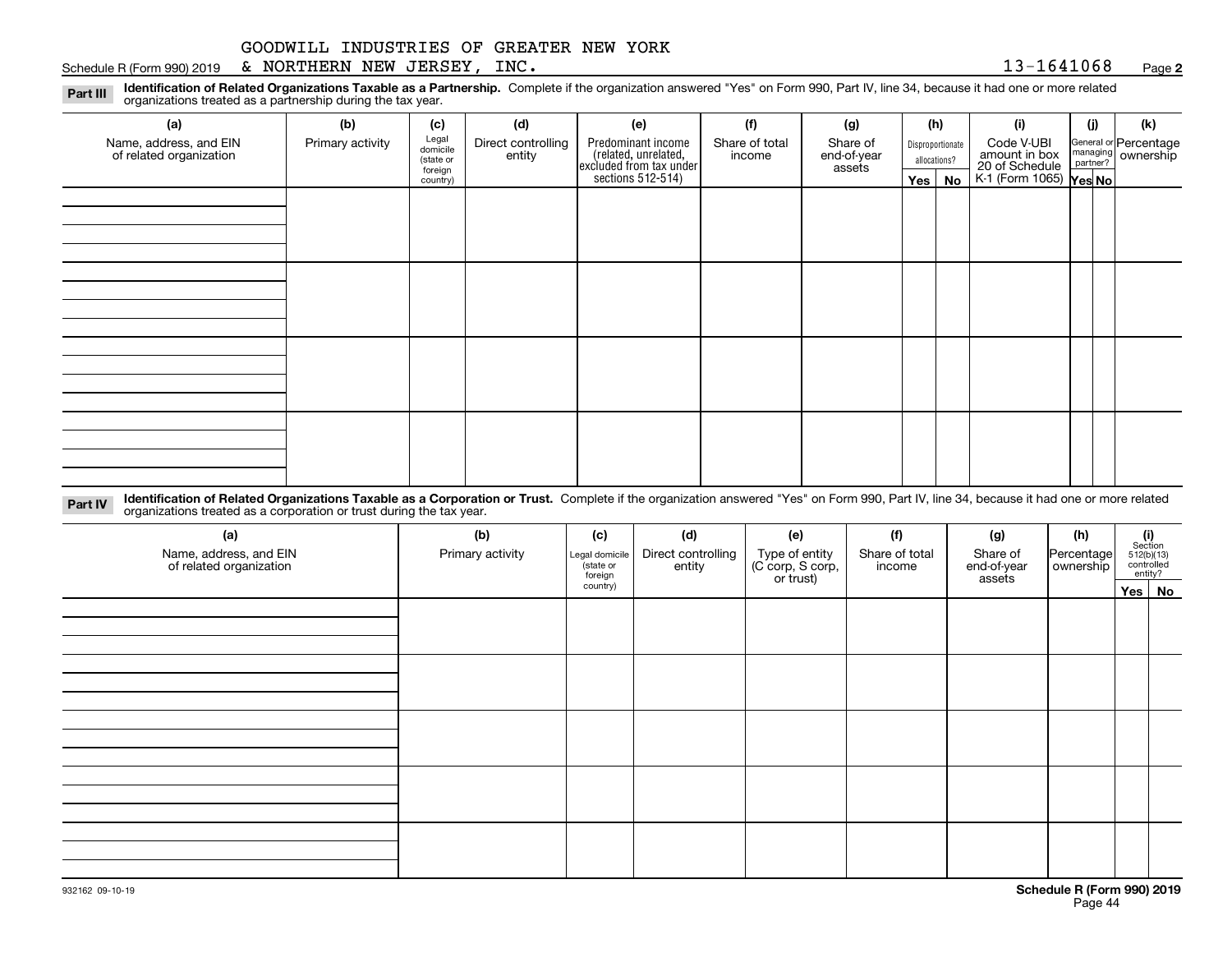|--|

| Part V Transactions With Related Organizations. Complete if the organization answered "Yes" on Form 990, Part IV, line 34, 35b, or 36 |  |  |
|---------------------------------------------------------------------------------------------------------------------------------------|--|--|
|                                                                                                                                       |  |  |

| Note: Complete line 1 if any entity is listed in Parts II, III, or IV of this schedule. |                                                                                                                                                                                                                                |                |   |             |  |  |
|-----------------------------------------------------------------------------------------|--------------------------------------------------------------------------------------------------------------------------------------------------------------------------------------------------------------------------------|----------------|---|-------------|--|--|
|                                                                                         | During the tax year, did the organization engage in any of the following transactions with one or more related organizations listed in Parts II-IV?                                                                            |                |   |             |  |  |
|                                                                                         |                                                                                                                                                                                                                                | 1a             |   | х           |  |  |
|                                                                                         | <b>b</b> Gift, grant, or capital contribution to related organization(s)                                                                                                                                                       | 1b             |   | $\mathbf X$ |  |  |
|                                                                                         | c Gift, grant, or capital contribution from related organization(s) manufaction(s) and contribution from related organization(s) manufaction contribution from related organization(s) manufaction contribution from related o | 1c             |   | $\mathbf X$ |  |  |
|                                                                                         | <b>d</b> Loans or loan quarantees to or for related organization(s)                                                                                                                                                            | 1 <sub>d</sub> | Х |             |  |  |
|                                                                                         | e Loans or loan guarantees by related organization(s) manufactured and content to content the content of the content of the content of the content of the content of the content of the content of the content of the content  | 1e             |   | $\mathbf X$ |  |  |
|                                                                                         |                                                                                                                                                                                                                                |                |   |             |  |  |
|                                                                                         |                                                                                                                                                                                                                                | 1f             |   | х           |  |  |
|                                                                                         | g Sale of assets to related organization(s) www.assettion.com/www.assettion.com/www.assettion.com/www.assettion.com/www.assettion.com/www.assettion.com/www.assettion.com/www.assettion.com/www.assettion.com/www.assettion.co | 1g             |   | X           |  |  |
|                                                                                         | h Purchase of assets from related organization(s) manufactured and content to the content of the content of the content of the content of the content of the content of the content of the content of the content of the conte | 1h             |   | X           |  |  |
|                                                                                         | i Exchange of assets with related organization(s) machinamic material contracts and a set of a set set of assets with related organization(s)                                                                                  | 1i.            |   | X           |  |  |
|                                                                                         | Lease of facilities, equipment, or other assets to related organization(s) contained and contained and contained and contained and contained and capacitation of the set of facilities, equipment, or other assets to related  | 1i -           |   | X           |  |  |
|                                                                                         |                                                                                                                                                                                                                                |                |   |             |  |  |
|                                                                                         | k Lease of facilities, equipment, or other assets from related organization(s) manufaction content and content to the assets from related organization(s) manufaction content and content and content and content and content  | 1k             | X |             |  |  |
|                                                                                         |                                                                                                                                                                                                                                | 11             | X |             |  |  |
|                                                                                         | m Performance of services or membership or fundraising solicitations by related organization(s)                                                                                                                                | 1m             |   | х           |  |  |
|                                                                                         |                                                                                                                                                                                                                                | 1n             |   | X           |  |  |
|                                                                                         | <b>o</b> Sharing of paid employees with related organization(s)                                                                                                                                                                | 1о             | х |             |  |  |
|                                                                                         |                                                                                                                                                                                                                                |                |   |             |  |  |
|                                                                                         |                                                                                                                                                                                                                                | 1p             |   | x           |  |  |
|                                                                                         |                                                                                                                                                                                                                                | 1q             | X |             |  |  |
|                                                                                         |                                                                                                                                                                                                                                |                |   |             |  |  |
|                                                                                         | r Other transfer of cash or property to related organization(s)                                                                                                                                                                | 1r             |   | X           |  |  |
|                                                                                         |                                                                                                                                                                                                                                | 1s             |   | х           |  |  |
|                                                                                         | 2 If the answer to any of the above is "Yes," see the instructions for information on who must complete this line, including covered relationships and transaction thresholds.                                                 |                |   |             |  |  |

**(a) (b) (c) (d) (1)(2)(3)(4) (5)(6)**Name of related organization  $\vert$  Transaction type (a-s) Amount involved letter are method of determining amount involved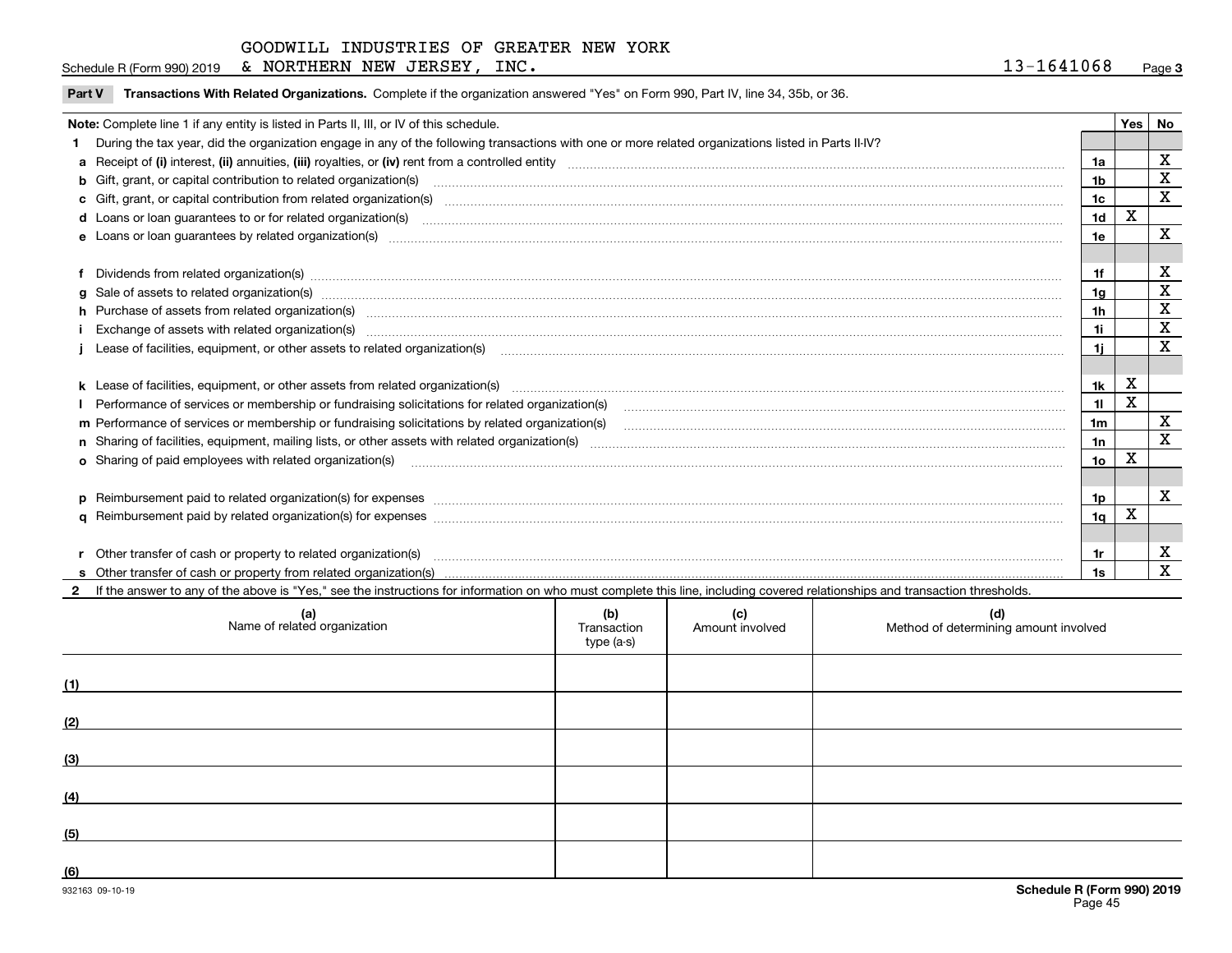Schedule R (Form 990) 2019 Page & NORTHERN NEW JERSEY, INC. 13-1641068

**Part VI Unrelated Organizations Taxable as a Partnership.**  Complete if the organization answered "Yes" on Form 990, Part IV, line 37.

Provide the following information for each entity taxed as a partnership through which the organization conducted more than five percent of its activities (measured by total assets or gross revenue) that was not a related organization. See instructions regarding exclusion for certain investment partnerships.

| - - - - -<br>(a)                    | − ອ−<br>(b)      | (c)                                 | (d)                                                                                        |                                                                                                                  |  | (f)               | (g)                     | (h)                                   |  | (i)                                                                                          | (i) | (k) |
|-------------------------------------|------------------|-------------------------------------|--------------------------------------------------------------------------------------------|------------------------------------------------------------------------------------------------------------------|--|-------------------|-------------------------|---------------------------------------|--|----------------------------------------------------------------------------------------------|-----|-----|
| Name, address, and EIN<br>of entity | Primary activity | Legal domicile<br>(state or foreign | Predominant income<br>(related, unrelated,<br>excluded from tax under<br>sections 512-514) | $\begin{array}{c} \textbf{(e)}\\ \text{Are all} \\ \text{partners sec.}\\ 501(c)(3)\\ \text{orgs.?} \end{array}$ |  | Share of<br>total | Share of<br>end-of-year | Dispropor-<br>tionate<br>allocations? |  | Code V-UBI<br>amount in box 20 managing<br>of Schedule K-1 partner?<br>(Form 1065)<br>ves No |     |     |
|                                     |                  | country)                            |                                                                                            | Yes No                                                                                                           |  | income            | assets                  | Yes No                                |  |                                                                                              |     |     |
|                                     |                  |                                     |                                                                                            |                                                                                                                  |  |                   |                         |                                       |  |                                                                                              |     |     |
|                                     |                  |                                     |                                                                                            |                                                                                                                  |  |                   |                         |                                       |  |                                                                                              |     |     |
|                                     |                  |                                     |                                                                                            |                                                                                                                  |  |                   |                         |                                       |  |                                                                                              |     |     |
|                                     |                  |                                     |                                                                                            |                                                                                                                  |  |                   |                         |                                       |  |                                                                                              |     |     |
|                                     |                  |                                     |                                                                                            |                                                                                                                  |  |                   |                         |                                       |  |                                                                                              |     |     |
|                                     |                  |                                     |                                                                                            |                                                                                                                  |  |                   |                         |                                       |  |                                                                                              |     |     |
|                                     |                  |                                     |                                                                                            |                                                                                                                  |  |                   |                         |                                       |  |                                                                                              |     |     |
|                                     |                  |                                     |                                                                                            |                                                                                                                  |  |                   |                         |                                       |  |                                                                                              |     |     |
|                                     |                  |                                     |                                                                                            |                                                                                                                  |  |                   |                         |                                       |  |                                                                                              |     |     |
|                                     |                  |                                     |                                                                                            |                                                                                                                  |  |                   |                         |                                       |  |                                                                                              |     |     |
|                                     |                  |                                     |                                                                                            |                                                                                                                  |  |                   |                         |                                       |  |                                                                                              |     |     |
|                                     |                  |                                     |                                                                                            |                                                                                                                  |  |                   |                         |                                       |  |                                                                                              |     |     |
|                                     |                  |                                     |                                                                                            |                                                                                                                  |  |                   |                         |                                       |  |                                                                                              |     |     |
|                                     |                  |                                     |                                                                                            |                                                                                                                  |  |                   |                         |                                       |  |                                                                                              |     |     |
|                                     |                  |                                     |                                                                                            |                                                                                                                  |  |                   |                         |                                       |  |                                                                                              |     |     |
|                                     |                  |                                     |                                                                                            |                                                                                                                  |  |                   |                         |                                       |  |                                                                                              |     |     |
|                                     |                  |                                     |                                                                                            |                                                                                                                  |  |                   |                         |                                       |  |                                                                                              |     |     |
|                                     |                  |                                     |                                                                                            |                                                                                                                  |  |                   |                         |                                       |  |                                                                                              |     |     |
|                                     |                  |                                     |                                                                                            |                                                                                                                  |  |                   |                         |                                       |  |                                                                                              |     |     |
|                                     |                  |                                     |                                                                                            |                                                                                                                  |  |                   |                         |                                       |  |                                                                                              |     |     |
|                                     |                  |                                     |                                                                                            |                                                                                                                  |  |                   |                         |                                       |  |                                                                                              |     |     |
|                                     |                  |                                     |                                                                                            |                                                                                                                  |  |                   |                         |                                       |  |                                                                                              |     |     |
|                                     |                  |                                     |                                                                                            |                                                                                                                  |  |                   |                         |                                       |  |                                                                                              |     |     |
|                                     |                  |                                     |                                                                                            |                                                                                                                  |  |                   |                         |                                       |  |                                                                                              |     |     |
|                                     |                  |                                     |                                                                                            |                                                                                                                  |  |                   |                         |                                       |  |                                                                                              |     |     |
|                                     |                  |                                     |                                                                                            |                                                                                                                  |  |                   |                         |                                       |  |                                                                                              |     |     |
|                                     |                  |                                     |                                                                                            |                                                                                                                  |  |                   |                         |                                       |  |                                                                                              |     |     |
|                                     |                  |                                     |                                                                                            |                                                                                                                  |  |                   |                         |                                       |  |                                                                                              |     |     |
|                                     |                  |                                     |                                                                                            |                                                                                                                  |  |                   |                         |                                       |  |                                                                                              |     |     |
|                                     |                  |                                     |                                                                                            |                                                                                                                  |  |                   |                         |                                       |  |                                                                                              |     |     |
|                                     |                  |                                     |                                                                                            |                                                                                                                  |  |                   |                         |                                       |  |                                                                                              |     |     |
|                                     |                  |                                     |                                                                                            |                                                                                                                  |  |                   |                         |                                       |  |                                                                                              |     |     |

**Schedule R (Form 990) 2019**